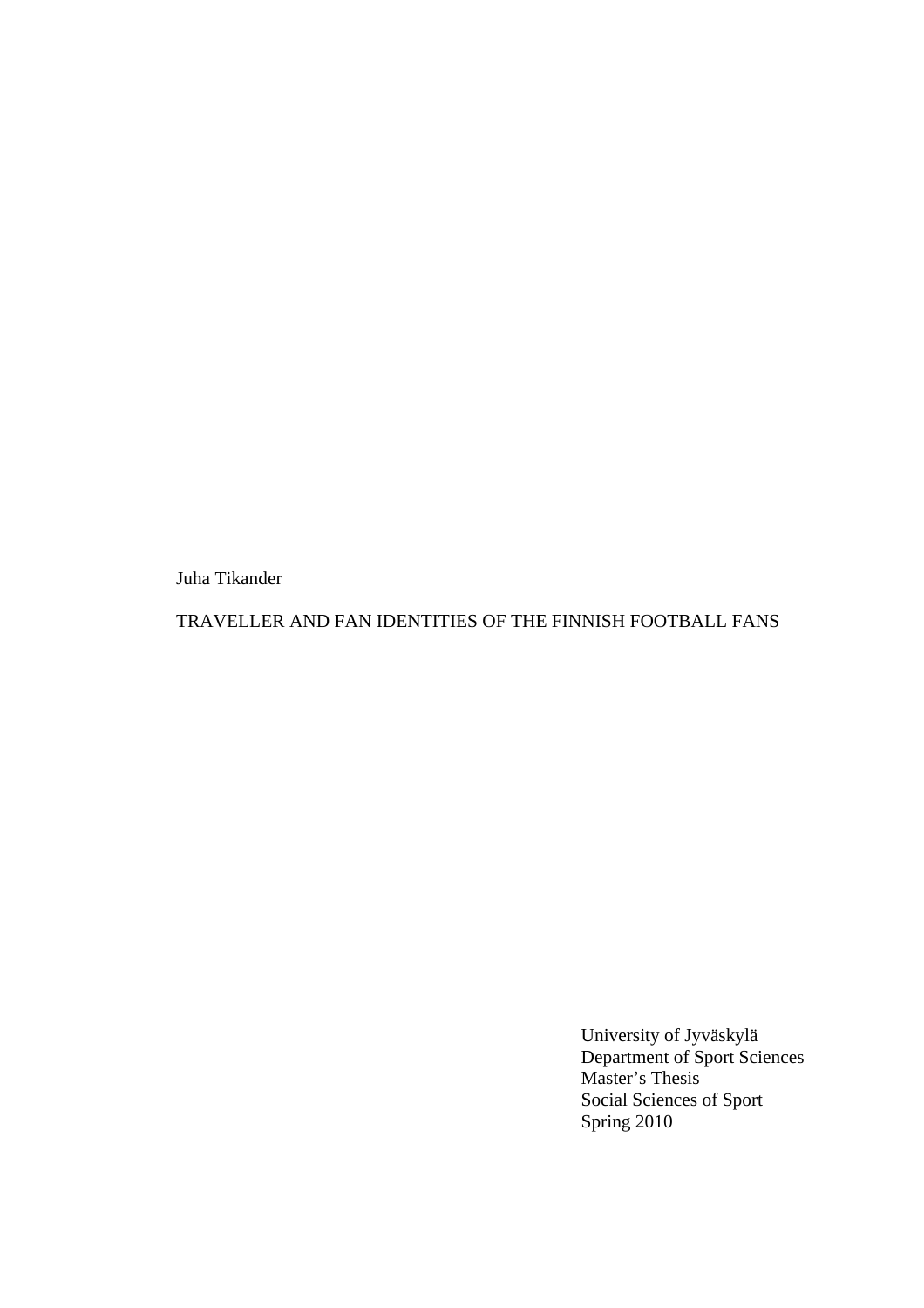UNIVERSITY OF JYVÄSKYLÄ Department of Sport Sciences / Faculty of Sport and Health Sciences

TIKANDER, JUHA Traveller and fan identities of the Finnish football fans

ABSTRACT Master's Thesis, 93 pages, 11 appendices Social Sciences of Sport Spring 2010 ----------------------------------------------------------------------------------------------------------

This research deals with the Finnish football fans and their motives to travel and follow sports. The reason for studying this area is to increase information and knowledge about the consumer behaviour of sport fans. Special attention is paid to the question of why fans behave the way they do. What factors affect fans' decision making processes when they travel? Does sport have an influence on the travelling process? Are there any similarities between the reasons of travelling and attending sport events? In this study sport fans are divided into different fan types according to their motives to attend sport events as spectators and in different traveller typologies according their motives to travel abroad.

The research was conducted as an online survey. The survey was posted to the active Finnish online football discussion forums, Futisforum and Futisforum<sup>2</sup> and e-mail posted to the ELK (Finnish association of English league supporters) and SMJK (Official supporters club of Finnish national football team). The results were analysed using the quantitative methods, such as factor analysis and cross tabulation.

The results of the research show that football fans are rather active travellers. For many fans attending a sport event is a reason to travel abroad. In addition, merely the possibility to attend a sport event had a definite influence in planning a trip abroad. The results also reveal that for the most Finnish football fans attending a sport event is a social activity. In fact it seems that the whole idea of being a fan is heavily based on its social nature. For most fans travelling seemed to be a good way of spending time with the family and friends. The reasons for travelling and attending sport events were strikingly similar. Besides gaining social experiences the main reasons for participating in sport events were entertainment value and new experiences.

Based on this study it can be concluded that sport has an influence on fans' decision making process when the decisions of the travel destination are being made. The study also indicates that reasons to travel and reasons to attend sport events are very similar to the fans. However, Finnish football fans can not be seen as a homogeneous group as they have multiple traveller and fan identities. The clear majority of the fans is, however motivated about new experiences, socialising and entertainment when travelling or attending sport events as spectators.

Keywords: event sport tourism, sport fan, fandom, football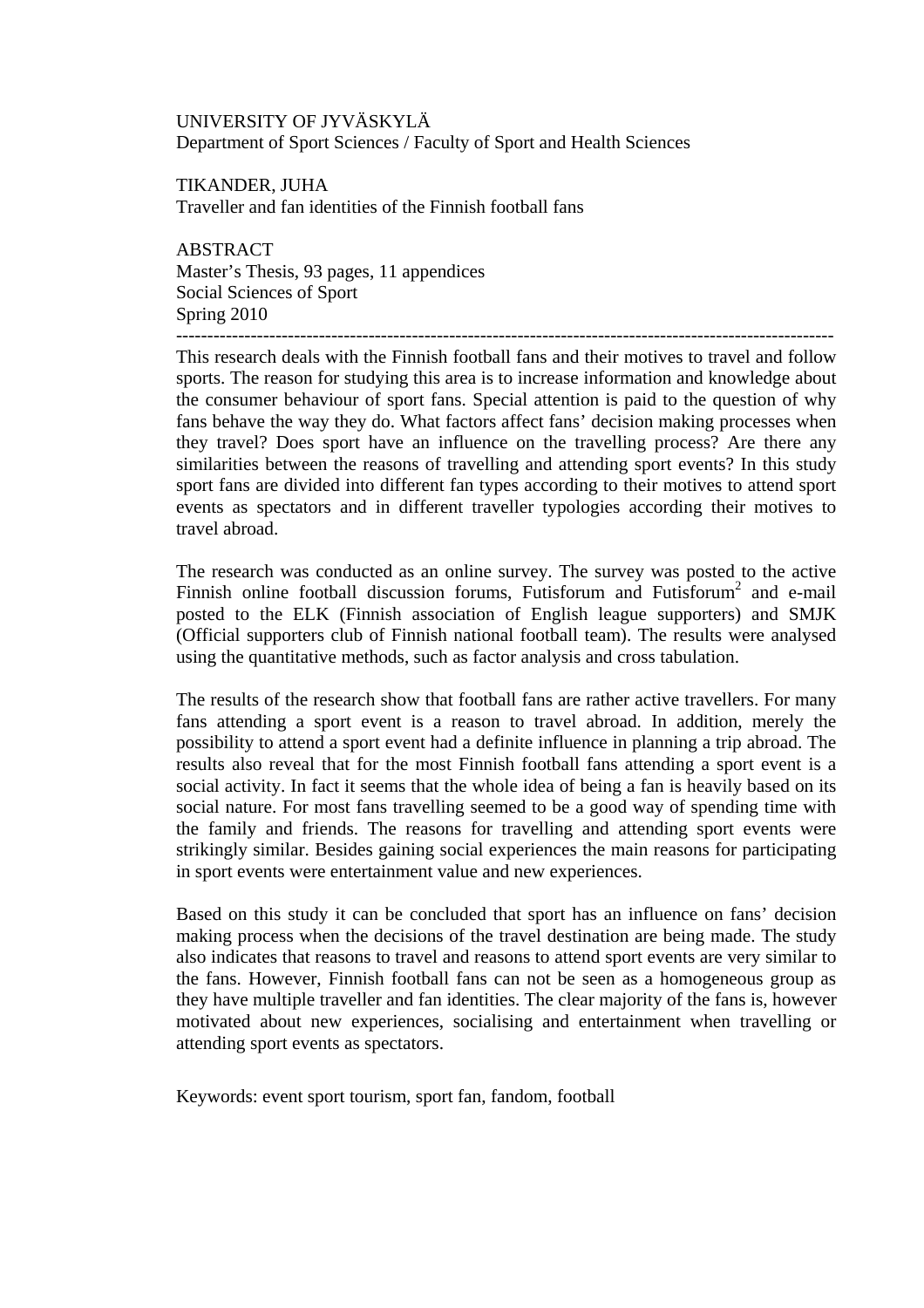# TABLE OF CONTENTS

| <b>3 FANS - ACTIVE PARTICIPANTS OR ENTERTAINMENT CONSUMERS18</b>                                                                                   |  |
|----------------------------------------------------------------------------------------------------------------------------------------------------|--|
|                                                                                                                                                    |  |
|                                                                                                                                                    |  |
|                                                                                                                                                    |  |
|                                                                                                                                                    |  |
| 5 RESEARCH QUESTIONS AND METHOD OF THE STUDY 51                                                                                                    |  |
|                                                                                                                                                    |  |
| <b>6 FINNISH FOOTBALL FANS SEEKING EXPERIENCES AND SOCIAL</b>                                                                                      |  |
|                                                                                                                                                    |  |
| 6.4 THE IMPORTANCE OF POSSIBILITIES TO ATTEND A SPORTS EVENT ON A HOLIDAY 71                                                                       |  |
| 6.6 TRAVELLER IDENTITY AND SUPPORTER IDENTITY OF DIFFERENT AGE GROUPS78<br>6.7 TRAVEL PATTERNS AND TRAVELLER TYPES OF THE FINNISH FOOTBALL FANS 79 |  |
|                                                                                                                                                    |  |
|                                                                                                                                                    |  |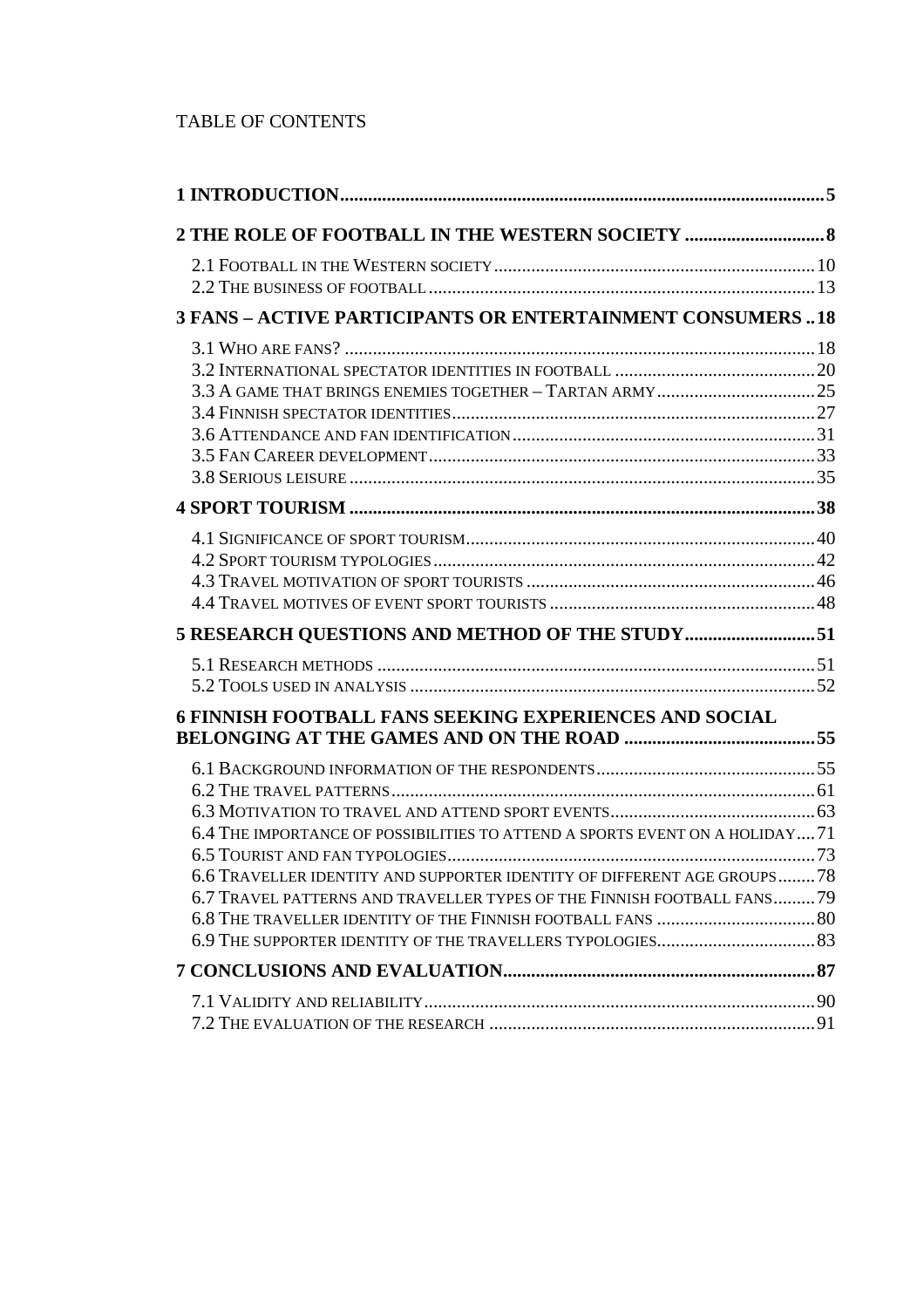# TABLES

| Table 7. Relationship between importance of attending sport event as a pull factor and |  |
|----------------------------------------------------------------------------------------|--|
|                                                                                        |  |
| Table 8. Relationship between importance of attending sport event as a pull factor and |  |
|                                                                                        |  |
| Table 9. Likelihood to find out about possibilities to watch sports at a holiday       |  |
| destination of those who have and those who have not attend a foreign club football    |  |
|                                                                                        |  |
|                                                                                        |  |
|                                                                                        |  |

# FIGURES

| Figure 4. 5 most important and 3 least important reasons to travel on a scale of 1 to 6 |  |
|-----------------------------------------------------------------------------------------|--|
|                                                                                         |  |
| Figure 5.5 Five most important and three least important reasons to follow sports on a  |  |
|                                                                                         |  |
|                                                                                         |  |
|                                                                                         |  |
|                                                                                         |  |

# APPENDICES

| criteria when choosing a destination / On how many recreational trips abroad during |
|-------------------------------------------------------------------------------------|
|                                                                                     |
|                                                                                     |
|                                                                                     |
| APPENDIX 01 – Dominant Travellerer type of different age groups31                   |
| APPENDIX 11 – Dominant Supporter type of different age groups33                     |
|                                                                                     |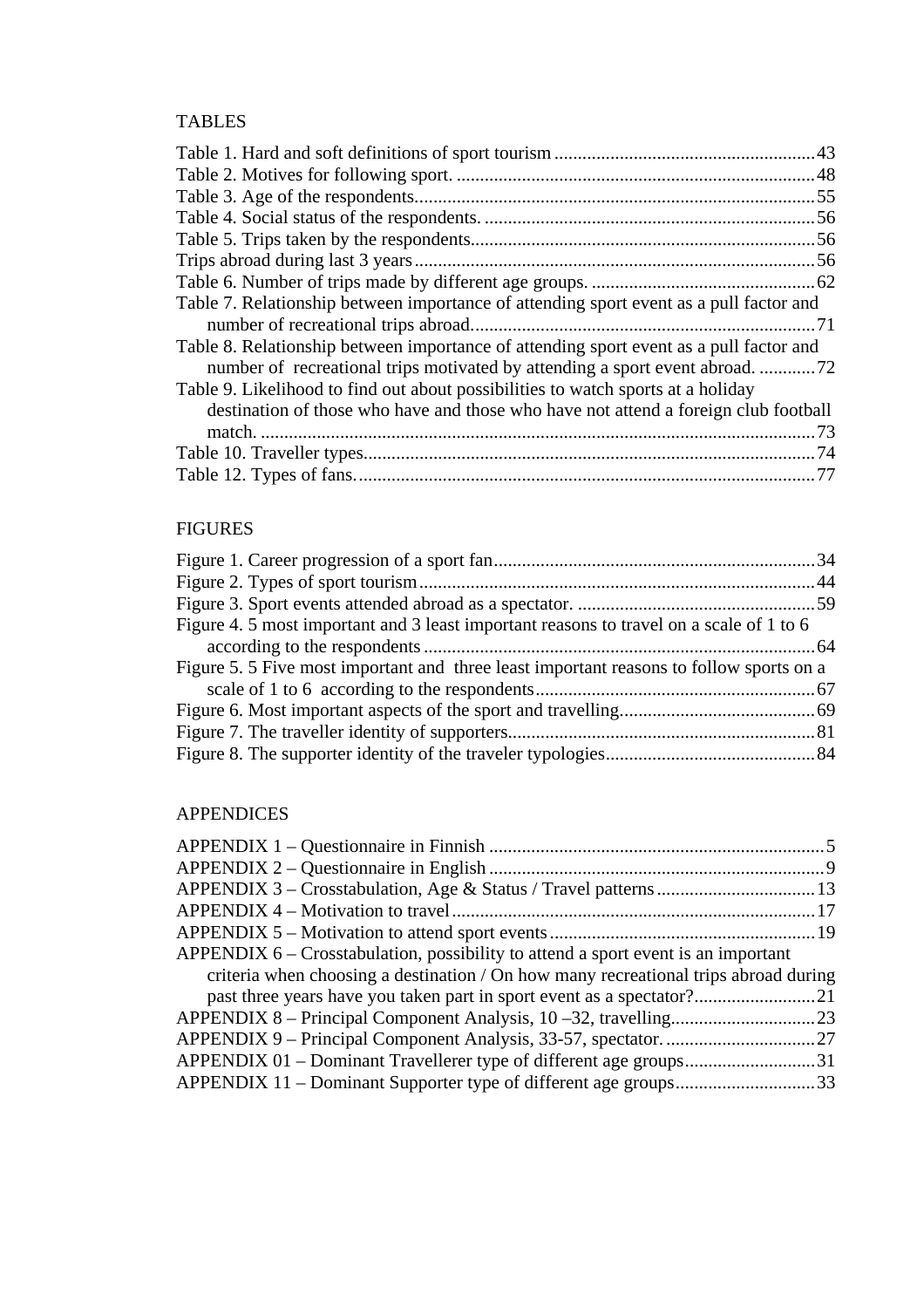## <span id="page-4-1"></span><span id="page-4-0"></span>1 INTRODUCTION

Sport tourism is and has been for some decades a growing industry. Tourism alone has been growing on average 4,6 per cent yearly between the years 1975 and 2000. Even in the current times of economic depression there will always be people who need to escape routines and relax by travelling or attending different kinds of sport events. During the economically challenging times the growth might get slower, but after the recession the sport and travel industries will get back on track. Tourism is very easily affected by the economic turmoil. According to UNWTO in years when economic growth exceeds four per cent, tourism industry tends to grow faster than the economy in general. However, when the economic growth is less than two per cent, tourism growth has the tendency to be even lower (UNWTO 2009.) Among researchers the general consensus seems to be that in these days people have more time and money to spend than ever before. In general the workload of the employees has got smaller and the compensation bigger.

More people have more time and money to spend, but also the holiday trips have become more affordable for many people. Travelling abroad used to be an activity for the wealthy that brought extra status. It used to be rather difficult and expensive to travel abroad, even the wealthy would not travel too much. Flying abroad to see a football or ice hockey match was an unthinkable idea. Many Finns were in touch with the international sports mainly through the granular black and white images of local heroes running or skiing the country on the map of the world or Saturday matches of English football on television. Today sports from the every corner of the world and top level events are served live through various channels on television every hour of every day. Even if we would otherwise miss an event, internet and live streaming will bring it every home.

On the other hand, people are not satisfied only seeing sports through a mediator, they need more. Authenticity and uniqueness, as well as, mingling with locals are experiences and entertainment people seem to be looking for. Instead of relaxing on a couch and watching televised sports entertainment instead and relying on someone else's expression of what is happening, many fans seem eager to travel to the event and witness it with own eyes. Feeling, smelling and hearing the bellow of the crowd and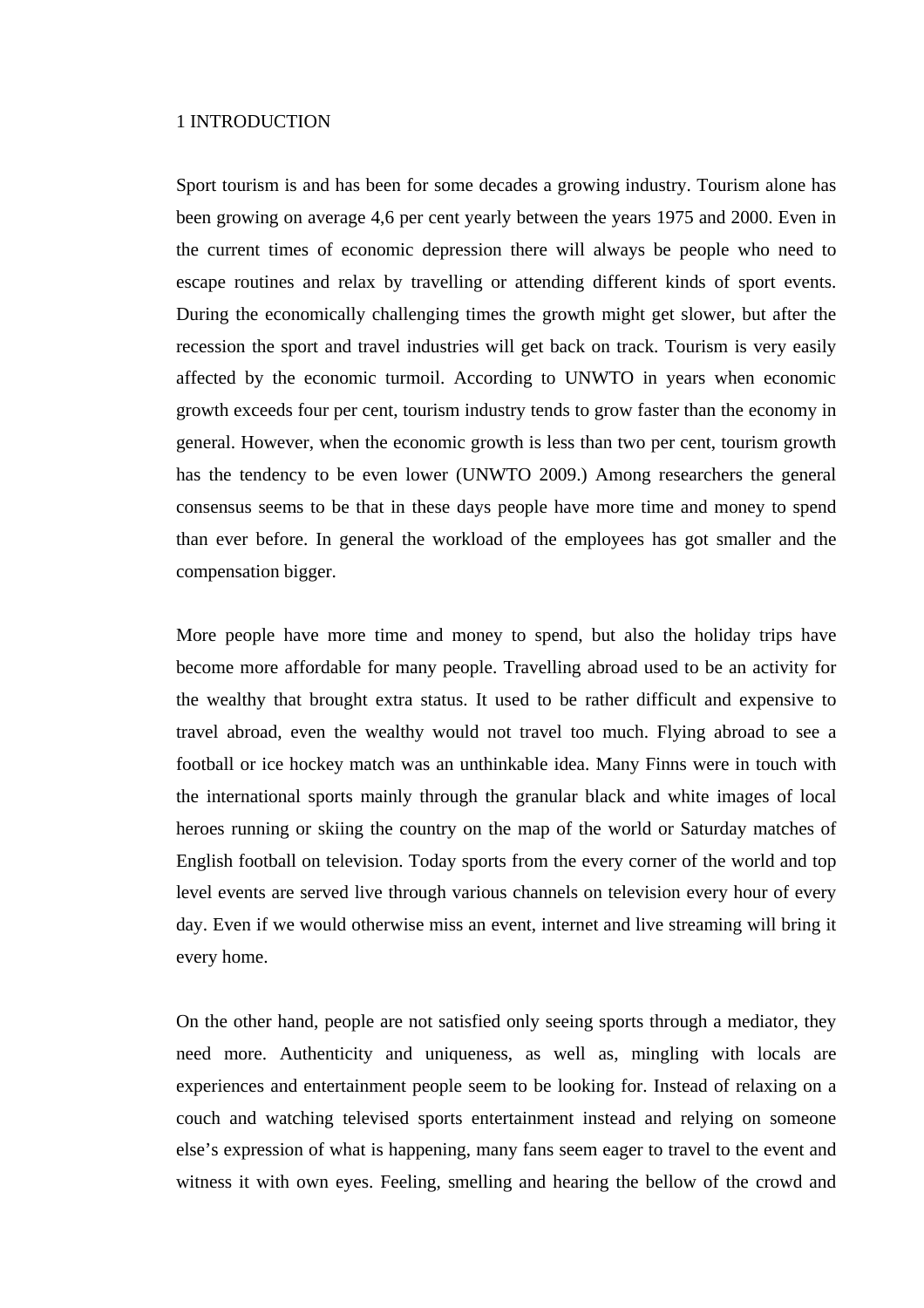sound of breaking bones when an enemy is tackled hard makes the event come alive. Even travelling to an event is not a problem anymore as many people in Western world have time and money to travel every now and then. The low cost airlines have made travelling even more affordable. In general travelling is not anymore an upscale product as it used to be. Instead travelling has become a part of everyday life for many. As travelling gets more commonplace it brings along the diversification of the trips. Side by side with traditional skiing trip to Alps or beach holiday in Spain is now theme holidays such as trips to the sport events.

In the international researches sport event tourism has not been linked with fandom too much. Sport tourism is a rather common subject to study and the information covers many sides of the phenomenon. Also fans have been researched from almost every point of view there is (Gibson et al 2003, 182-18; Crawford 2004, 3-12.) In this research my aim is to produce information of how do these phenomena meet each other. The main research question is does being a fan affect on decision making process when a fan is planning a trip abroad. Other questions ask why does Finnish football fans travel and follow sports. It is also interesting to know what kind of different fan and traveller typologies can be found among the Finnish football fans. Whether there are any similarities among fan and traveller typologies is also going to be looked at in detail. The sub questions include such questions as what is the link between following sports and travelling and how much does the possibility to follow sports affect on the travelling decision of the fan.

The theoretical background is divided into two parts. The first part of the theory is based on football, fans especially, and the second part on the sport tourism. The starting point is to examine football and its role in the society. Football will be looked at as a social phenomenon that has changed when the surrounding society has changed. Football will be also studied as a phenomenon that has changed its surrounding society. The study will try to describe the individual fan and also fandom as a phenomenon. This will be done through looking at the needs, desires and behaviour of the fans. For example, research on sport consumers by Crawford (2004) will play a major role. From defining fans generally the research will move on towards the sociological point of view. Different typologies, by for example Heinonen (2004; 2007) and Giulianotti (2002; 2005), will also play an influential role in the study. The research on fans will be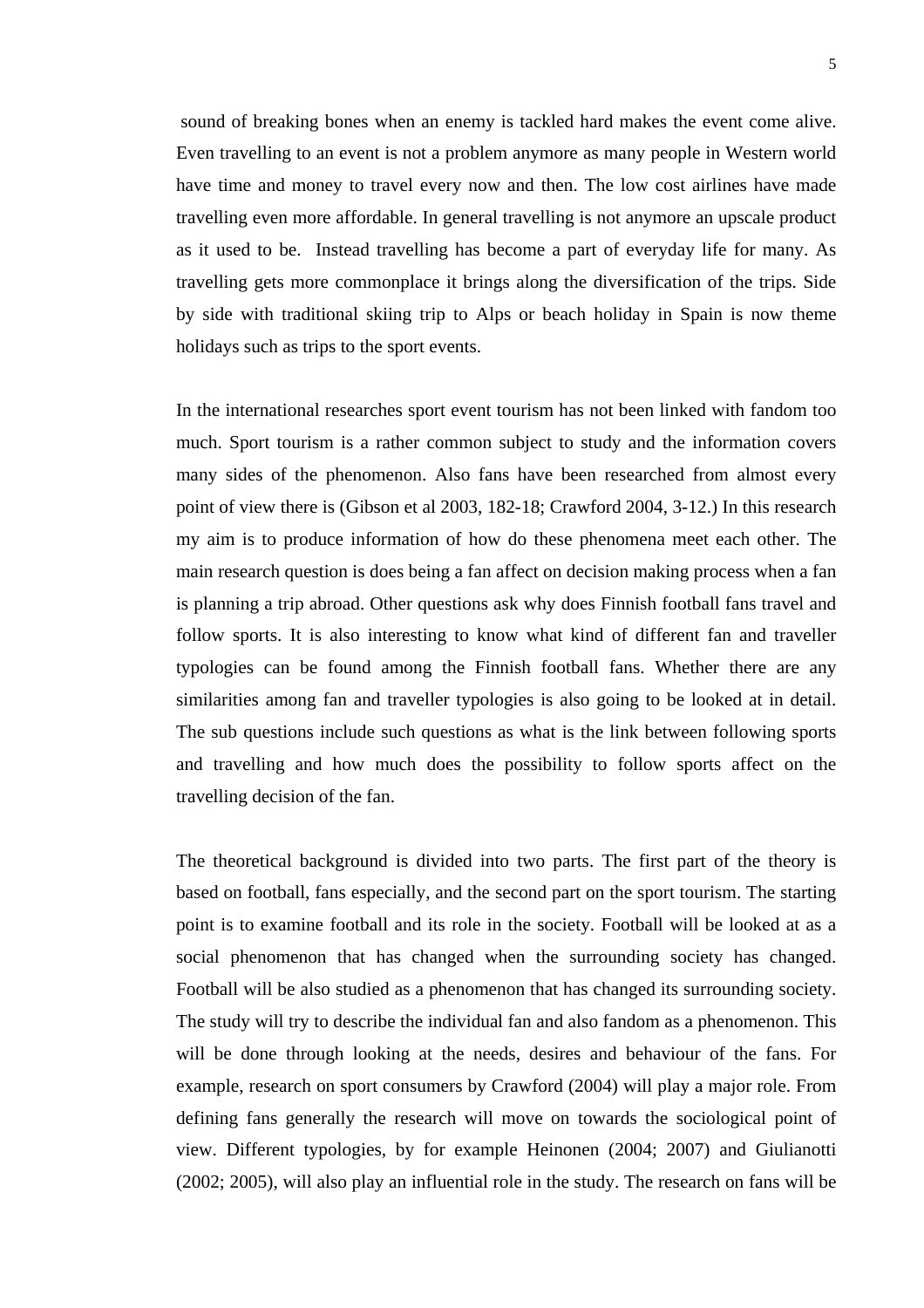concluded with Stebbins' (2007) ideas about serious leisure, especially adapting serious leisure for the research on fandom.

Besides fandom the main theme of the research is sport tourism. Sport tourism is a very comprehensive topic. The topic is reasonable to contract towards event sport tourism. On the other hand, it is still good to give a sneak peak to the big picture of sport tourism. Sport tourism will be conceptualised and different aspects, such as hard and soft modes of sport tourism as well as active and passive sport tourism, will be presented. Especially typologies on the so called passive sport tourists will be looked at in detail. The event sport tourist will be lifted on the spotlight.

Binding fandom and sport tourism together for a mutual research problem is in a way opening a new line of research. Binding these topics together has so far been relatively limited. Heinonen (2001; 2005) has been the one of the few who has looked into this matter. Quite a lot of previous studies have been very much concentrating on ether travelling or fandom with some overlapping. The research on fandom and sport tourism will develop this line of research further and in this way a new aspect for the research is created when these undoubtedly linking topics are better bound together. On the other hand, the sport travel industry will gain knowledge over the potential customers. Businesses in travel industry could use this information, for example, when creating marketing plans. The specificity of the sample, football fans, and the reaching for rather sizeable group of people means that this research could even be used as marketing research. The businesses within industry gain important knowledge over the needs and wants of the potential customers. Especially travel industry get the information on why do people follow sports and why do they travel. Used wisely this information could lead to better and more attractive products. In general the research is the answer for the need, it has already been mentioned that there is a lot of information over tourism and fandom but they are rarely linked together. From the academic point of view this research definitely brings in new knowledge about Finnish fans and their behaviour. It has rather rarely been studied why do fans travel and if it has been studied it has mostly been either a side by-product or the sample has been very limited and specific such as Football fans on a trip to Liverpool (Heinonen & Godenhjelm 2001a). This time the similarities and differences of motives to follow sports and travel are the main focus.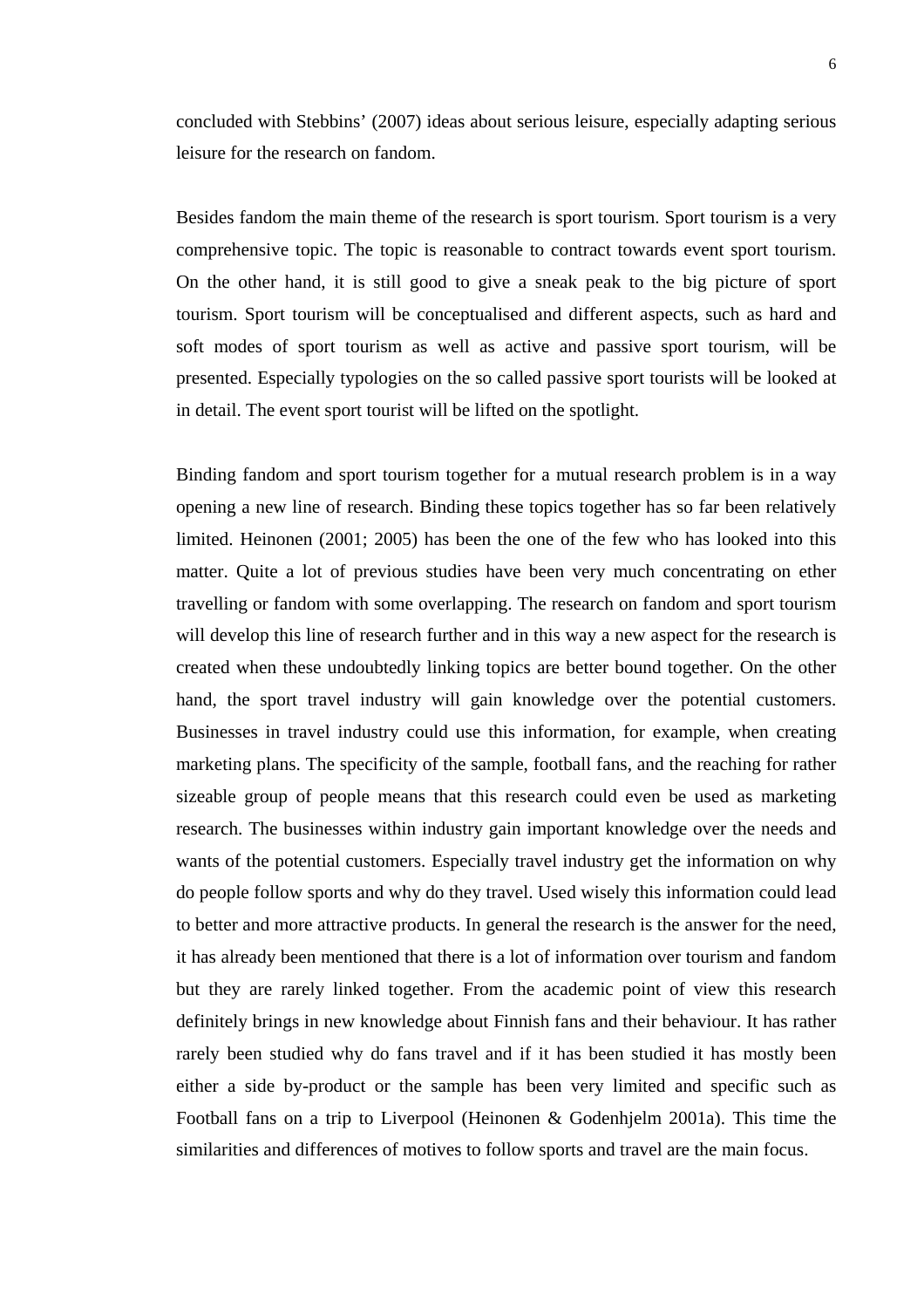The research was conducted as an internet based survey. The chosen method of analysis is quantitative as it was important to reach a rather large group of respondents in order to have a result that can be generalised to larger population. By choosing a quantitative method it is easier to reach large number of people by quantitative survey. In this way the results will give vital information on travelling activeness of the fans, as well as, on the values of the fans regarding fandom and travelling.

The www-link to the questionnaire was posted to the two most active Finnish football discussion forums: Futisforum2 and its nowadays less active predecessor futisforum. Additionally, the www-link to the questionnaire was emailed to the English premier league supporters association and Finnish national team supporters (SMJK). The data was collected between November 2008 and January 2009. By choosing these platforms it was easy to reach the right people and also rather large number of people which enabled the statistical analysis. In a way an internet survey affects on the results as, for example, older generation is easily missed out. In fact, this happened here too, the data is mainly consists of rather young respondents. However, it is quite safe to say that the result represents rather well the ideas of twenty-something football fan in Finland. The data was analysed using methods like simple descriptive statistics and other statistical methods.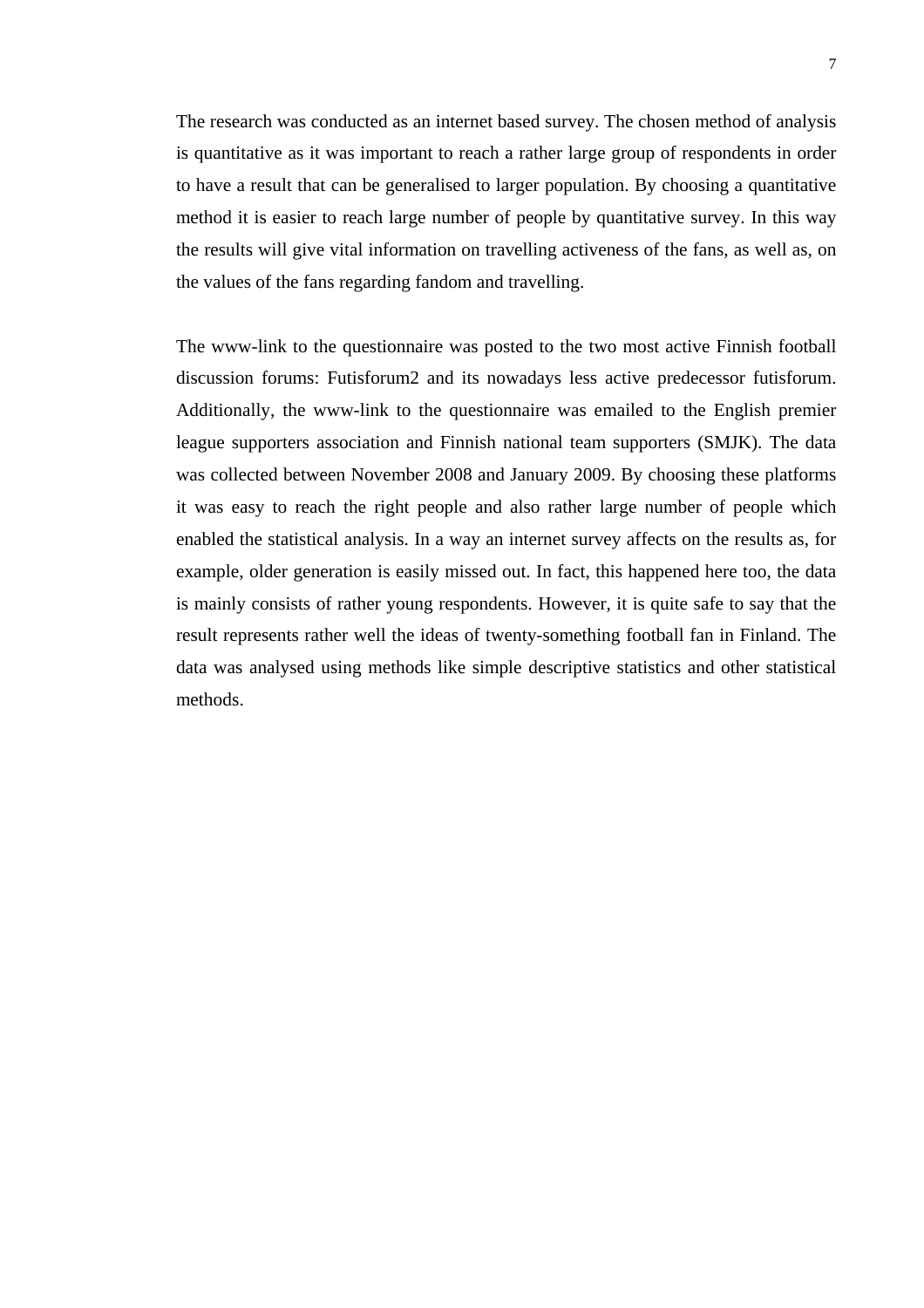# <span id="page-8-1"></span><span id="page-8-0"></span>2 THE ROLE OF FOOTBALL IN THE WESTERN SOCIETY

Nobody really knows when the first football matches were played. In fact, it is rather difficult to determine which game can be counted as football. One thing is certain anyway, football or its predecessor started to conquer the world a very long time ago. Probably the earliest signs of a game remotely like football are found form Shan Xi Province in China dating back to Neolithic age. Also ancient Romans are told to have played football with skulls of killed enemies. In medieval villages and towns people played highly violent version of football. Ball, as well as, anything moving was kicked on the alleys with intention to get the ball to the goal situated in the border of a town. Throughout history many, if not most, of the civilisations have had a game with clear similarities to modern football. Most of the games played in history had similar characteristics to each other. In most of the early versions of football it was allowed to handle and kick the ball, the opposing teams were usually composed of rival groups af men from, for example, neighbouring villages. However, it was unusual that the number of players were equal, It was often rather difficult to separate the players and audience, the referee had no part in these games. Common for all of the early versions of football were severe injuries among players. (Giulianotti 1999, 1–3; Lahtinen 1994, 17.)

The first rules of a modern football were developed in English boarding schools in the 19<sup>th</sup> century. Already in the same century football matches started to attract rather big crowds. English students, merchants and soldiers played the game abroad and spread the rules around the world. The result can still be seen almost anywhere in the world. (Giulianotti 1999, 4; Lahtinen 1994, 17–19.)

One of the main reasons for the beginning success story of football was founding the English Football Association in 1863. English FA created the first official rules of the game and started the first competition, Challenge cup, which is today known as the FA cup. The Modern game was born in the Great Britain and British Merchants and sailors may have taken the game overseas. However, the British did little to make football popular abroad. In the early years of FIFA the role of English FA was small, in fact, the English FA thought football was their game. On the other hand the other fledgling football nations were active in keeping in touch with the British and used their expertise to develop the game. Originally the FA was supposed to have a major role in organizing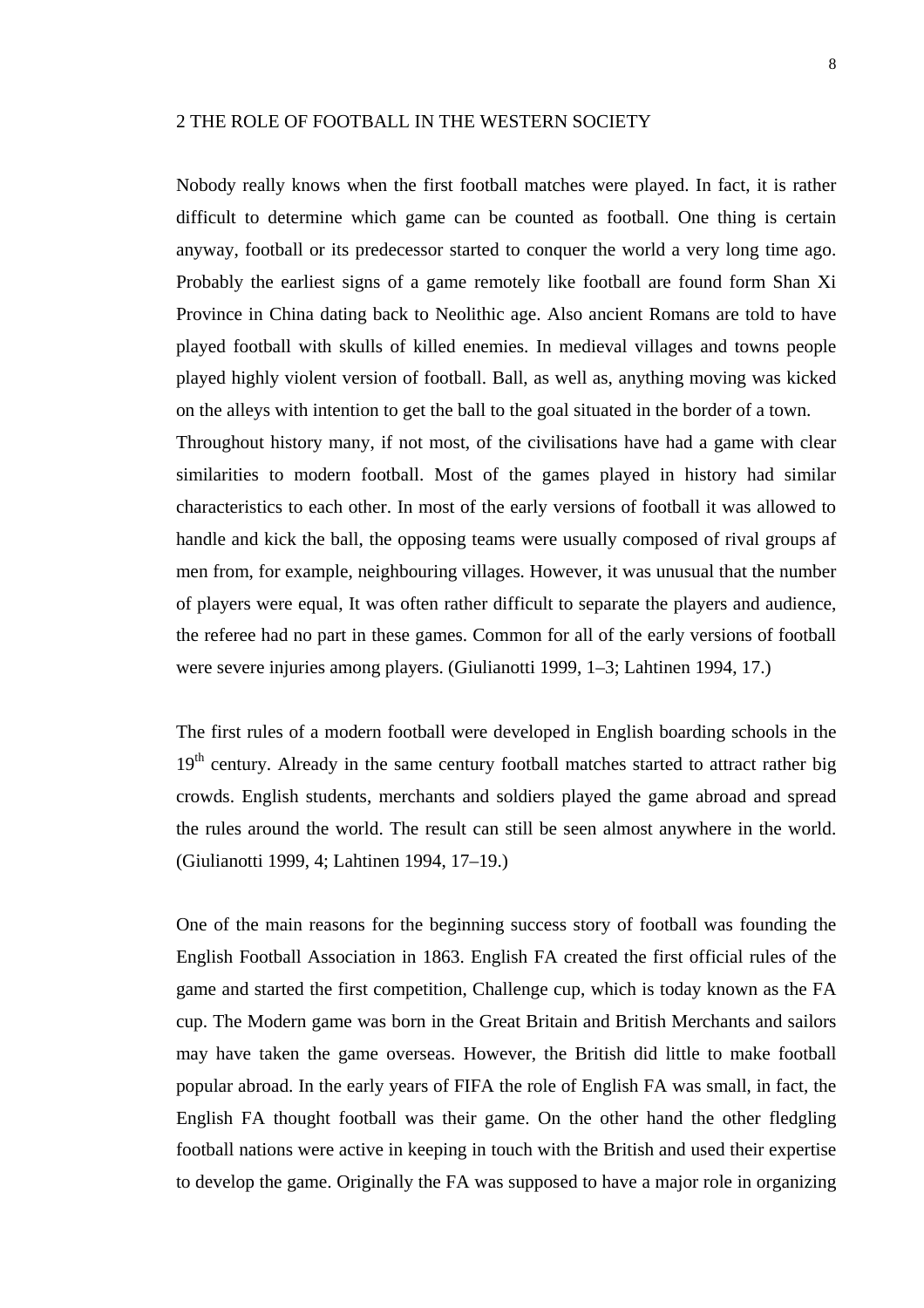international football, but they did not answer quickly enough to their European counterparts and the international umbrella organization for football was founded without Great Britain. FIFA (Federation Internationale de Football Association) was founded on 21 May 1904 in Paris. The original members of FIFA were France, Belgium, Denmark, The Netherlands, Spain, Sweden and Switzerland. (FIFA 2010a; Giulianotti 1999, 24–25.)

In 1905 the national associations of The FA (England, Scotland, Wales and Ireland) joined FIFA, which was crucial for the future success of FIFA. The first major international football competitions were held as a part of the Olympics in 1908 and 1912. England won both tournaments and their influence in international football stayed on a high level. However, the symbiosis of FA and FIFA was not easy and it was filled with political battles. For example in 1920 the all of the national associations of FA resigned from FIFA due acceptance of Germany, Hungary and Austria. The readmission in 1924 was cancelled due to disagreement over the status of the amateur players. FIFA kept growing and its importance kept getting bigger. However, in the home of football, The Great Britain, the growth was witnessed with mixed feelings. The national associations of the FA even declined to take part in the first FIFA World Cup in 1932. After war British teams finally decided to quit their isolation from the international competition and decision making. They decided to rejoin in FIFA 1946. In a way it could be said that by that time all the strong football nations were represented in the same organization and the final obstacle of football taking over the world was surmounted. (FIFA 2010b; FIFA 2010c, FIFA 2010d; Giulianotti 1999, 24–27.)

Football started to take steps towards professionalism when the FA reluctantly recognised professional players in 1885. Before the era of professionalism the games were played locally, but when players began to get paid for playing football and did not have to go work at the factories it made it possible to travel longer distances to play games. The games of the local team began to appeal to people and watching football became a popular pastime. As time went by teams and fans created rivalries between each other and they also started to follow the performances of their favourites very closely. The modern football was born. However, football was not the only sport developing during the  $19<sup>th</sup>$  century, for example, cricket had quite similar development at the same time. Since then football has evolved significantly and the evolution still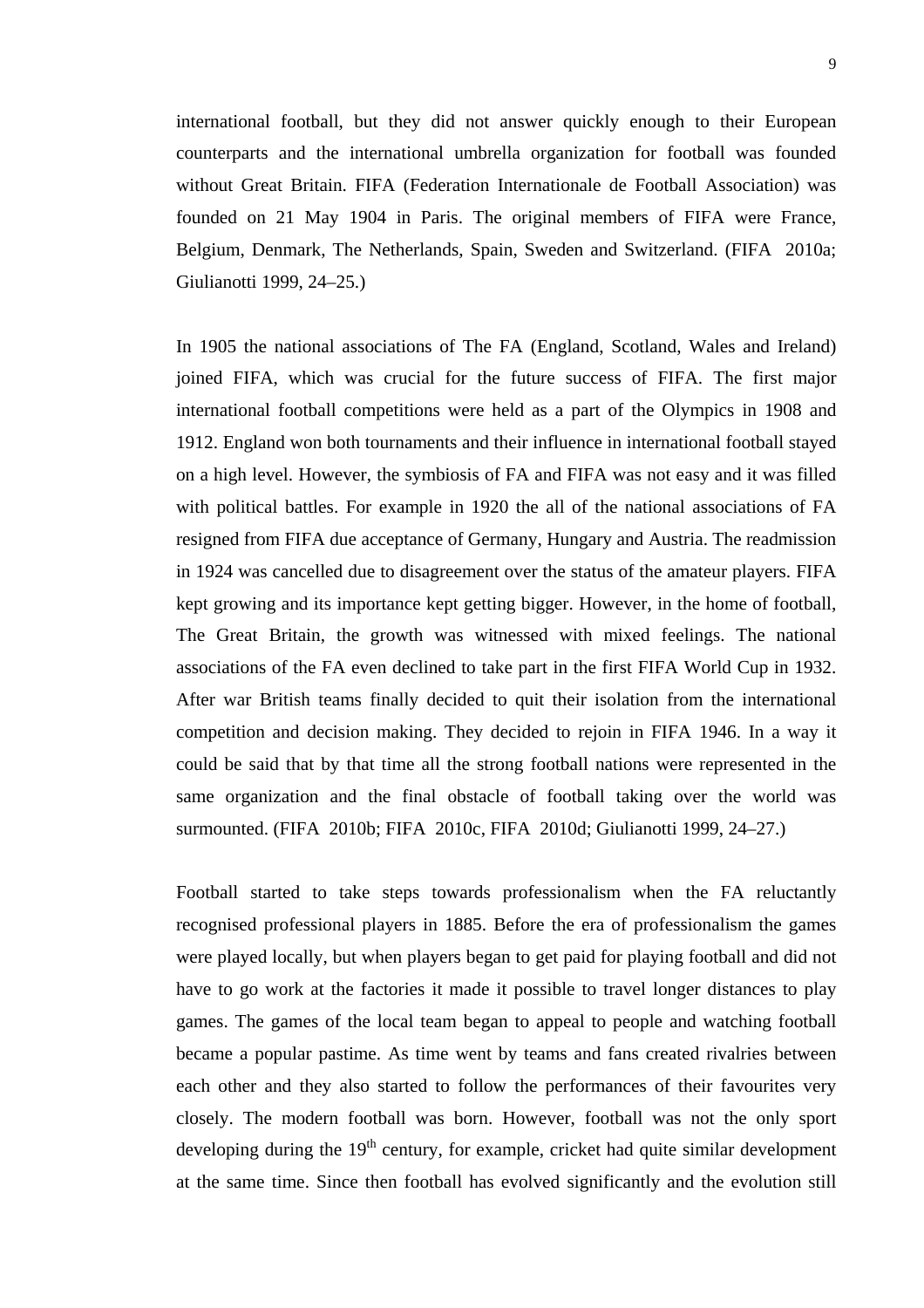<span id="page-10-0"></span>continues, but the game is more or less the same as it was hundred years ago. FIFA, however, is nothing like hundred years ago, what started as association of 7 European nations have become a global association of 208 nations and approximately 200 million active players. (FIFA 2010e, Giulianotti 1999, 4–6 & Lahtinen 1994, 17–19.)

### <span id="page-10-1"></span>2.1 Football in the Western society

During the past few decades Western society has been changing fast. One of the symptoms of change is footballisation of the society. Footballisation means that football is entering parts of society that has nothing do with sports, or football. The clear distinction between football issues and other social issues is blurred, for example it is difficult to tell where football ends and politics begin. In almost any discussion concerning society we can nowadays hear references to football. (Russell 2007, 27.) If the view is limited strictly to football, the footballisation has not yet developed in Finland. On the other hand, we can say that Finnish society is definitely dealing with sports in general entering the public discussion and the parts of the society that has no clear connection to sports.

In today's world football has an impact on people's everyday life and in some cases and countries it has become the central content of life. The media sometimes seems much more interested in football and sports than it is in, for example, local or national decision making. Even political decisions and everyday life issues are sometimes placed in the background, they have merely become disturbing noise when sport, football especially, is the essential content of the media. Suddenly football has become acceptable excuse to stay home from work, football match can even postpone worship. Football has changed over times, moreover, football has changed the society. Football is creating new manners and a new type of collectivity. Big games are not watched in the dark living rooms alone, they are often watched in a bar or at home together with friends or family. There might be pre and after parties involved, the games are carnivals even for those who are experiencing the game through a mediator. In this way football definitely creates collectivity. (Russell 2007, 28–29.) Sport in general has become a powerful force. It is said Finland got over the economic depression with the positive atmosphere and joy created by winning the ice-hockey world championship. Sports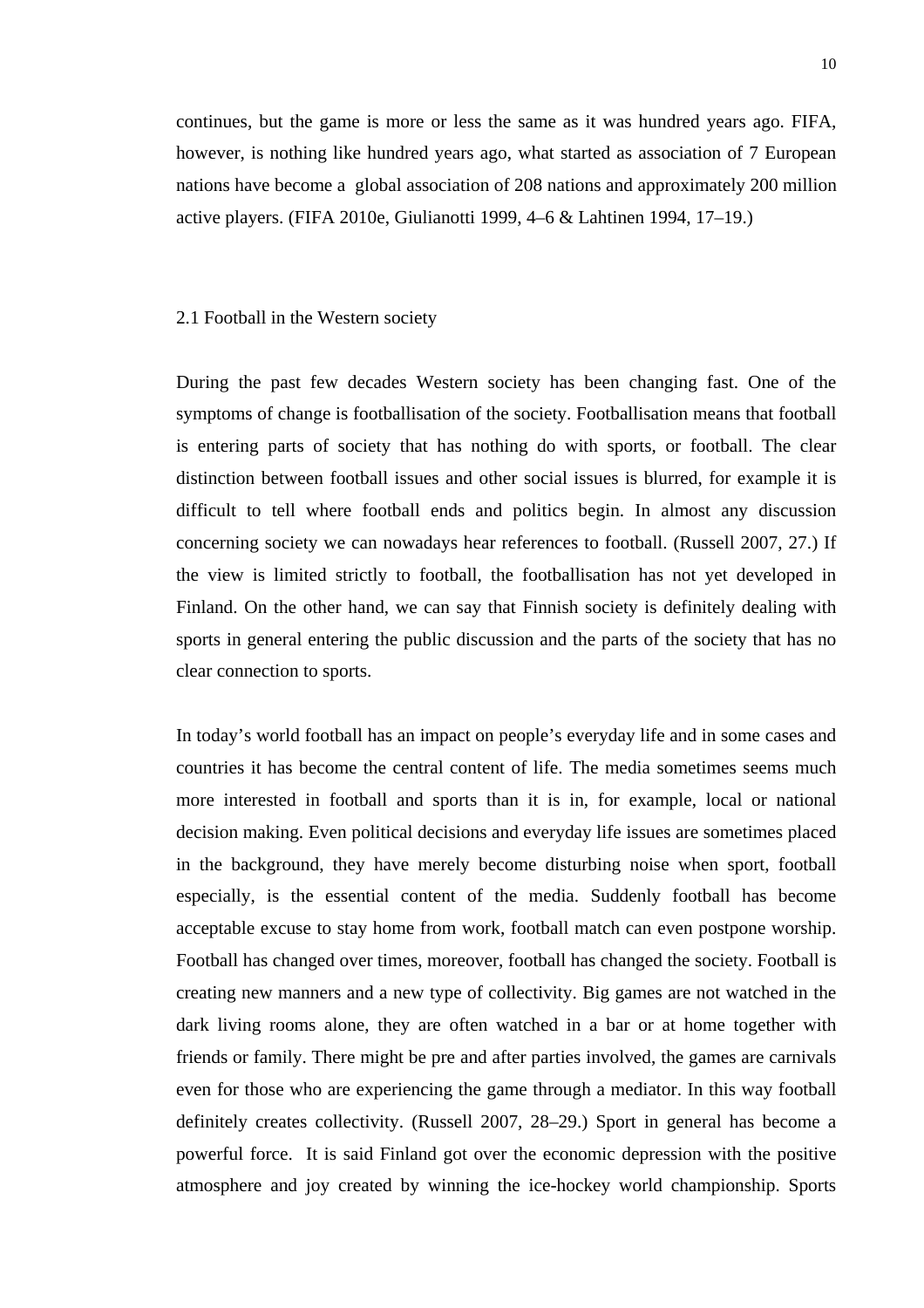makes bond between friends tighter and in this example the whole nation bonded through success in sports. Big events are discussed in schools and work places even by those who are not supporters or fans in a traditional sense. The similar bonding among people is not seen through fine arts or science.

Football as a game has also changed and in a way this change has made footballisation of the society possible. Still, in the late 1980's football was known as a game of the working class. It had its problems with hooligans and in general its value systems presented the values of working class men. The match itself was a celebration for men. A hard week at work was over and a match on Saturday afternoon meant relaxing with a pint and friends. The highlight of the afternoon was attending a football match and verbally abusing the other team and a possible fight. However, as there was more and more money involved in football and more and more attention paid to the social issues of the game, the game started to evolve. The game itself got worried about the social disorder around football and started to change rules at the stands and took action against the bad image of football. Due to these actions the working class game has become middle-class. The society has changed and the importance of the game in the society has grown. The change in the society and the demographics of the football followers means that the fans have become able to pay more for the tickets and the merchandise. This change in peoples ability to pay has meant huge changes in media. More and more football magazines are appearing and more football is aired on television. As a game football has always been a global game. Football culture is possibly the widest spread type of popular culture. Lately media has helped football to spread wider and faster than ever before. It is fair to say that football at an elite level is not just sport anymore. It is entertainment. (Duke 2002, 8–15; Giulianotti 2002, 25; Hollendsen 2007, 125–127; Russell 2007, 28–29.)

Football used to be a part of the society and football used to be ruled by the rulers of the game. Today society sometimes seems to be a part of football and football is ruled by the media. (Heinonen 2007, 132; Russell 2007, 28.) However, if we look at the Finnish society we can see that football has not reached the whole society. Football fanatics are still a rather small group of people, which also means that their urge to deepen their relationship with football culture and history is heavily relying on foreign media. On the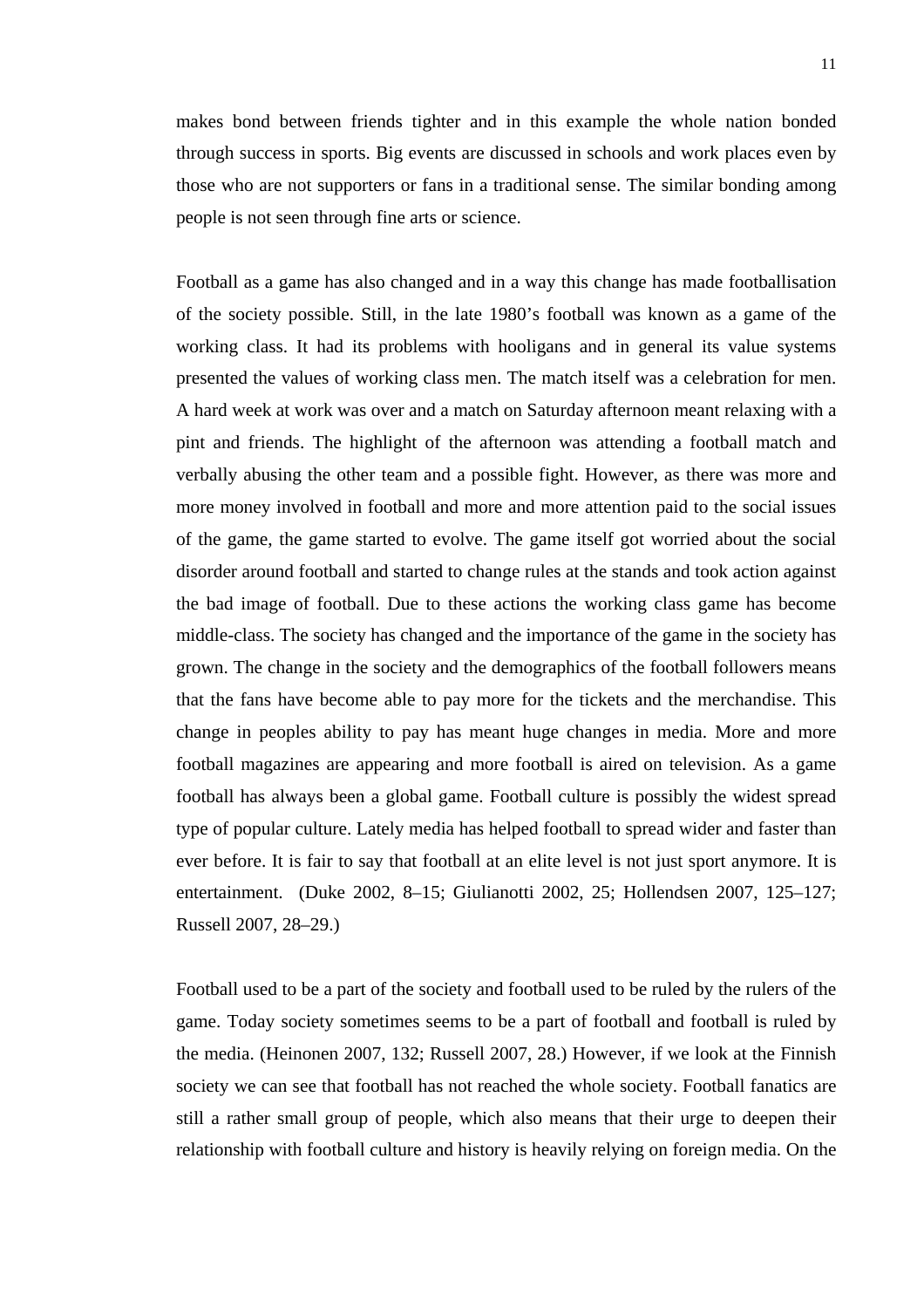other hand, the lack of popularity also means that media does not control Finnish football

Footballisation as a phenomenon is not separated from the other parts of the society. On the more general level we can see the effect of popular culture in the post-modern society. In the modern world celebrities and stars are highlighted and their position in society is gaining more and more importance. In this direction of development, media is a major player. The role of the media is also highlighted in the footballisation. Football and related issues are dealt with in the media everyday. Thanks to the fast globalisation one can watch football on TV almost anytime of the day and almost anywhere in the world. Football has become a general noise and a picture in the background of postmodern society and it has become difficult to hide from it (Russell 2007, 29.)

Schulze (1992, cited in Noro 1996) regards modern society as an experience society. Because the standard of living is rising, the average working hours are declining and income is getting higher, Schulze depicts modern character as a "chooser." Basic questions by the "chooser" are: What do I want and does it please me? In harder times it is common for people to be "influential," asking questions like, what can I do and how do I do it. . However we are now living wealthy life and the status quo is choosing. In times of choosing thinking turns to feelings. As this happens people start to search for experiences. The society of choosing soon becomes an experience society. (Noro 1996, 122.)

Despite football, sports or any other type of popular culture is mainly consumed through media, fans have a need to reach for the authentic experiences and travel to the stadiums to experience the event without a mediator (Russell 2007, 209). During these pilgrimages the relationship between supporters and football gets deeper. Heinonen (2007, 133) reminds that the power of football is its uniqueness and authenticity. Even though you can follow the match on TV, it really exists only in the stadium during the game. Media can not mediate the real experiences, mediated sport can not provide authentic experiences. The media spreads the word and gets people hooked, but it can never replace authentic experiences.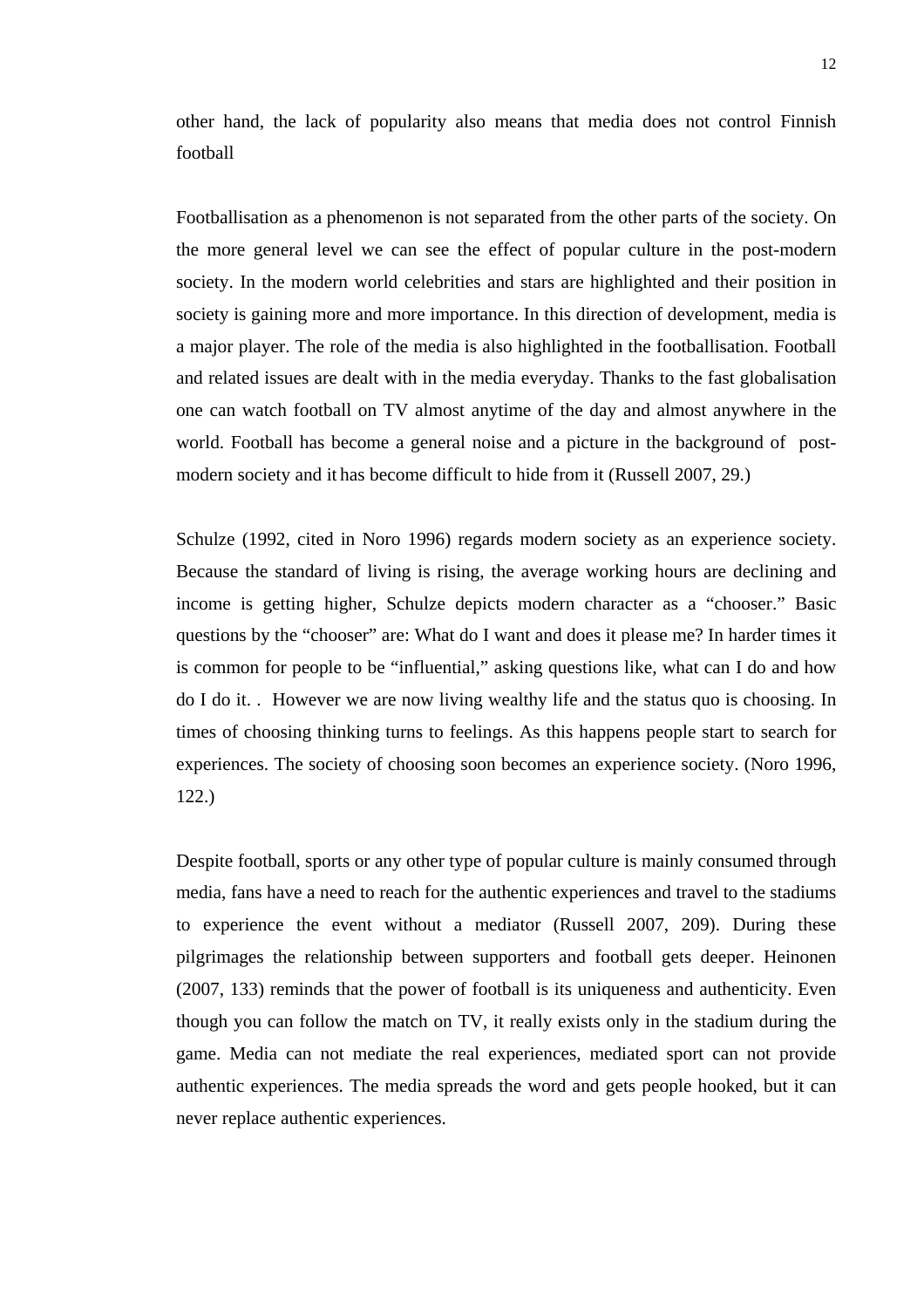<span id="page-13-0"></span>According to Schulze (1992, cited in Noro 1996) experience society consists of five milieus that are created by culture consumption. The milieus are level milieu that strives for appreciation, harmony milieu striving for security, integration milieu striving for conventionality, self-realisation milieu striving for self realisation and entertainment milieu striving for stimulation. In everyday life football fans or sport spectators can be seen as an embodiment of the entertainment milieu. Also Sport arenas and athletic lifestyle are characteristics of entertainment milieu. People in entertainment milieu tend to be under 40 years old and not highly educated. (Noro 1996, 124, 131–137.)

### <span id="page-13-1"></span>2.2 The business of football

A major change has occurred in the world of football during the last three decades. Even though the game has always been changing and evolving, during the past few decades the pace has become faster than ever before. The change involves everything from the game and rules to the economics and the whole football culture. The change is mostly fuelled by the growing involvement of money and business. Some have argued that money spoils the game and there is no longer room for passion on the top level. The whole culture is changing, even the spectators and their behaviour. Clearly football is not anymore the game for the same demographic segments as it still was in the 1980's. The hooligans and working class spectators have changed to the businessmen and the emotions in the stands have changed into business deals in the corporate boxes. The club owners are no longer local businessmen taking care of the local pride. The club owners have become foreign businessmen doing business in the global market. To keep up with the competition the teams have to become global enterprises (Hollendsen 2007, 125-127; Dobson & Goddard 2001, 22-80, 418-422.)

Giulianotti (2002) cried out the popular worry about the poorer spectators being kicked out of the stadiums, the space is needed for wealthier customers. One could satirise that club owner rather sees thousand corporate boxes filled with bourgeois than 50 000 working class spectators singing and dancing in the standing section. One could also claim that the families are the forgotten group. In the past they could not go to the game because of the fear of the hooligans, now they can not go to the games due to expensive tickets. He also refers to four key elements that make football more and more a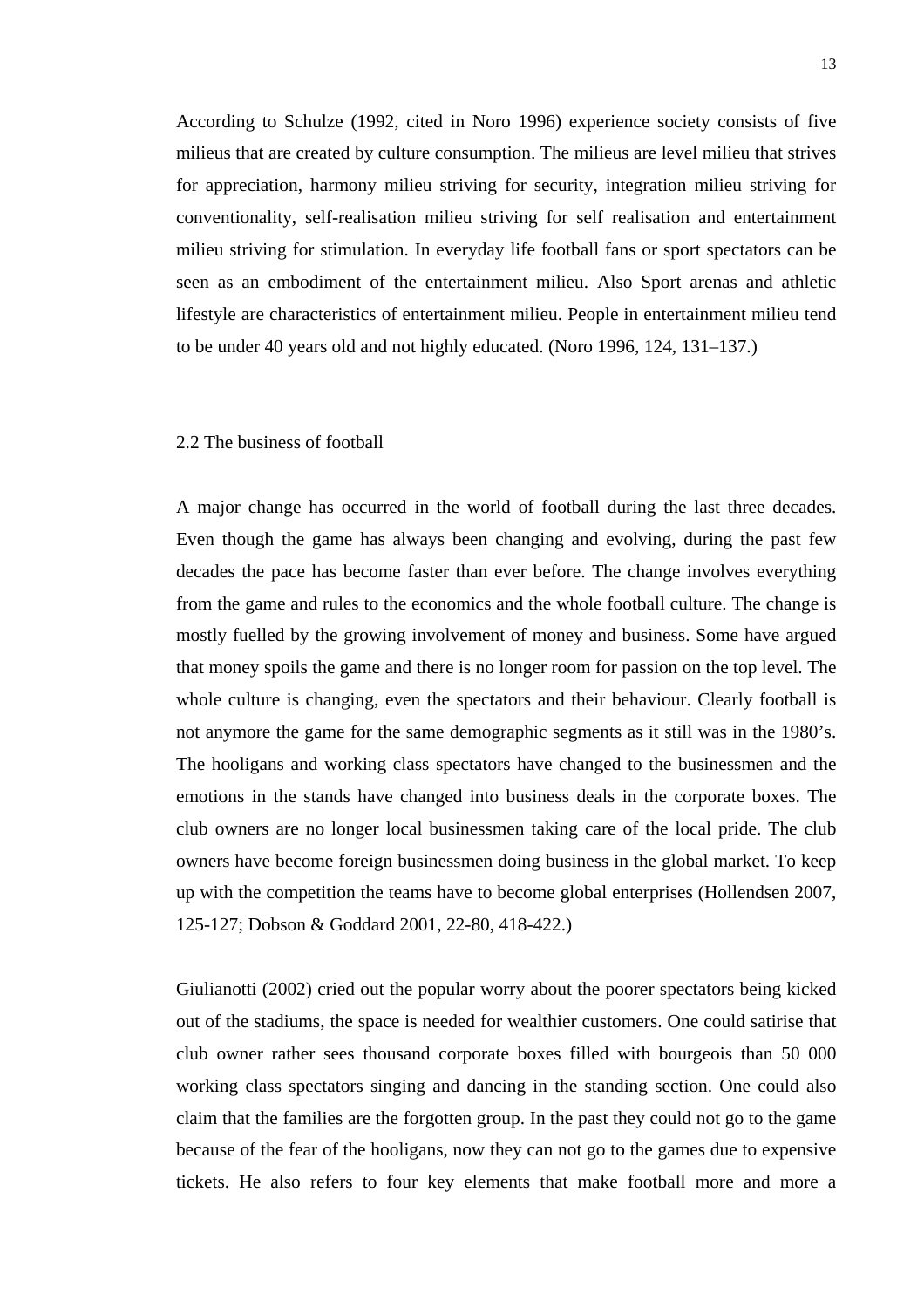playground for the bourgeois: increased ties with the corporations and other business institutions, reduction of stadium capacities, burgeoning popularity and pay-per-view television. Professional football is losing its athletic soul in the altar of money, business is taking over (Giulianotti 2002, 25).

In the absolute top level even purchasing players is not anymore necessarily dominated by the needs on the field but by the merchandise sales. A good example of business taking over the sport was June 2009 when there were two interesting international tournaments, U21 European championships in Sweden and Confederations cup in South Africa, under way. However, for an individual fan it seemed odd that in the European media the biggest headlines were created by Real Madrid and their unbelievable spending spree bringing in the likes of Kaka and Cristiano Ronaldo to the club.

The United States has traditionally been the world leader in sport business. During the last decade Europe has been gaining in terms of money involved in the spectator sport industry. The one league leading the way has been the English premier league with teams like Manchester United, Liverpool and Chelsea. A few of the main reasons for the sky rocketing growth in the  $21<sup>st</sup>$  century are TV-deals and penetration into global (Asian) market. The European Sport Clubs are fast going to the stock market, which contradicts with the American market where sport franchises are usually toys of rich businessmen. However, the newest trend also in Europe is to get a rich investor to finance the team. Being a plaything for businessman also often means throwing a viable business plan away and reaching for success at any cost. However this is rather rare development, as most of the clubs try to finance their strive for success on the pitch with new business ventures. European clubs are fast expanding their efforts to the other businesses, which are not always related to the sport, these include building hotels, restaurants and other services. Chelsea village is a good example of this development. Sometimes big sport clubs are characterised as leisure businesses rather than sport clubs. For the fans this development is not totally beneficial, in fact many fans suffer from the rising ticket prices (Shank 1999, 7–9.)

 Another example of football club turning into a business which is not anymore only dependant of the performances of the team is Manchester United. Business ventures off the pitch are playing a more and more important role as the years go by. This has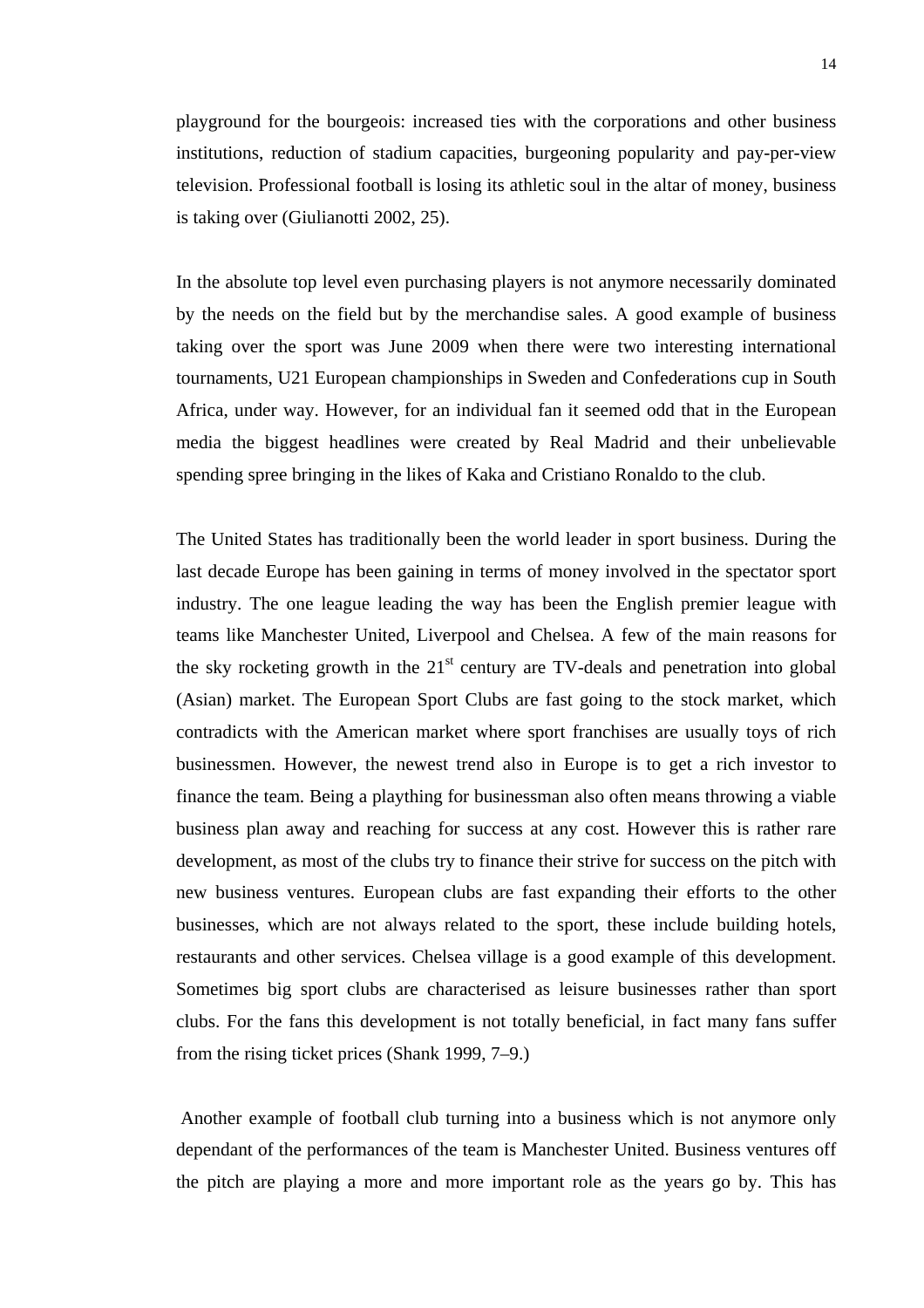mainly to do with football business becoming more globalised and the fact that clubs are no longer dependant on local fans. Post fans can physically be anywhere in the world and still be economically beneficial for the club. In 2005 Manchester United's global fan base had reached 75 million, of which 40 million was in Asia. TV, internet and services using media has become very important, not only for the clubs, but also for the fans themselves. United is not just sitting and waiting for this expansion to happen by itself, they actively reach for the new markets and carefully build their brand. In the end, fans are deeply involved and Manchester United is happy to utilise this. They are expanding their business ventures far off the pitch, the fans can now finance their houses with a Manchester United mortgage or loan, buy tickets with a Manchester United credit card or get Manchester United insurance. (Hollendsen 2007, 125–127.) The operational environment of clubs is in constant change but so are the fans. Global fans are still a bit of a question mark. Clubs are wondering how to keep them happy and loyal. In the end of the day, most of the fans are not game-day customers anymore, so their needs and wants are also different than those of the traditional season ticket holder. The problem for football clubs trying to make most of their business is that they exist in many levels and their customer base is wide and heterogenic. According to Bale (2000, 90-92) football clubs have traditionally existed in two communities: Urban community and smaller community. Urban community is the community that the club is said to represent and got its name from. It is the urban community where the club is located. The smaller community means the smaller area within the proximity of the stadium, as well as the people and businesses within this area. Traditionally the club has been the pride of these communities and the customers have mostly been the members of the communities. However, in the global competition of  $21<sup>st</sup>$  century clubs can not anymore count on these local communities. They have take into consideration also a third community. Duke (2000, 9–13 ) writes about the idea of imagined community that is conducted by all the fans of the club. Today this community may attract people from thousands of kilometres away from the home stadium of club, the members of the global community may not share the same culture, values or even the same language with club or the other fans. Still in order to be able compete on global stage clubs need to appeal to these long-distance supporters, as well as, the local game day customers.

The commodification of football started as early as in the 1960's. The working class supporters who, in fact, were a part of football culture with their mindset and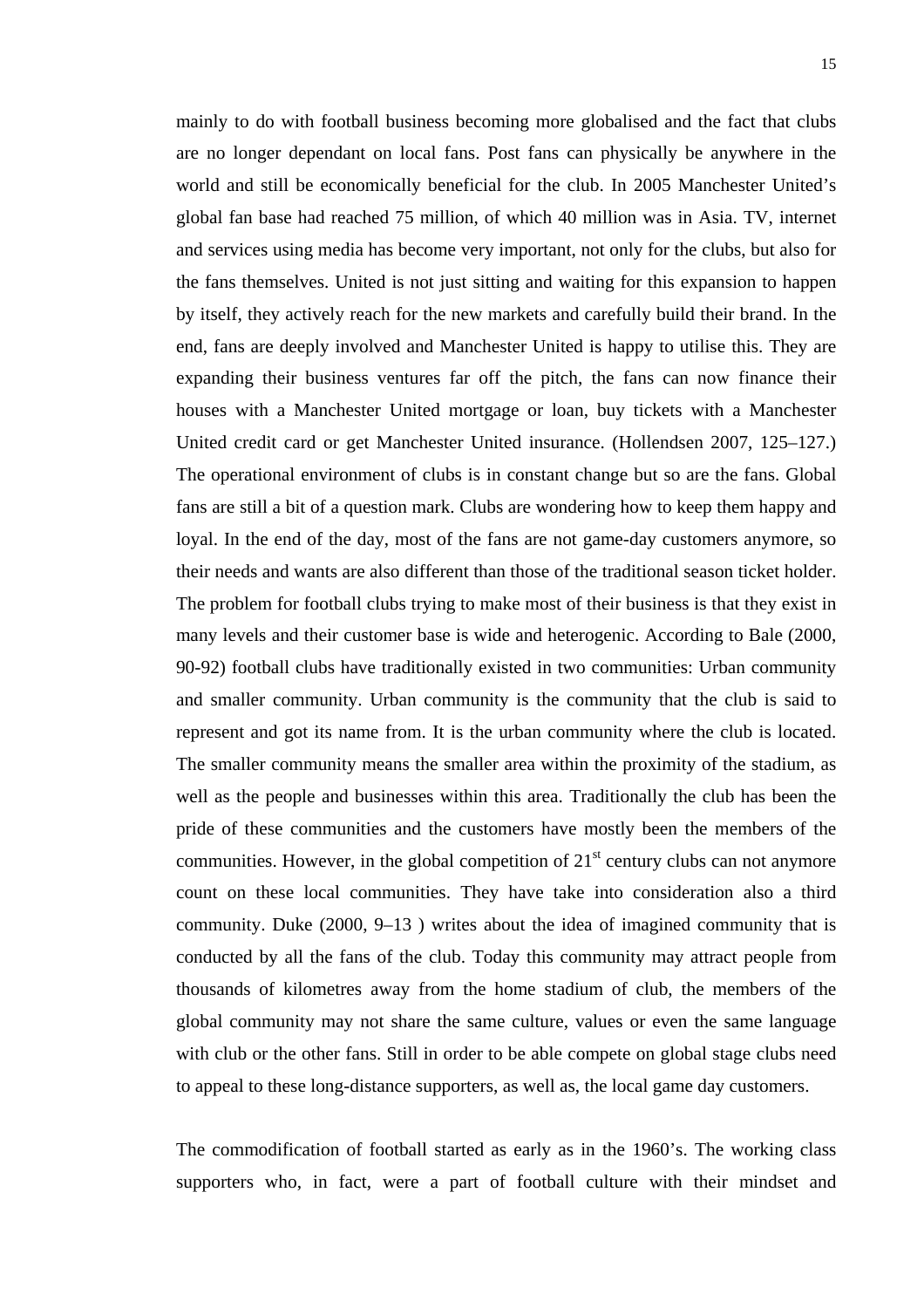understanding of the game and its rituals, as well as, history started to be slowly kicked out of the game to accommodate the middle-class spectators. The newest development is that the middle-class is giving way for the upper-class. These new customer segments did not know the game and the secret code of the game, they were more interested in the spectacle and entertainment. In fact this change of spectator demographics creates a new culture and gives new meaning to action and culture. According to Critcher (1979, cited in Giulianotti 2002, 26–29) there can be found three different kind of historical relationships that an individual had toward institutions. He describes **fans** as individuals who have got an unbreakable relationship with the club. This relationship is structured through obligations and duties. Supporters often hold a "representative" status for the club. **Customers** have fewer fixed loyalties and their involvement is very much dependent on success and satisfaction. If they are not satisfied they will not have big problems to take their money and emotional investment elsewhere. **Consumers** are not loyal to any brand and they will always search for the best combination of price and individual benefit. The postmodern commodification of football began in the 1980's when money took a bigger role in the game. The postmodern commodification of football seems to be changing the relationships between spectators and clubs more and more towards consumer type.

Shank (1999) categorises sport products into four different categories: sporting events, sporting goods, sports training and sports information. For sport tourism and sport spectators, the most important part of these is the sporting event. In fact the event is more or less the beginning of sports industry. Without the event many aspects of the sport industry, such as collectibles, season tickets or licensed merchandise would not exist. For passive sport tourist the sport event is the reason to follow sports. Sport tourism, however, would exist without the event, because of the complexity of the sport industry. However, for the passive sport tourist the specific event such as the Olympics or a single match usually represents the main pull factor to a destination. (Shank 1999, 17–18; 22–23.)

According to Shank (1999, 11-12, 173.) "The sport industry exists to satisfy the needs of the three distinct types of consumers: spectators, participants, and sponsors." Two of these groups of sport consumers: spectators and participants are especially relevant when discussing about sport tourism and sport event. Participants are often better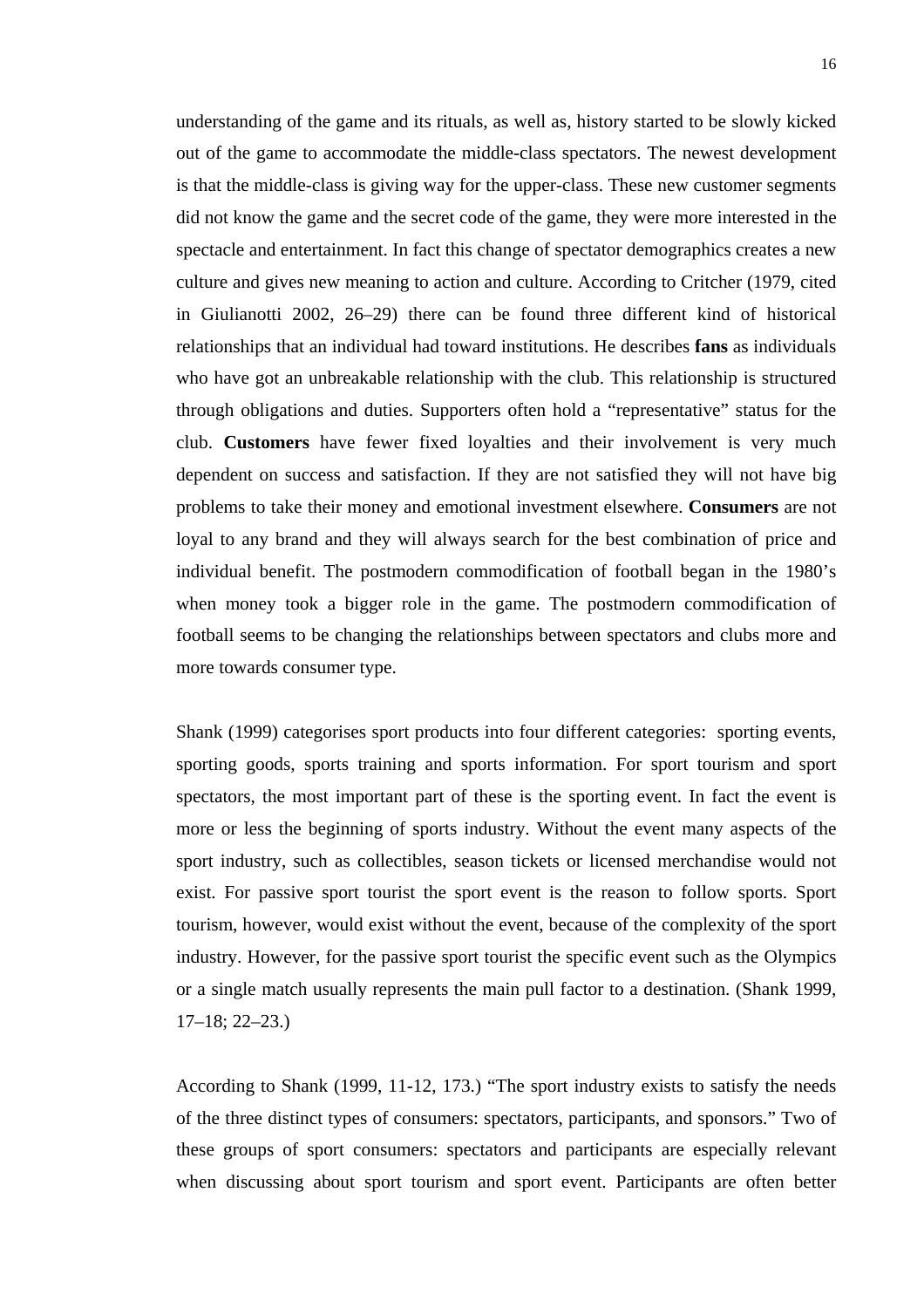educated and younger than spectators. Spectators are often also members of minorities. Men who participate in sport activities eagerly are more likely to follow mediated news. On the other hand, spectators are more likely to follow many different kinds of mediated news. In fact spectators and participants are quite different types of people. Participants are often viewed as smarter and are more difficult to influence than spectators. The sport fans, spectators, are often seen as powerless, dominated and exploited by people belonging to higher social classes (Crawford 2004, 27.)

Event sport consumers are nowadays a very important part of sport business. The requirement for professional sport is that there is someone to consume it by watching it and buying related products. Shank (1999, 11-14) compares sporting events to a heart and spectators to blood that keeps the heart pumping. A rather small, although growing, portion of passive sport consumers belong to the group of sport tourists.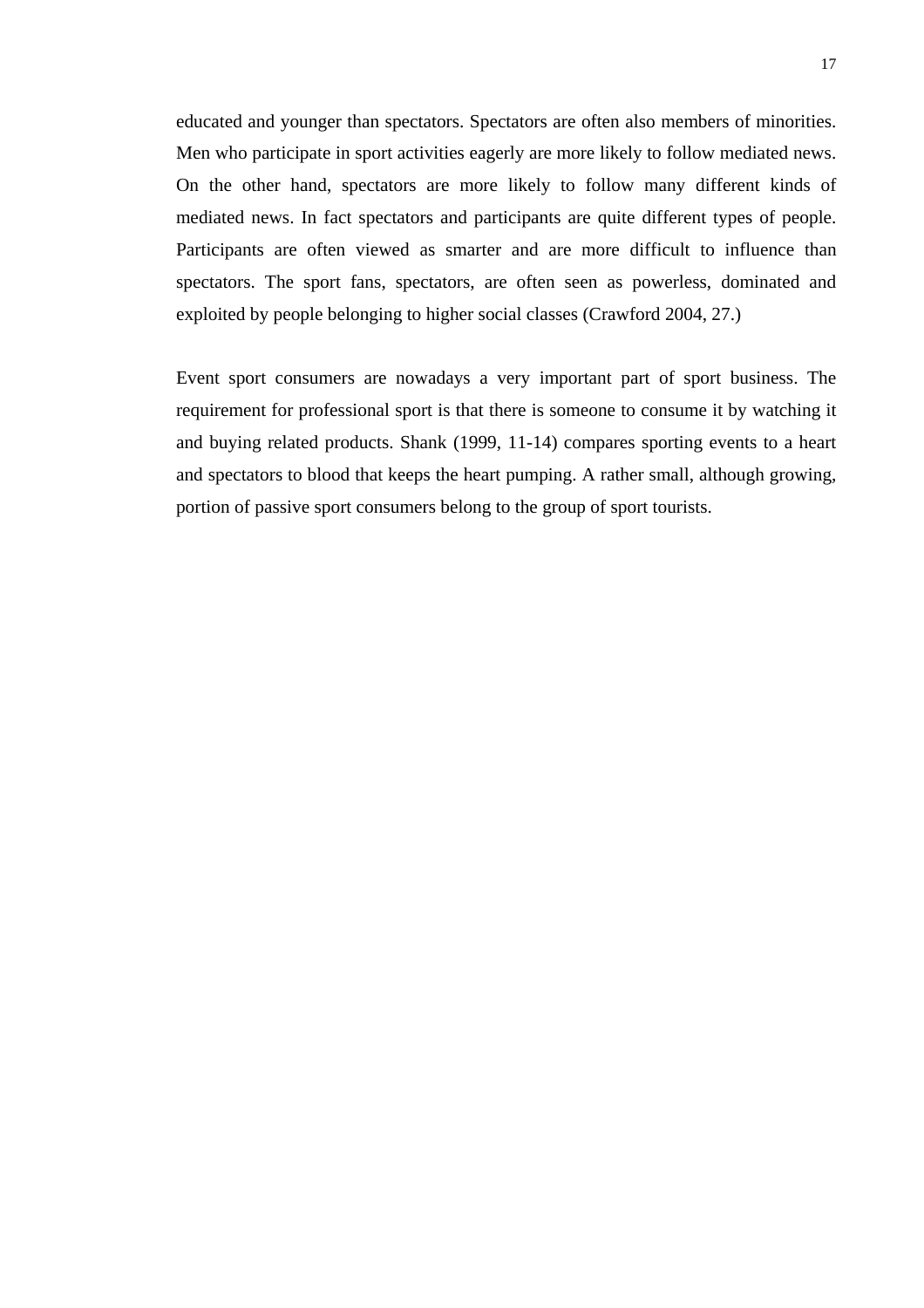### <span id="page-18-1"></span><span id="page-18-0"></span>3 FANS – ACTIVE PARTICIPANTS OR ENTERTAINMENT CONSUMERS?

A fan is an abbreviation of the word fanatic, which means eager admirer or enthusiast. Modern sport fandom is often being compared to secularised religion in which gods are dead. In many ways sport and religion are far from each other, but in a closer look one can find many similarities. Both, sport and religion, give people a possibility to get away from the everyday life and forget their worries for a moment. Both of them make living in a moment possible. Even though, being a fan is not necessarily aiming for salvation like religion, sport has the religious nature in giving pleasure and hope for the individual. (Heinonen 2004, 245-247.) According to Simmel (cited in Maffesoli 1995, 127-128) life creates emotions and manners, which have to be interpreted as religious, even though, they are not. Everything that creates religiousness (such as love and a sense of community) leads to religion, not vice versa.

Football brings people together, promotes communication between people and provides common symbols, collective identity and even solidarity. Football fandom can be thought of as a postmodern analogy for religious rituals. Football brings people together even if the event itself is played other side of the world. During the world cup people from all over the world, from all different time zones, language areas, religions and political systems gather in front of the television to follow the same event at the same time. The whole world is experiencing the same event individually and collectively. The game can fade the meaning of time and space, technology makes it possible to consume the same product concurrently even if people are consuming it thousands of kilometres apart. Media is the utensil that makes it possible but, without the game that touches the whole world, media could not be able to unite the whole world. Football gives us a possibility to study modern culture and society in which interaction between people is more and more based on consuming culture product together (Heinonen 2005, 18.)

### <span id="page-18-2"></span>3.1 Who are fans?

A sports fan is often described as someone who sits in the stadium and/or supports ones own team or athlete. Fans could also be divided into two groups, real fans and sport consumers. A sport consumer is a bigger group, but real fans are more visible. Fans are the ones who learn cultural contexts and give them new meaning. This definition is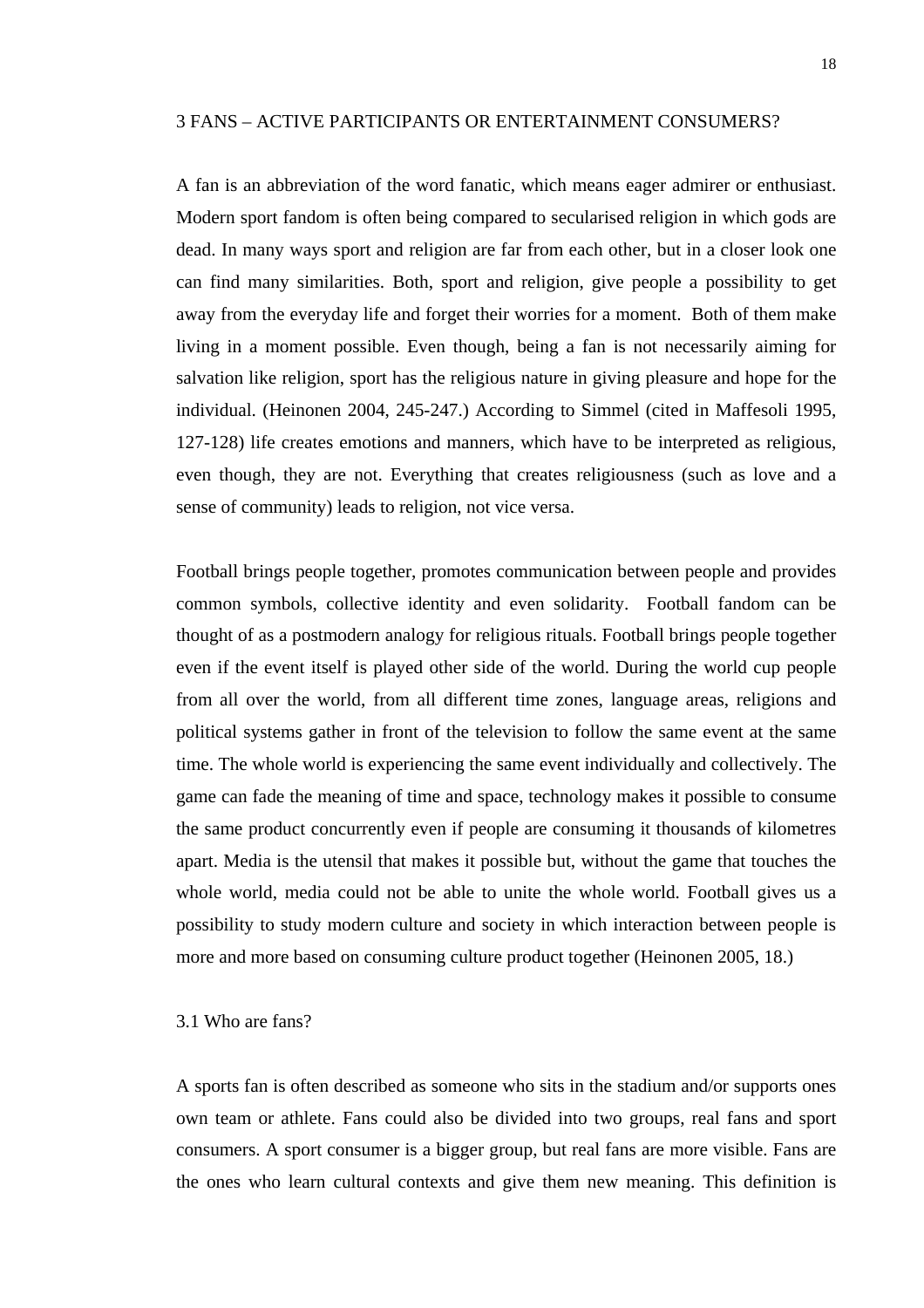however maybe too concise as the spectators are much more versatile than this. The concept of a fan often includes more than reasonable passion to object. Often fanatics are willing to commit to their hobby to an extent that seems beyond normal for many others. They can, for example, travel abroad just to see their favourite club or players. (Heinonen & Godenhjelm 2001a, 7-8.)

Generally, a fan is viewed as an obsessed individual who has a very dedicated interest in a certain team, or person. When the term fan is used it usually refers to popular culture. Fandom has not always been thought as a positive phenomenon, for example, sports fans have easily been labelled as hooligans. The public have not been able or willing to make the distinction between the different types of fans. Rather than a mask put on a game day, being a fan is often a part of the identity which is always a part of an individual's personality. How this identity is seen, depends on the environment and the surrounding people. The same individual can be seen as a highly dedicated fan or "not a real fan" depending on the company. If a sports fan is among people who are not interested in sports, the others might think of him as very dedicated fan. However, if he is, for example, not able to attend games, other fans might not consider him as "a real fan." As all the people sees fans differently, the idea of a fan is quite vague. How fans act and what they are expected to do to support their favourites differs also according to culture. This is why it would be difficult to say who or what, in fact, is a fan without making the matter too simple. (Crawford 2004, 17-21.)

Often fans have a recognisable connection to the team they are supporting. Emotional connection to the club or an athlete is the most important thing to make sports exciting and meaningful for the fan. The connection is often born in a natural way by socialising with the surrounding environment, culture and certain societies, such as nation, locality or a group of friends. The socialisation process is often so natural that the fan feels, he was born to support the team. (Heinonen 2004, 238.)

The fans spend a lot of time and money on their hobby. They find out how they are supposed to behave on the stands and often they do anything to prove they are real fans and belong to the group of real fans. They sing, they dance and take part in the performance. In fact, they give all they have to give for their team, by giving their all they can expect similar devotion from the players. In fact fans are often outsiders and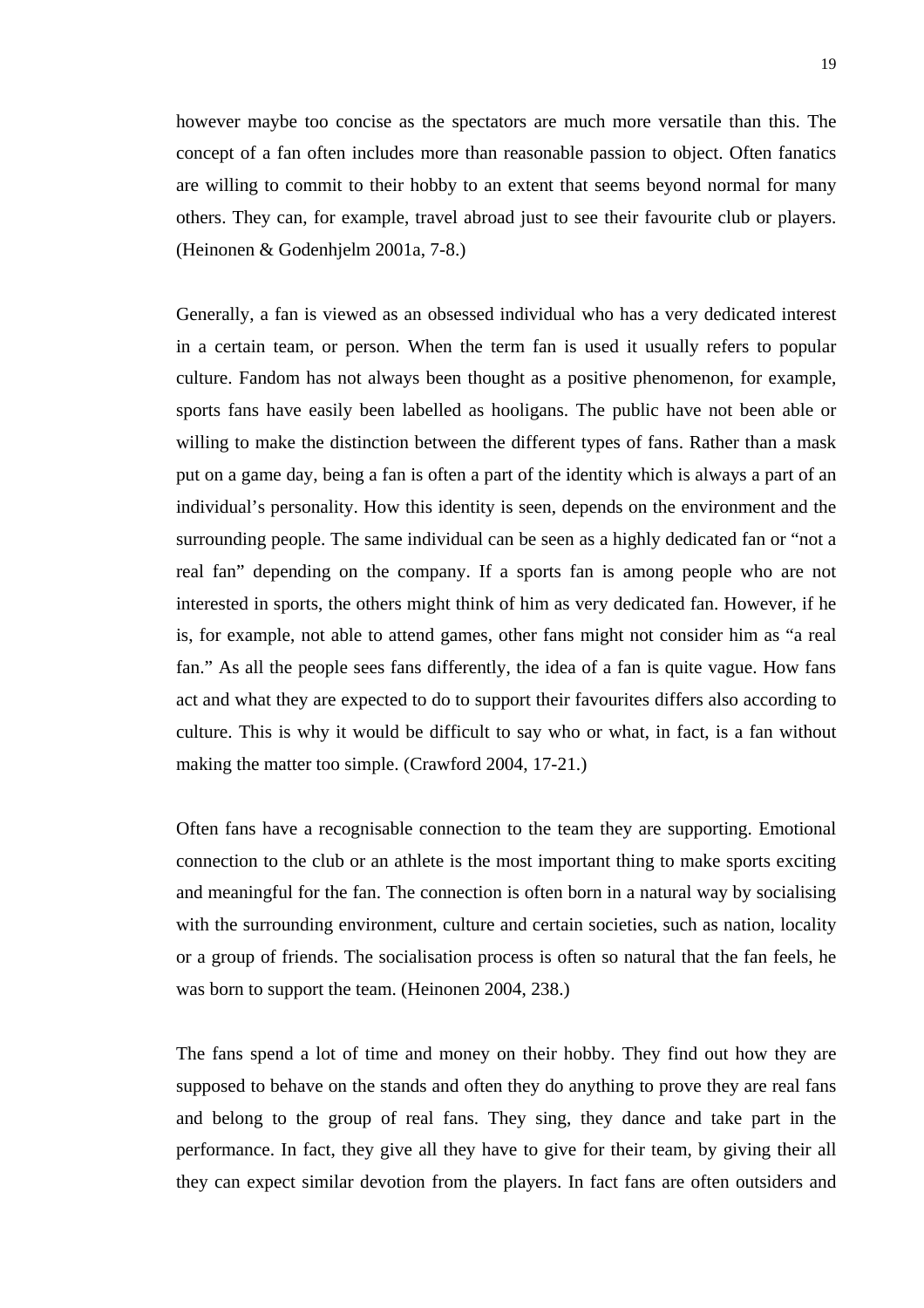<span id="page-20-0"></span>part of the team at the same time. They certainly are not passive followers of a game (Heinonen 2004, 238; Heinonen 2007, 134.)

Today football fandom has changed and academics often write about the postfan. Usually there is an illusion of being a part of the team in the mind of a fan. However, the postfan knows he is an outsider and he knows he is merely experiencing an image created by the media through a mediator such as television. through television or internet, the postfan is still sharing the experiences and emotions with the other fans. Through the media the postfan can be more knowledgeable than ever before. They are, as well, further away from the team than ever before. This also often creates an awareness of the fact that football is just a game that can at any time be started again. For a postfan it is important to be a "real fan" for a moment by travelling to games. Heinonen (2007, 132-133.)

## <span id="page-20-1"></span>3.2 International spectator identities in football

A football match is a social event, where it is allowed to empathise and show the feelings. A big part of being a fan is belonging to a society. One of the main reasons to go to the stadium is the sense of belonging and collectivity (Heinonen 2007, 136-138). In principal also travelling abroad to see a game is often about a sense of belonging. The moments in a authentic locale and mingling with other fans makes a postfan feel like a real fan for a moment. For example, Liverpool FC is a global team that is supported all over the world. However, it is not enough to follow the team only in a bar in Hämeenlinna with other local Liverpool fans to really connect with the team. For real connection and authentic experience fans need to travel to Liverpool. On the other hand, the fans of a football team nowadays often lack physical connection because they are spread all over the world. Even if they lack this connection and the fan societies are often based purely on mediatext, nonetheless, they are commonly tight. It is characteristic for the fans not to separate performer sand consumers as they refer to a team with the word "us". They are a part of a team although they are on the outer circle or even outsiders. (Heinonen 2007, 139.)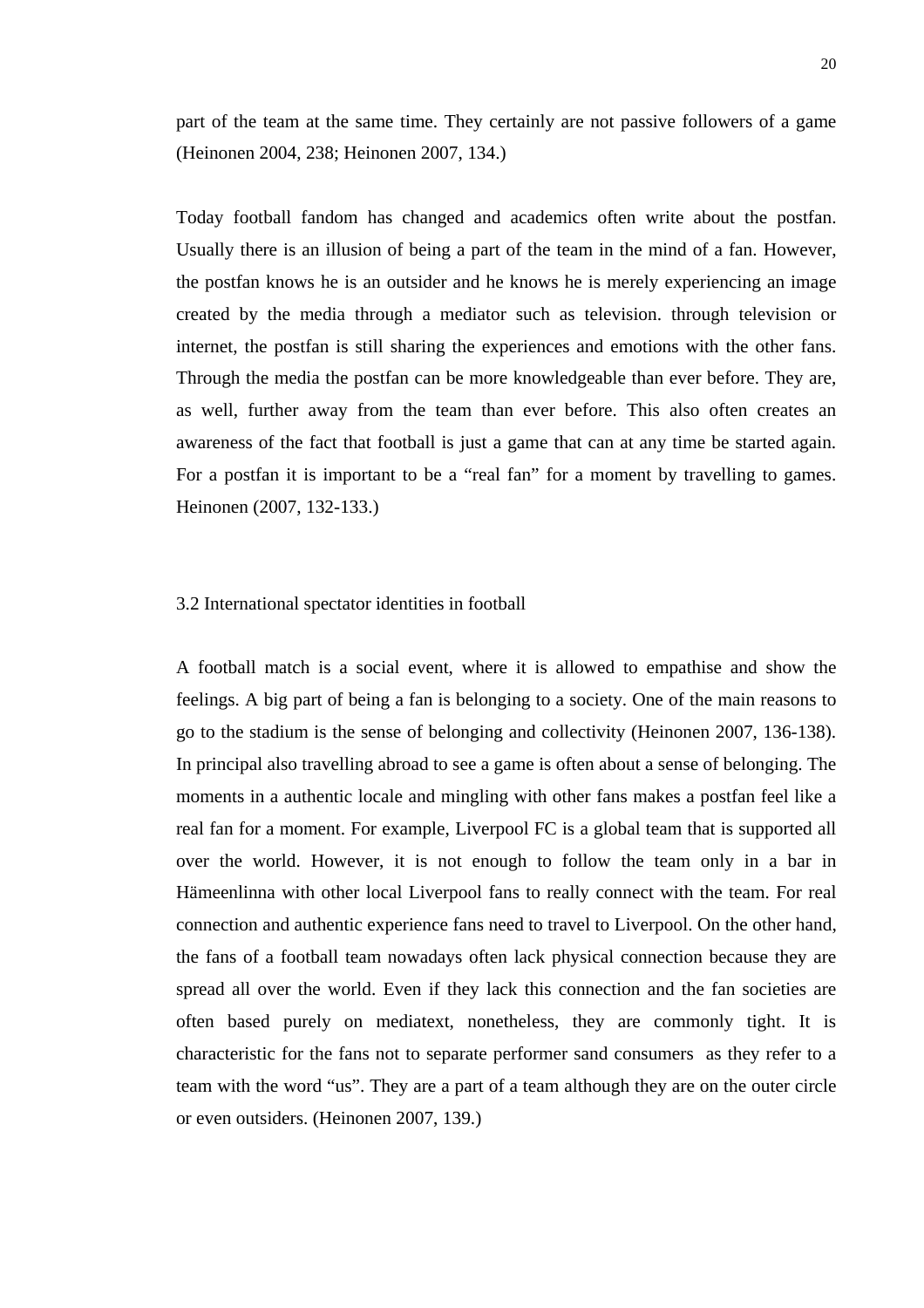Giulianotti (2005) divides football spectators into four different groups, supporters, followers, fans and flaneurs, according to their relationship with the club. he pays special attention to the emotional involvement of the spectators (hot/cold) and what are the spectators searching for? Are they only after the entertainment or are they truly supporting the club they love (traditional/consumer) (Giulianotti 2005, 31-33.)

When thinking about football fans most people will instantly think about the **supporters** whose relationship with the club is considered as traditional and hot. The relationship between the supporter and the club is long lasting and supporters are emotionally involved with the club. In South-America supporters call their team a "mother" and they are "sons" or "children," the home ground is often referred to as home. Changing the subject of the passion is not possible as the supporters are emotionally very engaged with the club. The biggest part of the supporters comes from the society that is surrounding the club, in many ways the club represents this society. The clubs are often relying on the local supporters. The local supporters are the life line of the club even in the globalising world, the local supporters throw themselves completely into the game, they sing and dance and they respect and learn even the oldest traditions. They even use their own body to support the club by tattooing the name or the logo on the skin. (Giulianotti 2002, 33.) Nowadays it is easier to find supporters also far away from the clubs local community, however, the clubs still rely on the fans who are present at the games. Even the supporters find it hard to call themselves supporters unless they can get to games and visit the home every once in a while.

Supporters often live to be fans, they attend matches and in the stadium they actively participate. By doing this they become part of the club and create an emotional bond with the club and property (home ground, pubs etc.). Supporters are an instrumental part of creating the unique atmosphere in the games, without their performance the experience is not full and they are paid back by players giving their all on the pitch and winning games and cups. The tradition is passed on to another generation of supporters by word of mouth, and in modern society, using internet, fan clubs and fanzines. The rising importance of modern technology is making the importance of being local less important. Still, local fans and local community will always be important for a club and its traditions. Local fans are the ones who create and maintain the club traditions and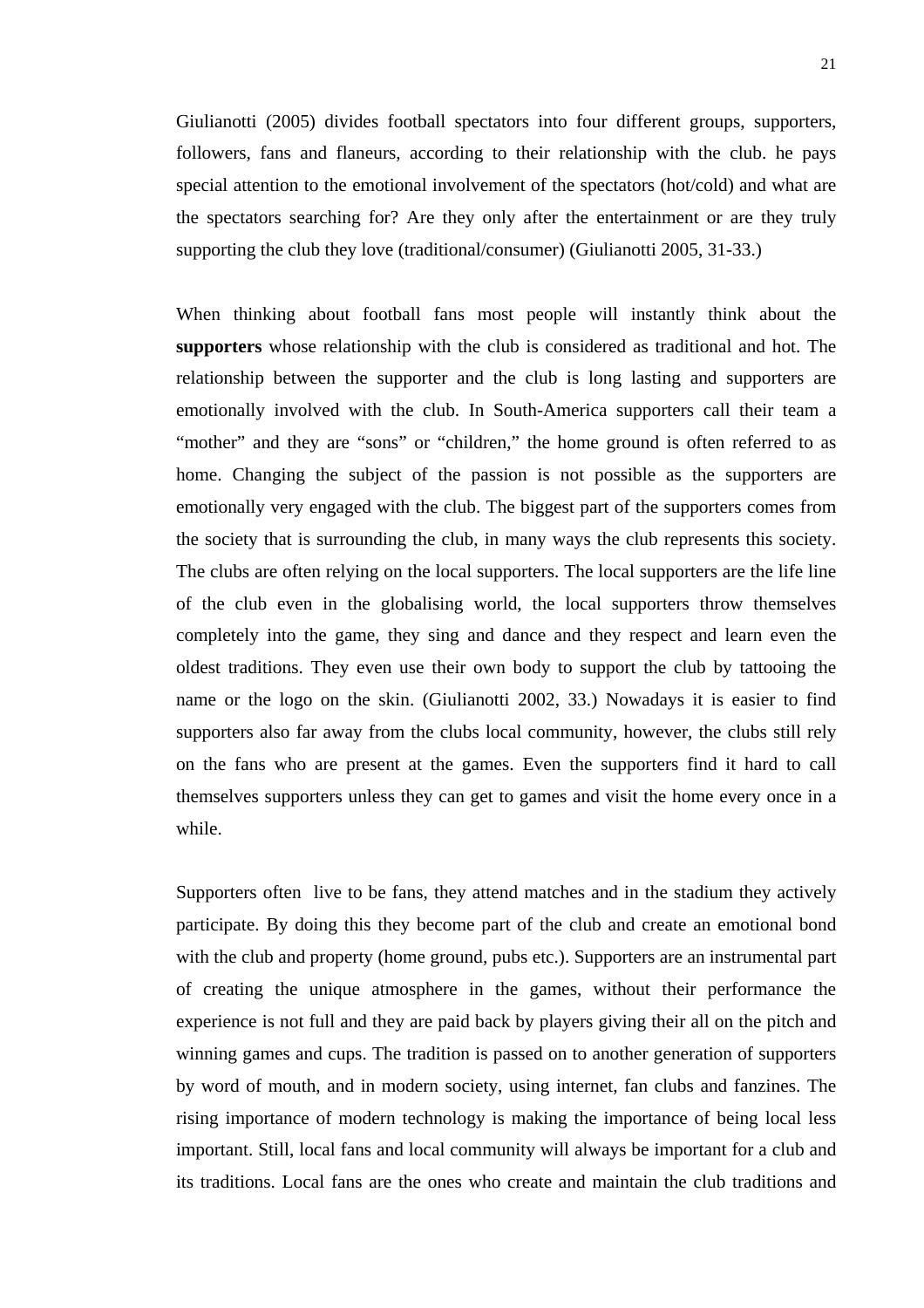folklore. Among themselves the fans are respected by the amount of the sub cultural capital they posses. Travelling to away games and taking part in the performance, as well as, knowing the history, tradition and the meanings of actions makes the status go up in the eyes of other spectators. Only by having high enough status, can a spectator be a supporter. One of the most important signs of a supporter is that they do not abandon the club if the club is not performing well. The Finnish fans of the foreign teams can lift their status by travelling to games and living a few days among the supporters, similarly the status of the fans of the Finnish national team gets better when fans travel abroad to away games. The status of a supporter can never be bought it has to be lived. (Giulianotti 2002, 33-34.)

According to the FA premier league fan survey the most important reason for football fans to attend a football match of a certain team is the fact that the team is their local team. Other significant reasons for attending games were the atmosphere, family influence, friends who wanted the fan to join, the way the team plays and stadium facilities. The successful club or star players were not very high on the list. The reasons highlight the importance or influence of sense of belonging, local identity and the entertainment value of football as major players in becoming a fan. (SRMC Sportwise Ltd 2008, 30.)

The **followers** are often interested in and spend a lot of time with their favourite clubs, however, they can also be committed to players, coaches or other people involved in the game. The emotional involvement with the clubs is not very important for the followers. They posses great knowledge of the game and they keep a close eye on what is going on the world of football, especially with their subject of interest. On the other hand, wins or losses are not big issues for the follower, even though they do know also the fan culture. (Giulianotti 2002, 34-35.)

Followers and the club have a relationship based on exchange. However, the exchange is not economic, it is symbolic. To authenticate the relationship with the club the follower tries to go beyond success and fashion phenomenon. This means that they are not often interested in successful or fashionable teams, but more attracted by culture and ideological aspects. The modern world and mediated football makes even supporters become part-time followers in order to keep watching football even when ones own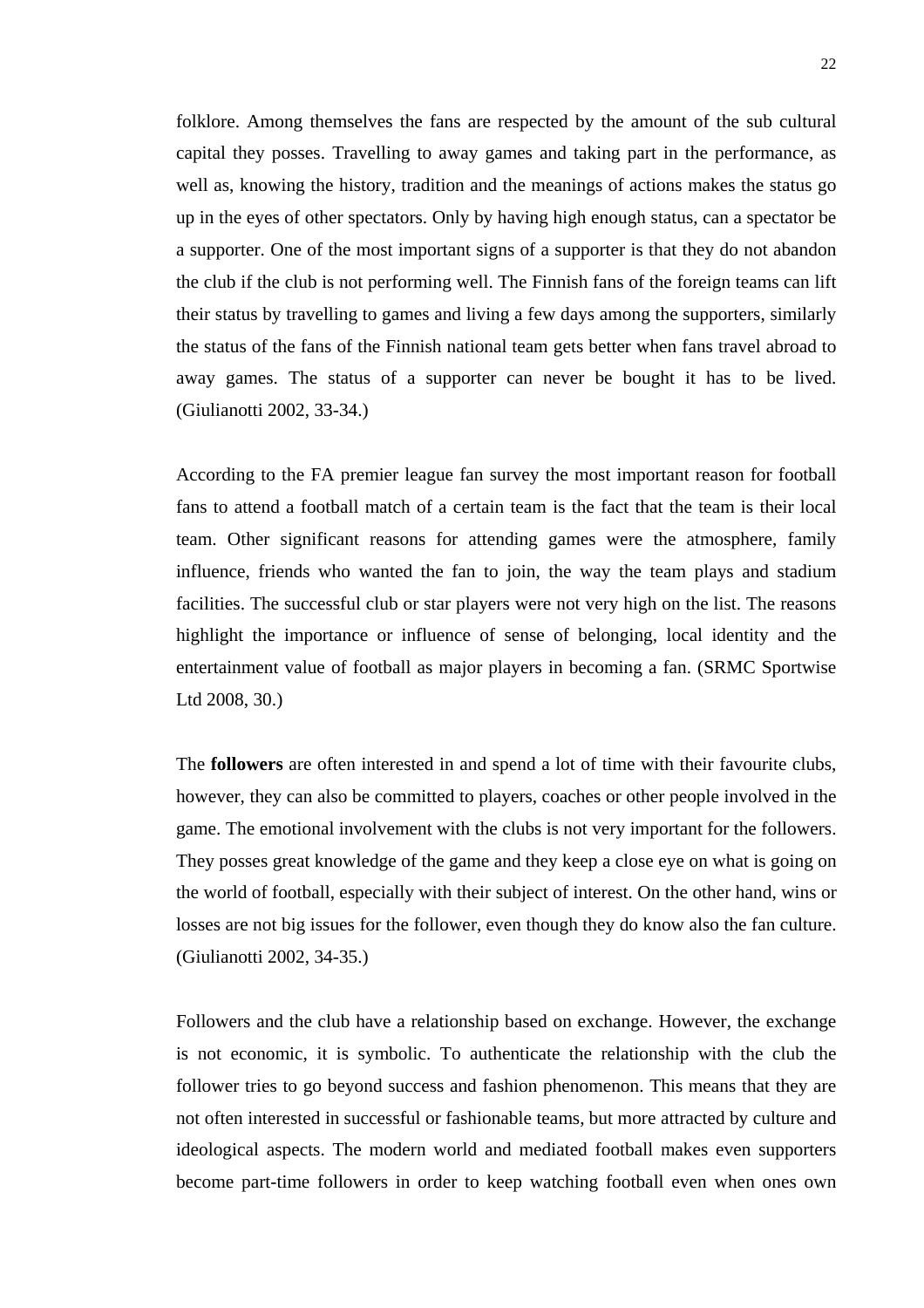team has ended the season. On the other hand, a follower knows the game and the subculture. Followers have the knowledge of unwritten rules, for example, some elements can not be combined, a follower can not be attracted to both Liverpool and Manchester United or HJK and FC Lahti. (Giulianotti, 2002, 35-36.)

Fandom is, more or less, a phenomenon of modern football. A fan is a modern spectator who is attracted to fame and success. A fan often has an intense relationship with a favourite club or player. However, the relationship is not developing in any direction. The favourite club plays a very big role in the fans life, however, the relationship is more distant then the one of a supporter. Due to hypercommodification of football the clubs and players have moved further away from the spectators. Paradoxically there is more information available about the clubs than ever before. In fact the easy access to the knowledge creates fans instead of supporters. Supporters have traditionally been based close to the clubs. The club represented their community and their values, they grew into the team. Fans, however, are more often after glory and success, the relationship is intense but in the case of losses the fire easily goes out and the fan looks for another subject of passion. The history, tradition and ideology are not the centre of the interest for the fan. These are just assisting the market-centred search of experiences. Even the fan-club-relationship is determined by consumption. Instead of respecting culture and tradition fans look for the connection with the club by consuming club merchandise, pay-per-view or stocks. (Giulianottí 2002, 36.) In fact the clubs themselves have found a way to benefit from the market-centred fans. Big clubs make pre-season tours and buy players from big market areas, such as Asia, in order to speed up the sales of merchandise. They are not anymore so much looking for a deep relationship with the supporters as they are looking for short, intense and economically beneficial relationship with modern fans (Hollendsen 2007, 125-127.)

According to a Premier league fan survey the most important reasons for attending a match of the favourite team is the game itself. In fact premier league fans seem to appreciate the high quality of the game. Also the possibility to see ones favourite team play live and the passion of the crowd stand out as main reasons to go to the games. Premier league fans usually attend the games with friends. Children or an adult family member are also popular companions for the games. For the fans the match-day experience is the most important part of the game. Things like ticketing facilities and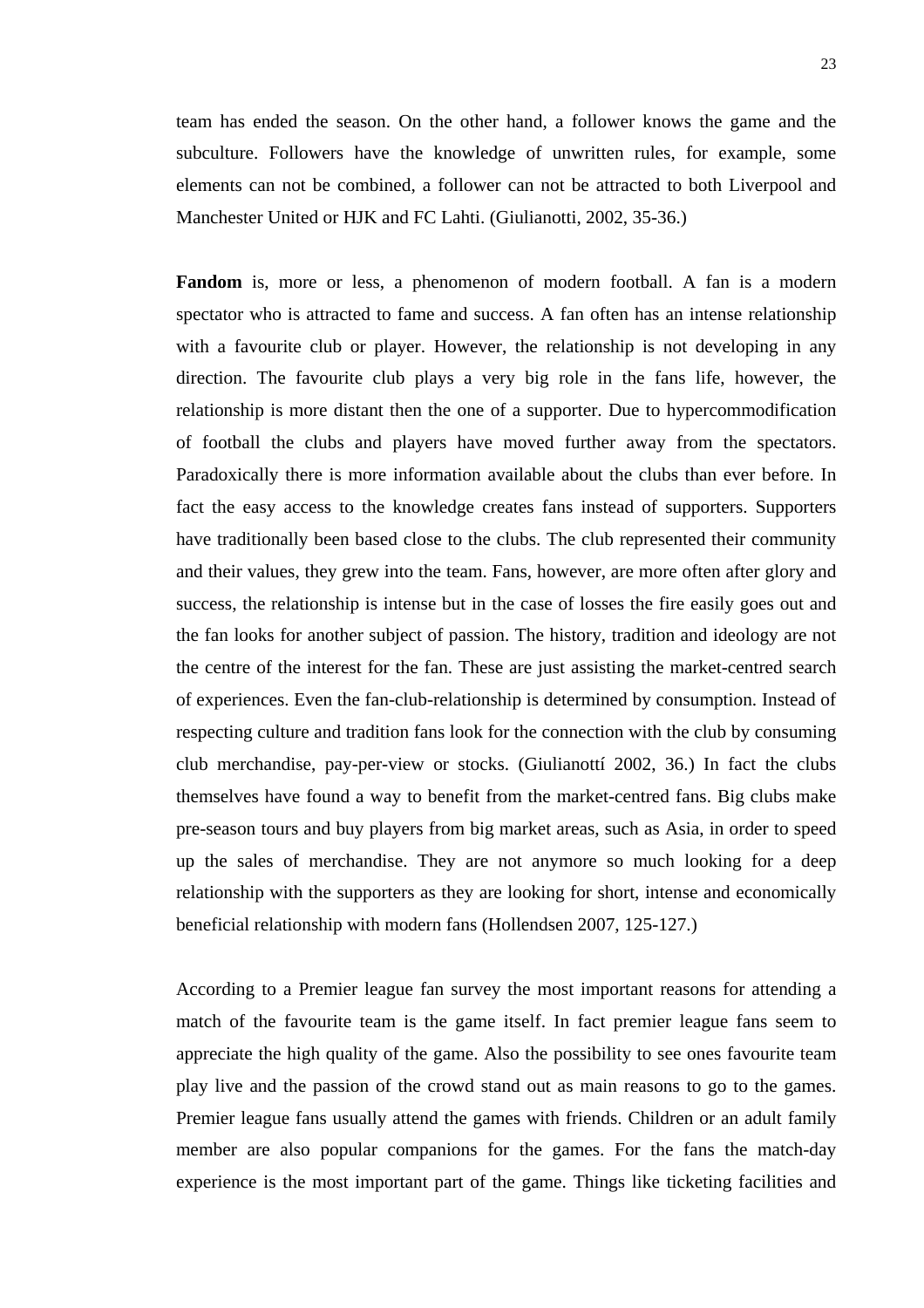stadium facilities are playing minor role for the fans. Clearly the most important part of the match-day experience is the atmosphere. Other very important areas are clear sight lines to the field and the toilet facilities. Finnish fans are mostly appreciating the same things, the atmosphere related issues and clear sight line, also top their list. However, the stadium services are much more appreciated by premier league fans than Veikkausliiga fans (SRMC Sportwise Ltd 2008, 32-47; Tikander 2006, 58.)

A fan is looking for a connection with the club by buying products, while at the same time becoming affiliated to famous and successful brands by economically supporting them. For example people may buy stocks having investment in mind. In the end it is often difficult to sell such an investment they have created emotional relationship with the investment. On the other hand, fans are erratic as soon as the team stops performing on the pitch they look for fulfilment from somewhere else. (Giulianotti 2002, 36.)

In many ways football fans are like the fans of musicians or actors. They, too, have got an intense and in-directional relationship with their subject of passion, who often are household names, subjects are referred to by first name and discussions involve their private lives. The relationship often requires presence of media. Today it often is electronic media as it makes it possible to have a connection to stars life on a daily basis. Yet, again the relationship is intense and commitment is very emotional, but as soon as the stars start to fade away from the top, the fans will begin to look for another subject for their passion. (Giulianotti 2002, 36-38.)

**A flaneur** is a postmodern spectator identity, which is very market-centred. The relationship between club and flaneur is often created by the media. In the beginning flaneur meant modern, bourgeois, urban, male stroller. Nowadays sex is not anymore as meaningful as it used to be, but the class difference is still quite meaningful as the flaneurs posses economical, cultural and educational capital and they are attracted to collecting experiences. As a football spectator the flaneur is often searching for as many football experiences as possible, even this underlines the relative wealth of the flaneurs, travelling around the world experiencing football is rarely cheap. The relationship to the favourite club, if flaneur even has a favourite club, is detached. The flaneur strolls around the world in a search of new experiences and they often "visit" many clubs. They are attracted to aesthetics such as colours and logos. These are much more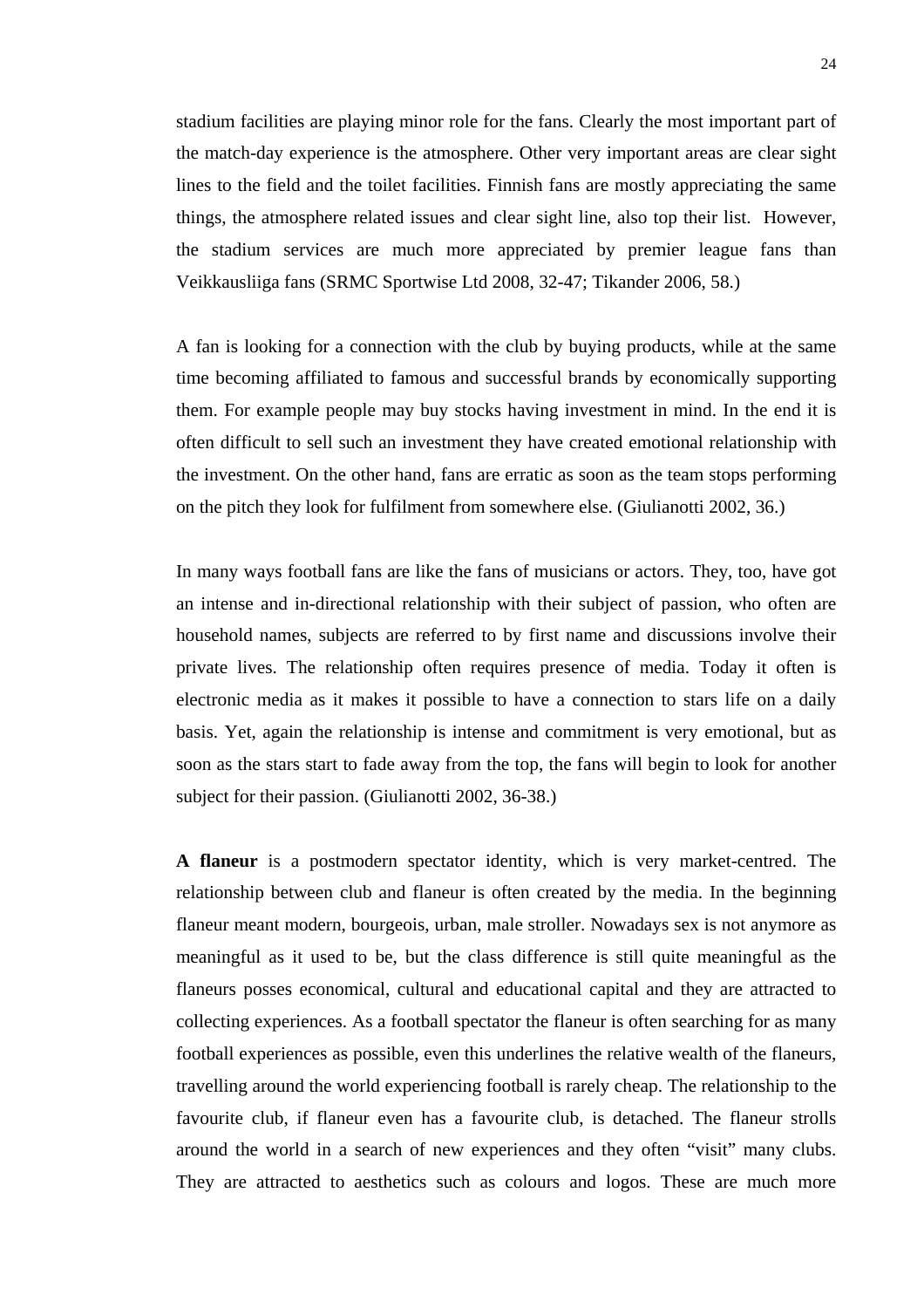<span id="page-25-0"></span>important than the history or tradition. Even consumption is concentrated on meaningless and temporary products. In order to follow football flaneur uses TV, radio, magazines and internet. In many ways one could say that the TV-shows are tailor made for the flaneurs. When watching TV the meaning of time and space fades away and events are summarised in short and dashing packages. Relationship to other spectators is superficial, however, sometimes flaneurs imitate real supporters in order to gain authentic experiences. Typical for flaneur is to change the subject of interest, today flaneur is supporting Liverpool and next week they seem to be die hard boxing fans. Sometimes they claim that more emotional spectators show signs of stupidity and hinders them from enjoying delicate nuances of the game. (Giulianotti 2002, 38-40.)

# <span id="page-25-1"></span>3.3 A game that brings enemies together – Tartan army

The spectator identity is often thought to be a stabilised state of being  $-$  at least when speaking about a supporter. For example, a Celtic supporter is a Celtic supporter today and it is reasonable to count on the fact that the same supporter supports Celtic also tomorrow. However, it is not always so simple, the national teams makes the exception that is not only very common but also accepted by almost anyone involved in the game. The same fan can have two faces and it can be accepted as long as one of them is associated with the national team. The peculiarity is the fact that in this way the same fans can be verbally or even physically abusive towards each other today, but tomorrow they can sing the same song and hug in the stands. Even if in the situation of parallel loyalties club identity is always more important than the national identity, in most countries club loyalties are forgotten for international match days. Tartan army is a perfect example of the power of football in making enemies come momentarily together and having very different supporter identities on different days. Even if in the situation of parallel loyalties club identity is always more important than national identity, in most countries club loyalties are forgotten for international match days. (Heinonen 2005, 71-75.)

The Scottish national football team fans are called the tartan army. Some decades ago they had a problem as they were thought as English. For the Scots, being seen as equal to English was a major problem. The English fans were seen as violent, unfriendly and a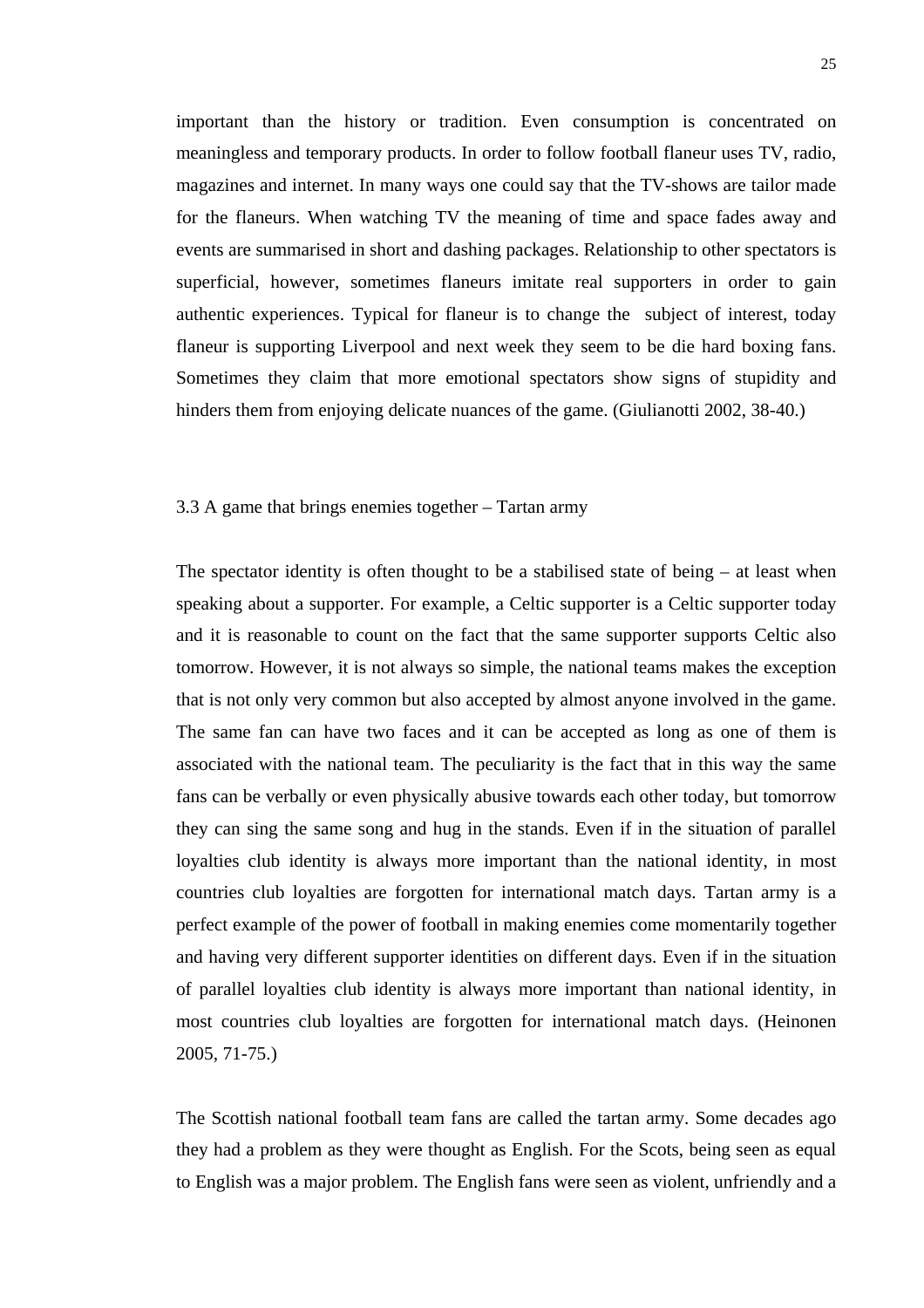misbehaving bunch. The tartan army is nowadays always underlining the fact that they are not English, but Scottish. They are seen as joyful people and extremely proud of their country. If English fans are seen unfriendly, the Tartan army is overly friendly to their overseas hosts. The Tartan army has created a quite distinctive and personal style of fandom. (Giulianotti 2005, 291-293.)

Football in general is a global language and often it works as an ice breaker between strangers. People without a common language and culture can have a discussion about football. They know the game and the way how to behave in game and around it. Through football, two fans belong to same culture. When the Tartan army goes overseas they are met by the fans of the host country. Even if the supporters do not have a common language they have football as a simple way of interaction. The Tartan Army also brings their own supporter culture overseas when they travel. On these trips they are also allowed to leave domestic trouble behind and have fun among themselves and with the hosts. Especially away trips allow them to belong in a group, be proud of their country and being a part of the best supporter group in the world. Away games are escapist in nature, as already mentioned it is important to behave similar to how the group behaves and to be a part of the carnival atmosphere, forgetting the everyday life. However, the Tartan army has a pretty strict code of action, in order to be accepted as a part of a group. Every single individual has to be willing to be part of the carnival. No one can ever feel alone in the Tartan army as long as they play by their rules and behave as they are expected to behave. (Giulianotti 2005, 293-297.)

The Tartan army can be considered as a group of very dedicated fans. They supporters are proud of the team no matter what happens on the pitch. The Scottish team is not the only team to most members of Tartan army. However, when Scotland is playing team shirts and badges are banned. When Scotland is playing, it brings the whole Tartan army together, however, the next day the rivalries between fans of different clubs return. Pride and sense of belonging are playing a major role in supporting Scotland, during the last decade the performances on the pitch have not been very good. However, the Tartan army has been gaining more and more strength in the stands. The members are living through the team and could never leave it. They are a part of the team and the team seems to be a part of the fans. Travelling with the Tartan army involves three specific needs for a fan. These needs are often recognised as very important for the fans.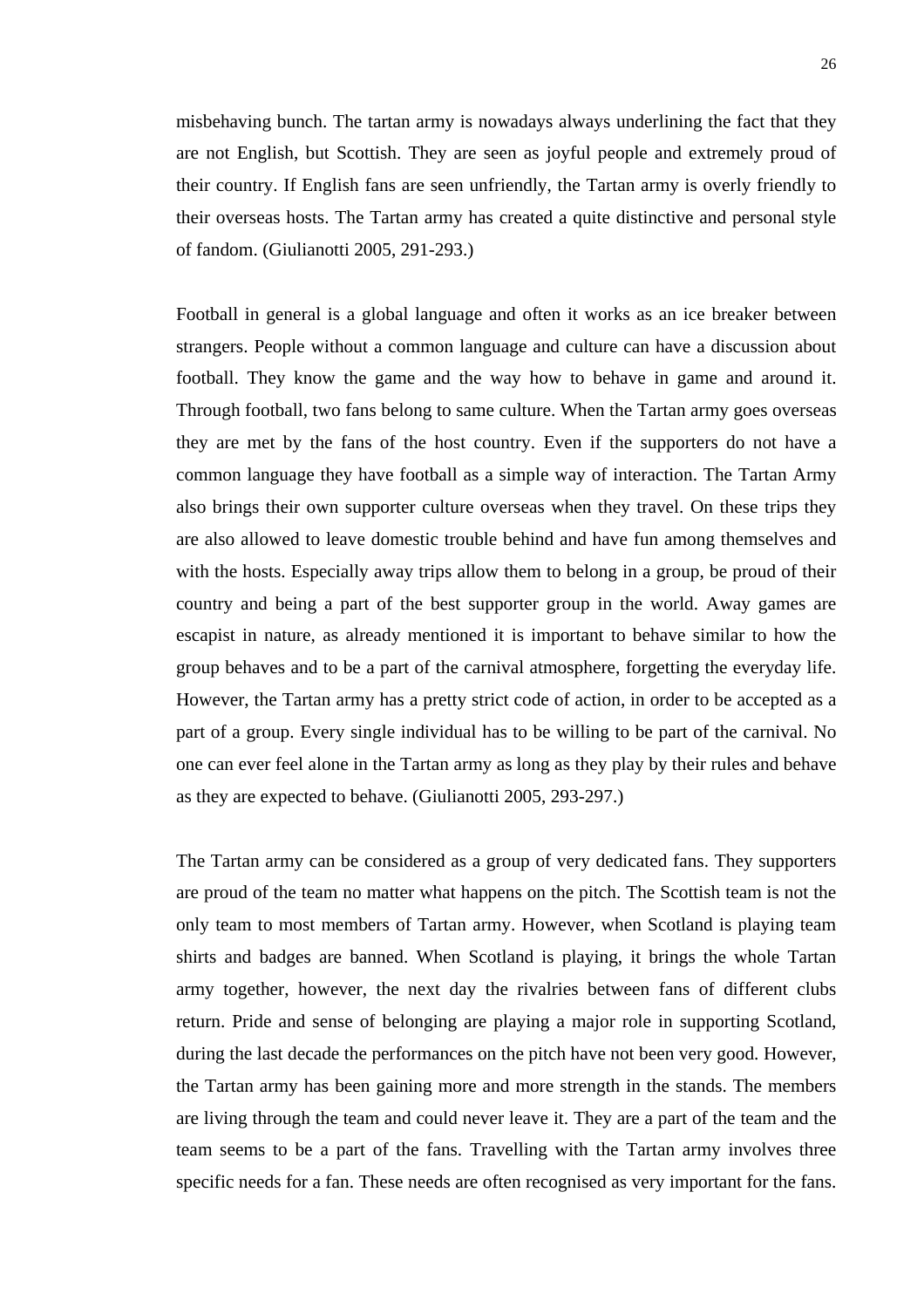<span id="page-27-0"></span>Firstly, they get to escape the everyday life on a trip that has a predestined start and end. Secondly, they get to be emotionally involved with the team and live in a moment. Third is the need to be a part of a group that gives them the possibility to relax and put their normal inhibitions down. They are able to experience things that are not possible in normal life

### <span id="page-27-1"></span>3.4 Finnish spectator identities

In the eyes of a fan the world of football is divided into us and them. Us is the favourite team and its fans, them refers to everybody else. The arrangement into us and them is fundamental for the whole game as it brings the aspect of fighting for pride and honour to the game. However, in Finnish football it has not always been so easy to divide the spectators into us and them. Formerly it belonged to Finnish tradition to go to see the national team only if there were superstars playing against Finland. Usually fans go to see their own team, but in Finland this used to be other way round as Finnish spectators used to go to see the opponent in international games. (Heinonen 2005, 20-21.) Instead of cheering for us (local team) Finnish spectators tried to identify with them (the stars of the opponent). In addition one should also take into account the fact that English football has been very popular in Finland for a very long time due to betting and the traditional Saturday afternoon game. A few years ago identifying with them was arguably overdone when FC Haka played against Liverpool FC in Champions league qualifying round. The game played in Finland appeared to be a home game for Liverpool, as the majority of Liverpool fans were Finns. It is also worthwhile mentioning that during that time Jari Litmanen and Sami Hyypiä played in Liverpool FC. Finns have traditionally identified themselves with foreign top clubs and top players rather than domestic clubs. Finns seem to rather watch the English premier league games on the couch than enjoy domestic football live at the stadium. It sometimes seems to be very unclear who belongs to us and who are them. Especially in international club football where club sympathies play a much more important role than nationality, expecting a Finn to automatically cheer for Finnish team proves often to be a false expectation.

Nationality functions as an entry strategy to the world of sport. It helps getting in the subculture and choosing a side, good and entertaining matches then creates increasing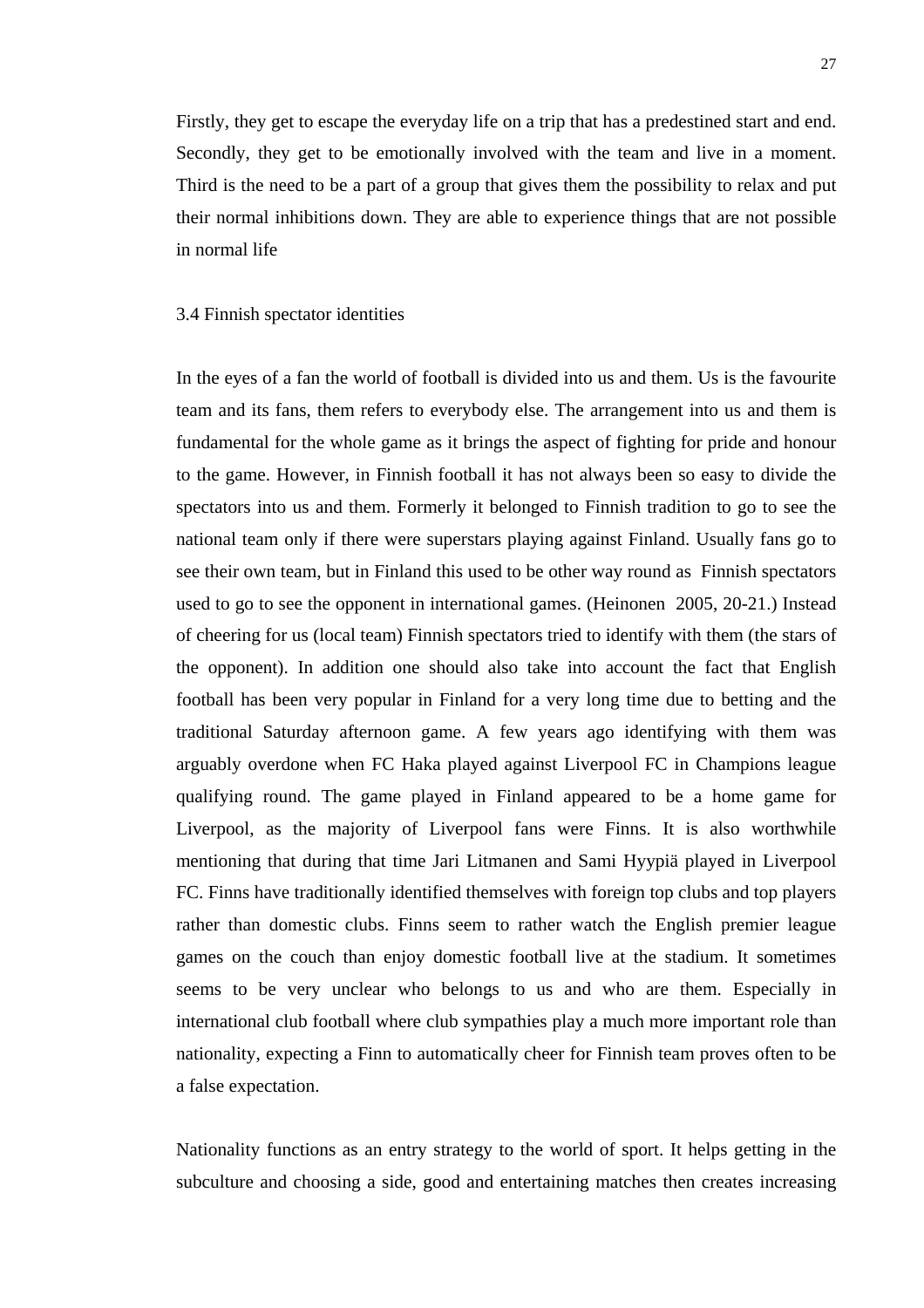interest in the game. In general, sport is often thought of as an important issue which helps create a positive image of the nation. Many think that, for example, Finland has been run and driven on the map of the world. (Heinonen 2005, 19.) However, usually club identification is much stronger than national identity when it comes to loyalties of the football fans. A good example of very strong club identity of the fans is Napoli Fans turning against Italians during the 1990 world cup semi-final between Italy and Argentina. The reason for this was that the biggest star and a captain of Napoli, Diego Maradona, played for Argentina. For the football fans club comes first and national team somewhere behind the club. For the Finnish fans it is characteristic to share the passions between club and national team. At the survey among Finnish national team supporters it was revealed that three out of four supporters had a affection to a foreign club. As much 80 percent of these clubs were English. The favourite clubs were mainly the ones featuring on Finnish television or UEFA Champions League (Heinonen 2005,71-73). Following the conversation around Finnish football it easy the get the idea that the id getting more and more important for the fans. They still have parallel loyalties shared between national team and a club but for the loud and visible part of the fans clubs and Finnish players are first and foremost there to serve the national team. Everything is judged by whether it is good for the national team. So, even if internationally club always comes first in the mind of a football fan, there seems to be growing number of fans in Finland who are primarily fans of Finnish football, or to be more specific Finnish national team.

In their case study of Finnish football supporters Heinonen and Godenhjelm (2001a, 28-31) recognised five different types of football supporters. However, the authors remark that the typology is based on "fan talk" and their own perception on this specific case.

## 1) True football fans

This group is committed to football. Most members of this group have their favourite club in Finland and also in England. They know international football and supporter culture. They also know the cultural meanings of supporting. They regard themselves as elite supporters. True football fans are social and they enjoy spending time with other fans and being in the stadium. They are never passive; instead they take part actively in the event by chanting and often standing. In a way they are not passive onlookers, it is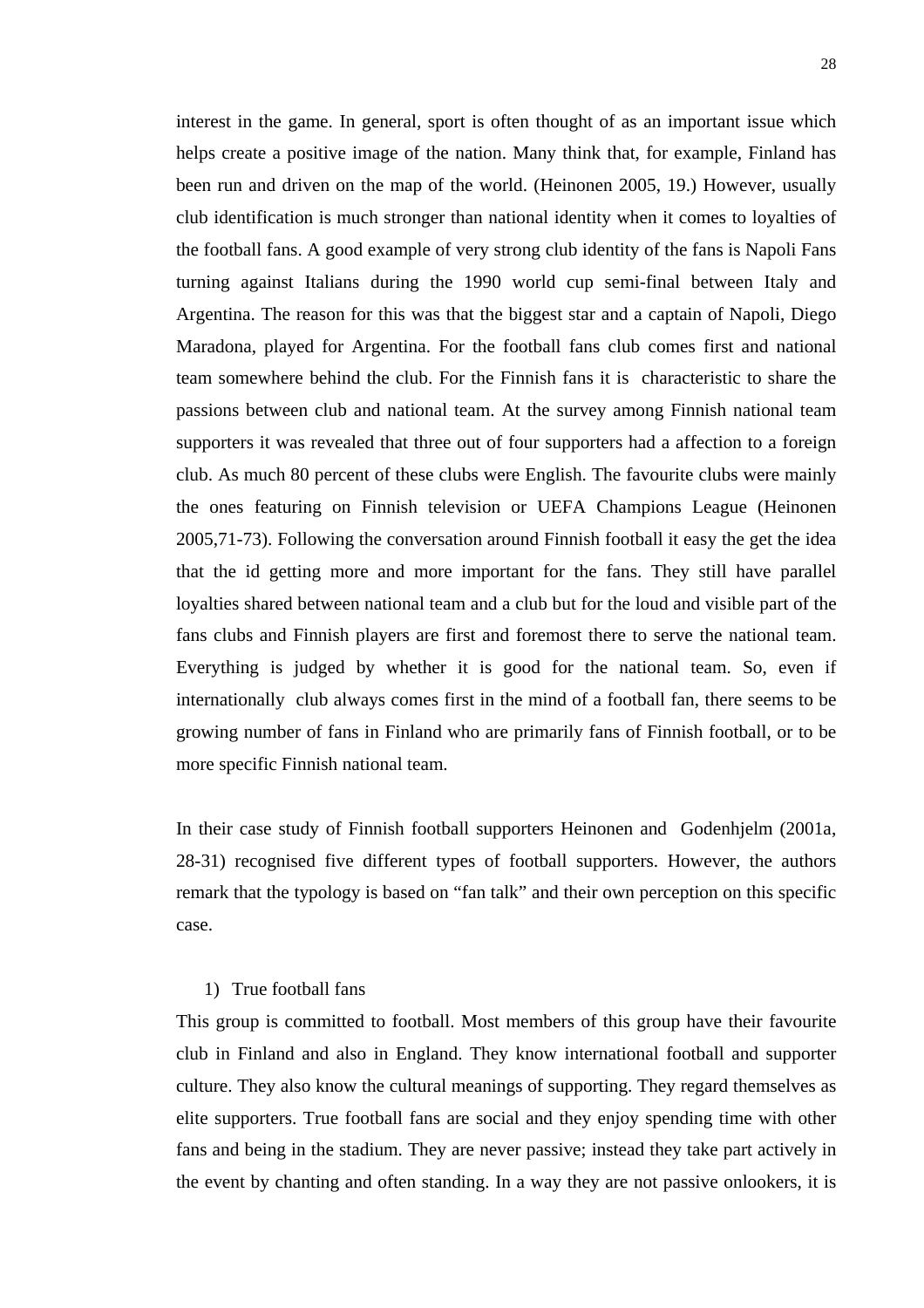more just to say that they are a part of the play composed by the players, coaches and the spectators. They move in small groups and can easily be spotted from the stands. They are loud and some might think they are aggressive; however the perceived aggression is in fact a part of choreography, as they say strictly no to the hooliganism.

# 2) Hard core – fans and virtual hooligans

This group looks up to hooligans and admires hooliganism. They act aggressively and in football they are especially interested in hooliganism. Worth mentioning that they are not necessarily even present at stadiums and this kind of behaviour is characteristic for virtual communities. These people think that hooliganism is a way to show that they are real fans and committed to the team. In Finnish case they are loners and do not belong to a group of hooligans.

### 3) Experiential fans

This group is interested in big sport events in general. Supporting Finland is a natural choice as they are Finnish. They tend to be sport fans, not specifically football fans. They are also interested in big events, for example, Finnish football league is not a big experience for them and thus not interesting. They enjoy the carnival atmosphere of the sport event and may be active in supporting, however they rarely take the initiative in, for example, chanting.

### 4) Anglophiles

Surprisingly a big part of Finnish football fans fall into the category of anglophiles. They do not primarily identifying themselves with the Finnish national team; they are more interested in English league clubs. They are mainly interested in English football and especially their own club. The main reason to go to a game involving the Finnish national team in this case was because the opponents were England. The history of supporting English football began in the early seventies when most of the sports betting in Finland was concerned with English league and an English league game every Saturday on the black and white television was almost all televised football on Finnish channels. Most members of this group got interested in football through these games.

### 5) Atmosphere spoilers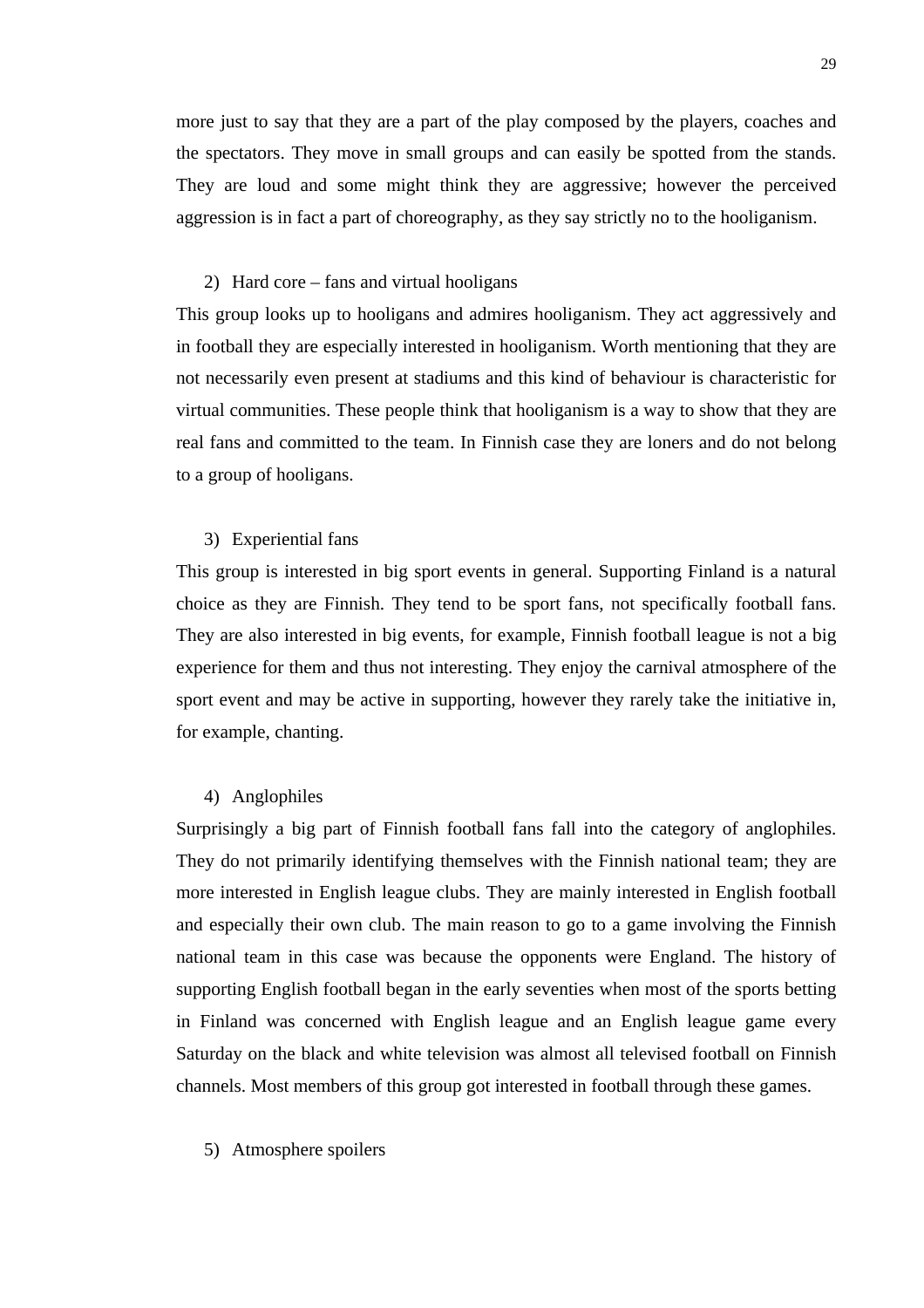This is a group of "experts" and couch managers who always knows better and are never happy. They have got a negative attitude towards almost everything. Most of the time they sit quietly and concentrate on complaining. Also different kinds of company guests are in this category. They are often not very interested in the event in hand, it is almost like they were forced to the game. (Heinonen & Godenhjelm 2001a, 28-31.)

Heinilä's (2000) typology is quite similar to Heinonen and Godenhjelms' (2001a). According to Heinilä the spectator identities of Finnish football fans are accidental spectators, experts, fans, hooligans and the most of the spectators. The last group includes so called average spectators and families.

### 1) Fans

Fans are a special phenomena in team sports. This is the group that makes the noise at stadiums and creates the atmosphere. It is also quite characteristic for the fans to live with the club and travel even long distances after the favourites (Heinilä 2000, 295.)

## 2) Experts

Experts are often ex-athletes who are trying to keep in touch with the sports and the emotions that competing creates by actively following even if they can not compete themselves anymore. Through their own career they are very knowledgeable and often closely involved with the sports. Comparing to the fans, experts are not so keen on following sports in large groups and they are not keen on creating the atmosphere by chanting and singing (Heinilä 2000, 295-296.)

# 3) Hooligans

Hooligans tries to use sports and the emotional load involved in order to create disorder. Sometimes it seems like they are just making trouble simply in order to enjoy the fights and disorder and sometimes they try to use sports to promote their own cause. This can be done by terrorists or for example political groups. They do no know the rules and the behaviour code of the game or they just simply ignore it (Heinilä 2000, 297-298.)

#### 4) Accidental spectators

The amount of the accidental spectators has been growing in recent years. There are many reasons for this among them are that companies are getting more and more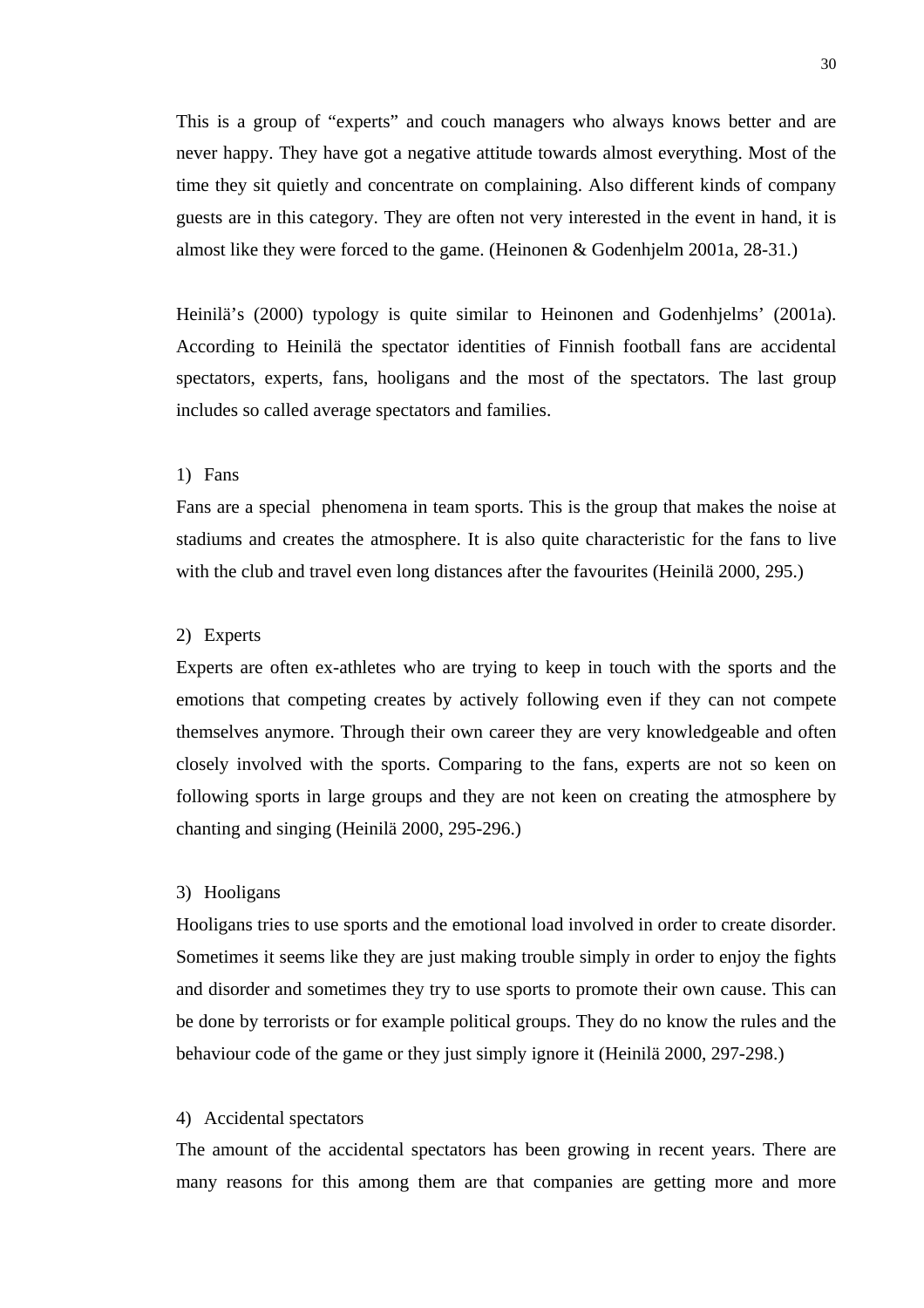<span id="page-31-0"></span>involved with sports by buying corporate boxes and entertaining their own employees and also customers. In this way there is a growing amount of spectators who are not really interested in sport and their involvement is very superficial.

## 5) The most of the spectators

Most of the spectators are simply after entertainment, escaping every day life, sense of belonging, excitement and good performances. More or less these motives are the main reasons to follow sports in general. The people belonging to this group groups of friends who are not identified as fans. They are just following sports for fun. Heinilä (2000) suggests that families and father and sons should be further divided from this group (Heinilä 2000, 298.)

# <span id="page-31-1"></span>3.6 Attendance and fan identification

Not surprisingly football fans usually enjoy the game more in the stands than they do watching the game on TV. However, enjoying the game requires understanding. The better the game, culture and the context is understood, the more spectators enjoy. Similarly, more committed and identified fans enjoy the game more than fair-weather fans. For a not committed person who does not deeply understand the game, there is only superficial appeal. For them a game without goals can not be entertaining, for more dedicated fans even superficially dull game can have a meaningful content. (Koski & Jalonen 1999, 51.)

As already earlier discussed, attractiveness and expected attractiveness are the most important factors affecting the fans attending the game. Perceived attractiveness is probably the most important one. Attractiveness is a sum of many parts such as the importance of the game, level of players, league standings and special events. In general it is fair to say: the more important and attractive the game is, the more likely it is that people want to attend it. Attendance is also influenced by some economic factors. Some of these economic factors can be controlled. These controllable factors are such things as ticket price and the price of the other products related to the game. However some economic factors, like average income of the population, cannot be controlled by the club. When thinking about a Finnish sport fan who decides to attend a game abroad, the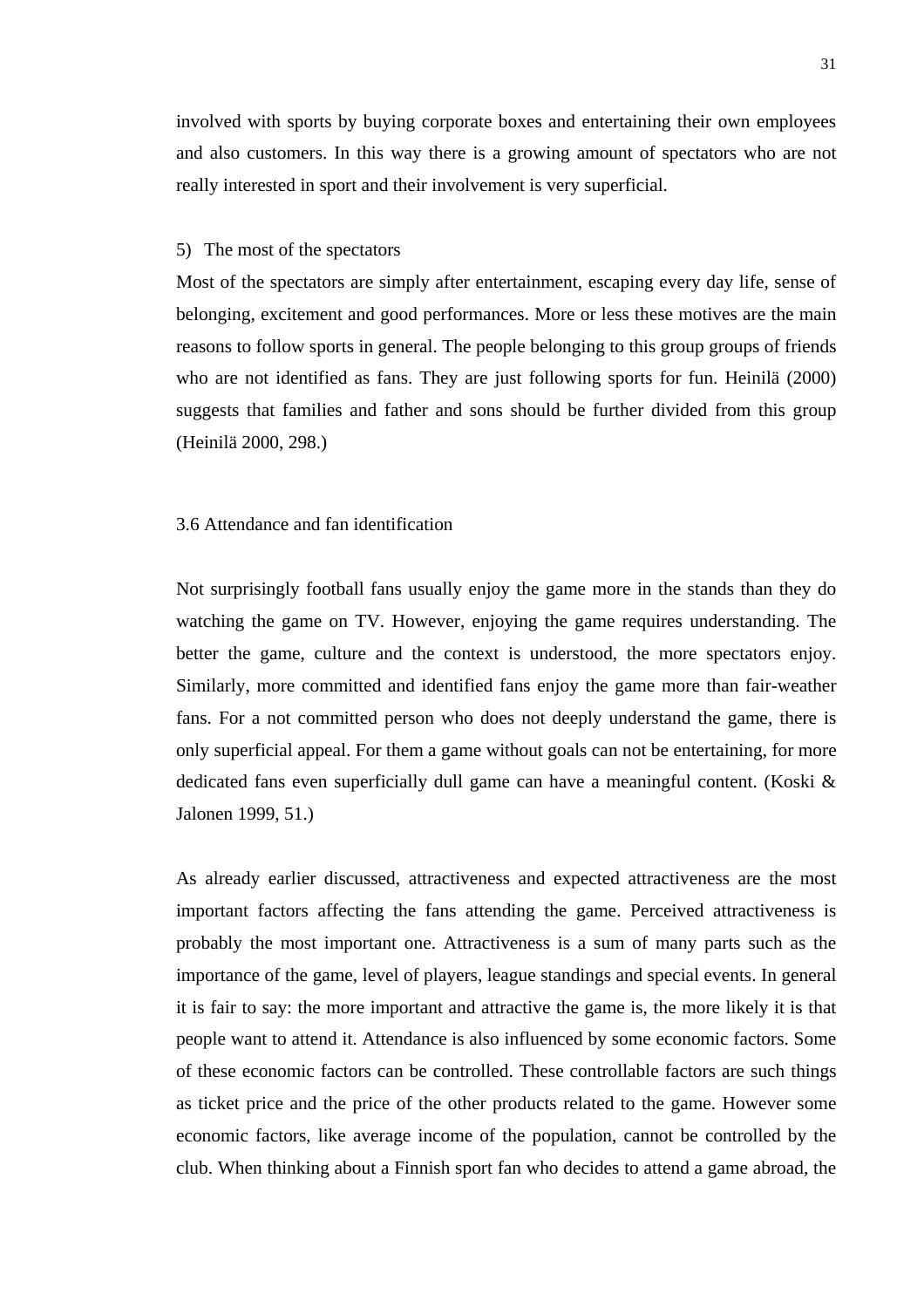game attractiveness is probably a big factor. A decisive Football World Cup qualifier is probably much more attractive than a random friendly game. On the other hand, for many it is the atmosphere that makes, for example, the football game in Italy or England desirable. The importance of the game is not the most important thing for a dedicated fan, it is more important to be in the stadium and experience the game. The controllable economic factors, like ticket prices are also a minor factor for a sports fan. The ticket price is not a big part of the total expenses of the trip and that makes it quite unnecessary in the decision making process. More important part will be played by factors, such as income of the potential sport tourists and flight prices that are uncontrollable for the club. (Al-Thibiti 2004, 15.)

Fan identification means the emotional involvement and the commitment of an individual with a sport club or an organisation. Three levels of identification can be identified; high, medium and low. Fans with high emotional commitment to club belong to a group with high fan identification level. They are attached to teams or players and are the most likely to attend games home and away. These fans have likely been attached to the team for a long time and are very unlikely to change their favourites. Attending to away games, however, has also a cultural dimension. It would be difficult to say that the Spanish have lower identification level than the British. However, the British will follow their favourite team home and away, whereas in Spanish football the culture of travelling to away games hardly exists. The fans with medium identification, are also quite emotionally attached to a club or athlete but they are more likely to change their favourites when the club or athlete runs into trouble. However during the good times it can be difficult to find differences between fans with high and medium identification. Third group is the fans with low identification with the team. This group is also called "social fans." These fans are attending games for the entertainment value, the teams or the result does not mean very much for these fans. Previously I have mentioned that many event sport tourists attend big games and events in order to experience the atmosphere, this concerns mostly the social fans. The sport enthusiasts are likely to be much more interested in which game they attend and who are playing. (Al-Thibiti 2004, 16-17.)

One aspect of the fan motivation is nationalism. Especially when talking about the event sport tourism that occurs in national team games, nationalism is a factor to be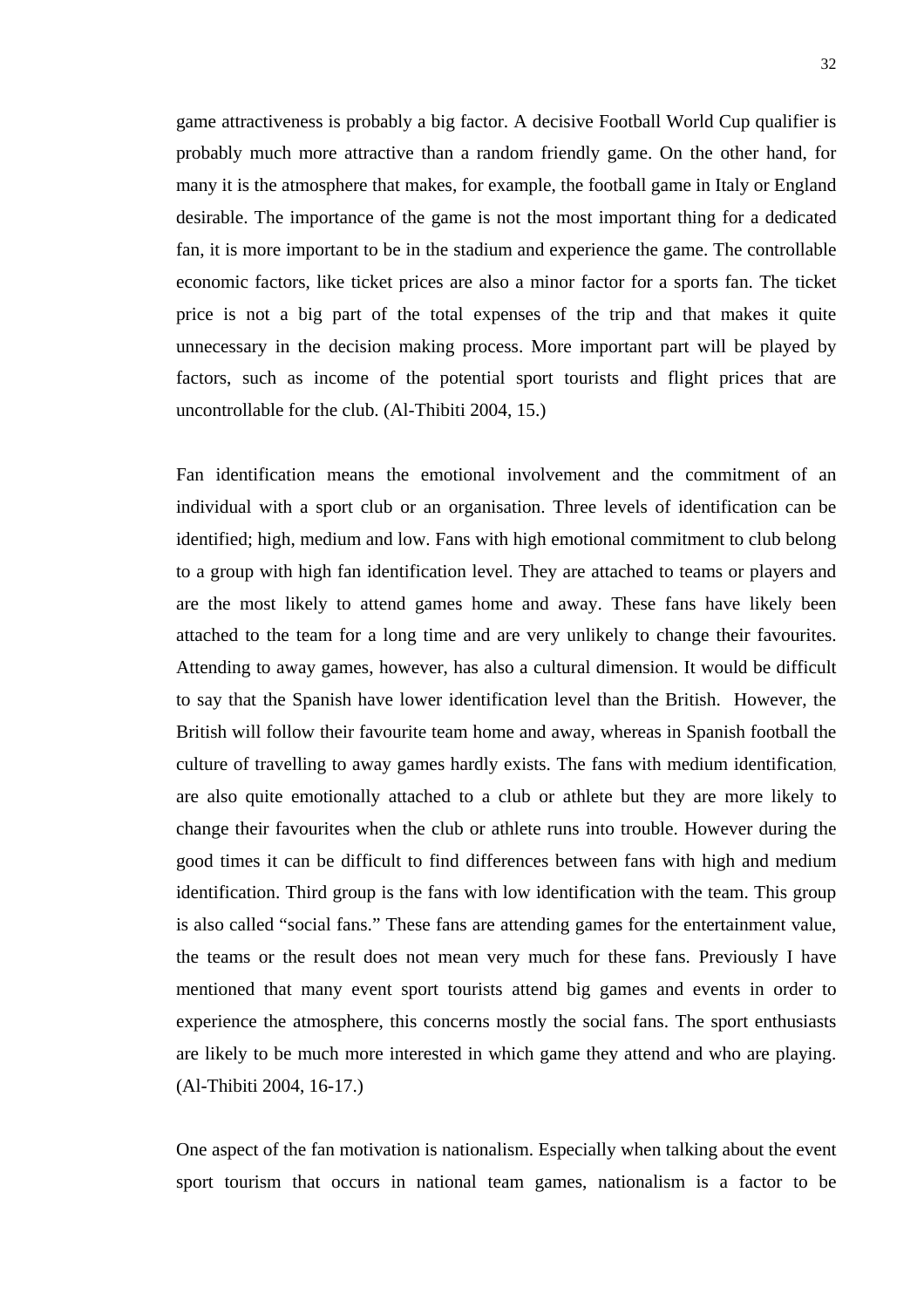<span id="page-33-0"></span>considered. Nationalism is often associated with certain emotions that are quite similar to the emotions that are associated with sport fans. Both nationalism and being a fan gives people positive feelings. Most often these feelings are, for example, sense of belonging and unity or something to believe in. Nationalism has been described as a feeling of unity that makes a certain group of people who consider a nation their own, work together towards well-being of that nation. A group does not necessarily have to be living in the area they can also share other similarities, for example, ethnic background. More or less the same can be said about sports fans. Fans share the passion and emotional connection to the same club. Fans are also trying to do their best in promoting the success of the club. (Bogdanov 2005, 18-20.)

Current understanding is that many people attend major sport events partly or mostly motivated by nationalism. For example in Olympics many people are attending mainly in the events in which they can expect success from the athletes of their own country. Seeing an athlete or a team representing ones home nation succeed makes the nation collectively, and a fan individually, feel pride and happiness. Seeking for these emotions is a major motivational factor for attending the events. The current view is that nationalism is one of the major motives for sport consumers. (Bogdanov 2005, 20-21.)

# <span id="page-33-1"></span>3.5 Fan Career development

Crawford (2004) presents a model of a fan career development (Figure 1). According to Crawford fans starts as a less enthusiastic followers and their emotional involvement gets stronger as time goes by. Often fair-weather fans become dedicated fans as they grow into the team and the supporters club. In his (moral) career progression of a fan Crawford uses terms general public, interested, engaged, enthusiastic, devoted, professional and apparatus. The different terms are not meant to be labels of different groups, they are rather seen as stages that fans reach. One of the main ideas behind the model is that being a fan is not a stable state of being; it rather is all the time changing and evolving continuum. However, sometimes interest is quite static or it might even regress. The progress is usually complicated and almost never linear, it might start slowly or it might progress fast to the professional stages and then later regress some stages (Crawford 2004, 42-43).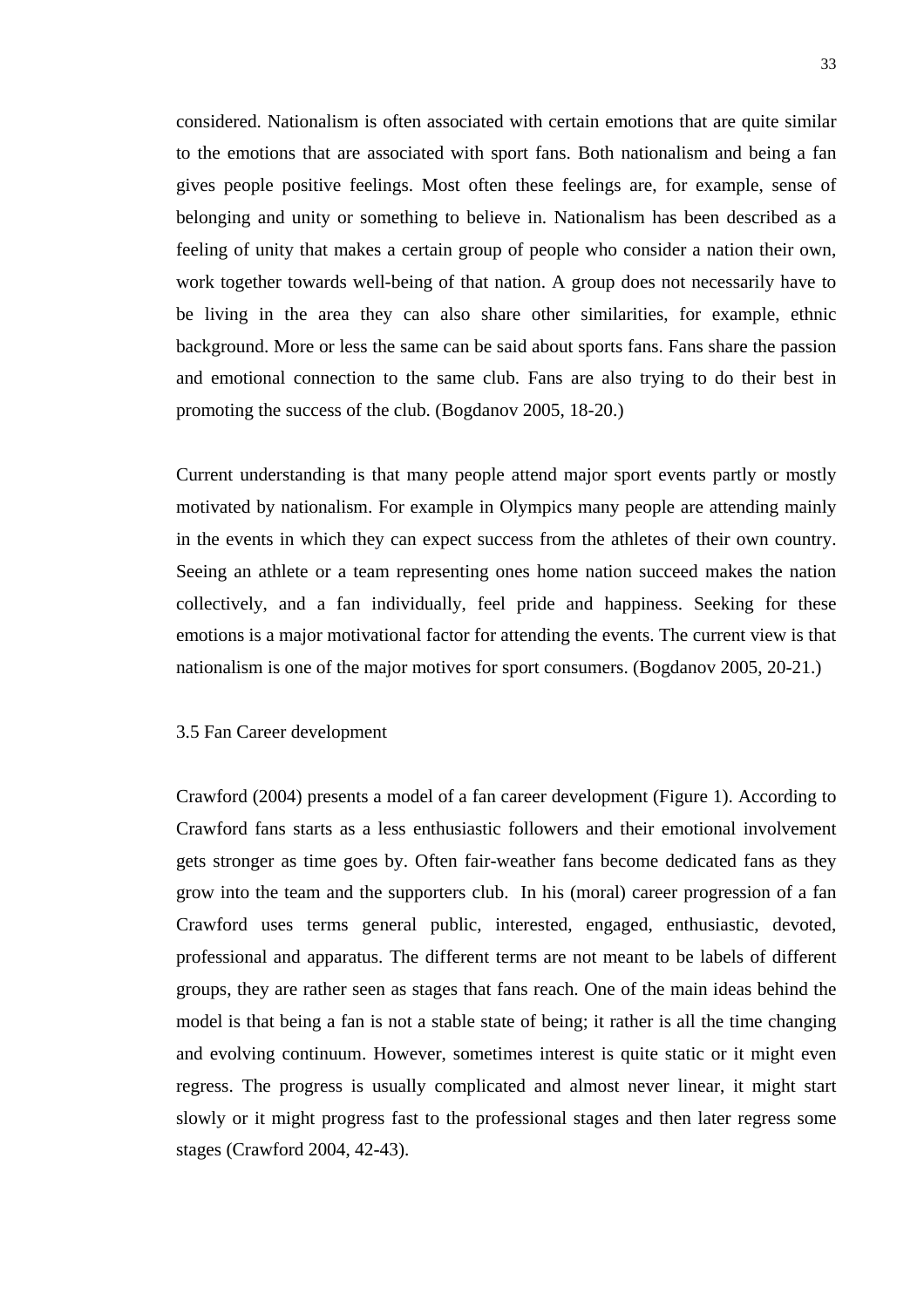<span id="page-34-0"></span>

| $\rightarrow$ |  | $\rightarrow$ |                                                                       |  |
|---------------|--|---------------|-----------------------------------------------------------------------|--|
| Public        |  |               | General Intersted Engaged Enthusiastic Devoted Professional Apparatus |  |
|               |  |               |                                                                       |  |

<span id="page-34-1"></span>Figure 1. Career progression of a sport fan (Crawford 2004, 42)

The first stage for the most fans is being a general public. In this stage the fans have little or no interest in sports or a club. In this stage most people have some knowledge of a matter due to media saturated society. It is difficult to completely avoid some basic knowledge, however, the first step in moving towards the interested stage is to start checking the results from the mass media. There is not one main reason why people start to take steps towards becoming fans. In fact there is uncountable number of reasons of becoming interested in a certain sport, athlete or team. In fact, sometimes it is difficult to say how someone became a fan, it almost looks like the team chose that fan, rather than other way round. However, there are four basic groups that affect people in this area. Most reasons to start being interested are related to family, peers, school or community. General view is that usually fans need other fans even for becoming fans. Their influence on the surrounding society creates the interest, in this case interest in sport. The influence of the surrounding society can also be seen in the fact that certain sport events are more popular and important in certain countries. Good examples are Finland and USA. Sports culture in USA is very different than anywhere else in the world. They have grown into North American professional sports, Basketball, Baseball and American Football. The Finnish situation is similar as Finland is one of the very few countries in Europe where football is not the most popular sport. In both countries there is a strong sports tradition and the popular sports are traditionally successful. The tradition creates an interest in the media and population. Through this new people and generations become interested in certain sports. Sport can also represent a social class, for example, cricket is a very popular upper class game. Sport and being a sport fan can also strengthen nationalism in minorities. For example, football (soccer) in USA is mainly popular with the immigrants from Latin America. These kinds of influences are remarkable when people start their career of being fans and move from general public towards interest and engagement. (Crawford 2004, 43-45.)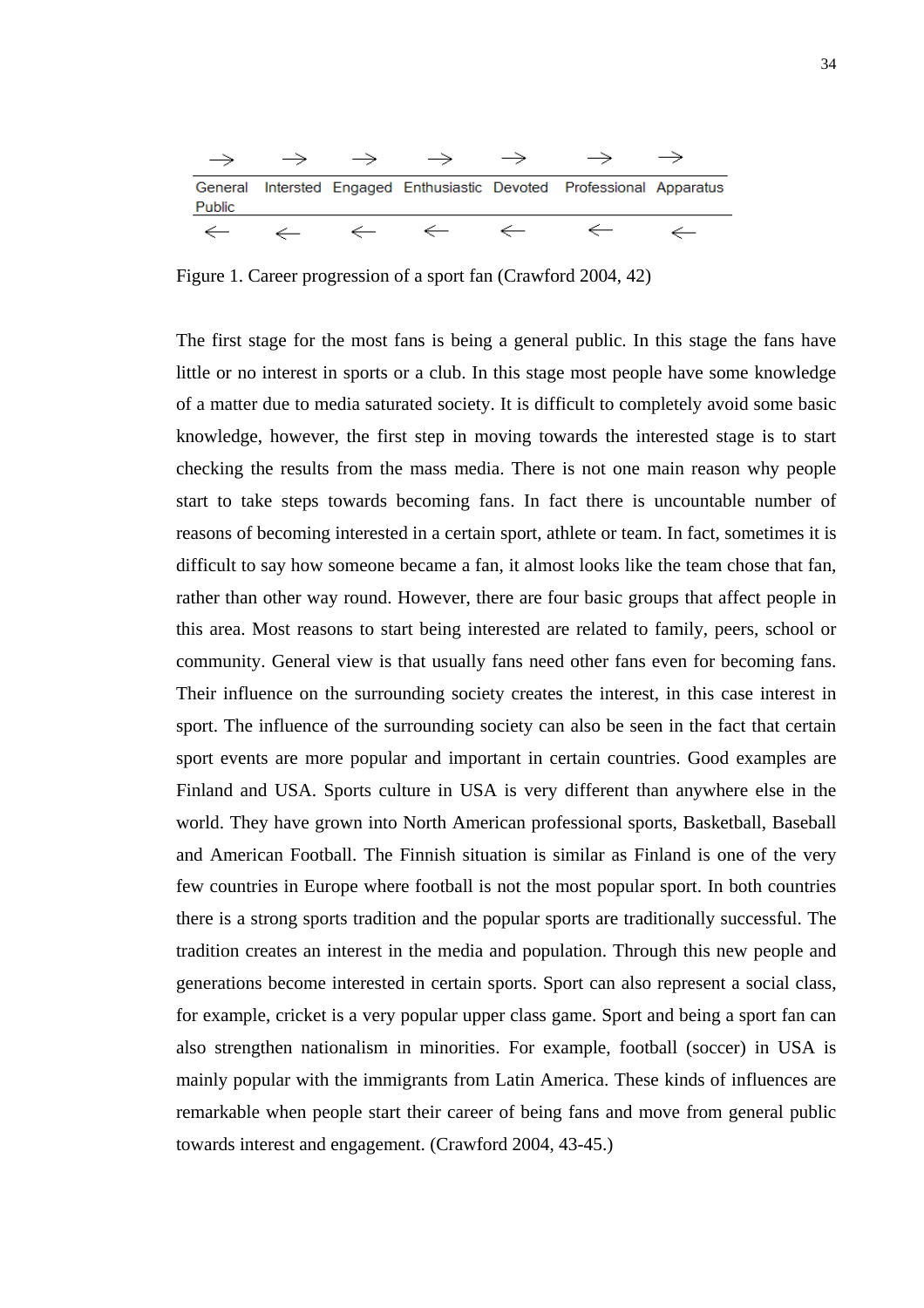<span id="page-35-0"></span>Those who progress further than interested stage on their fan career begin to dedicate rather much of their free time to the sport. They search for results and other news concerning their favourites. At the 'enthusiastic' stage they start to, for example, wear replica shirts in order to identify themselves as fans of a certain team and as a sign of belonging to a certain group. 'The devoted' fans are quite a small group who usually have been following their team for a rather long time. Being a fan is important part of their life and they devote very much of their time for the team. Their identity is also very much tethered to the team and being a fan. Devoted and professional supporters also often try to gain understanding and knowledge about the game and history of the game. As they try to fit in, in a group of supporters they are at the same time trying to distinguish themselves from the other fans by understanding the game and the club better and knowing the history better than the regular fans. In a way, they are trying to do the same as 'travellers' are doing when they are trying to distinguish themselves from 'tourists.' The elitist nature is present and in this level of fandom it is important to be a better fan than the others by understanding and knowing more. In addition it also makes the fans seek for even more knowledge and devote their time to the sport. As the fans gain experience and reach the professional level, they start to dedicate even more time to the club. In this stage they are likely to for example, write stories for the fanzines. Being a fan is not only a hobby anymore it has become a volunteer part-time job, a job that requires constant learning. In a way this is as high as the fans can get. There is, however, one stage with an even higher level of dedication. The 'apparatus' are people working with the sport, such as marketing managers or chairpersons. In professional sport they are usually full-time employees of a sport club, however, in Finland the sport is often a hobby. This hobby might often, in fact, take more time and dedication than the real job. Most people get to be apparatus due to experience or expertise, however, there are examples of fans that have progressed from being enthusiastic or professional fans to apparatus and made sport, or being a fan, a full-time job. (Crawford 2004, 45-49.)

# <span id="page-35-1"></span>3.8 Serious leisure

When looking at the career development of a fan it clearly paints the picture that there are many different types of fans who are very much different from each others. All fans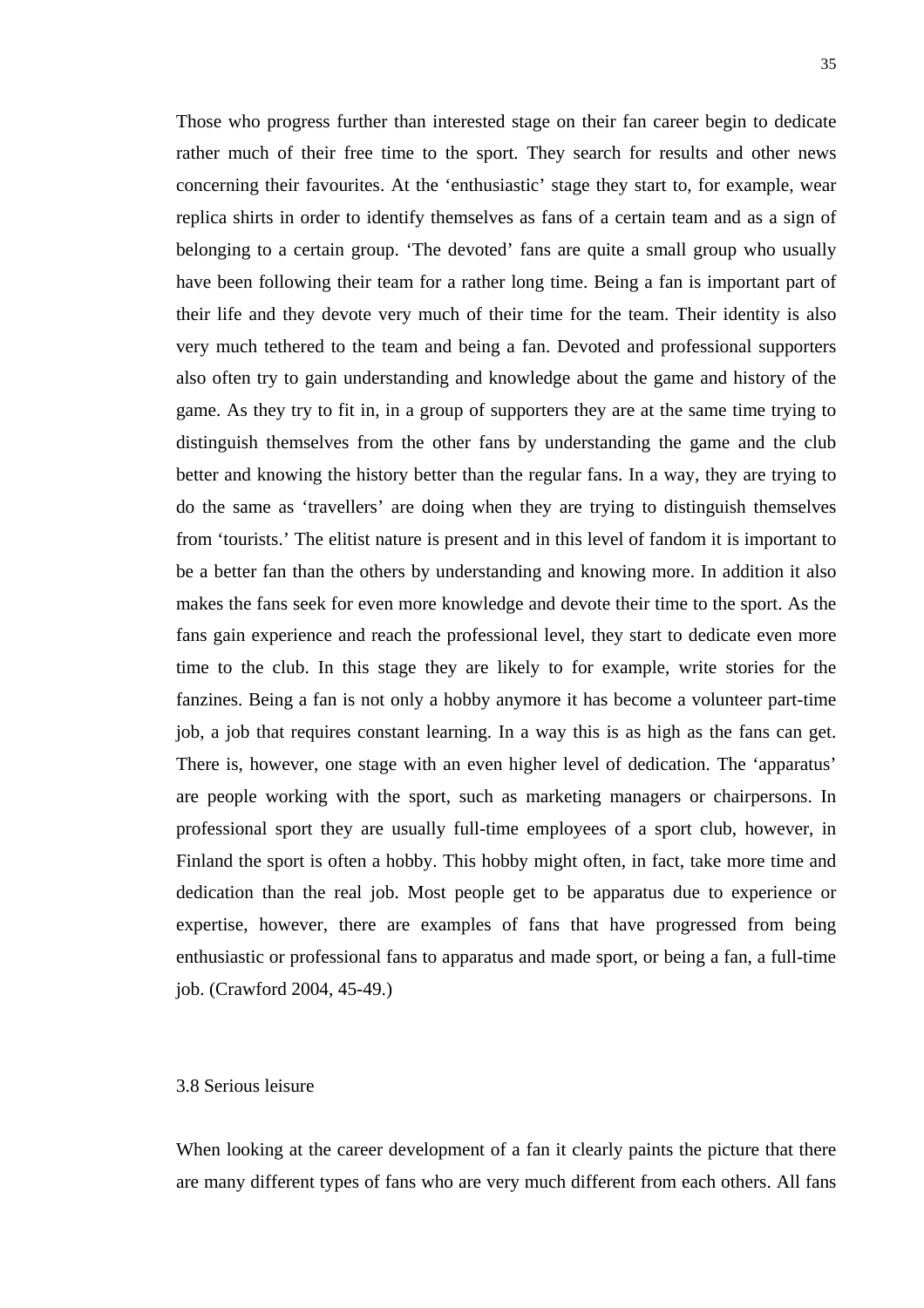do not follow the same career path. Some of the fans begin as fair-weather fans and stay that way until the end of their career as a fan. They get the best out of being a fan but it is never a big a part of their life, being a fan is just for entertainment. For others being a fan becomes a defining part of their identity. In a way they really make a career out of being a fan. A fandom is taken seriously and gaining knowledge about the team and players takes a lot of their free time. In an extreme case they get involved writing a fanzine or in operations of a club during their free time. The leisure activity becomes serious. For many, an activity that started as a hobby, becomes a career which is highly regarded and very time consuming, a serious leisure becomes actual. (Crawford 2004, 45-49.)

There are plenty of different definitions for leisure, Stebbins (2007, 4) defines leisure as *"uncoerced activity engaged in during free time, which people want to do and, in either a satisfying or a fulfilling way (or both), use their abilities and resources to succeed at this.*" To fully understand this definition we also need to define free time. Free time is usually and in this case understood as a time that is not spent at unpleasant duties and obligations. During free time the person is free to choose the activities. One must always keep in mind also the fact that free choice, is rarely truly free. Moreover, free time is neither a synonym for leisure time.

Serious leisure is a certain type of leisure. Some might even question serious leisure as being leisure at all as it includes obligations and severe level of seriousness, career progress and sometimes even unpleasant duties. However, it is volunteer and even unpleasant duties are more or less chosen. Stebbins (2007) defines serious leisure as *"the systematic pursue of an amateur, hobbyist, or volunteer core activity that people find so substantial, interesting and fulfilling that, in the typical case, they launch themselves on a (leisure) career centered on acquiring and expressing a combination of it special skills, knowledge, and experience."* On side there is serious leisure and on the other side there is casual or "unserious" leisure, the main difference is that serious leisure offers a career and casual leisure does not (Stebbins 2007, 5).

The three types of serious leisure are called amateur pursuits, hobbyist activities and career volunteering. Amateurs are usually found in art, science, entertainment or sport. Mostly they are linked with professionals. Sometimes amateurs get so involved with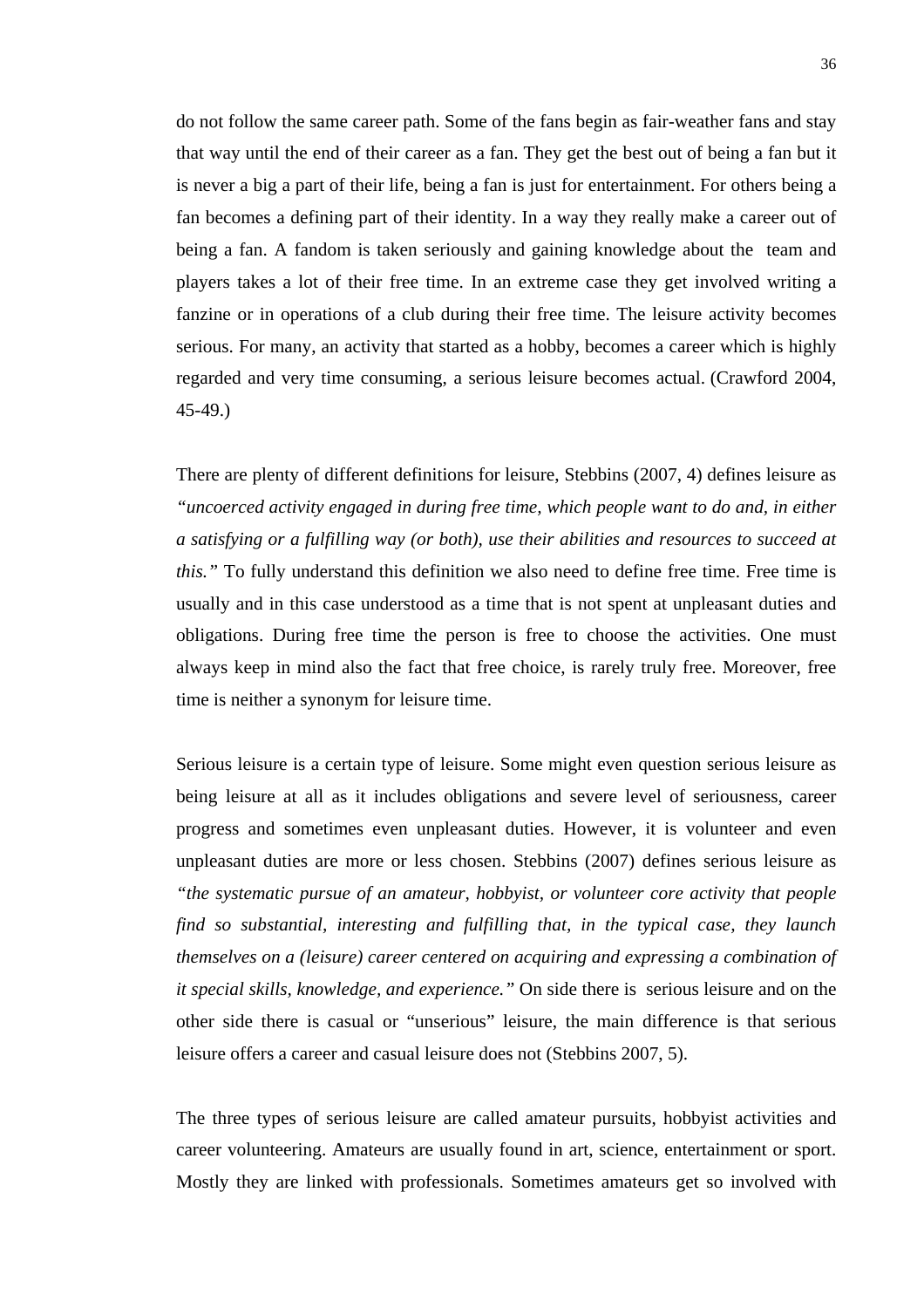their activity that they start to get some sort of pay for what they are doing. This means that if the voluntary activity provides them income and they do not need to work as much in their real profession, they can devote even more time for the activity. In some cases this leads them from spending leisure time with the activity to become professionals who are financially dependent on the activity they previously did on voluntary basis. The border between an amateur and a professional becomes easily blurred, on the other hand amateurs do not always evolve towards professionals during their career. (Stebbins 2007, 6-7.)

As mentioned above amateurs usually deal with professionals and they are somewhat dependant on them, hobbyists, on the other hand are acting in a truly amateur environment and they rarely develop into professionals or semi-professionals. Even though, they do not act in a professional environment they might have a public, usually small, interested in what they do and some amount of economical activity can also be involved. The categories hobbyists are classified in are collectors, makers and tinkerers, activity participants, players of sports and games and the enthusiasts of the liberal arts hobbies. (Stebbins 2007, 7.)

The liberal arts hobbyists are systematically trying to get as much information as they can about their subject of interest. Usually they read as much as they can of their own subject however, sometimes they decide to go further. If the written information is not enough and the enthusiasts of liberal arts hobbies decide to deepen their relationship with the subject, the first step is usually cultural tourism, documentary videos, television programs or other resources like that. These enthusiasts are also often divided into consumers and buffs. Consumers are people who are basically seeking entertainment and they do not take their hobby too seriously. For consumers he hobby is rather casual leisure than serious leisure as they just consume it in order to enjoy life. Buffs, on the other hand, are often experts in their field. They are rather devoted to the cause. Labelling it as serious leisure is rather easy (Stebbins (2007, 8-9.)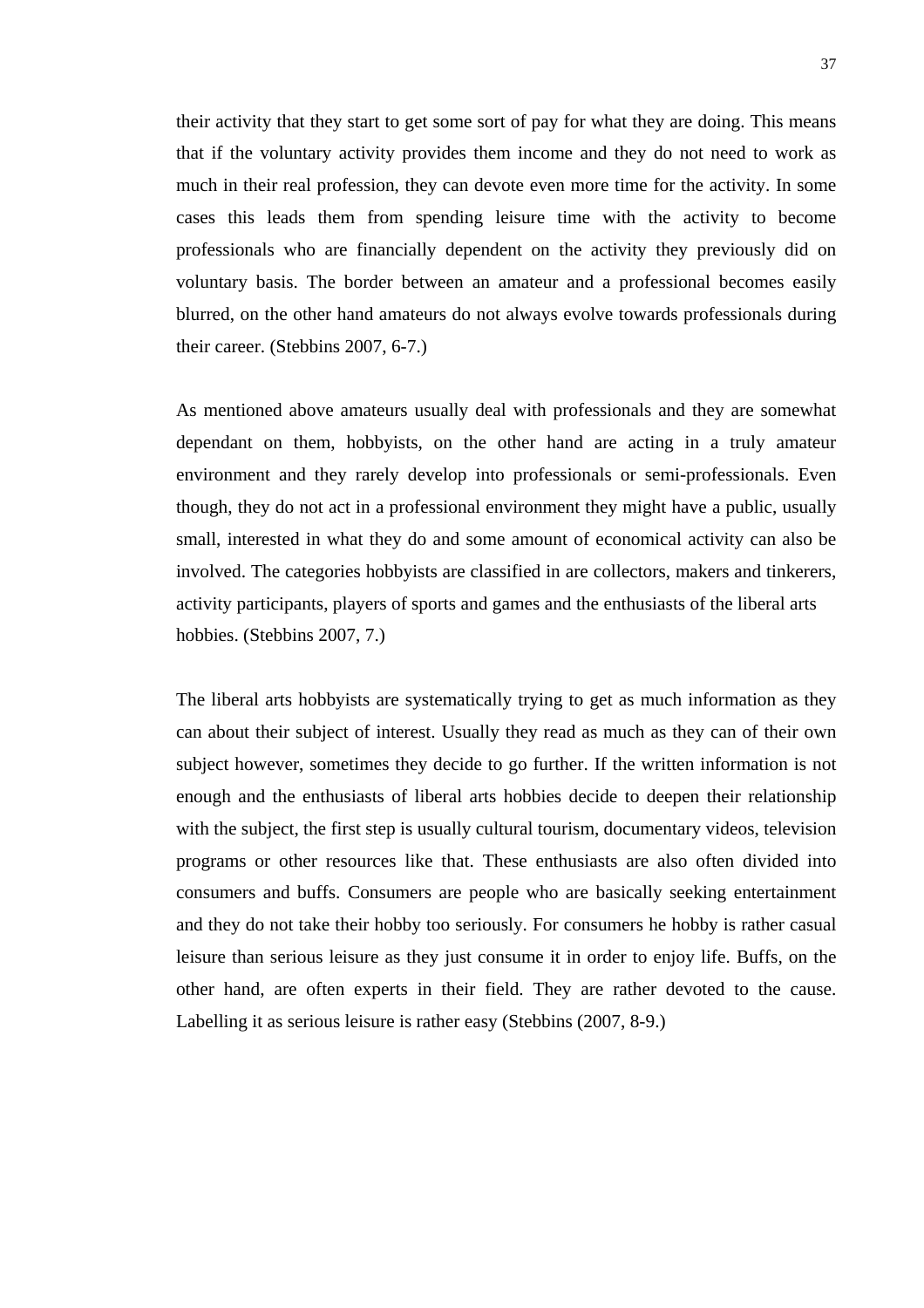## 4 SPORT TOURISM

Sport and travel has a long mutual tradition. They have been linked together at least since the first Olympics in 776 BC, already during those days the stadiums were sometimes filled with as many as 40 000 spectators. The athletes naturally travelled to participate but already at those times there was a so called event sport tourists among spectators (Standeven & De Knop 1999, 14.) Later, when the Roman Empire gained importance, sport travelling was more and more motivated by health and social reasons. As the meaning of competitiveness was decreasing also sport motivated travelling slowly disappeared. Gladiator fights, that replaced athletic competitions, were very much more local events than, for example, the Olympic Games. In the middle ages sports travel was highly concentrated around tournaments, the spectators were not travelling much. However, the knights participating in tournaments were the athletes of their time. (Weed & Bull 2004, 3-4.) Due to industrial revolution the  $19<sup>th</sup>$  century was very remarkable for evolution of sports and travelling. Industrialisation increased the popularity of both, for example, the steam train was a groundbreaking for enabling athletes to travel to competitions further away. Previously it was nearly impossible to attend competitions outside the living area. Also disposable income was increasing and more and more people could think of spending their money on travelling and free time activities such as football or other sports. (Standeven & De Knop 1999,  $16 - 21$ .)

Already during the first modern Olympic games in Athens 1896 the spectators felt like the games were a big experience and worth travelling long distances. During that time the Olympics were, however, compared directly to the tourist attractions such as Greek architecture or local food. The games were, in fact, already at that time so expensive that they had to be connected to other attractions to make them financially worthwhile. Big sport events have slowly been growing as well as their meaning to the travel industry. During the  $20<sup>th</sup>$  century sports and sports travelling developed into pastime that is no longer available only for the privileged elite, but for almost anyone, at least in the industrialised world. The real peak in the growth on the number of sport tourists date to 1980s, however, significant increase were present already from the 1960s when mass tourism started to take form and services for the travellers in general started to develop fast. Today new sports related travel products are developed all the time. Mega sports events have grown to be gigantic global events involving the whole world through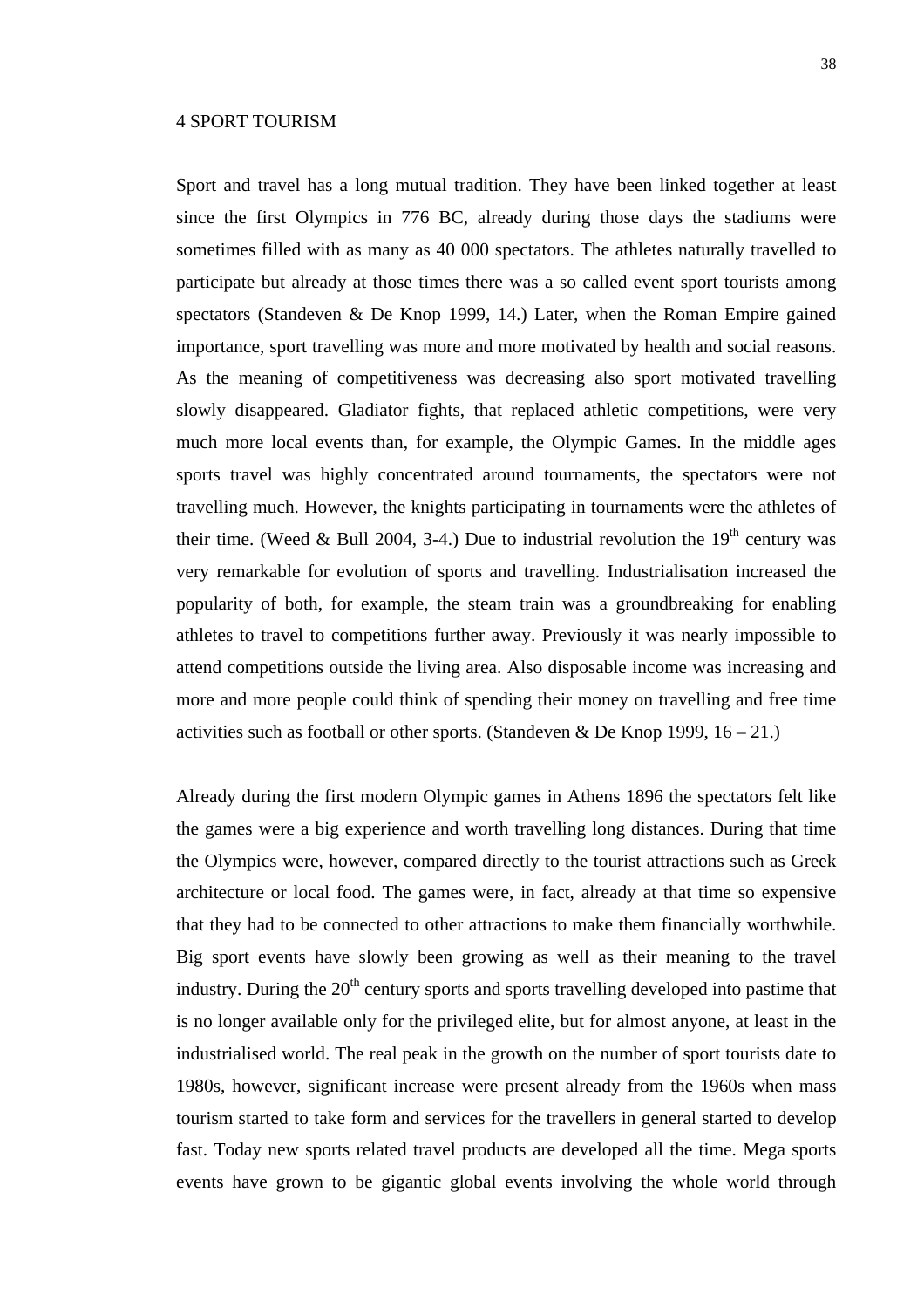media. On the other hand, sports travelling involves much more than just the mega events, even single athletes can be attractions that makes people travel thousands of kilometres. (Standeven & De Knop 1999, 27-29; Weed & Bull 2004, 10-11; Higham 2005, 4-5.)

Sport tourism is still a rather new area of research. There is a lack of clear concepts and new concepts are also born all the time. In fact the lack of clear and well-established concepts makes studying, both sports and tourism, difficult. These difficulties lead to rather a liberal use of the existing concepts. One of the problems is that the word sport tourism is often used vaguely to define some kind of travelling that has to do with some kind of sports. The term becomes vague because there is so many different kinds of trips that can be labelled as sport tourism. Sport tourism can also be looked at as phenomena or line of business. From a point of view of line of business Sport tourism can mean, for example, resorts cruises and sport arenas, especially the entry fees and other business involved. Another point of view is to talk about the motives and reasons why people include sports as a part of their trip. On he other hand, active participating in physical activity and drunken trip to ice hockey world championships are both labelled as sport tourism. Even in the statistics they are often bind together (Vehmas 2010, 15-16, 42-43.) Many faces of sport tourism and the variety of ways to look at sport tourism makes the topic challenging and interesting field of research.

Many scholars have been trying to define the concept of sport tourism during past few decades. The sport tourism and it concepts have really been evolving since 1990' and especially in the beginning of  $21<sup>st</sup>$  century conceptualisation of sports tourism started to become fashionable. According to Hinch and Higham (2004, 19-20) several researchers including (Hall 1992, Weed & Bull 1997, Gibson 1998 and Standeven & De Knop 1999; cited in Hinch & Higham 2004) have identified definitions which give a good idea of the concept of sport tourism. For Hall (1992, cited in Hinch & Higham 2004) sport tourism is travelling away from your home district for non-commercial reasons to either participate in sport activities or to watch sport activities. Weed & Bull (1997, cited in Hinch & Higham 2004) are thinking rather similarly and they define sport tourism as all the vacations which have to do with sport activities. Gibson (1998, cited in Hinch & Higham 2004) tries to be more exact in her definition and defines sport tourism as leisure travelling which takes an individual momentarily away from their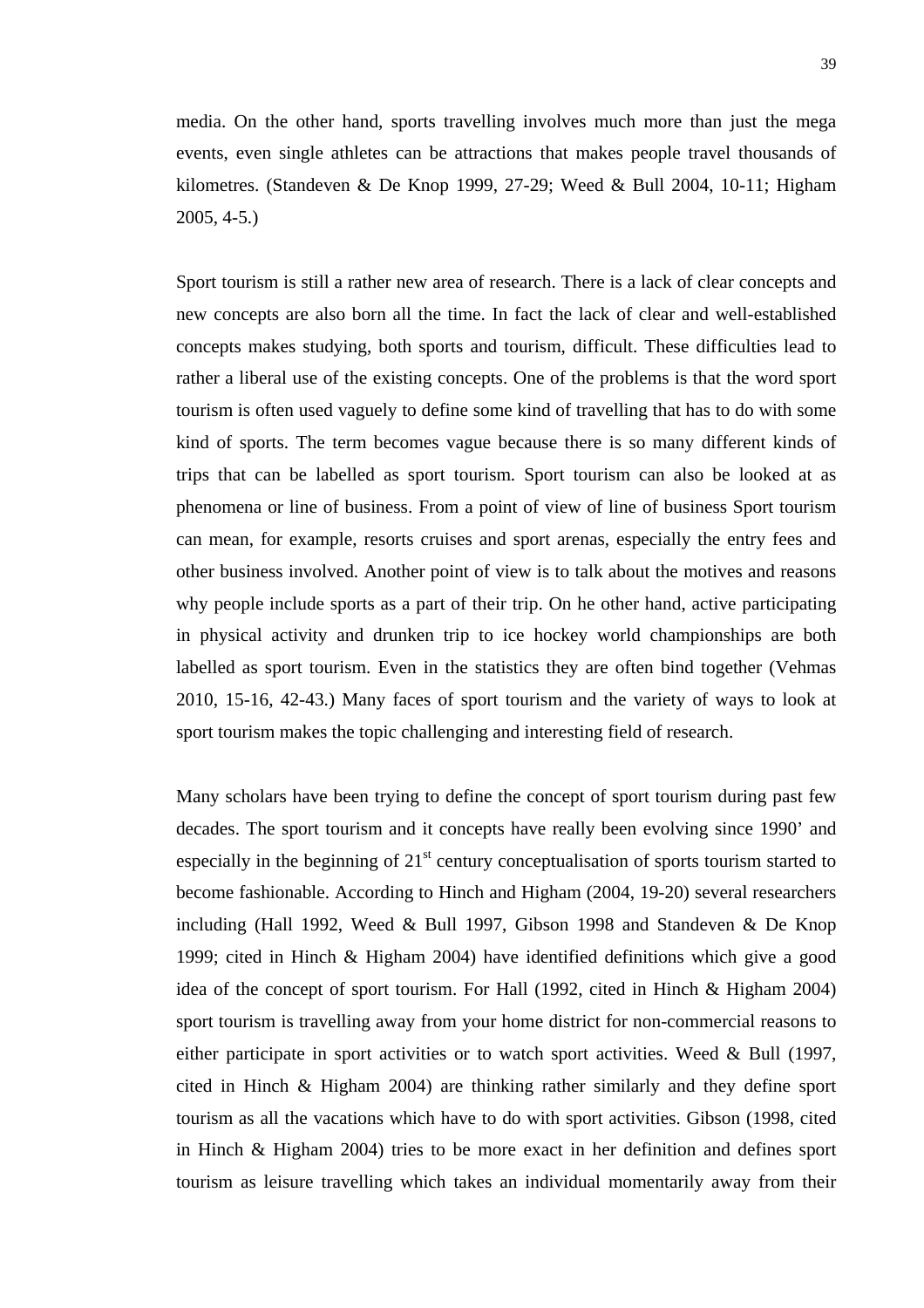home area to participate in physical activities or to visit attractions that are associated with physical activities. Standeven and De Knop (1999, cited in Hinch & Higham 2004) are even more exact than Gibson, and they are also the only ones who take into account the possibility of business travel. They define sport tourism as either passive or active participation in sport activities. Activities are participated in either an organised or unorganised manner and commercially or non-commercially. Participation also requires travelling away from the area where an individual lives and works. Altogether as all of these definitions are more or less similar, all of them include the aspect of travelling away and possibility to participate in or watch sports. However, active and passive participation is often much more accurate words than participation and watching. What is striking is that most of these definitions do not take into account the possibility of business travel. On the other hand, it seems clear that sport usually is not the main travel motivation for business travellers.

## 4.1 Significance of sport tourism

Tourism is at present one of the major industries in the world. Of the world wide exports of goods and services, tourism represented about six per cent in the year 2003. If the export of goods is ignored, tourism accounts for almost 30 per cent of the service exports (UNWTO 2009.) As general wealth and leisure time of people are increasing the demand for tourism is also becoming higher and higher. At the same time sport tourism is one of the fastest growing forms of tourism. The reason is that people expect more from their leisure time and the fact that sport tourism can be seen as something that promotes a higher status, different kinds of prestige recreational sports such as golf and skiing are especially boosted by this effect. Moreover, mega events are getting bigger and more popular, which demands more of the resort but also creates huge possibilities for the travel industry. In the industrialised world the share of sport tourism of the average GDP is 1-2%. In the year 2000 sport tourism generated about one third of the total income of the tourism business in Great Britain. (Hinch & Higham 2004, 8.)

Tourism has been growing very much due demand and the efforts of the suppliers. The activities of the suppliers have created new needs for the tourists and totally new types of tourism. In recent years travelling for business has been increasing. When looking at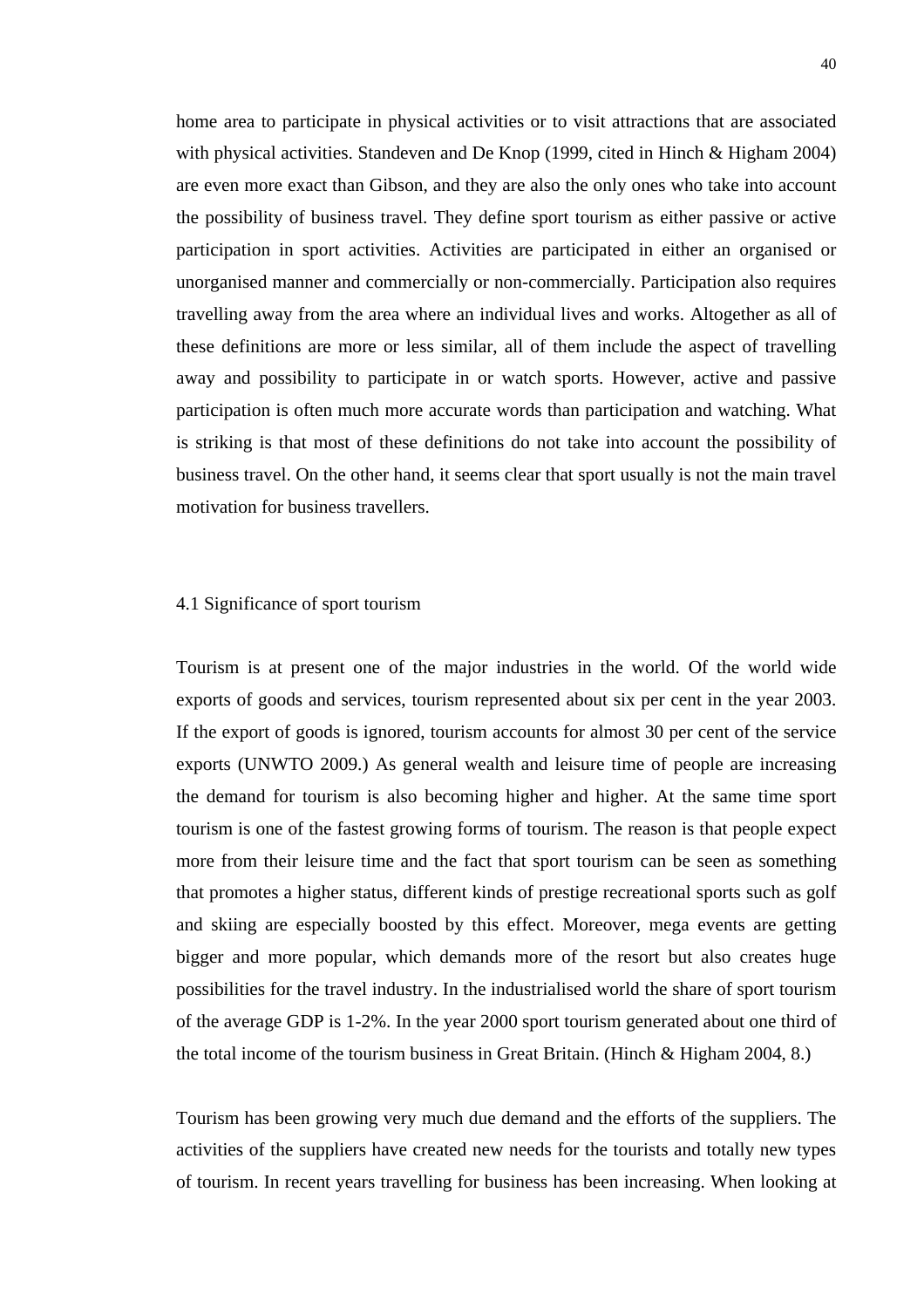modern tourism the fact that nowadays many tourists combine different types of trips should be kept in mind. A traveller could travel primarily for business but extend the business trip to last over the weekend and act as, for example, a sport tourist during the same trip. (Fainstein & Judd 1999, 3.)

Sport event tourists are nowadays such a large segment that there are travel agents who are specialised in serving their needs. Most of the other tour operators are also serving the growing segment called sport tourists. They are also making packages for major competitions such as Olympics, F1 Grand Prix's or the English premier league football games. Different kinds of amateur and especially professional sports leagues are also important for the travel industry because teams need all the time more and more travelling services. This is especially evident in the North American market. According to sport Travel Magazine sport tourism generated in 2000 a total of 118 billion dollars in revenue. (Delpy Neirotti 2005, 40-52.)

Most of the attention of the academics, as well as, the main money flow is concentrated around active sports holidays like skiing and golf. When looking at the event sport tourism, the mega events are what counts. However, professional sports and professional leagues continue to play a considerable role in the business of sport tourism. All-year-round leagues have become an important source of income for travel business. When comparing the tourists who are travelling to the mega events and tourists travelling to see a regular league game it is quite easy to see differences. On average people travelling to the mega events, travel longer distances and their daily spending on food and accommodation is bigger than the spending of those going to regular league games. They also spend more time at the destination. In fact those travelling to small scale events are often living relatively near to the venue and they do not use accommodation services. If accommodation is needed it is often provided by friends or relatives. On the other hand teams collect fans from all over the country, or the world week in week out. Unlike mega events these travellers are providing quite a steady source of income for many businesses. Smaller but frequent events can be even more desirable and have a better effect on many localities than huge events. The main advantage is the fact that for these events there is no need to build as much new infrastructure as there is for bigger evens. The number of tourists is also easier to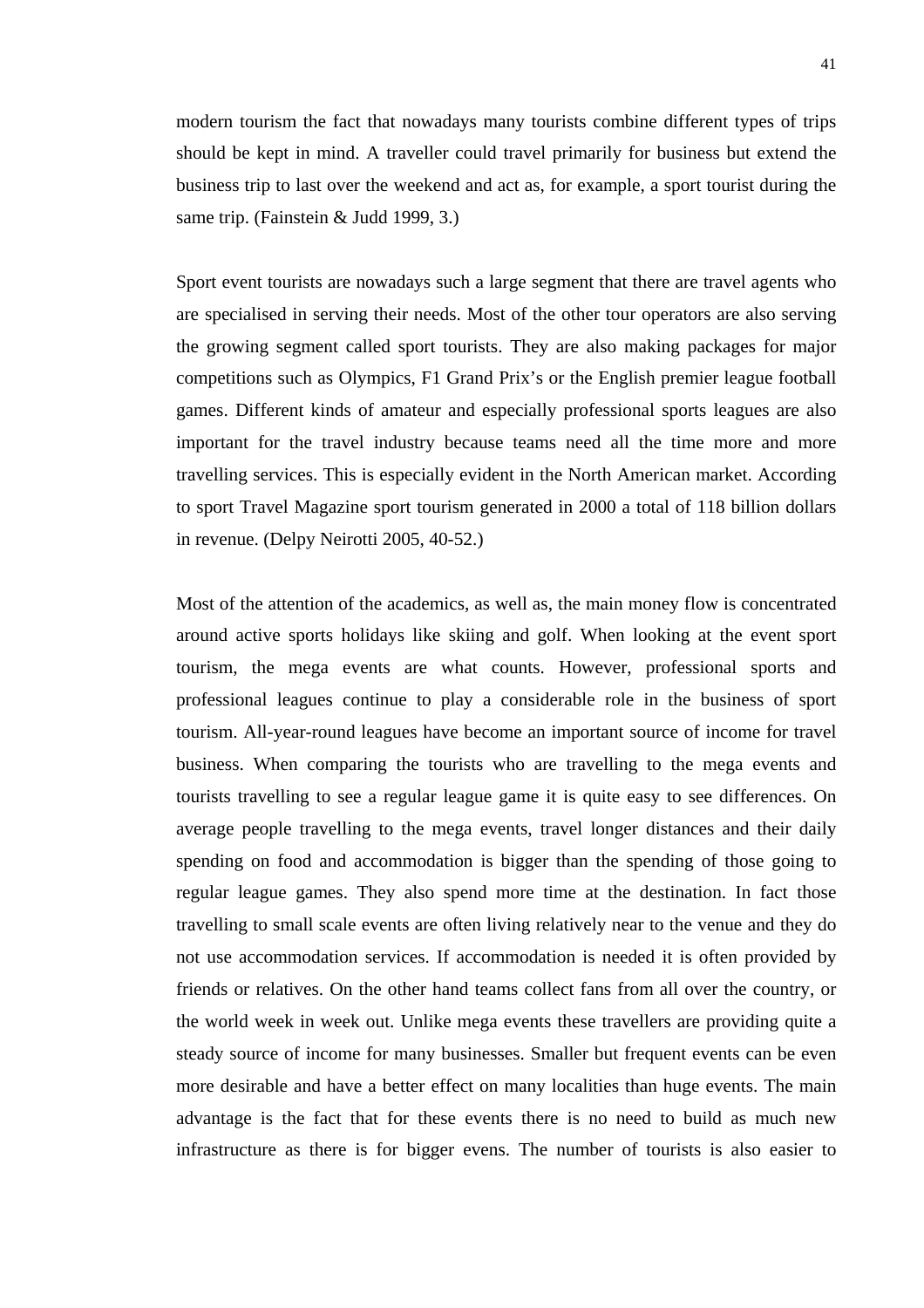control when tourism is scattered throughout the year. (Ritchie 2004, 138, 141; Finn 2002, 173; Gibson et. al. 2003, 182.)

## 4.2 Sport tourism typologies

Not only active sport tourism, but also sport tourism in general can be divided into hard and soft form. Hard sport tourism is a definition for trips where people travel in order to take part actively or passively in a sport competition. The main motivation for these trips is usually participating or watching a sport activity, and high level of competitiveness is also very characteristic of hard sport tourism. In fact, hard sport tourists are often professional athletes or fans of, for example, football clubs. Competing is the main reason for travelling. In soft sport tourism competing is not emphasised and the motivation for doing sport is often recreational. In soft form of sport tourism sport is not necessarily the only important travel motivation. The aim is rather to feel good physically and mentally as well as recover through participating or watching sport activities. On the other hand, when sport is no longer the dominating reason for travelling, we are moving from sport tourism towards tourism sport which can be distinguished into different groups. The difference between these groups is that in sport tourism, sport is the dominating reason for travelling. However, when talking about tourism sport, sport is only one part of the trip and the main reason for travelling is something else. Sometimes sport can be incidental in tourism sport. Depending on the importance of sport as a motivation for travelling also tourism sport can be divided into soft and hard form, and these forms are represented in table 1. (Ritchie 2004, 8-13; Hinch & Higham 2004, 35-37)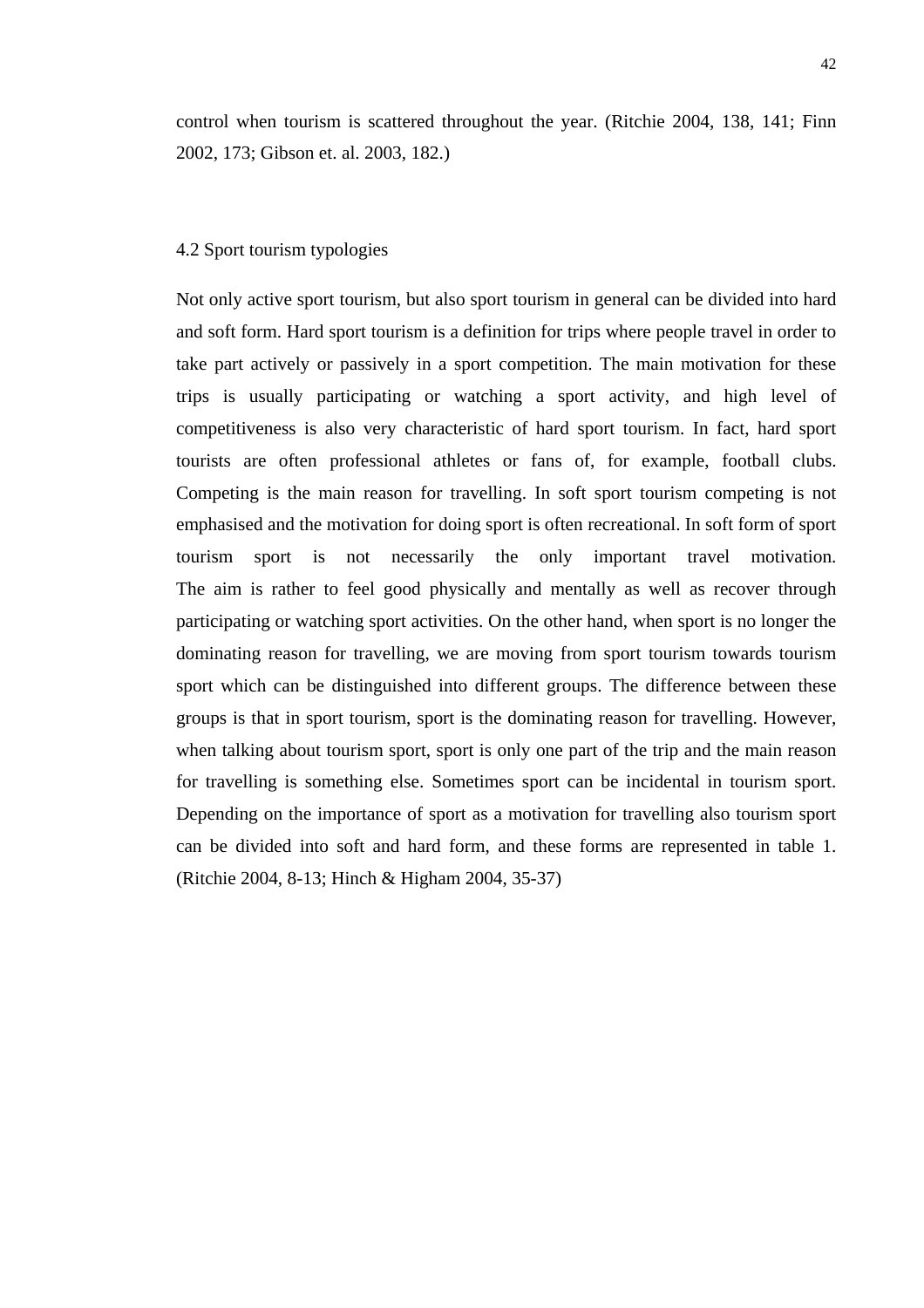| <b>Sport tourism</b>        | Active or passive participation in sport activities when travelling. Sport is<br>the dominating motivation for the trip.                       |  |  |  |  |  |
|-----------------------------|------------------------------------------------------------------------------------------------------------------------------------------------|--|--|--|--|--|
| Hard definition             | Active or passive participation in competitive sports. Sport is the<br>dominating motivation for the trip. (Olympic games, Wimbledon)          |  |  |  |  |  |
| Soft definition             | Active or passive participating in recreational sports activities. (Skiing,<br>hiking)                                                         |  |  |  |  |  |
| <b>Tourism sport</b>        | Active or passive participation in sport activities when travelling. Sport is<br>not the dominating motivation for travel                      |  |  |  |  |  |
| Hard definition             | Sport is an important secondary motivation that enriches the travel<br>experience. (Sport cruises, fitness clubs)                              |  |  |  |  |  |
| Soft definition             | Sport is an incidental part of spending leisure time when travelling.<br>(Minigolf, games on the beach)                                        |  |  |  |  |  |
| <b>Active sport tourism</b> | Active participation in competitive or recreational sport when travelling.<br>(Hiking, marathon)                                               |  |  |  |  |  |
| Hard definition             | Participating in sport activities is a dominating travel motivation, element<br>of competition exists. (Track and field competition, marathon) |  |  |  |  |  |
| Soft definition             | Participating in sport activities is dominating travel motivation, however<br>sport activities are recreational. (Minigolf, Hiking)            |  |  |  |  |  |

Table 1. Hard and soft definitions of sport tourism (modified, Hinch & Higham 2004, 37)

In figure 2 we can see the different forms of sport tourism according to Standeven and De Knop (1999, 12-13). In the figure, one type of sport tourist is distinguished from another type by the behaviour of tourists.

Sport tourism can be divided into different categories by the main motivation for the trip. Active and passive are the categories that are usually used. In active sport tourism tourists take part in activities and in the passive mode they are watching or visiting, for example, museums. Active and passive sport tourism can also be divided into several sub-divisions. These sub-divisions are mostly defined by the main motive of the trip. For example, active sport tourism is divided into sport holidays and holiday sport activities. Holiday sport activities can be further divided into organised and independent activities. Organised holiday sport activities can be, for example, participating incidentally in organised competitive beach games, whereas independent sport activities can be playing minigolf or jogging on the beach. To distinguish passive forms of sport tourism we usually have to look at the motive of the trip and especially at how important sport is for the trip. Connoisseurs are often involved in the sports activity and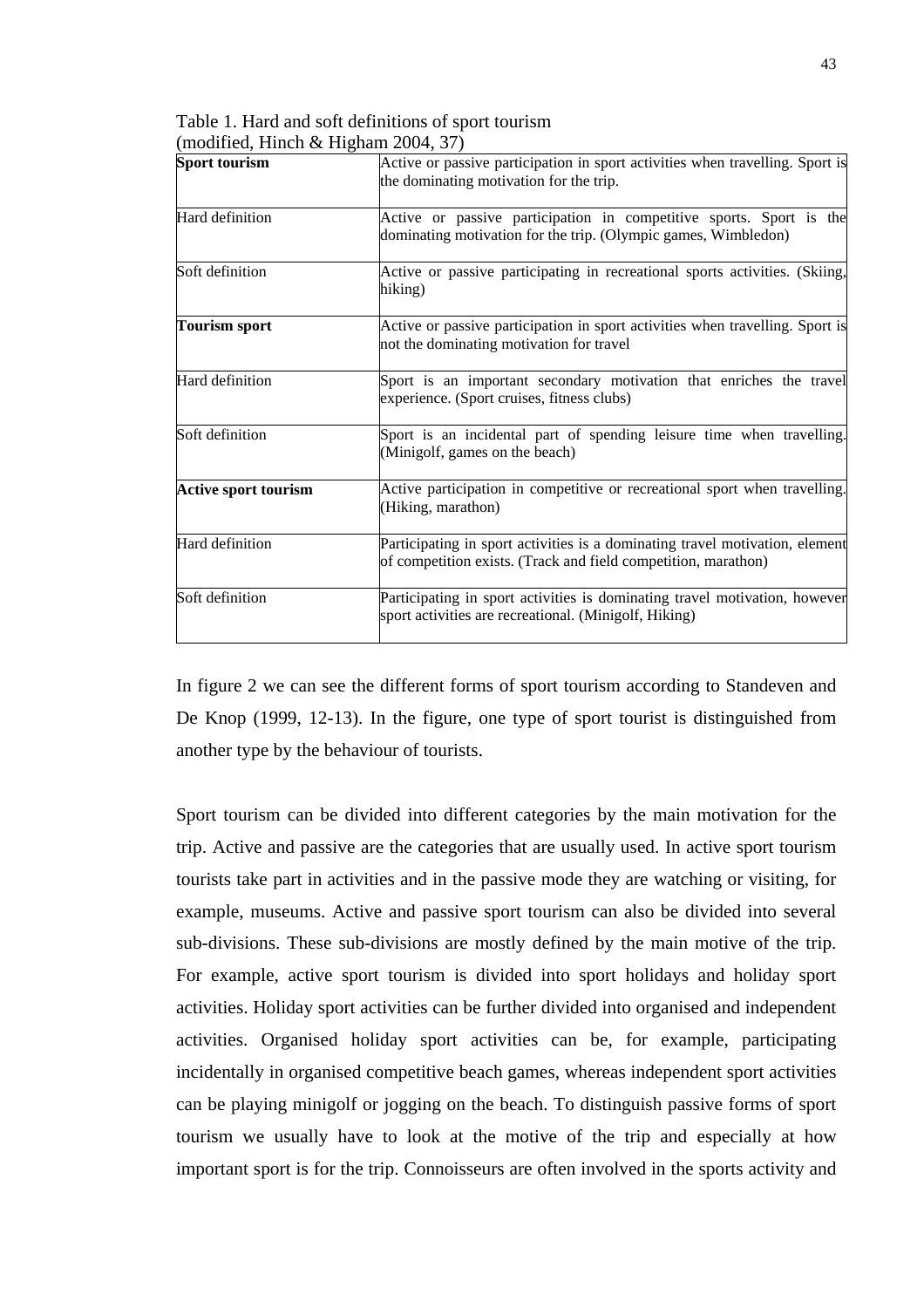sport is often the sole reason for taking the trip. Passive involvement in sport activity is for casual observers more incidental. (Standeven & De Knop 1999, 12-13.)



Figure 2. Types of sport tourism (Standeven & De Knop 1999, 13)

Ritchie (2004) divides sport tourism into three different categories which are active sport tourism, event sport tourism and nostalgia sport tourism. Active sport tourism includes mainly the type of travelling where the tourist is actively participating in sports activities. Examples of active sport tourism include hiking, skiing and diving. Active sport tourism can be further divided into hard and soft mode. The main difference between hard and soft mode is competitiveness. When participating is recreational without any elements of competition it is called soft active sport tourism. When the element of competition is included we can use the definition hard active sport tourism (Ritchie 2004, 9-13.)

Event sport tourism contains mainly travelling to sporting events. The events can be mega events, such as Olympic Games or football World Cup, but it is often forgotten that travelling to, for example, an ice hockey match from Helsinki to Oulu is also considered event sport tourism. Usually, the definition of event sport tourists contains only those who travel to the event to watch, not those who participate in competitions.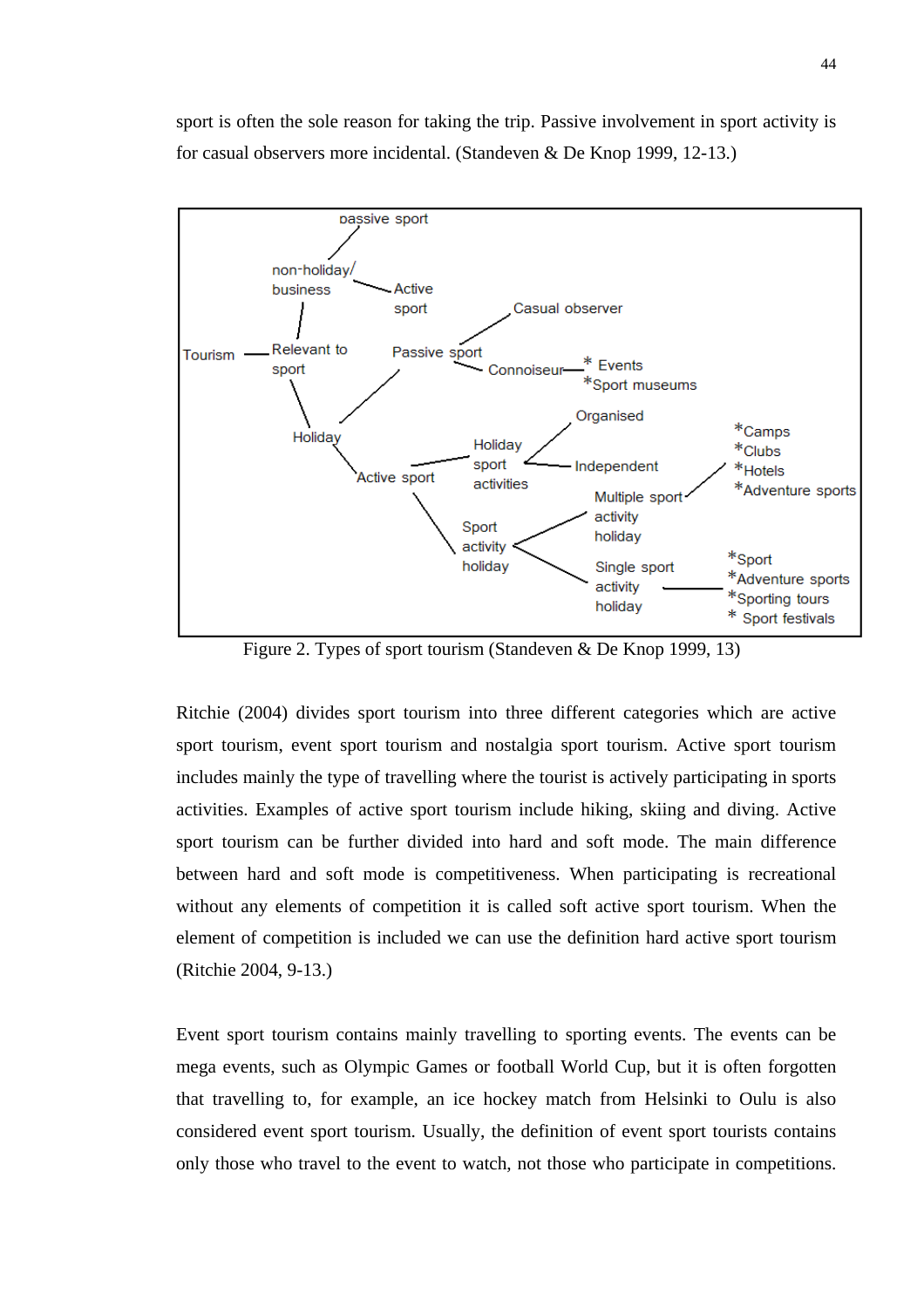Nevertheless, they can still be very active and the type of watching is often more like participating than just passive watching. The academic studies often concentrate on mega events and ignore minor events. Yet, for the travel industry especially repetitive minor events, such as league games, are often locally very important and productive. (Ritchie 2004, 9-13.)

Nostalgia sport tourism is made up of those tourists who visit sport museums, like Olympic museum in Lausanne or Wembley stadium in London. Visiting the main court in Wimbledon can mean the same for a nostalgia sport tourist as visiting Louvre means for an art lover. Sometimes it can be difficult to make a difference between event sport tourism and nostalgia sport tourism. For many tennis fans visiting Wimbledon is once in a lifetime experience, however, for many the match itself is not the most important part of the trip. The elements that make the experience special are the venue, history and the atmosphere of the event. In fact this is what makes nostalgia sport tourists different from other types of sport tourists. For nostalgia sport tourists it is not necessarily important to see the competition, rather the place is more important. In fact the behaviour and motives for travelling of nostalgia sport tourists is often closer to the regular tourist who is looking for tourist attractions than to other types of sport tourists. (Ritchie 2004, 9-13.)

Often the tourists seek escape from the everyday life by going to a new place, where they can have some kind of a new start. They seek places like theme parks, casinos and beach resorts in order to be entertained. On the other hand, they do not always want to be entertained, they would rather see an authentic way of life in different cultures and try to blend in the local culture. When it comes to sport event tourists who are going to the football matches abroad, they are a kind of mixed people trying to be entertained but yet searching for "real" experiences. They are seeking amusement from the game they attend and at the same time want to have an authentic experience in the stadium and blend in with the fans who are at the stadium week-in-week-out. (Fainstein & Judd 1999, 6–7.) As much as they look for entertainment, they look for sense of belonging, which is one of the main reasons to follow sports. The real satisfaction comes from being a part of the group of die-hard fans.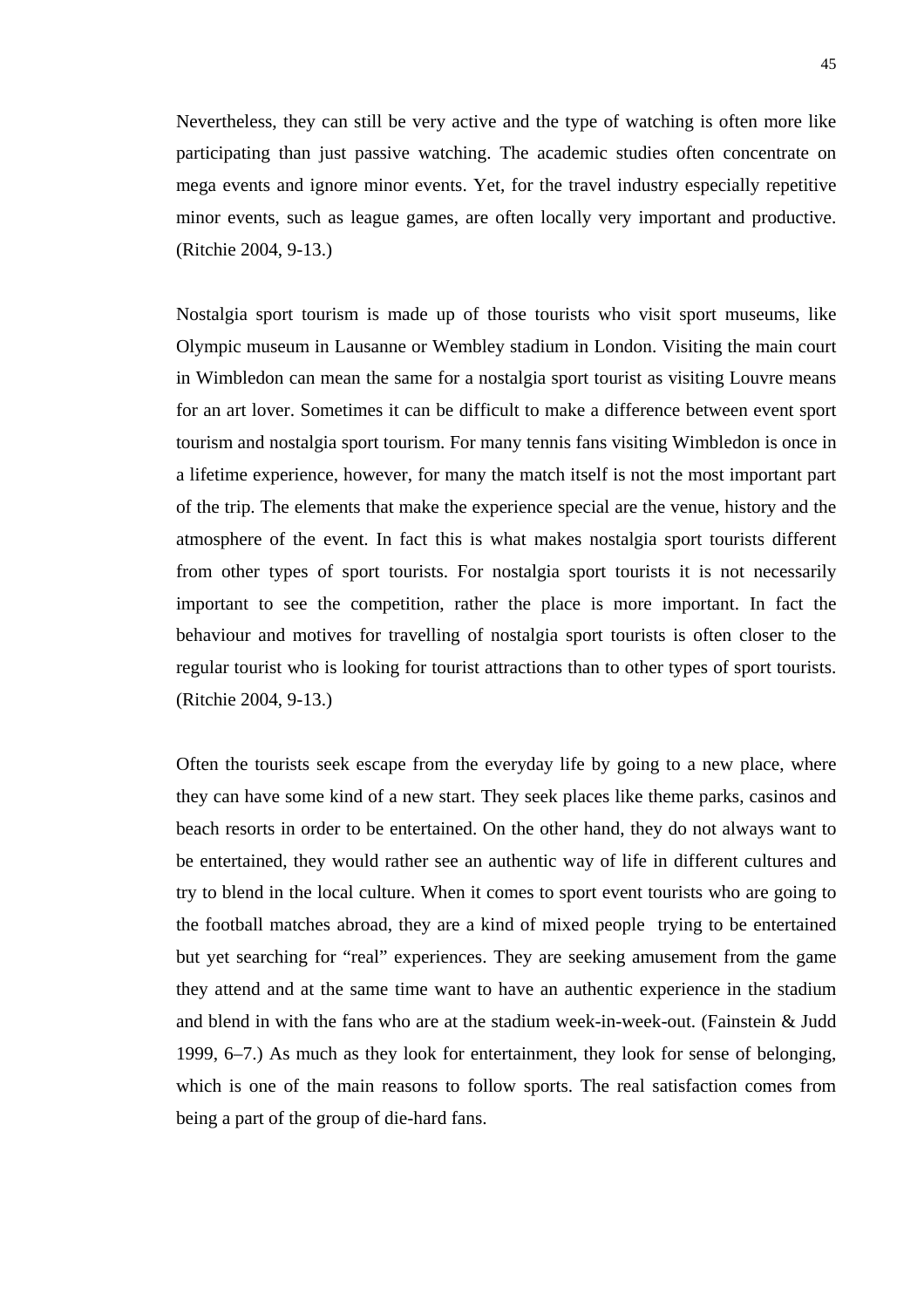#### 4.3 Travel motivation of sport tourists

Needs and motivation are basically behind everything that anyone does. They are also behind sport tourism. Needs and motivation are considered as powers that make people behave in a certain way. Primary and secondary needs can be distinguished. Primary needs are for example physical needs such as eating and drinking. Needs like travelling or participating in sport activities are usually considered as secondary needs. The primary needs should be fulfilled before an individual starts to think about fulfilling secondary needs, however, needs function as entities not as individuals. The needs of sport tourists quite often have to do more with sports than travelling, but in most cases the need for sports and the need for travelling complement each others. The reason for taking a trip is called travel motivation; without the motivation most of the trips would not happen. Usually the dominating motivation for travelling is to fulfil a need. The motive is just a means for fulfilling the need. The motivation factors guiding the process of choosing the resort are often socio-psychological and they tend to relate with the needs of the tourist. Relaxing, tightening family ties and escaping everyday life could be identified as examples of motivation factors for sport tourists. (Weed & Bull 2004, 49; Gibson 2005, 58-59.)

In addition to needs and motivation there are always also pull factors involved. Pull factors are what makes something interesting and desirable for tourists. Every attraction and a resort have some pull factors, in fact, an attraction cannot exist without pull factors. For many resorts sport events function as pull factors. Many different pull factors make an attraction interesting for visitors. The pull factors of sport tourism resorts often have to do with a good infrastructure for the chosen sport, accommodation facilities, history etc. Pull factors are rarely measurable, they are rather about images and mental impressions. Images can be either positive or negative. If the resort has too many negative images people will start rejecting it. Many positive images, however, create a successful attraction or resort. We could use the English premier league and Finnish Veikkausliiga as examples of events with pull factors and positive and negative images. English premier league has a good reputation world-wide, attributes like good level of playing, good entertainment and excitement are often related to it. Every year thousands of people around the world travel to England just to see the games, thus, the premier league is a pull factor for England and it works as a tourist attraction. At the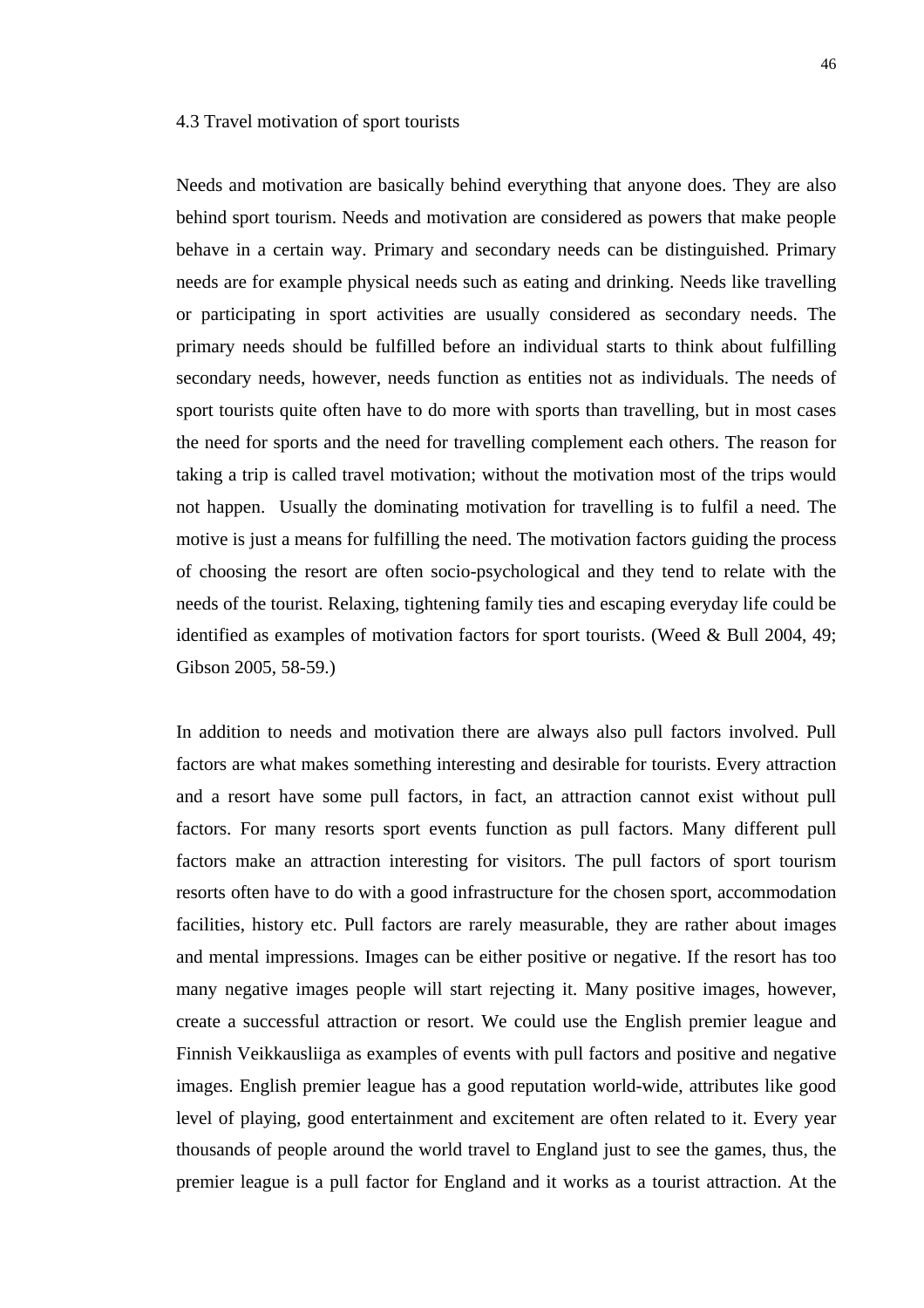same time Finnish Veikkausliiga is not appreciated even in Finland, and it is often called boring. Veikkausliiga struggles to get people travelling even within Finland, we should not even mention travelling from abroad to Finland. The travel motivation of sport tourists is often somewhat different from other types of tourists. Particularly event sport tourists often travel just to follow the events and have little concern over other matters. On the other hand, this often also means that they do not spend a lot of money in other attractions during their time at the resort. Veikkausliiga could be used as an example again. The true fans of Veikkausliiga clubs travel to away games, but they do not consume too much at the destination. Their main interest is the game and usually they are not interested in the other attractions of the game. Actually when the motivation to travel to away games was measured among Veikkausliiga fans, the other attractions were the least important reason for travelling. Besides attractions the accommodation and restaurants were also at the bottom of the list. (Gibson 2005, 59-60; Kim & Chalip 2004, 696-697; Tikander 2006, 56.)

Even though sport tourists are often a slightly distinctive group, their main travel motivations are not that far from the usual motivations of tourists. After all, most tourists are after some more or less specific object of desire Mcintosh and Goeldner (as cited in Weed & Bull 2004- 49-52, 63-64) divides travel motivations in three different categories. Their categories are physical, interpersonal and status and prestige. Physical factors include, for example, taking care of mind and body. Interpersonal factors are such factors as networking, seeking for new challenges or escaping everyday life. Status and prestige have mostly to do with individual development and self image. Obviously, for active sport tourists the physical elements are particularly important. However all of these three can be recognised as the motivation factors of sport tourists. Interpersonal factors are highlighted often in passive sport tourism such as football spectatorship. When researching Finnish football fans travelling with their club for the games of domestic league meeting friends and having a sense of belonging are both near the top of list of the most important reasons for travelling to away games. Usually the game and supporting team are the most important. On the other hand, how many would travel to away games alone? As was described above, motivation and needs work as an entity not individually. Status and prestige are important factors for professional athletes: their status is promoted and they are respected more after travelling to highly valued competitions. Status and prestige are often also present for passive sport tourists.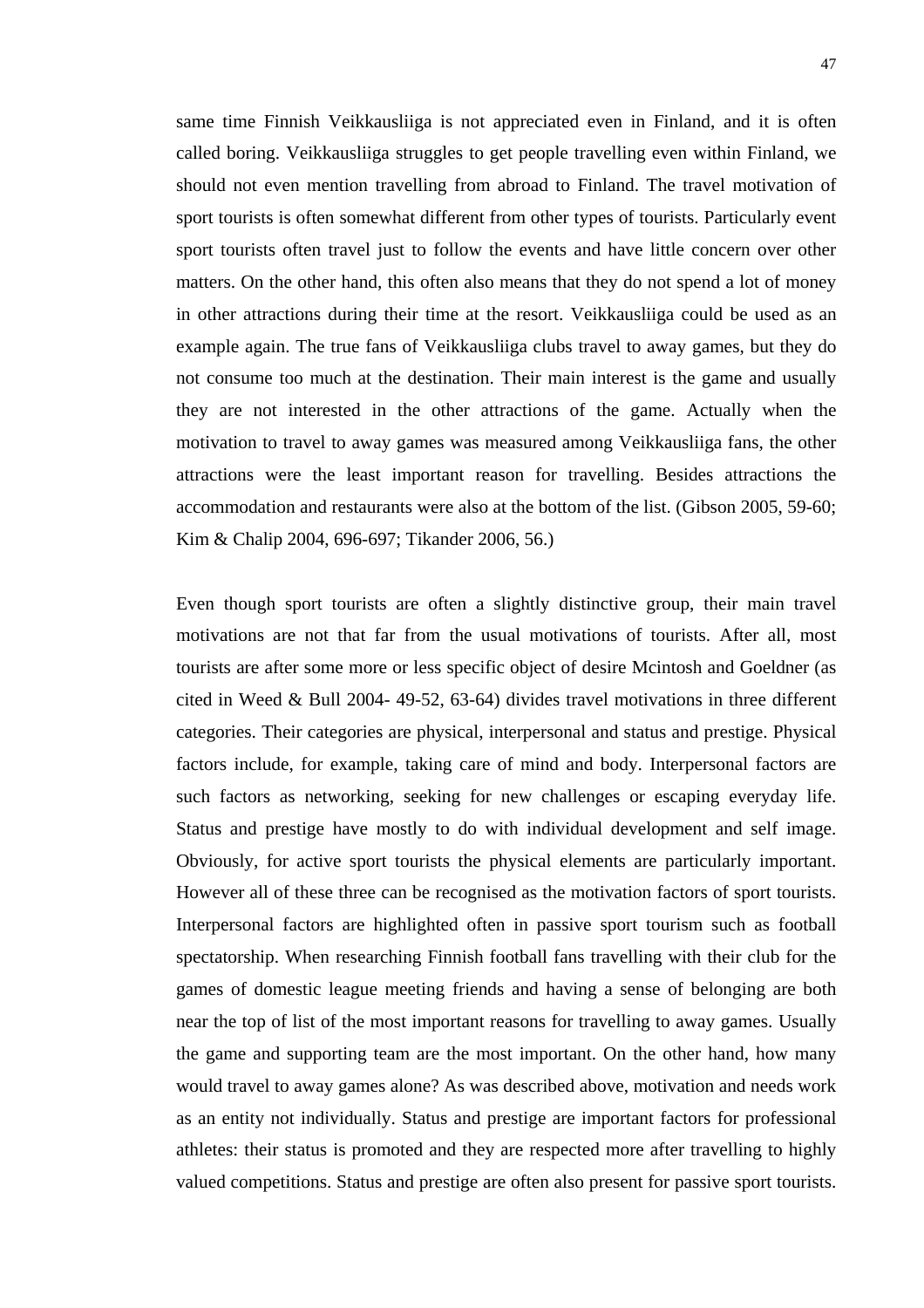For example, a football fan can prove his devotion to the club by travelling to games which are not played near his home. In this way, the fan becomes respected among other fans and travelling fulfils the need of belonging to a group. Golfers can raise status in the same way, for instance if a Finnish golfer travels to St. Andrew's to play on the old course he will probably be slightly more appreciated at his own golf club. (Tikander 2006, 56.)

## 4.4 Travel motives of event sport tourists

Shank (1999, 182) provides the spectators' basic motivations of the following sports.

| Value                               | Explanation                                                                                                                                                                                          |
|-------------------------------------|------------------------------------------------------------------------------------------------------------------------------------------------------------------------------------------------------|
| Self-confidence                     | The fans are most active when their team is successful. During bad spells the fans<br>are more passive. By being a fan of a successful team fans feel more confident also<br>in other parts of life. |
| <b>Escape</b> from<br>everyday life | Following sports is a way to escape the pressures and obligations of everyday life.                                                                                                                  |
| Entertainment                       | Uncertainty of outcome makes sport different from other types of entertainment.                                                                                                                      |
| value                               | That uncertainty also makes sport more entertaining. This is believed to be the most<br>important motivation to follow sports.                                                                       |
| Enjoyment                           | Sport gives pleasure to spectators. Sport is entertaining because it stimulates fans<br>and creates enjoyable feelings.                                                                              |
| Aesthetic value                     | Many people see sport as an art form. Football matches are often compared to ballet<br>or even war. Many spectators enjoy the beauty of the performances.                                            |
|                                     | Sense of belonging Spectators fulfil the need of belonging by being fans and members of fan clubs. If<br>the group breaks, going to games loses its meaning.                                         |
| Family ties                         | Watching sport can be a way to spend time with family.                                                                                                                                               |
| Economic value                      | So called betting factor. This is the least motivating factor of these eight factors.<br>However, betting creates more excitement and interest towards the event.                                    |

Table 2. Motives for following sport. (Shank 1999, 182)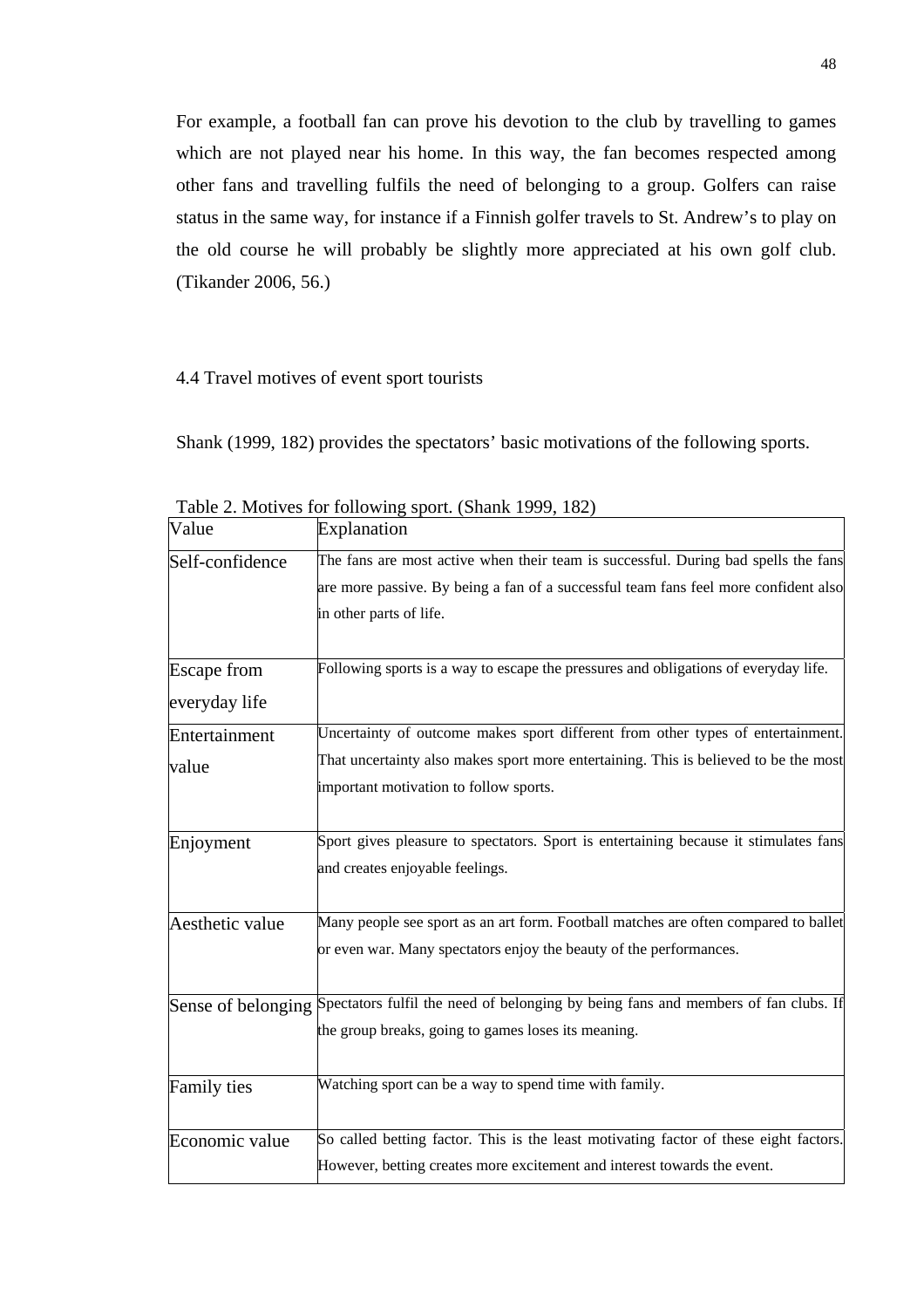These eight elements, presented in table 2, are usually dominating also when trying to define the motivations of event sport tourists. The motivations can be narrowed down to eight basic factors but we have to always remember that following sport is always a result of several factors, not one or two and some of the factors can be something totally different from these basic factors. Nevertheless, Shank's typology above is a good basis for the analysis.

Some fans feel that their self-confidence is connected with the success of their favourite team or athlete. For them it is important to be a part of a successful team. In fact, success is what makes sport meaningful. Success affects the fan and the fan takes it personally, often the fan will take some credit of the success. Many of these people like the sport but it is not important or meaningful without success. (Kontturi 2004, 12-13.)

Another major reason for following sports and travelling after sport events is the sense of belonging. A fan is more likely to go to games if an individual belongs to a bigger group. Those who go to games alone or in a small group are also more likely to skip games. On the other hand, a big group has its effect on the individual. If the group enjoys, it is likely that also the individual enjoys. On the other hand, this also goes the other way round and in fact, if the group decides to stop going to games as a group, most individuals of the group also stops going to games because going has lost its essential meaning. (Kontturi 2004, 14.)

The third interesting reason for following sport is its entertainment value, which is also often highlighted in the motives of sport tourists and spectators. The entertainment value changes from one spectator to another, it is all about images. Experienced entertainment value can be affected by, for example, the experienced level of players, seats and fame of the athletes. Star athletes clearly affect the experienced entertainment value and interest towards an event. The importance of the competition is also a huge element. The more entertaining setting, the more people will arrive to the game. (Shank 1999, 178.)

Tourism as a phenomenon is quite special due to its intangible nature. In practice it means more or less that the quality and desirability of certain destination or a resort can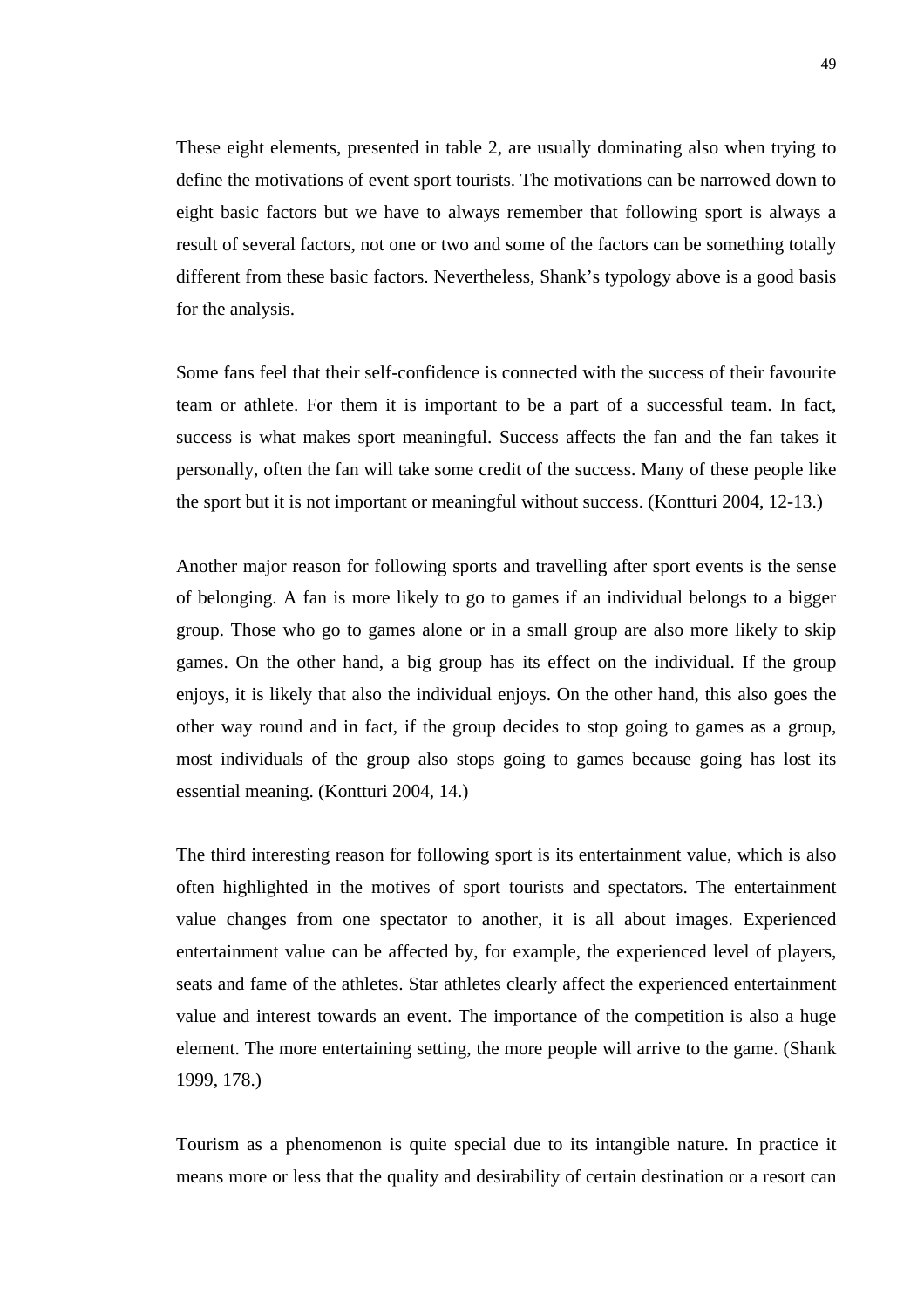not be measured. The quality is in fact perceptual and depends totally on perceptions of an individual. The same rule, in fact, concerns also sport competitions, these competitions are actually even more uncertain because nobody knows before a game or a competition whether it is going to be entertaining or not, moreover, the entertainment will be evaluated by the spectators and how they will individually and collectively perceive it. So when event sport tourism is concerned it is always very difficult to try to expect and evaluate anything beforehand. (Fainstein & Gladstone 1999, 25-26.)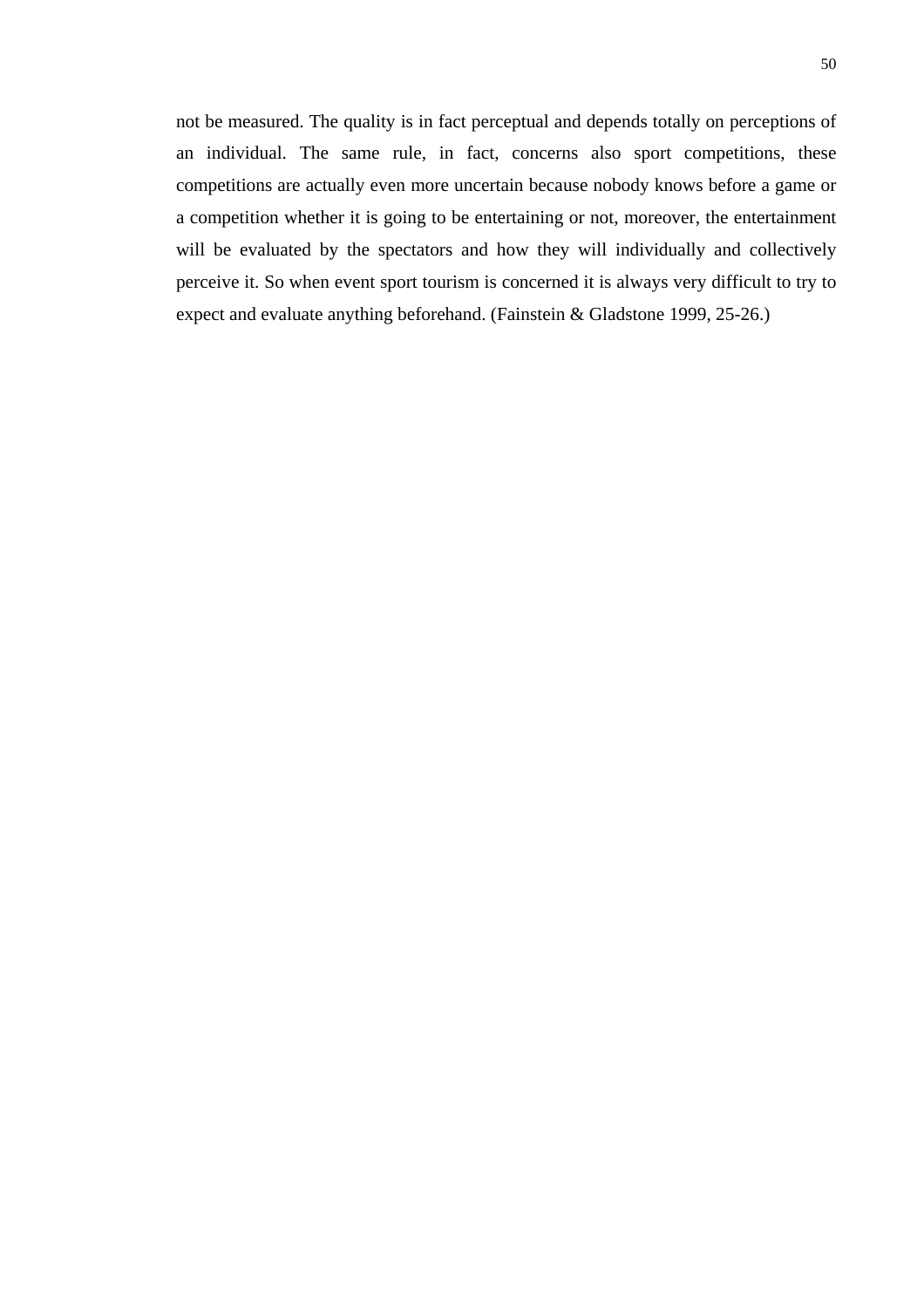## 5 RESEARCH QUESTIONS AND THE METHOD OF THE STUDY

The main purpose of this study is to examine the decision making process of the sport tourists and how being a fan affects that process. The main hypothesis of this research is that the fans regard the possibility to follow sports during a holiday trip very important. Following research questions will be examined in relation to event sport tourism, in particular:

- 1) Does being a fan affect on decision making process when planning holiday trip abroad?
- 2) Why does Finnish football fans travel and follow sports?
- 3) Do dedicated fans make more sport related trips than less dedicated fans?
- 4) Is there a similarity in reasons to travel and attend sport event similar?
- 5) What kinds of fan and traveller types are there among Finnish football fans?

## 5.1 Research methods

The study was conducted in a quantitative manner. The data was collected with a questionnaire which contained three sections. The first part deals with background knowledge. The second part of the questionnaire measures the fan motivation, loyalty and identification. The second part of the questionnaire is based on the questionnaires used in previous studies, such as sport interest inventory (SII) and sport fan motivation scale (SFMS) (Neale & Funk 2005, 1-5; Wann et al. 1999, 1-11). These questionnaires were modified and adapted in order to be able to use them in this specific study and in the Finnish society. The last section of the questionnaire measures the travel patterns and decision making process that takes place before the travel decision. The results are analysed statistically using SPSS.

Quantitative research is a research method that deals with the quantity of the answers. Quantitative research usually answers the questions what, where, how much and how often. The results of the quantitative studies are often numbers, percentages and correlations between studied factors. This method can also illustrate the changes that occur in the study objects. This kind of study usually means that the sample is relatively large in order to get meaningful results. The data is usually collected by questionnaires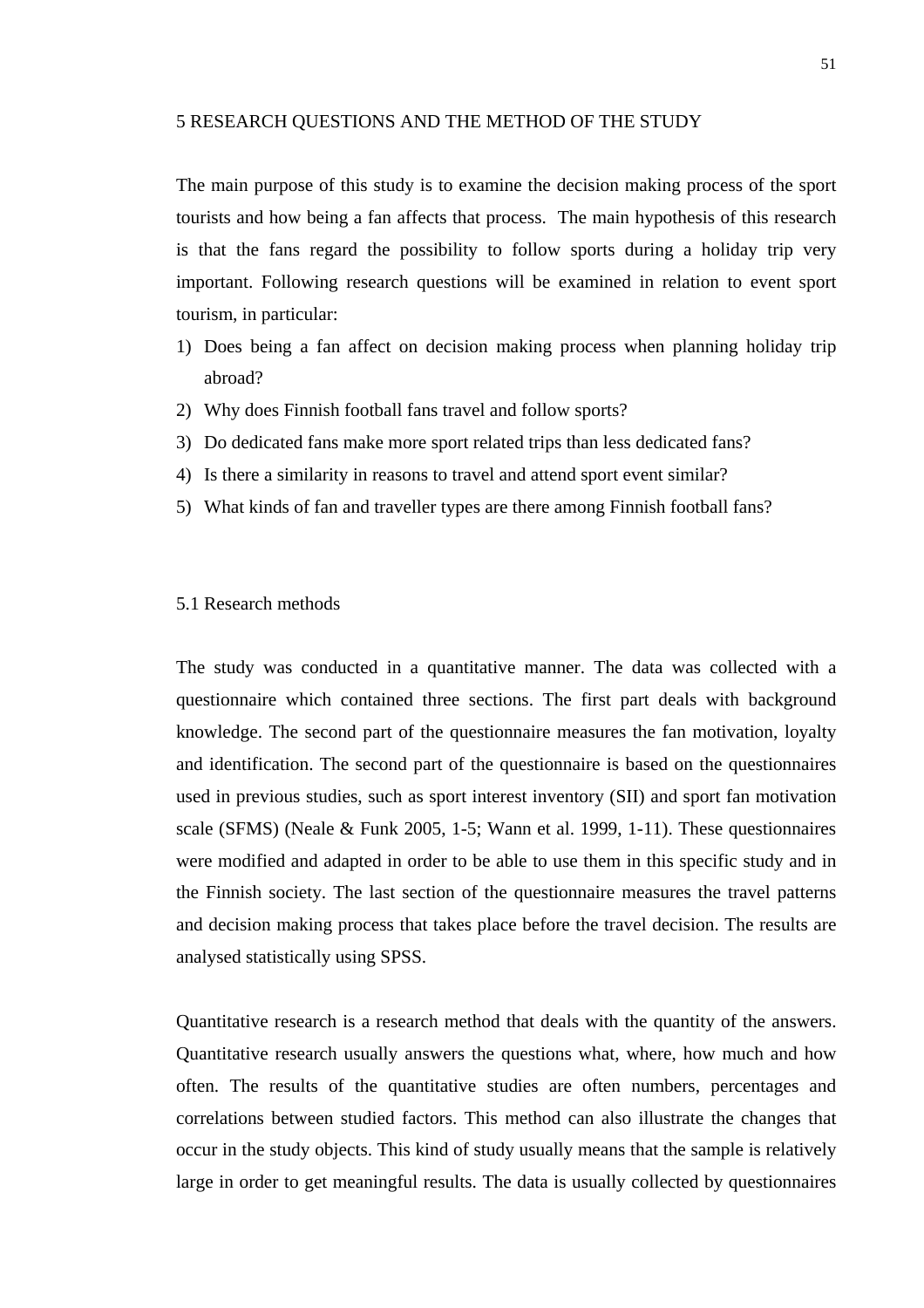with predetermined alternative answers. By using questionnaires it is possible to attain quite a large sample, however it is often said that the results remain superficial and thus do not explain give enough reasons for the outcomes. (Heikkilä 1998,  $15 - 16$ .) Quantitative research is usually analysed statistically and the significance is also measured statistically. It is characteristic to make hypotheses and interpret the results by using results from the previous studies. (Hirsjärvi et. al. 2001, 129.)

The data was collected with the help of a web-based questionnaire (appendix  $1 \&$ appendix 2). The internet questionnaire was posted on Futisforum2 which is the most active online football discussion forum in Finland. Additionally, it was posted to the English premier league supporters association, Futisforum and on the discussion forum of SMJK (Finnish national team supporters). The data was collected between November 2008 and January 2009.

5.2 Tools used in analysis

Factor analysis aims to find hidden similarities in the variables. These hidden similarities are called factors. The idea is that everything can not be seen clearly from the material, some information is only possible to see indirectly. A factor can be seen as a kind of hypothetical construction or a theoretical concept, the existence of the concept can be derived from concrete observation. For example, when measuring conservatism it can not be researched with one question, a researcher has to make a series of questions and see if the factors can be derived from the results. The result can be several factors, each representing different dimensions of conservatism. (KvantiMOTV, 2004a; Tucker & McCallum 1997, 2-3).

Factor analysis is divided into two different approaches, explorative factor analysis and confirmatory factor analysis. Exploratory factor analysis searches factors among variables. The factors should explain the variation of variables, even if the researcher does not have a strong anticipation on amount of the factors or the interpretation. In confirmatory factor analysis the researcher has an anticipation of the results based on theory. The factor analysis is basically made to prove or disprove the hypothesis based on empirical material. In this research explorative approach is used.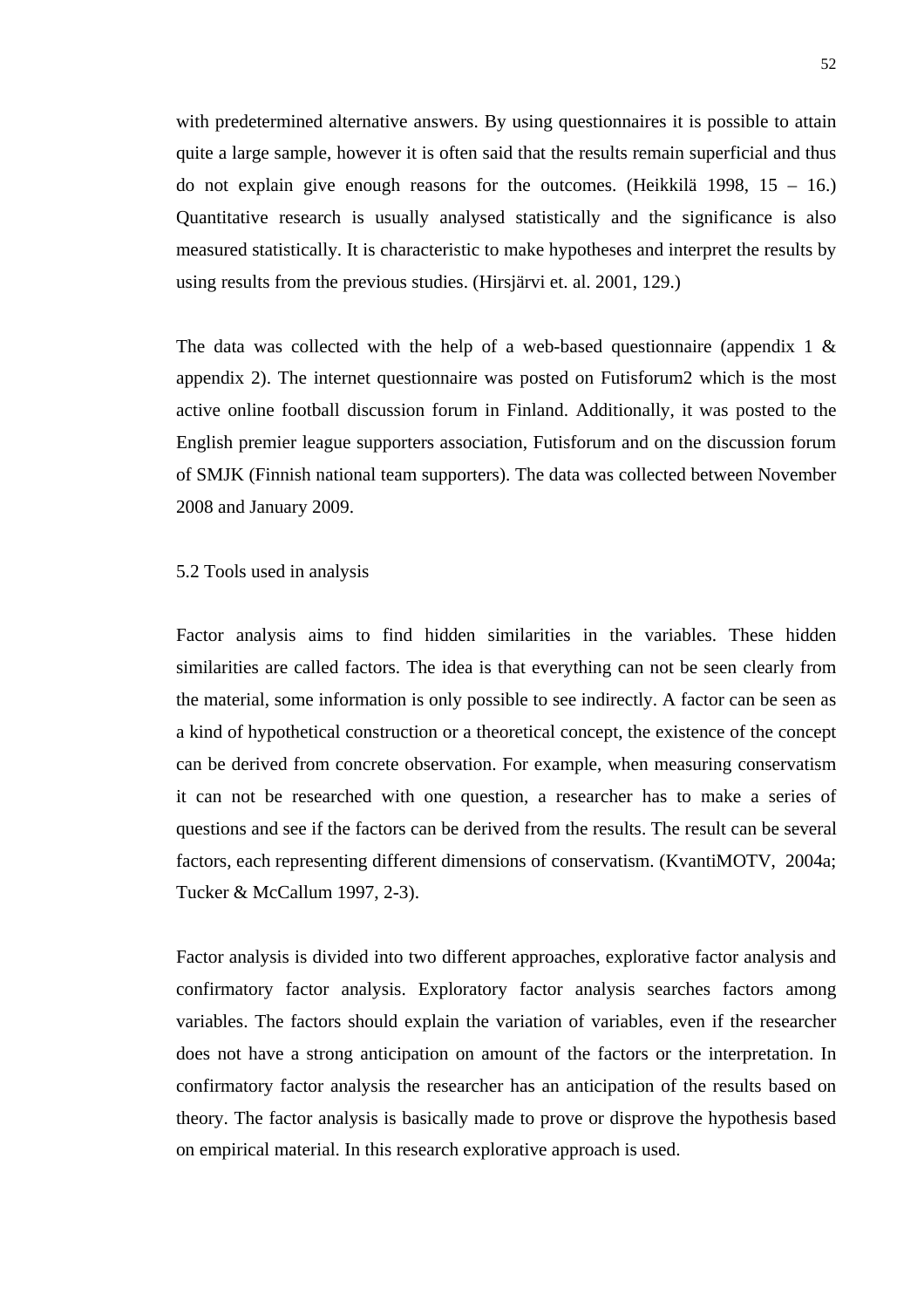As mentioned factors are hidden variables that can only be seen using factor analysis. In fact, a factor is constructed by several variables that highly correlate with each other, but do not correlate with other variables. The idea is that the hidden variables (factors) are the cause of the observed phenomena, not vice versa. Each variable in the factor have a factor loading between -1 and 1. Factor loading tells how strongly the variable is explained by the factor, the closer to 1 factor loading is, the better the variable is explained by the factor. If the factor loading is negative, it correlates negatively with the factor. The Principal component analysis (PCA) is the most commonly used factor analysis. In principal component analysis possibly correlated variables are diminished into smaller number of variables. These new variables are called components and they are uncorrelated. Normally to principal component analysis aims to reduce dimensions, create new, combined variables or turning variables to uncorrelated. (KvantiMOTV, 2004a; Mellin 2004, 2–3, 17; Tucker & McCallum 1997, 2–4, 12–14 ).

The functionality of the factor model can be measured by communality and eigenvalue. All the factors get an eigenvalue (0-1), the combined eigenvalues tell how much of the deviation of all the variables can be explained with factors. The higher the eigenvalue, the more factor analysis explains. Communality explains single variables, the closer to one, the more of the deviation is explained by the factor. (KvantiMOTV, 2004a).

In this study the principal component analysis was in order to create new, combined variables. These new combined components are then studied and labelled with the new headline. In this way it is aimed to create the traveller and supporter typifications. The analysis reveals if the same respondents have answered similarly to similar questions and new variables can reveal that there is for example group that prefers the sense of belonging with friends and another group that prefer supporting ones own team.

Cross tabulation is a way to research variables dependency on each other. Using this method it is easy to research, for example, differences in opinions of men and women or different age groups. Cross tabulation is a way to study conditional distribution of variables. Whether the result is indicative or not can be measured using chi square-test. Chi square-test is so called undepedency test, the assumption is that different variables do not depend on each other. This would mean that, for example, age would not have anything to do with football fans travelling habits. Chi square-test measures how much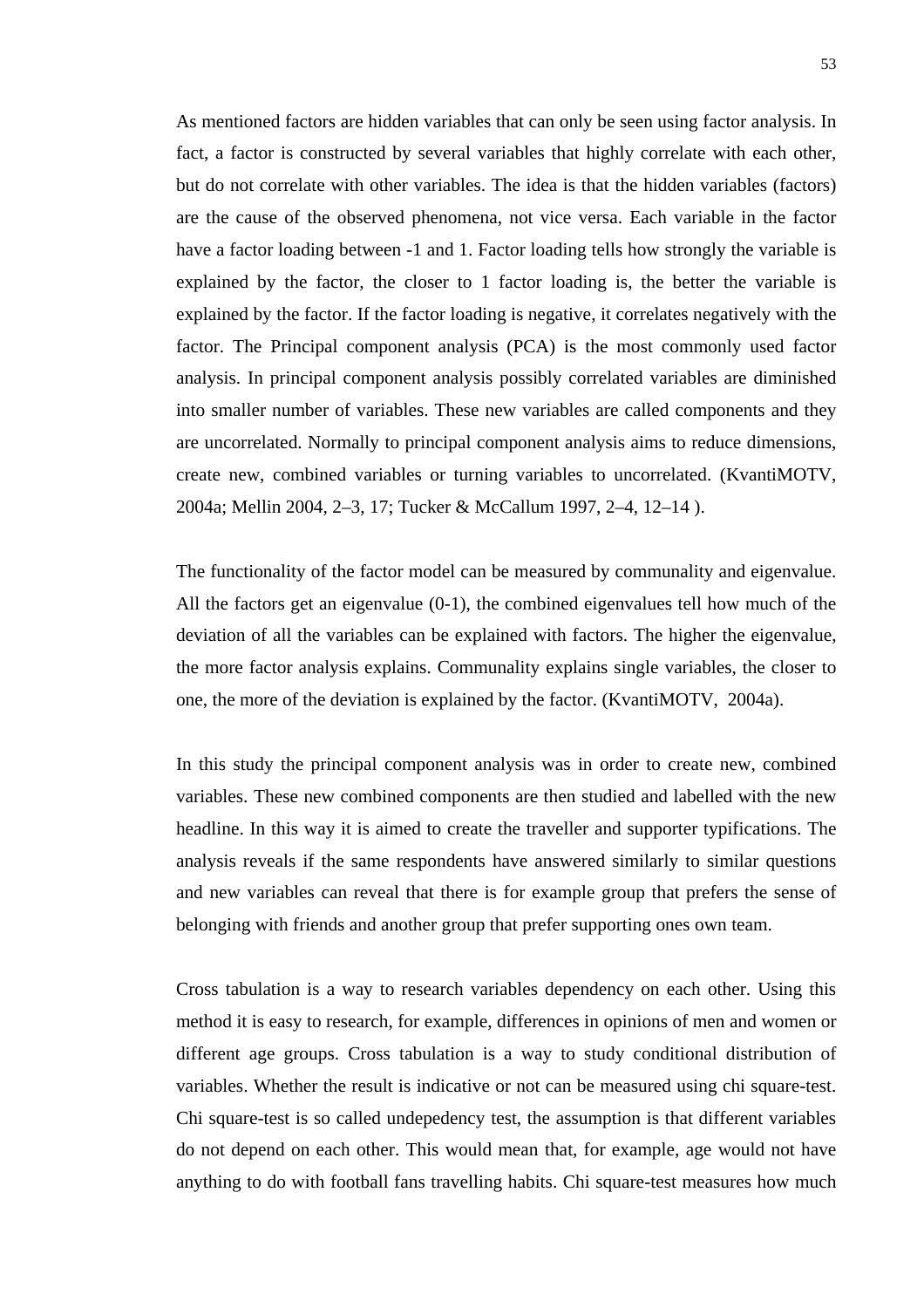observed and expected frequencies differ from each other. If the observed differences are big enough it means they would probably not be accidental, they are meaningful. Whether the result is statistically significant or not is expressed with p-value. If p-value is less than 0,05 the results are statistically significant. (KvantiMOTV, 2004b).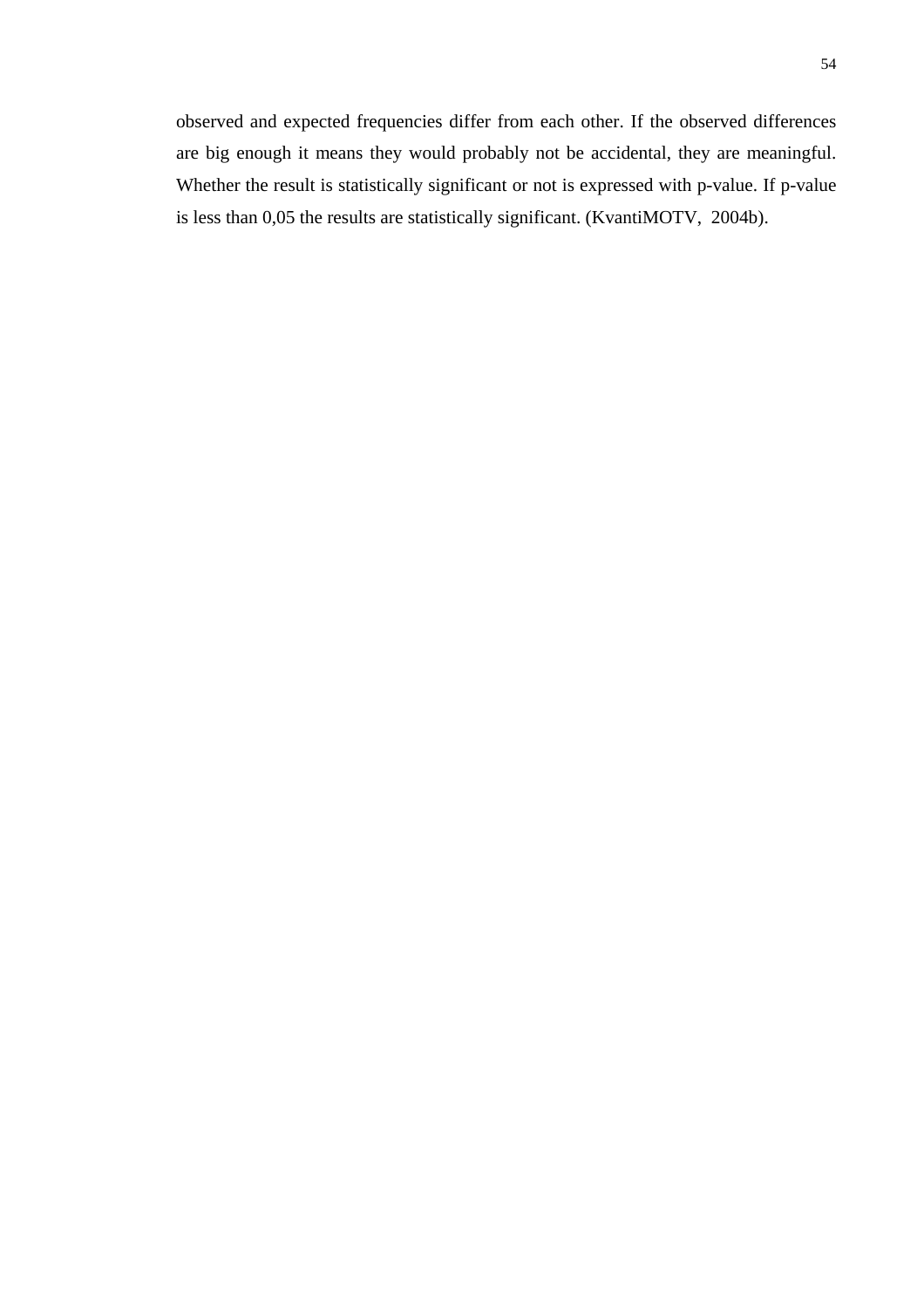# 6 FINNISH FOOTBALL FANS SEEKING EXPERIENCES AND SOCIAL BELONGING AT THE GAMES AND ON THE ROAD

The results are based on statistical analysis of the collected data. The statistical analysis methods used in the research include such methods as simple descriptive statistics, factor analysis, correlation analysis and cross-tabulation.

#### 6.1 Background information of the respondents

The questionnaire was targeted to the people who are very interested in football, not just watching the game on TV or at the stadium but also on activities around football. Not surprisingly most of the 384 respondents were men, In fact, less than three percent of the respondents were female. More than half of the respondents were between the ages of 18 and 29, less than 15 percent were over forty year old (table 3). One of the respondents declined to tell the age or social status.

| Age of the respondents |                    |           |       |  |  |  |  |
|------------------------|--------------------|-----------|-------|--|--|--|--|
|                        |                    | Frequency | ℅     |  |  |  |  |
|                        | under 18           | 23        | 6,0   |  |  |  |  |
|                        | 18-29              | 217       | 56,7  |  |  |  |  |
|                        | 30-39              | 89        | 23,2  |  |  |  |  |
|                        | 40-49              | 38        | 9,9   |  |  |  |  |
|                        | 50-59              | 13        | 3,4   |  |  |  |  |
|                        | over <sub>60</sub> | 3         | 8     |  |  |  |  |
|                        | Total              | 383       | 100,0 |  |  |  |  |
| Missing                |                    |           |       |  |  |  |  |
| Total                  |                    | 384       |       |  |  |  |  |

Table 3. Age of the respondents.

The social status (table 4) of the respondents was clearly related to the age of the respondents. Most of the people who answered were between 18-29 years old and as anticipated most of them were students. When looking at the social status of the respondents it can be stated that the respondents represented a wide section of the society. However, it is quite clear that the results mostly represented the mindset of young male students who were interested in football.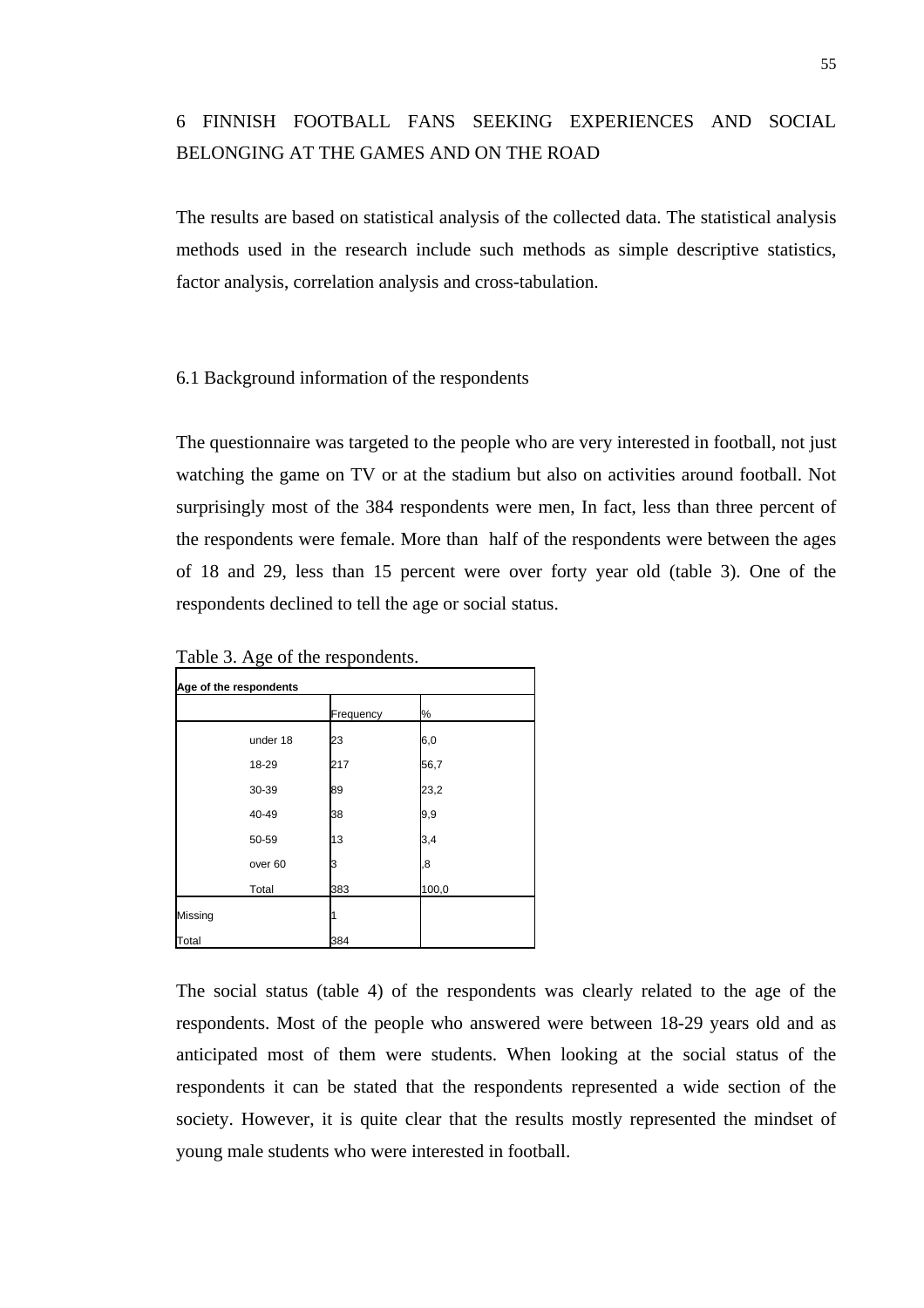|         |                     | Frequency | %     |
|---------|---------------------|-----------|-------|
|         | pupil               | 6         | 1,6   |
|         | student             | 124       | 32,4  |
|         | employee            | 85        | 22,2  |
|         | unemployed          | 12        | 3,1   |
|         | official            | 52        | 13,6  |
|         | specialist          | 68        | 17,8  |
|         | management position | 21        | 5,5   |
|         | other               | 15        | 3,9   |
|         | Total               | 383       | 100,0 |
| Missing |                     | 1         |       |
| Total   |                     | 384       |       |

Table 4. Social status of the respondents.

Respondents had in general taken many trips abroad during the last three years (table 5). During the last three years, almost half of the respondents had been on a leisure based trip abroad at least seven times. The fact that almost every respondent had travelled abroad at least once during the last three years emphasises that the respondents are quite active travellers. On the other hand, the younger generation in general is quite active when it comes to travelling and we can say that there is no difference between football fans compared to the other people.

| Trips abroad during last 3 years                                |       |              |               |       |       |  |  |  |
|-----------------------------------------------------------------|-------|--------------|---------------|-------|-------|--|--|--|
| <b>Trips</b>                                                    | 1     | $\mathbf{2}$ | 3             | 4     | 5     |  |  |  |
| none                                                            | 2,1   | 9,1          | 77,1          | 22,4  | 32,8  |  |  |  |
| $1 - 2$                                                         | 10,9  | 34,6         | 14,8          | 39,1  | 43,2  |  |  |  |
| 3-4                                                             | 21,6  | 22,7         | 4,9           | 18,2  | 14,1  |  |  |  |
| $5-6$                                                           | 18,0  | 14,3         | 1,6           | 10,2  | 4,2   |  |  |  |
| $7-8$                                                           | 14,3  | 9,6          | ,3            | 3,4   | 1,6   |  |  |  |
| $9 - 10$                                                        | 10,2  | 1,6          | , 5           | 1,3   | 1,8   |  |  |  |
| >11                                                             | 22,9  | 7,8          | , 5           | 5,2   | 1,0   |  |  |  |
| <b>DNK</b>                                                      | 0     | ,3           | $\mathbf{.3}$ | ,3    | 1,3   |  |  |  |
| total                                                           | 100 % | 100 %        | 100 %         | 100 % | 100 % |  |  |  |
|                                                                 |       |              |               |       |       |  |  |  |
| $\uparrow$ = How many holiday trips abroad have you taken?      |       |              |               |       |       |  |  |  |
| 2= On how many holiday trips abroad have you participated sport |       |              |               |       |       |  |  |  |
| event as a spectator?                                           |       |              |               |       |       |  |  |  |
| 3= On how many holiday trips abroad have you participated sport |       |              |               |       |       |  |  |  |

Table 5. Trips taken by the respondents.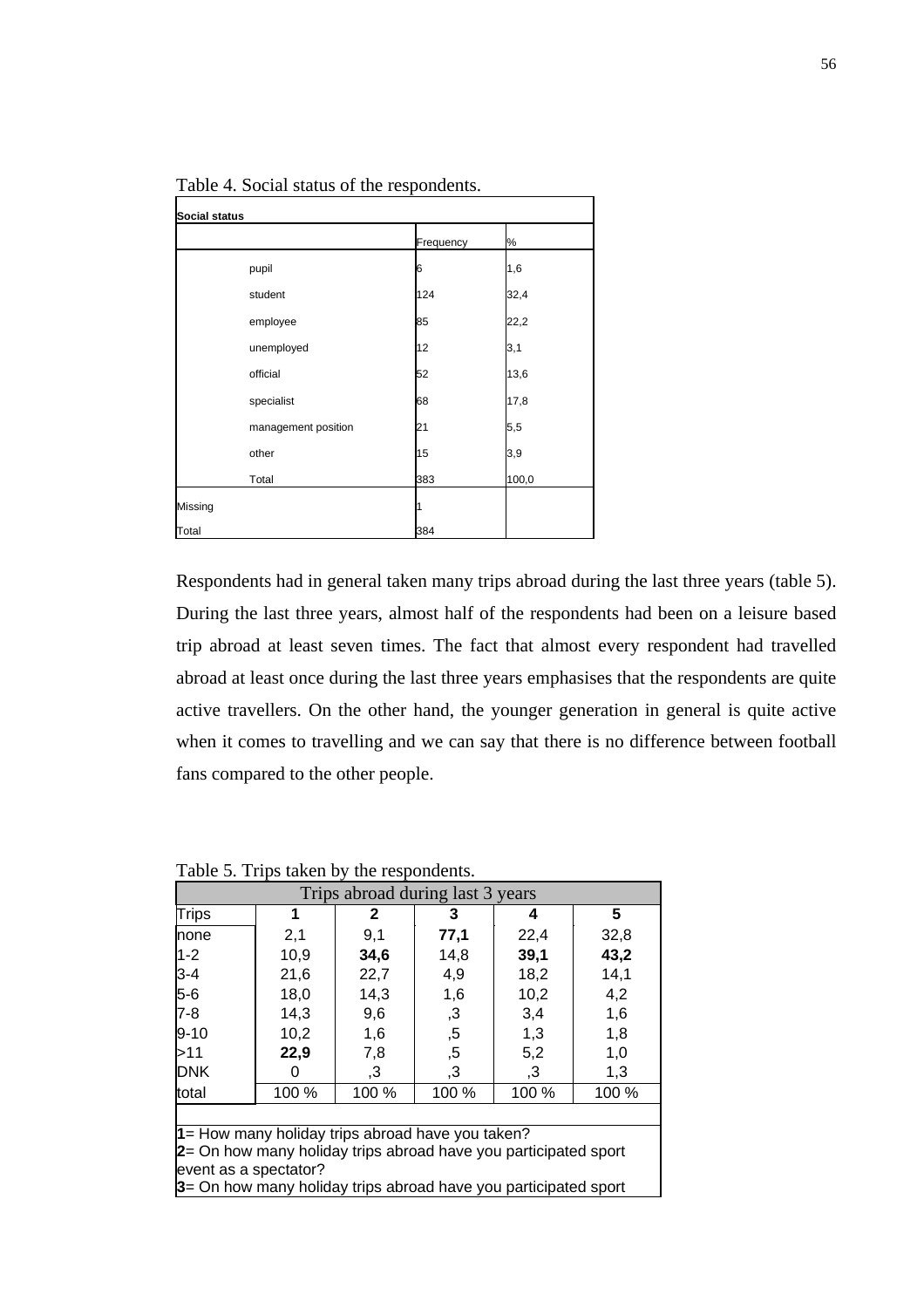event as an athlete, coach etc? **4**= On how many of these trips have attending a sport event as a spectator been the main motivation to travel? **5**= On how many of these trips did you attend a sport event, but attending a sport event was not the main motivation to travel?

Only nine percent of the respondents had never been a spectator at a sporting event whilst travelling. Not surprisingly, taking part in a sport event whilst travelling was less common than actually travelling abroad. Even if the respondents were relatively active sports fans, they did not take only sports related holidays. During last three years 47,2 percent had made at least seven trips abroad, whereas, less than one in five (19,3 %) had been in a sporting event as a spectator at least seven times during last tree years while travelling abroad. On the other hand, most sport fans had attended sport events, as much as 57.3 per cent of the respondents had been at a sport event 1-4 times as a spectator during last three years. In comparison According to the study made in USA 45 percent of men and 31 per cent of women attended a sport event while travelling during last five years (Getz 2003, 58). This result indicates that the football fans attend more often in sport event on the road than so called normal crowd.

Among respondents taking part in a sport event abroad as an athlete was very rare. It seems that fans who were interested in sports on holidays were restricted to following sports. Actually only 22.9 had attended a sport event abroad during last three year. This research does not tell if the respondents were physically active or not at home, but it reveals that the fans were not interested in travelling abroad to participate in sport activities. Participating in sport event as an athlete was not a reason for a sport fan to travel, being a spectator of a sport event was. Only 22.4 percent of the respondents had never travelled abroad motivated by a sport event. However, it was very rare to travel a lot in order to attend sport events, during last three years, most of the respondents (57,3 %) had only taken one to four sport event motivated trips abroad. In fact, there were more of those who had never travelled abroad for a sport event (22.4%), as there were those who had taken more than six sport event motivated trips abroad (20,4%).

The aim of this research was to reach football fans. According to statistics (figure 3) the respondents categorised themselves as fans. A clear indicator of the fact that the respondents were active football fans is that clearly the most popular sport event they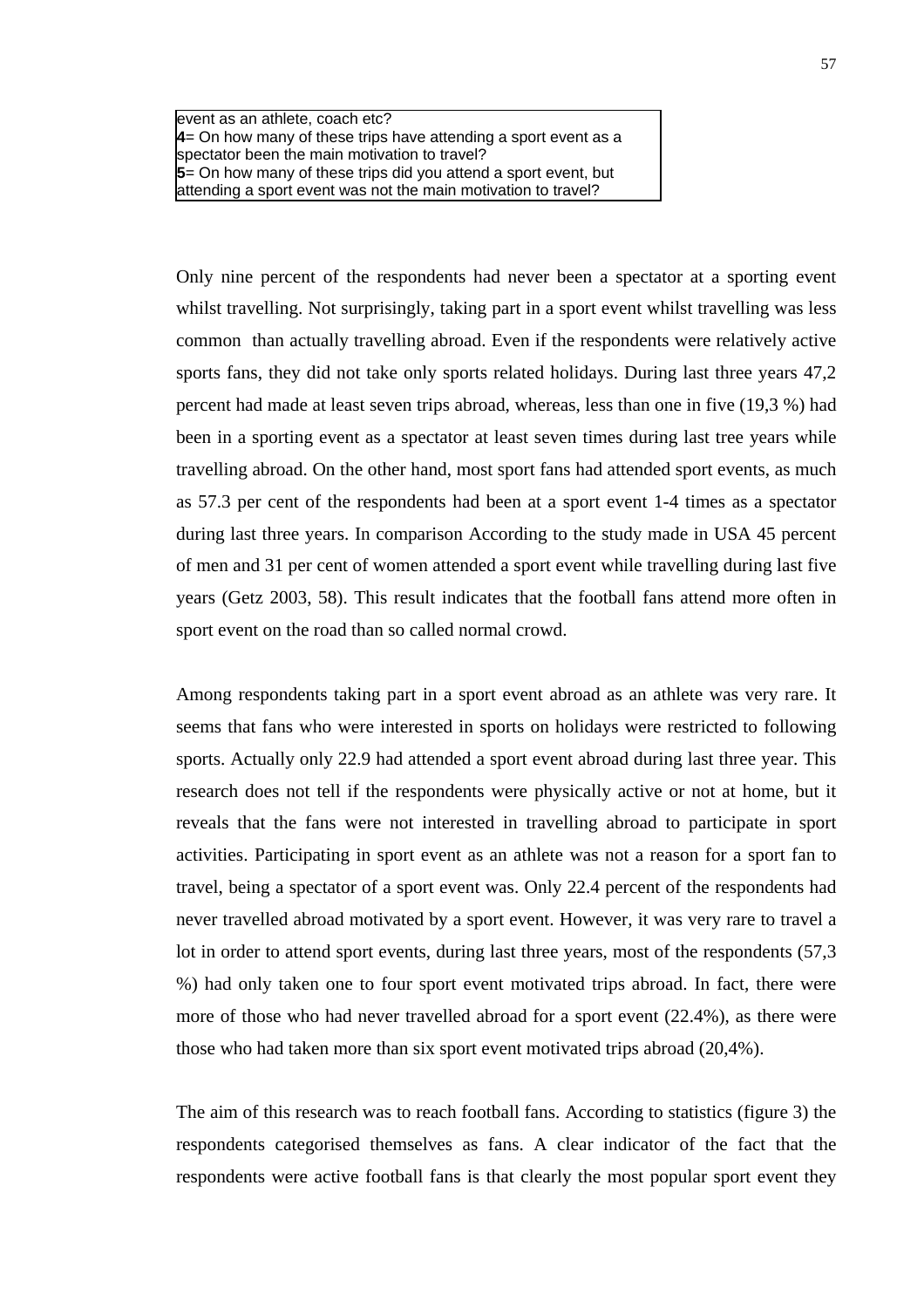had attended abroad was the matches of the foreign football clubs. Also the second most popular event, the matches of the Finnish national football team, indicates that reaching the football fans was a success. Out of the 384 respondents, as many as 324 had attended a game of a foreign football club abroad. It is more than double comparing to second on the list, Finnish national football team, with 115 hits. Even the third on the list is football, about 11 percent of the respondents had travelled abroad to see domestic football clubs in international competitions. Football fans seem to be people that have room for only one sport in their heart, as ice hockey, motor sports, athletics or anything else does not get a significant amount of hits. Once again, the lack of spectators of other sports is a proof that this research was targeted successfully, at the end of the day, this research was targeted at the football fanatics, and it definitely would be worrying if other sports would be topping the table of popularity. Also previous studies reveal that Finnish sport enthusiasts are rather loyal to one or two sports. According to Heinonen and Godenhjelm (2001b, 51) two thirds of the Finnish sport spectators had only followed one sport at the stadium. Less than 25 per cent had followed two sports and only 7 % had followed more than two sports at the stadium. Partial explanation for the massive numbers of fans attending a foreign club football could be given by Heinonen and Godenhjelm (2001a, 28-31) as they claim that there is a rather sizeable group of anglophiles among Finnish football fans. For these fans England and English Premier League is definitely a reason to travel abroad. The popularity of foreign football can partly be explained by the long history of English football on Finnish television. As already mentioned earlier in this thesis the Finnish national broadcasting company started to show English football on Saturday afternoons already in mid  $20<sup>th</sup>$  century. Later decades have shown that English football is arguably more popular in Finland than domestic football.

Compared to the popularity of football domestic ice hockey is on a very high level. This might be one of the reasons whytravelling to ice hockey matches seems to be very unpopular among football fans. Traditionally if a Finn would like to see ice hockey on a significantly higher level than in Finland, they would have to travel to North America to see NHL. At the same time in a football stadium the fan would get new experiences simply by travelling to Sweden. In a way it is reasonable to say that the low level of football played in Veikkausliiga, a lack of support and atmosphere in the games makes the football fans travel abroad to experience better atmosphere and to see world class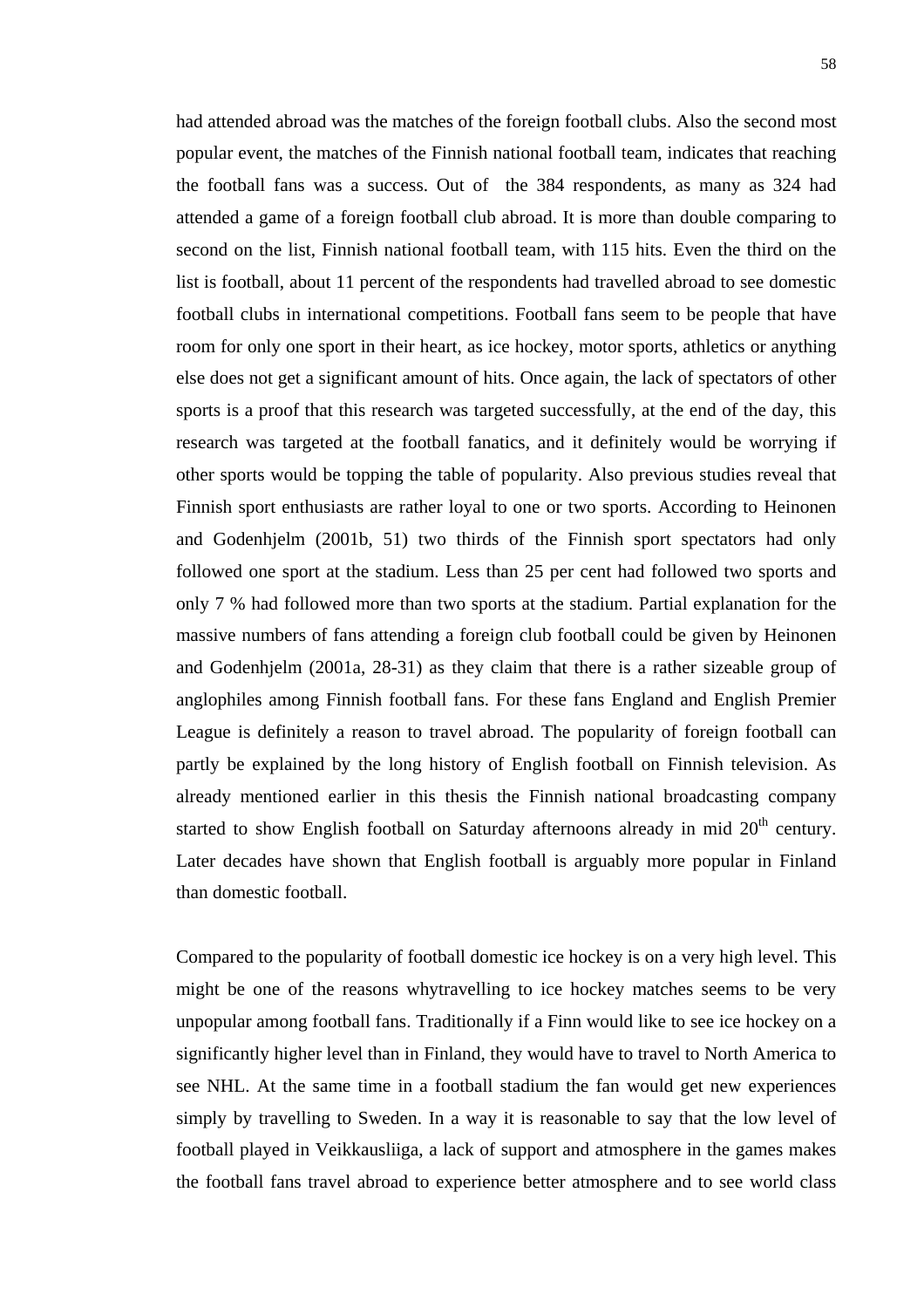skills. However, judging by general knowledge it is quite popular to travel to formula 1 weekends or the championships of winter sports and athletics. This research could find almost none of the people attending these events. The reason probably lies in demographics. Team sports are taking over in popularity in Finnish society; slightly exaggerating we could say the individual sports are becoming the sports of the elderly. The respondents were young and eager football fans, they probably are not the ones who travel to Hungaroring or Oberstdorf. According to research the general sports public does not even exist. Most of the spectators are restricted to one or maximum two sports that they would be interested to attend (Heinonen 2005, 70.)



Figure 3. Sport events attended abroad as a spectator.

At least one of the destinations for most of the 324 respondents who had travelled abroad to see foreign club had been England. Apart from the love created by television, there are also other issues that support the idea of Finns travelling to England to see Football. London, for example, is nowadays very easy and relatively cheap to travel to. Presumably the low cost airlines such as Ryanair have, in fact, a big role in these trips. Low cost airlines have made sport event tourism reachable for the people that have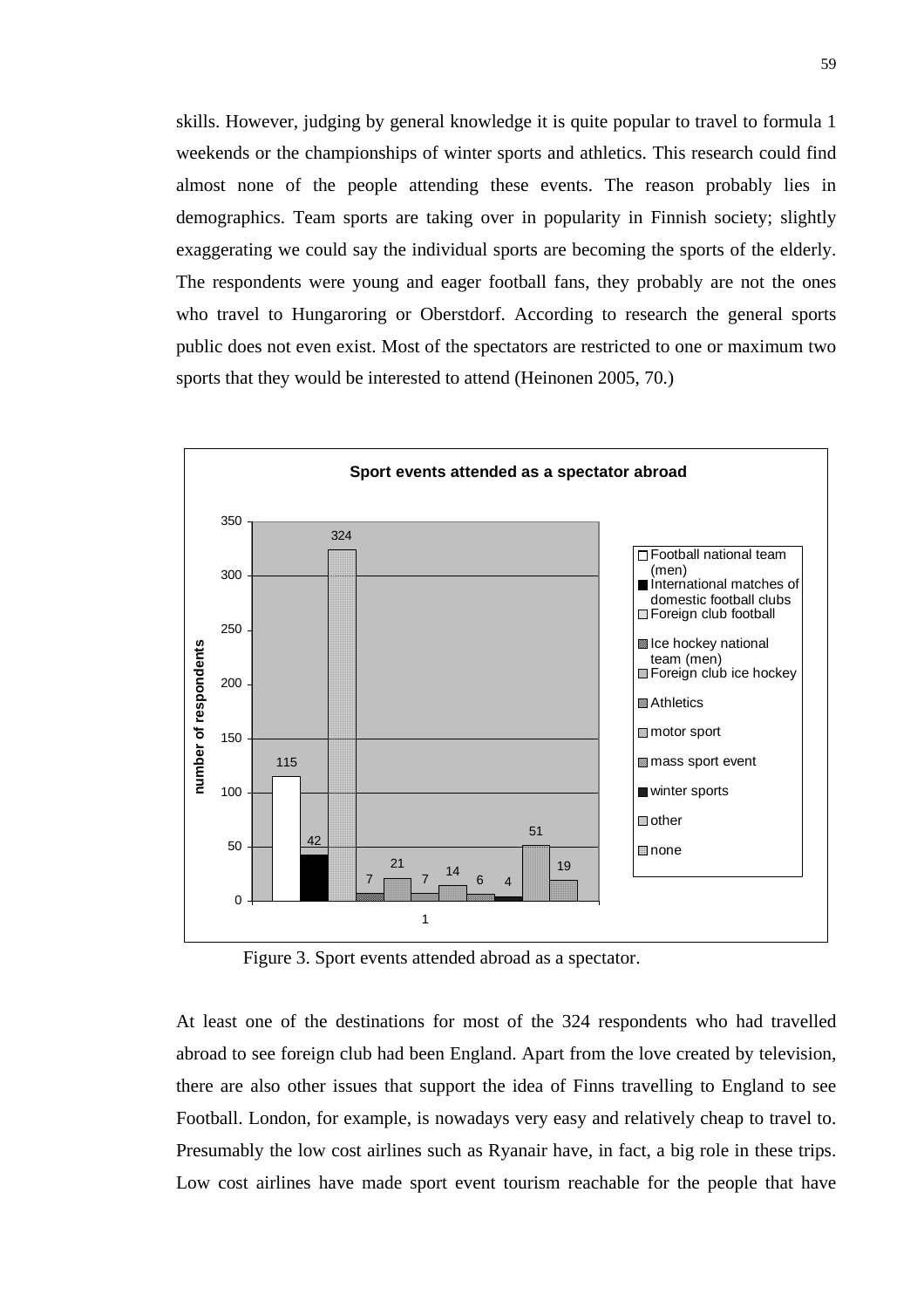never before had a chance to see sport events abroad. For example, English premier league is almost as easy to reach, if not in some cases easier, for Finnish sport fans than domestic football clubs. For example, for the fans of MYPA, a trip to Rovaniemi can be more expensive and time consuming than a trip to London for Tottenham Hotspur fan. However, when analysing this result one can not forget the fact that this research was also emailed to the official fan club of English premier league in Finland.

The Finnish national football team and foreign football clubs enhance travelling abroad. At the beginning of the  $21<sup>st</sup>$  century a significant hype was born around the national team and the fans have started to travel with the team. To an easily reachable destination like England, there can be thousands of Finnish supporters travelling (Heinonen & Godenhjelm, 2001a, 3-5) and even to the games played in places that are difficult to reach, such as Länkäran in Azerbaijan, there are plenty of fans to support the team. Between these two most popular events, foreign club football and the international matches, there is a clear difference. The national team usually plays away games a few times a year and there can be thousands of fans attending the same game. Instead of a few games with possibly thousands of Finns travelling to, the foreign league games are played throughout the year and they pull a few dozen Finns at best.

Previous studies for example by Heinonen (2007) show that the sense of belonging with the other fans is very strong during these trips. The small groups are melted into one huge mass and the social aspect of both travelling and spectating sport is strongly visible. The trips strengthen the sense of belonging to a fan group of the Finnish national football team. The fans also get the feeling that they are a part of a team. At the best case taking part in these trips makes their status among fan group better. Travelling with the national team serves the fan on many levels, one aspect is that they get to travel and relax around the sport they love and on the other hand fans get recognition from the other fans. Also looking at the Finnish fan identities (Heinonen and Godenhjelm 2001a, 28-31), it is easy to speculate that the people attending are a bit different in international matches and foreign league games. The people who travel to exotic destinations with the national team are easy to label as true football fans, as they show their devotion and are willing to really make the effort to attend the game. Both, probably, gather some experiental fans but foreign league matches are bound to collect more of them as they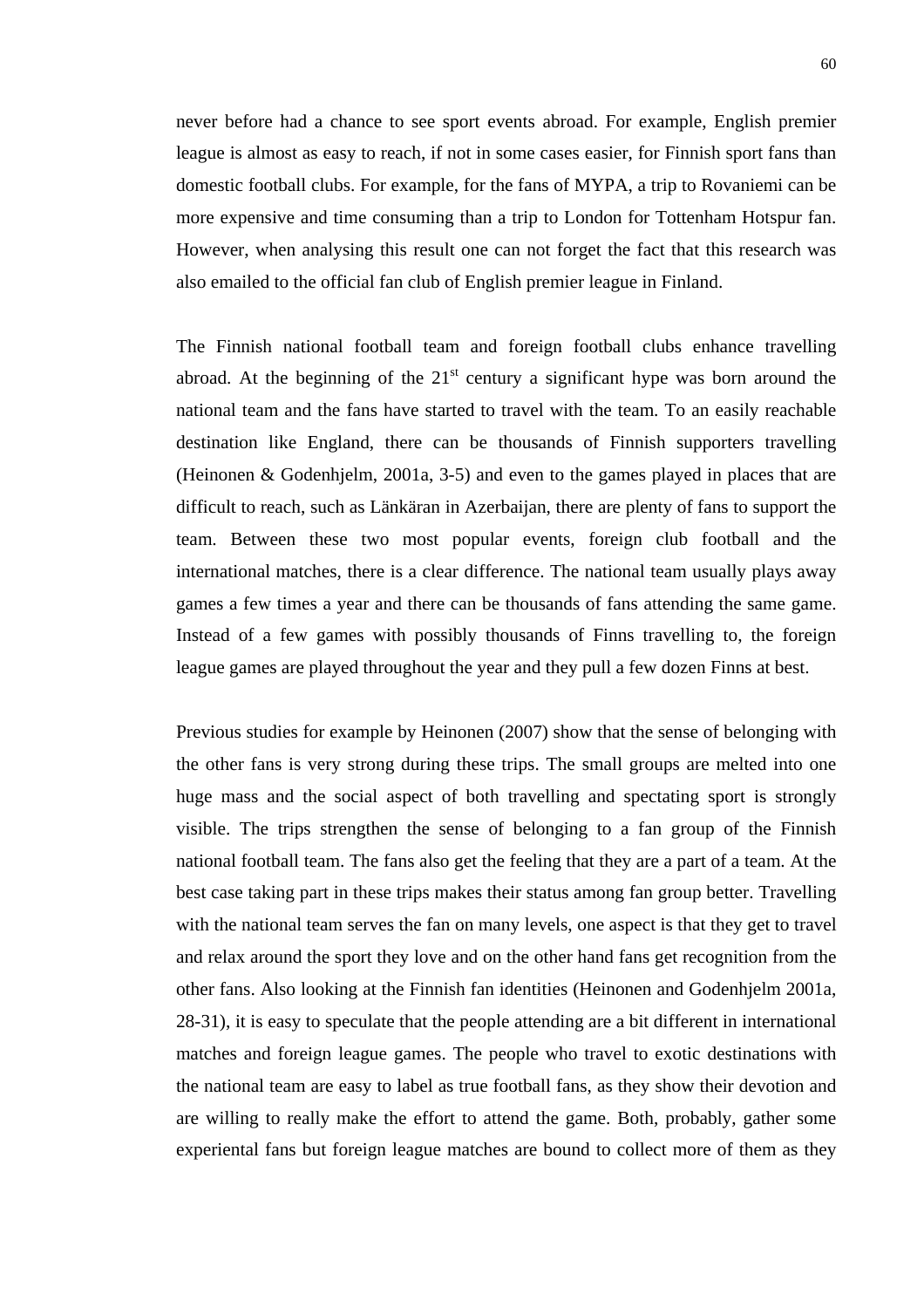are often higher level and easier to reach, also anglophiles are unlikely to be found in the games of the national team.

The foreign club football is played throughout the year and only a few Finns attend a single game. In many ways we could expect that this group is built of many different types of fans. If the national teams away games are crowded by supporters and fans, we can expect to find all the Giulianotti's (2002) four spectator identities following foreign club football. On these trips it is as easy to find fans who make their yearly pilgrimage to their beloved stadium and among "their own people" or "the real local fans," as it is to find flaneurs consuming the best possible sport entertainment. For the fans television is not always enough. From time to time they have to get to the actual stadiums and to mingle with the local fans in order to strengthen their supporter identity. For example, For a HSV fan travelling to Hamburg is a way to show their loyalty to club and prove themselves as real fans. For the flaneurs, the teams are rather irrelevant, they just need to entertain themselves and consume the experiences.

#### 6.2 The travel patterns

The older the football fans get, the more they tended to travel (table 6). There was a clear difference between the number of trips abroad of younger than 30-year-olds and older than 30-year-olds. However, when fans turn 40 the travel habits did not significantly change when the number of trips is concerned. As an explanation one could speculate that the older fans are in a better position in working life and have more disposable income to use for travelling compared to younger fans. They can also travel during holidays while younger fans often need to work during holidays. The main difference between the age groups 30-39 and over 40 is that larger part of the over forty-year-olds travel very often. Also fans who are employed as specialists or in the management position travelled a lot more than the rest of the fans.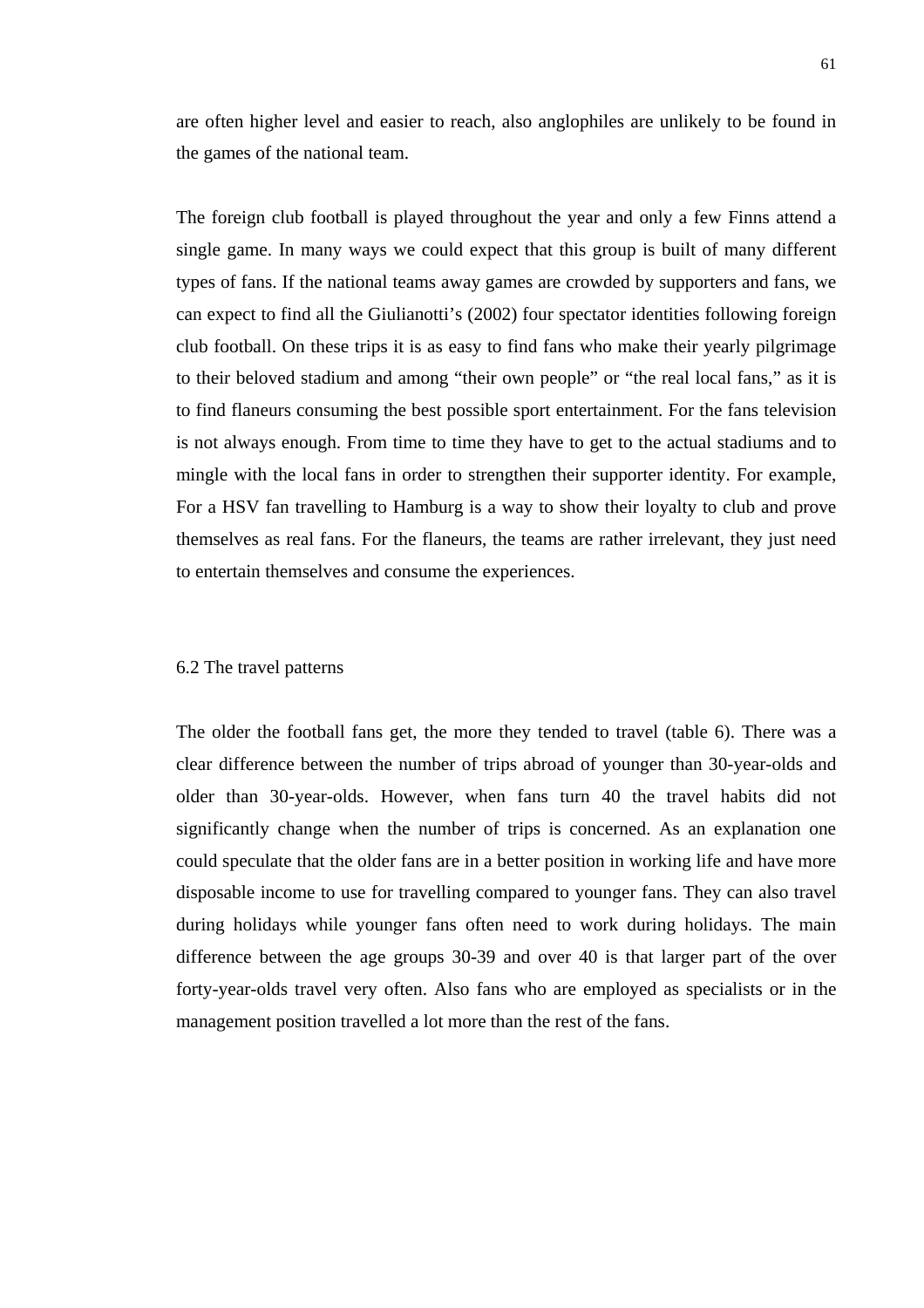| Crosstab     |       |                       |                                                                                                                        |         |         |       |       |       |
|--------------|-------|-----------------------|------------------------------------------------------------------------------------------------------------------------|---------|---------|-------|-------|-------|
|              |       |                       | 5. On how many recreational trips abroad during past three years<br>have you taken part in sport event as a spectator? |         |         |       |       |       |
|              |       |                       | none                                                                                                                   | $1 - 2$ | $3 - 4$ | $5-6$ | $7 -$ | Total |
| 1.Age $<$ 29 |       | Count                 | 23                                                                                                                     | 97      | 56      | 27    | 36    | 239   |
|              |       | <b>Expected Count</b> | 21,9                                                                                                                   | 82,6    | 54,4    | 34,4  | 45,7  | 239,0 |
|              | 30-39 | Count                 |                                                                                                                        | 19      | 22      | 19    | 22    | 89    |
|              |       | <b>Expected Count</b> | 8,2                                                                                                                    | 30,8    | 20,3    | 12,8  | 17,0  | 89,0  |
|              | 40-   | Count                 | 5                                                                                                                      | 16      |         |       | 15    | 54    |
|              |       | <b>Expected Count</b> | 4,9                                                                                                                    | 18,7    | 12,3    | 7,8   | 10,3  | 54,0  |
| Total        |       | Count                 | 35                                                                                                                     | 132     | 87      | 55    | 73    | 382   |
|              |       |                       |                                                                                                                        |         |         |       |       |       |

Table 6. Number of trips made by different age groups.

Over 30-year-old fans seem to be more active in taking part in sport event s as spectators than under thirty-year-olds. A cross tabulation reveals that expected count of fans taking part at least 5 times in a sport event while travelling abroad for at least 30 year-olds is was 47,9, but the according to results the real count was 55. For the under thirty-year olds the expected count was 81,1 but the real result was only 63. Just as over 30-year-olds travel abroad more than younger fans, they also participate in sport events more often while travelling abroad.

Supplementing previously gained knowledge, fans in a good position, such as specialists and management, in working life took part in sport events as spectators considerably more than, for example, students (appendix 3). In general, it is easy to say that people who are involved in working life are much more active in participating in sports event while travelling abroad than those who are not in the working life. Those fans who travelled abroad in order to participate in a sport event were often between the ages of 30 and 40. Even within the age group of over 40, numbers of fans who travelled abroad motivated by attending a sport event were much greater than the numbers of younger fans. Of course, we have to remember that fans who have not yet turned 30 generally travel less than others. The statistics also show that when they travelled they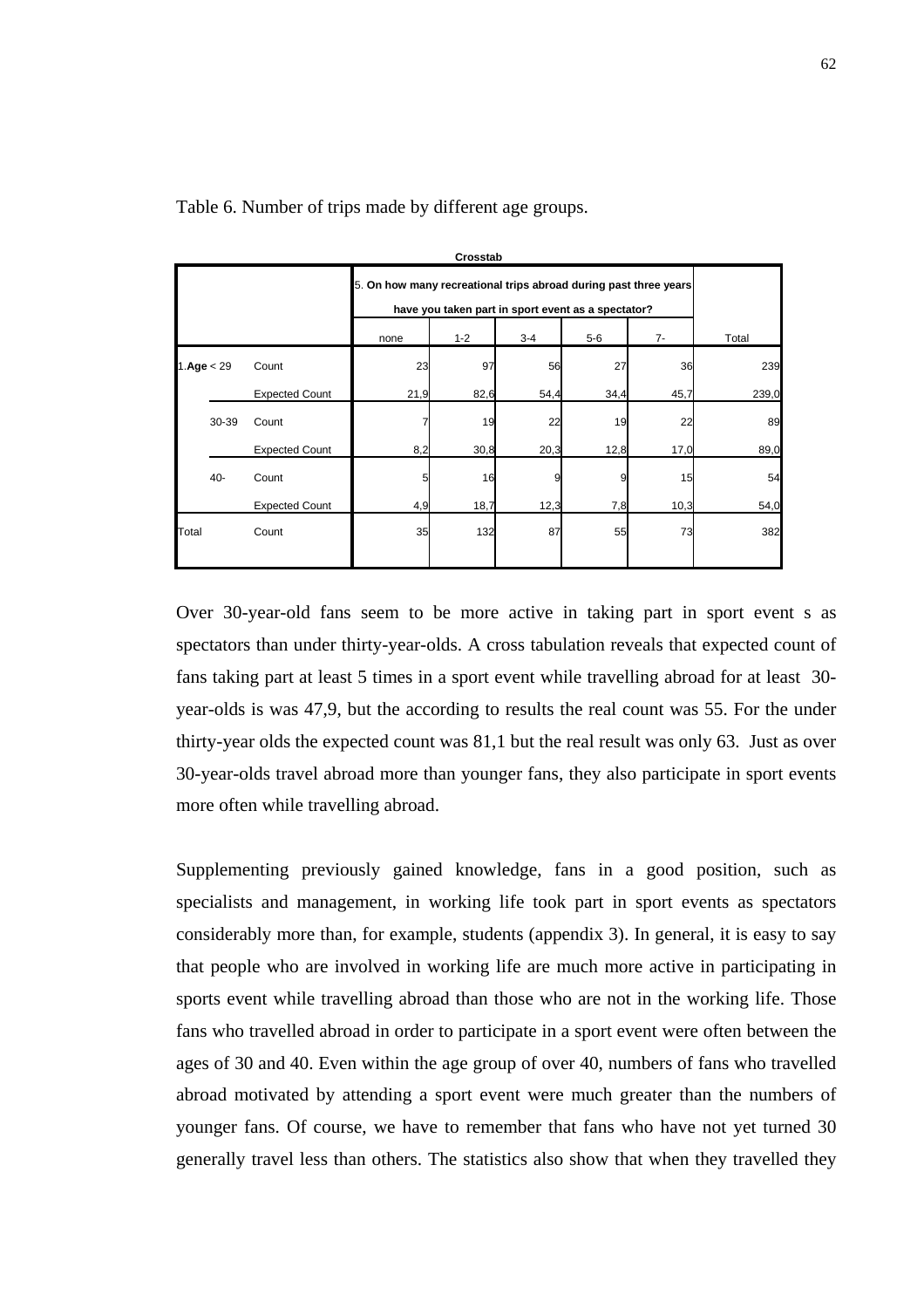did not primarily travel in order to participate in a sport event. Reasons for this are difficult to anticipate, but some ideas can be concluded from looking at the statistics. Younger fans travel less than older fans, due to this older can make more "theme holidays" such as football weekends. For them it is not so important to include everything in one trip and they can concentrate on one thing at the time. For the younger fans, who travel less, it is more difficult to sacrifice the whole trip for one aspect of relaxation. They need to include more for the shorter period of time. This makes attending a sport event more coincidental and not the main reason to travel. The most active group of people, by social status, to travel abroad motivated by attending a sport event were the ones who were working as employees or officials. Quite a big number of students and unemployed were not travelling at all or travelled rarely motivated by a sport event. The difference to employees and officials, of whom about one in four made a sport event holiday twice a year, is quite dramatic.

## 6.3 Motivation to travel and attend sport events

When asked why football fans travel, three reasons to travel were clearly more important than the others. These reasons were relaxation, gaining new experiences and spending time with friends (appendix 4). When thinking about the ten most important aspects (figure 6), eight has to do with relaxing, learning, experiencing new things or travelling with friends. It seems that the holy trinity for a travelling football fan is the possibility to relax with friends in the new surroundings. When a possibility to attend a sport event as a spectator is added, we more or less know what it is that makes a Finnish football fan enjoy a holiday trip. The target group of the research can be seen quite clearly in the answers as the respondents regarded the possibility to attend sport events in the destination highly important when choosing a destination to travel to. Most of the respondents also tried to do the travel arrangements by themselves. Of the eight motives of sport tourism, four were very well represented in this research: Escaping Everyday life, entertainment value, enjoyment value and sense of belonging were all high on the Finnish football fans list of reasons to travel. On the other hand, family ties, economic value, confidence and aesthetics were not present.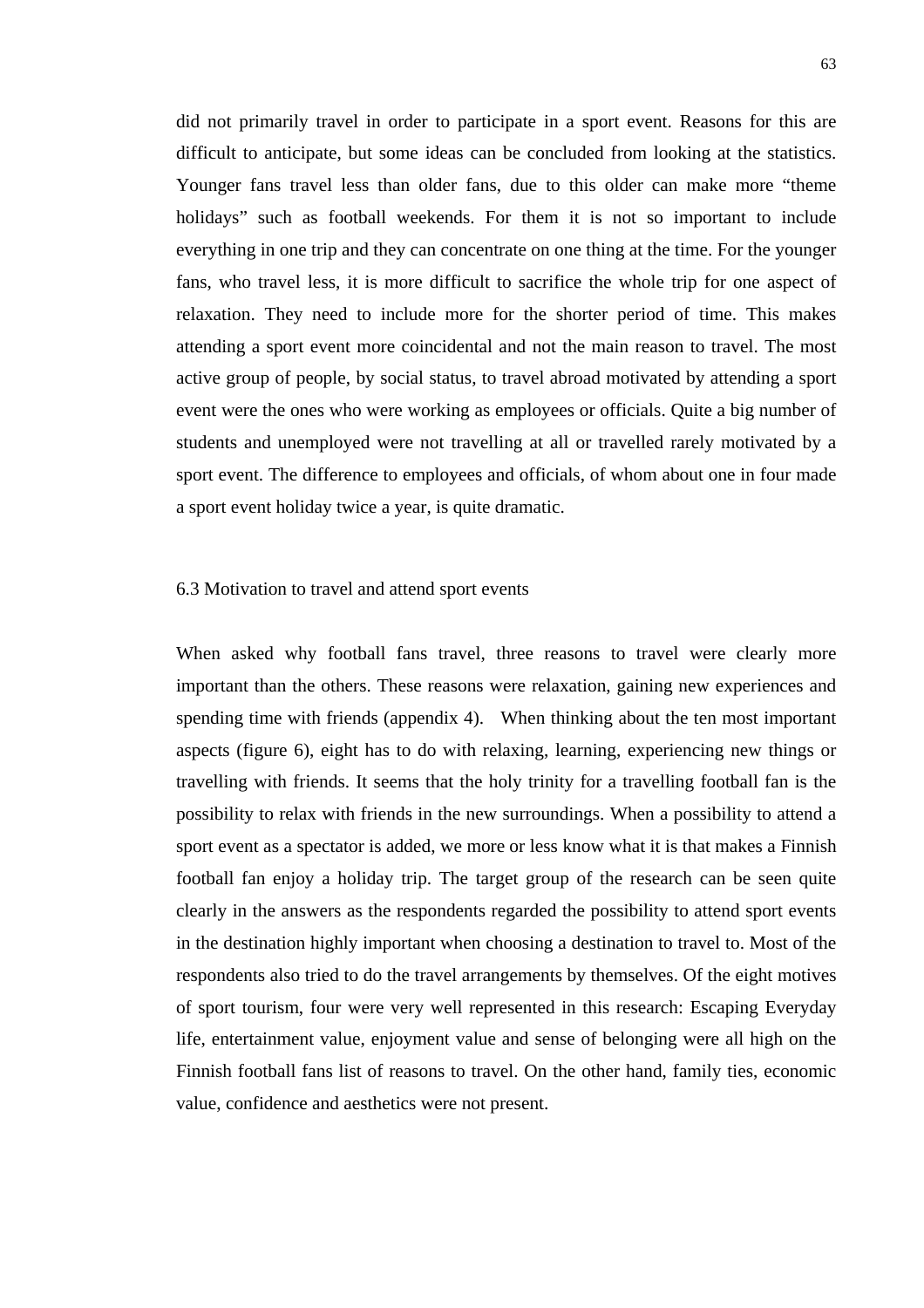The event sport tourism is sometimes called passive sport tourism, in this research it is emphasised very much that the event sport tourists are rarely passive. But during the trips they tend to be physically passive. Already earlier it was found out that fans rarely attend organised sport events as athletes while travelling. When asked about the motivators for travelling the same thing jumped out again. The possibility to do sports was clearly the most unimportant thing when deciding where to travel. An interesting contrast again is the fact that the possibility to follow sports is ranked very highly and many fans wanted to find out what kind of possibilities there is to follow sports in the destination. Actually being physically active was ranked lower than anything else and it was very irrelevant whether the destination offered a possibility for doing sports or not.

The research did manage to reach the fans, not the athletes. Partly this research seems to speak for the popular idea, that the fans are enthusiastic sports people, but only when



Figure 4. Five most important and three least important reasons to travel on a scale of 1 to 6 according to the respondents (1= not at all important, 6= very important, for the whole table see appendix 4)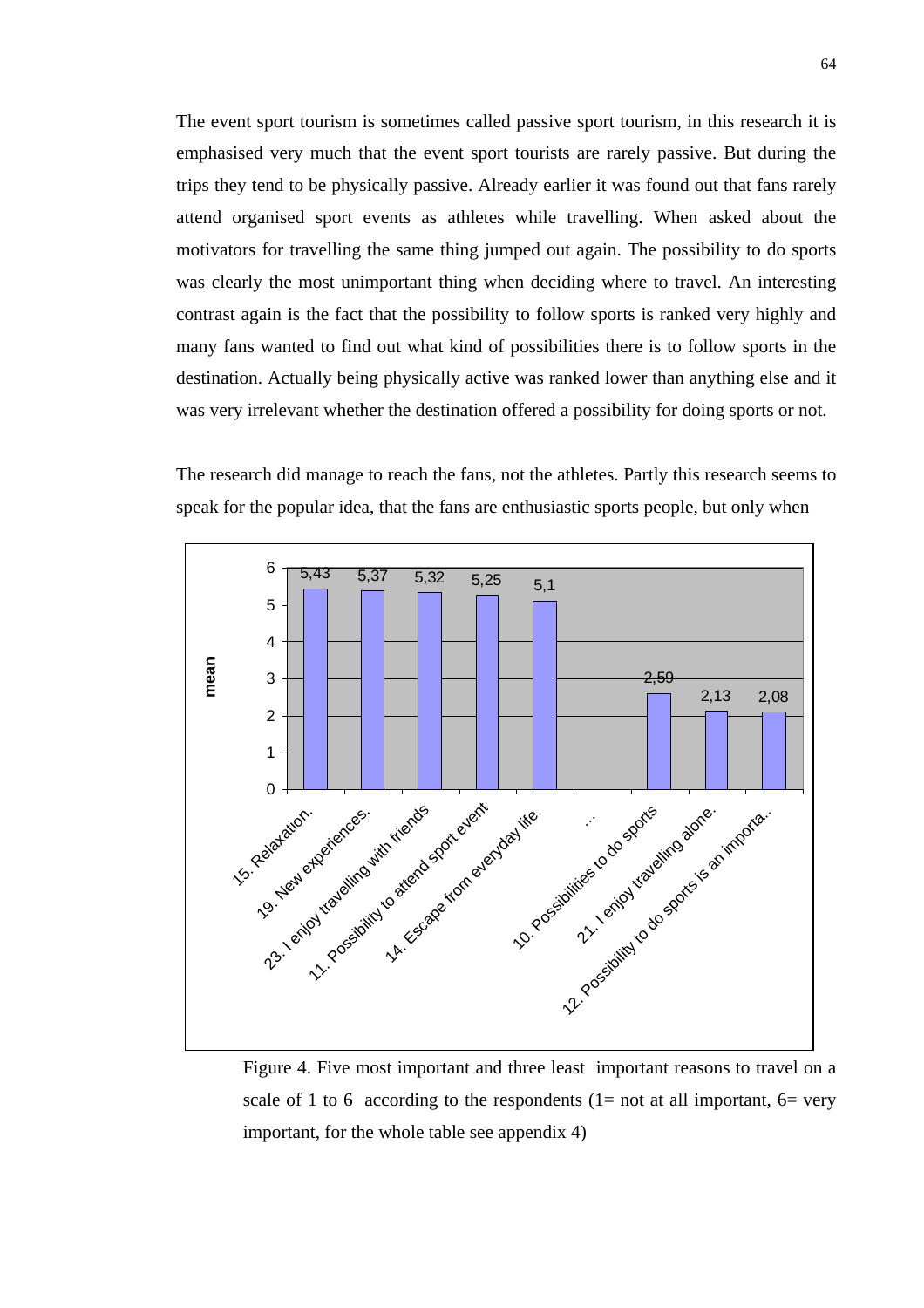someone else is doing the actual physical performance. Coming back to the term passive sport tourism, even if the fans might be lazy when it comes to doing sports on holidays, it would be wrong to call them passive in general. Even being a spectator can be active and, in fact, in many football cultures the audience plays a vital role in the events. Calling the home fans the  $12<sup>th</sup>$  player has a firm ground on the behaviour of the crowd, which is anything but passive. The results really show that these are the experiences the fans are after, they often travel in order to experience a new sports culture and to learn about them. On the trips it is important to feel the sense of belonging. A group is an important part of travelling. Travelling alone is just as disliked as it is to do sports on a holiday.

Just like in travel motivation, when it comes to the question why do football fans follow sports we can clearly separate three different groups of reasons (appendix 5). The three most important aspects were quite similar comparing to the reasons to travel. This indicates that travelling and following sports have a link. The aspects were sense of belonging, experiencing and supporting the favourite. Sense of belonging, sense of community and new experiences were very much present also when looking at the motivation to travel (figure 7). The results are much alike when comparing to Shanks (1999, 182) theory why sport tourists follow sports. According to Shank there is 8 main reasons for sport tourists to follow sports: Escape from everyday life, self-confidence, entertainment value, sense of belonging, family ties, economic value (sports betting), aesthetic value and enjoyment. Out of these eight 5 were quite well represented also here. Entertainment, escape from everyday life and sense of belonging seem to topics that repeatedly stand out also from the results of this study. Also Enjoyment and aesthetic value have a role in Finnish football fans reasons to follow sport. However, Economic value, family ties and self-confidence seem rather unimportant for Finnish fans. Also Veikkausliiga fans in Finland and global premier league fans seem to appreciate similar things as the respondents in this research. The game day experiences and bonding with the other fans seem to be the most important aspects of football for them too. (SRMC Sportwise Ltd 2008, 32-47; Tikander 2006, 58.)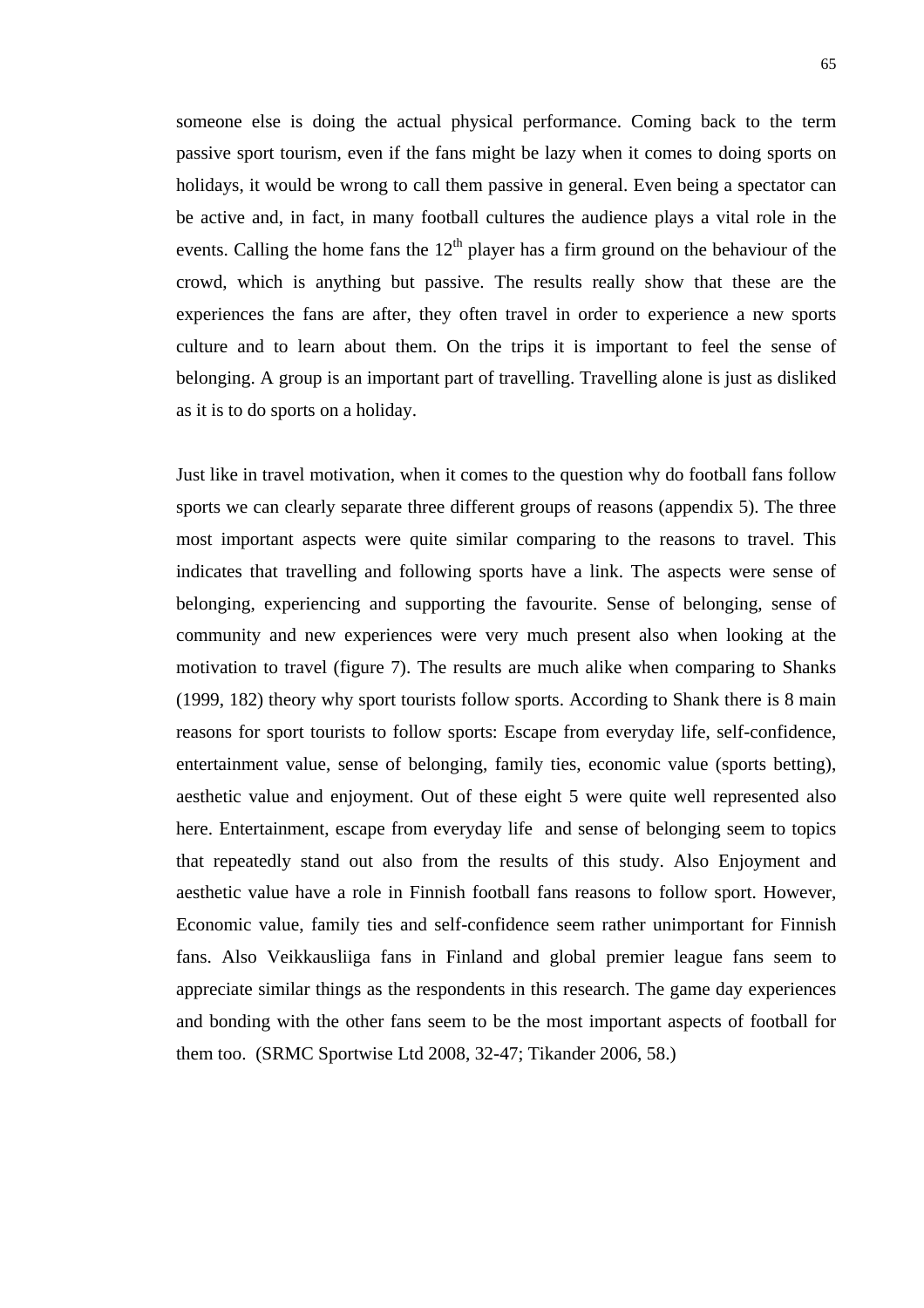*"To be among thousands of young men, all of whom, for those ninety minutes at least, had just one focus in life, was to be part of what the Americans would call a huge male-bonding process. It mattered not that we were schoolboys, mechanics, businessmen, shopkeepers, rich or poor, because for those ninety minutes we were all football supporters and that was all we were."* (Brimson & Brimson 1996, 8)

The sense of community clearly stood out as an extremely important pull factor to go to the stands and follow sports. Importance of presence of friends, the sense of belonging and after match analysis among friends all ranked very highly for the football fans. The result clearly shows that Finnish football fans were reluctant to follow sport alone, they needed someone to share the joy, sorrow or even hate. The company of the people with similar mindset and a sense of belonging creates an extra dimension to the sports. This emotional dimension is probably missing from, for example, art aficionados. The sports community was very important for the fans and it was important to belong to the inner circle. If the group disappeared or the fan was left out from the inner circle the fascination of sports disappeared. The new collectivity created by football and fandom was clearly visible here. Instead of making people passive and lonely, football creates new collectivity and brings people together. A match day is a festival and it has to be spent among friends, even pre- and post-match parties can be arranged.

The sense of community is often built among fans when they create fan clubs and other activities that has to do with supporting their mutual favourites. Belonging to a group is often not enough. For many it seems to be important to be associated with a successful club. The favourite club seems to be very important part of a fans life, for many it is a centre point of life. Successes and disappointments make the fans day good or bad. But again, the success is empty and meaningless without a community, excitement is far more exciting in the group and success much more joyful in the group. Through sharing happy moments and living through worse times a fan proves his worth. The status gets higher and they are even tighter bond in the group.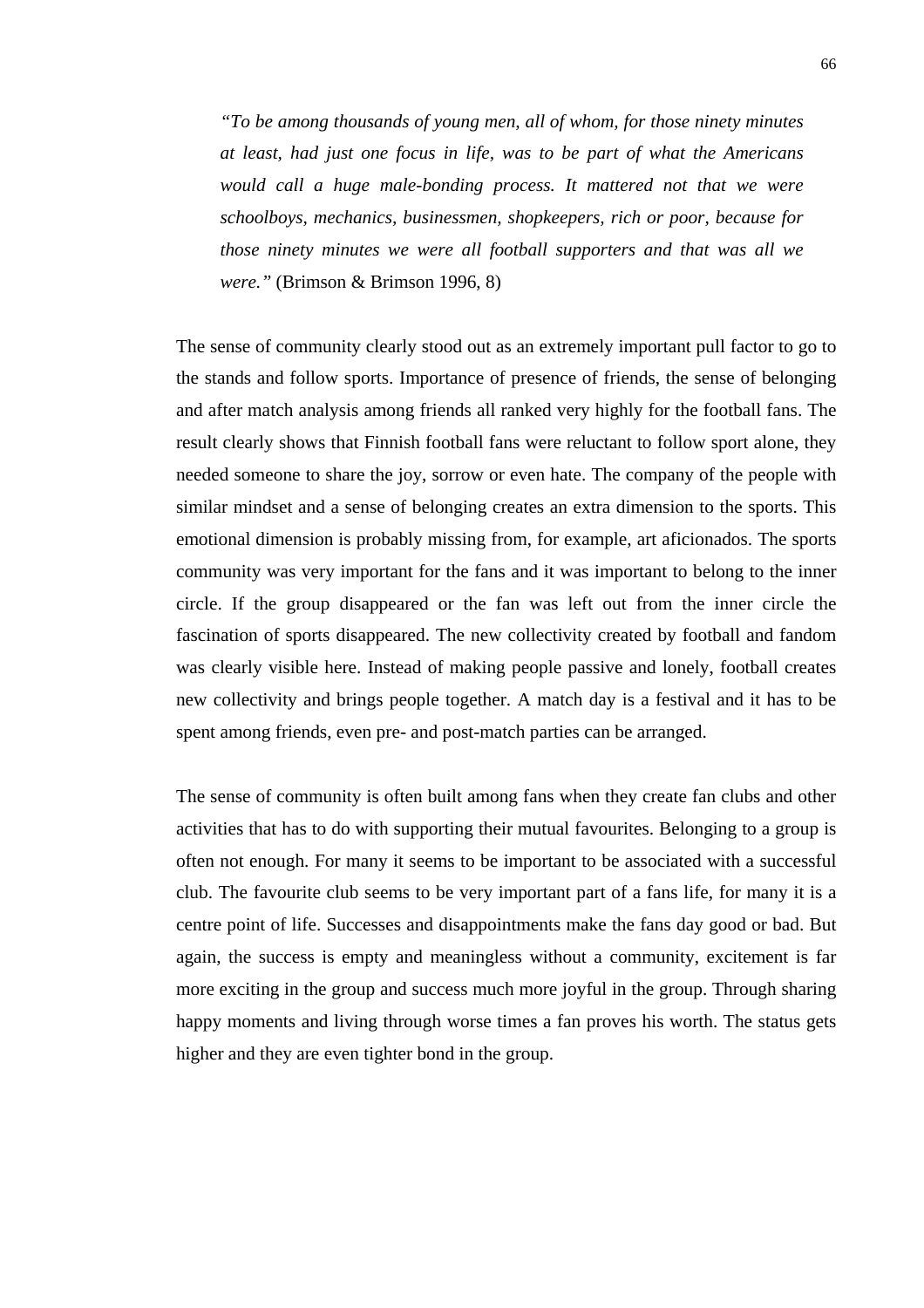

Figure 5. 5 Five most important and three least important reasons to follow sports on a scale of 1 to 6 according to the respondents (1= not at all important, 6= very important, for the whole table see appendix 5)

The third aspect was the entertainment and experiences of sport. Sport offers excitement and often new experiences for the fanatics. The experiences are especially important when going abroad to get to know to a whole new sports culture. As an entertainment sport is quite different from film or theatre because in sports no one knows what is going to happen. The lack of script makes it unpredictable and unpredictability makes it exciting. The excitement and entertainment is often translated into new experiences – especially abroad. This depicts very well the modern experience society. We are living in the entertainment milieu and people are looking to be entertained and to gain new experiences. The football enthusiasts have more disposable time and money in their hands than before. They can strive for more entertaining and more exciting new experiences than their predecessors in earlier decades.

For the respondents the match results were meaningful, the excitement of sports was highly dependant on results. On the other hand, it was also clearly evident from the results that the favourite was, for many, what makes sport worth following. For these fans it was quite clear and self-evident that the results had meaning. For example, in football just beautiful game and entertaining style of playing was rarely enough. For the most, results were what counts and what makes the game exciting.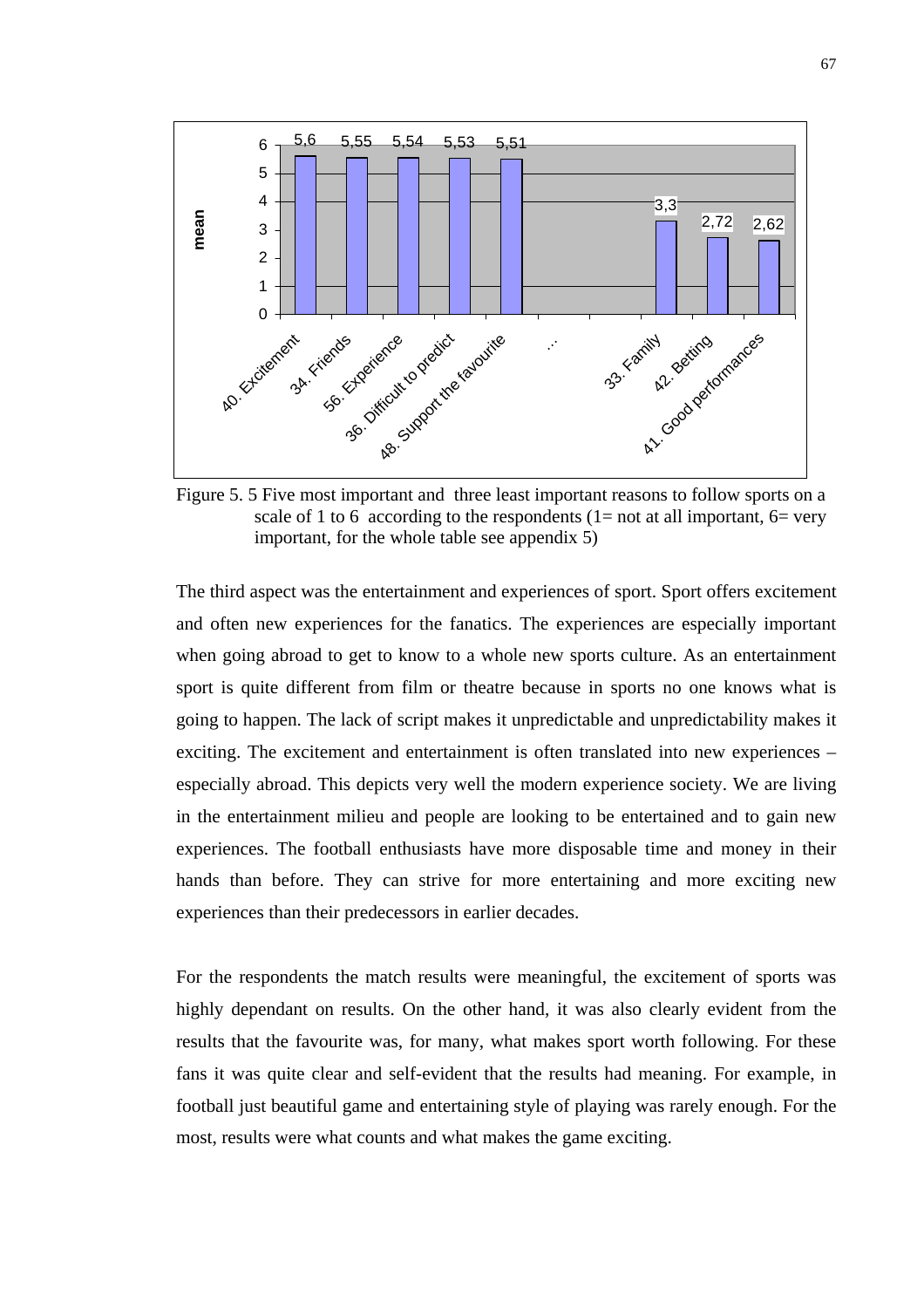Betting seemed to have very minimal, if any, meaning for the fans. Surprisingly the economic aspect of the results did not really have a position in making sport exciting. The excitement of winning or losing money seemed to be much less meaningful than the mental excitement created by winning and losing. When thinking about the fans and their betting behaviour we should always keep in mind that traditionally fans do not enjoy betting on the games of their own favourites – That way one can only lose. Perhaps this means that they only bet on the games that do not mentally have any significance, in the end of the day betting is not the thing that makes them follow sports it is just something to add excitement on otherwise unexciting events.

The importance of the excitement factor in sports was very clearly seen through the fact that, even though, fans really enjoyed winning; they did not enjoy overwhelming domination. They seemed to rather win after a tight and exciting contest than crushing the opponent. When thinking about sports history, it seems quite clear that as the time goes by too good athletes and teams become not only legends and admired heroes, but also boring and uninteresting due to lack of any real competition. The domination takes the unpredictability away from the sports, and unpredictability was one of the main attractions of sport for the respondents. Connected to this, it was also clear that the attractiveness of big stars were not enough to make an event interesting. On the other hand, in this case the respondents probably did not represent the whole population. A common belief is that traditionally Finnish people had been interested in the games of the national team, but they had mostly been interested in the huge stars playing for the opponents. Only for the last ten to fifteen years the crowds have become mostly interested in team Finland. However, this progress is still in process, for example, the visit of Cristiano Ronaldo (and Portugal) was probably the biggest footballing event in Finland for years. If the questionnaire would have been targeted differently the result could have been quite different. The regular Joe often experiences sports through the stars and the media concentrates on the stories of the best players and in this way strengthens their status as the public faces of the game. According to Critcher (1979, cited in Giulianotti 2002, 26-29) the regular Joe would probably fall into the category of customer or sometimes even consumer. They do not have strong club identity and they seek for the best possible entertainment. The involvement is not very deep and they are mainly interested in the household names. In this result I, however, managed to reach the crowd that was deeply involved with the game. They had got deeper than just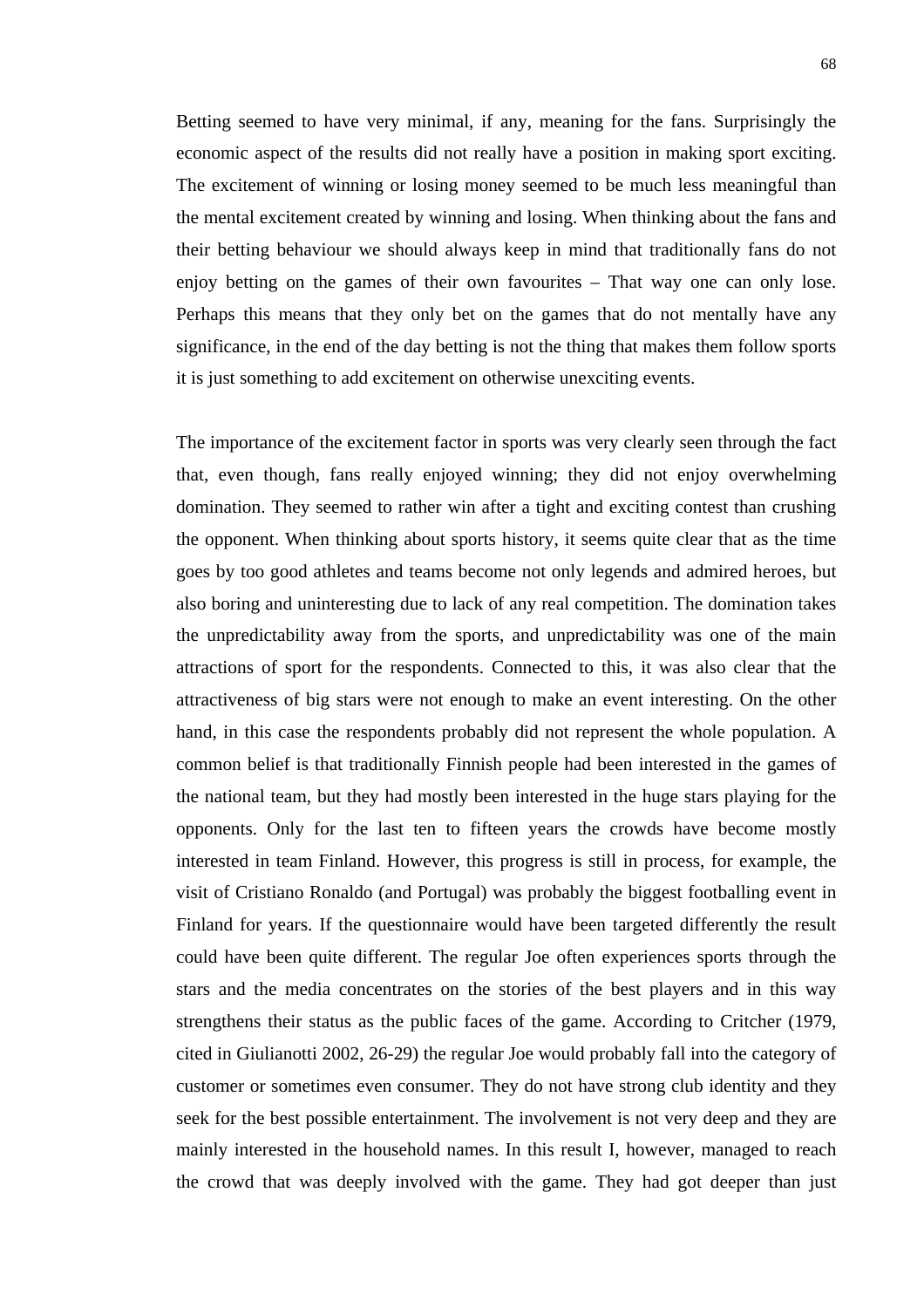adoring the stars. Other things in the game and teams had become more important than the current status of the players playing for the favourite club.

For the football fans involvement of the family in the games was not very important. In many ways travelling and attending sport events were quite similar, but when it comes to involving family in it they differed quite clearly. It seemed to be much more popular to involve family on trips abroad than at the sports venues. On the other hand, attending sport events alone was quite approved but travelling alone is very unpopular idea.



Figure 6. Most important aspects of the sport and travelling.

From the statistics one can clearly see the importance of sense of community and experiences in both, stadiums and holiday trips. This probably is the link between the two. Figure 8 was created by comparing similar questions from travel motivation and motivation to follow sport. Comparison shows which aspects scored a high average for travelling and sports and which scored high on neither or just for attending sport event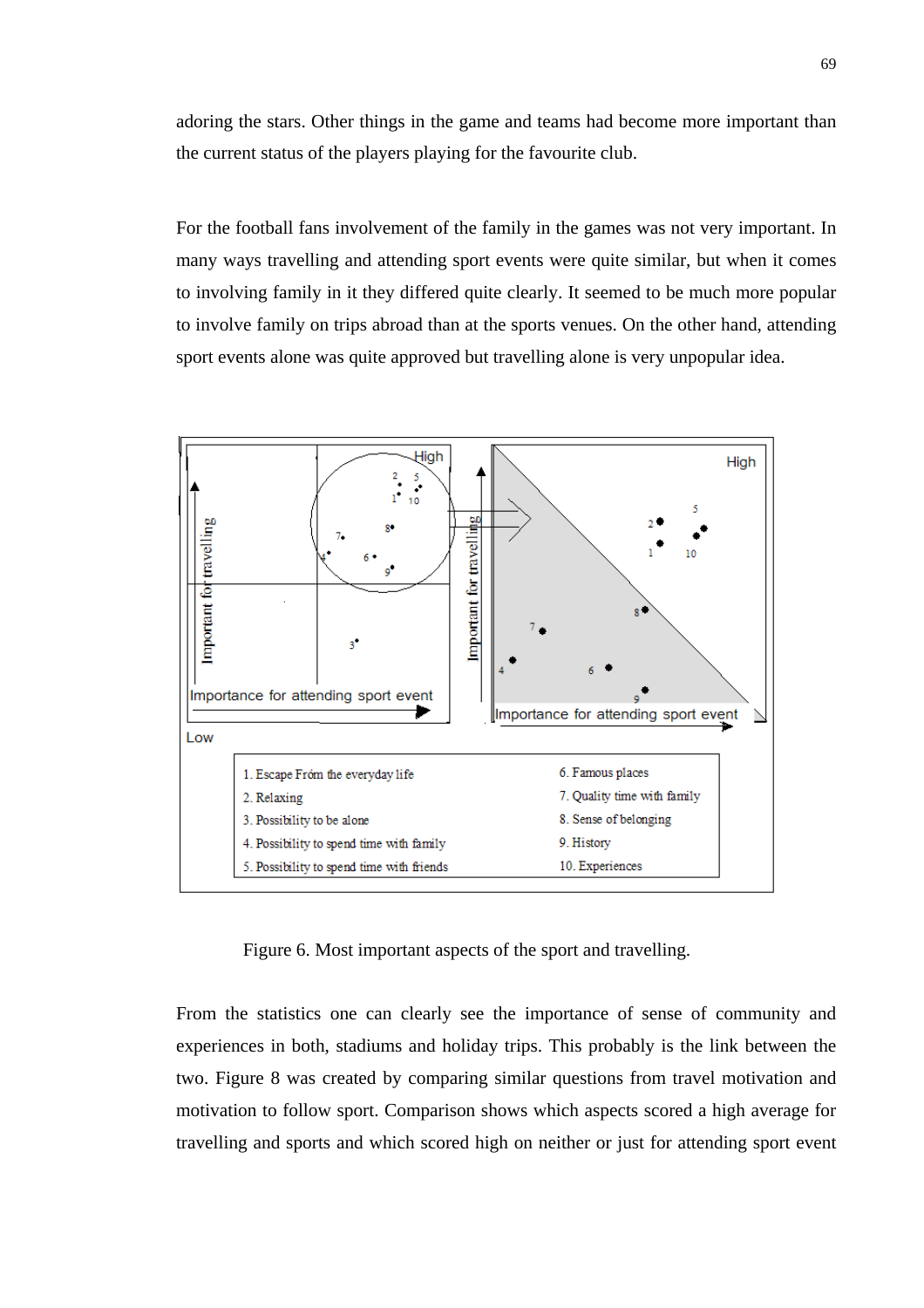pr travelling. If the aspect scored high on both activities it will be found on top right hand corner, low scores would be at the bottom left.

As already mentioned sense of community, relaxing and experiences were the ones that seemed to be linking the activities. Similarly it shows quite clearly the fact that the fans were not loners by nature. Even more we can see that the fans appreciated quite similar aspects when travelling and following sports. This can also be seen from the motivation tables, but this illustration made it even more clear. The both activities were extremely important ways to relax and it seemed that the best way to relax was by experiencing new things among friends or family. Not very surprisingly, both travelling and following sports, served the need of escaping everyday life they were not something that belonged to the routines. Instead it is something special that takes the mind away from work or studies. One, somehow surprising aspect, was the fact that history meant a lot more for the sports than it did for travelling. Usually history and historical sights are much more associated with travelling. However the respondents were fans that are quite deep in the game. As avid fans many of them know the history and the ancient behaviour codes of the game and clubs. They emphasise tradition and history related to football and clubs. Chants and choreographs in the stands create the atmosphere. These come from the history and have built in meanings. In a way the sense of belonging of present owes to the code of conduct created by the fans in the past. This makes history so important part of the game and supporting a team. The history and tradition takes the fans into imaginary world where only the game, heroes, the fans and emotions exist. By following tradition and history a fan can truly relax and leave the real world behind.

Similarly today's giants like Manchester United or FC Barcelona are known for their history. For example, Manchester City has nowadays a lot of money to spend, but their local rivals have huge advantages on tradition and because of this Man Utd is far more interesting for most Finnish football fans and flaneurs. Even if Manchester United had a bad season, in the eyes of a football consumer it remains interesting due to its history. When thinking about holiday trips, they are often centred around a certain theme, such as beach and party, sports or culture. In this case the respondents were young sport fans and it is fair to expect that they are more interested in beach and partying than churches and old ruins. History of football is their hobby and their special interest but, excluding history of football, on holiday they rather concentrate on relaxing than on the history.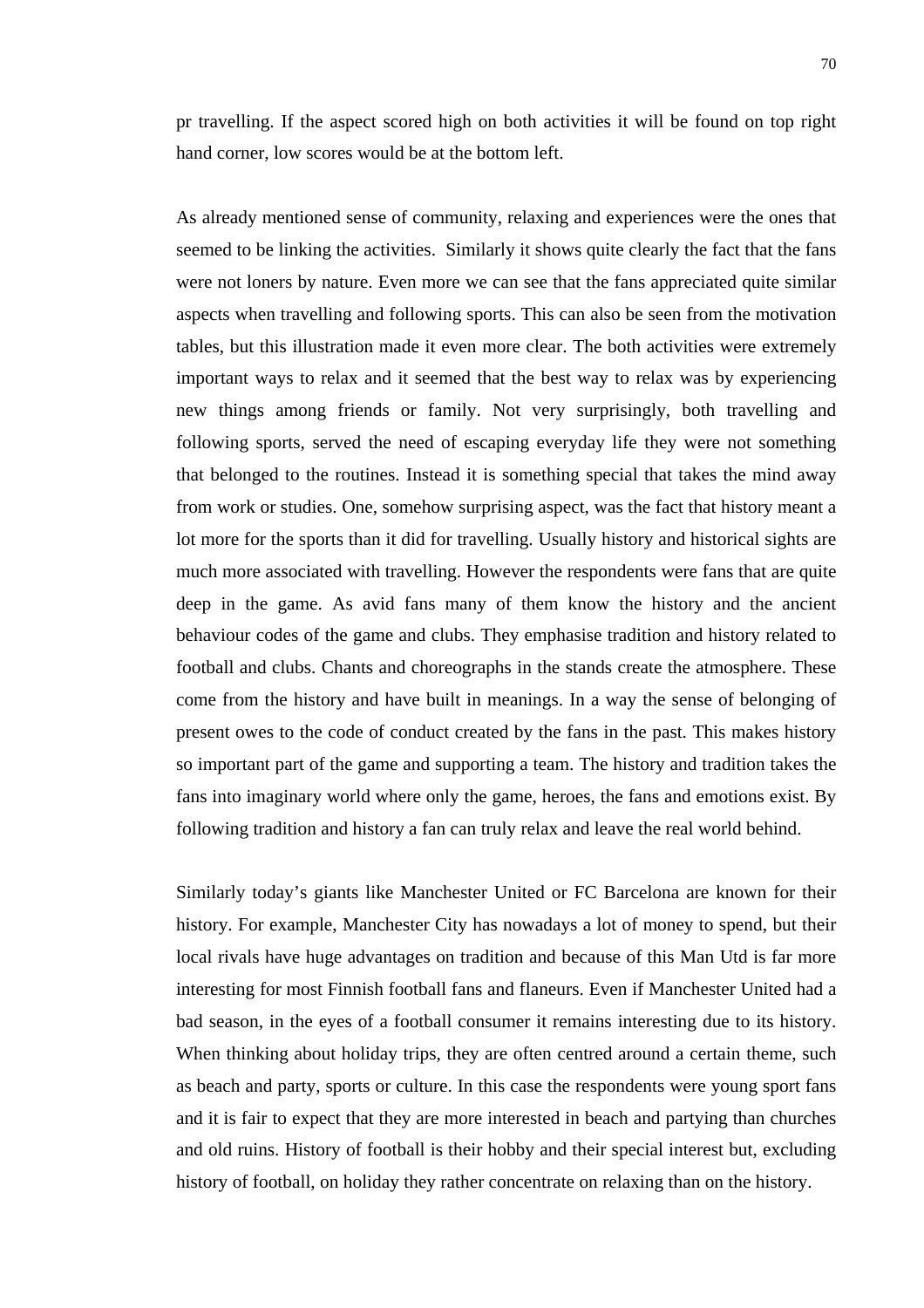6.4 The importance of possibilities to attend a sports event on a holiday

There are quite many ways to look in to this matter and here I chose to separate the people who think the possibility attend a sport event as spectator is a very important criteria when choosing where to travel and those who do not think that. The fans who do not think that it is important to be able to follow sports on holidays or other trips abroad, have not been attending to too many sports events while abroad (Table 9). On the other hand, logically those who regard possibility to attend sport event on a trip as important criteria when choosing a destination, have been attending to rather many sports events abroad. The same rule applies also to the trips motivated by attending a sport event (Table 10). To put it short, if the possibility to attend an event while travelling is important, fans also take more sport motivated trips abroad.

Table 7. Relationship between importance of attending sport event as a pull factor and number of recreational trips abroad. (supressed, for the whole table see appendix 6.)

|                           |         |                       | 13. Possibility to spectate sports is an<br>important criteria when choosing a<br>destination. |         |       |       |
|---------------------------|---------|-----------------------|------------------------------------------------------------------------------------------------|---------|-------|-------|
|                           |         |                       | Disagree                                                                                       | neutral | Agree | Total |
| 5. On how many            | none    | Count                 | 13                                                                                             | 14      | 6     | 33    |
| recreational trips abroad |         | <b>Expected Count</b> | 4,1                                                                                            | 11,2    | 17,6  | 33,0  |
| during past three years   | $1 - 2$ | Count                 | 16                                                                                             | 50      | 67    | 133   |
| have you taken part in    |         | <b>Expected Count</b> | 16,6                                                                                           | 45,3    | 71,1  | 133,0 |
| sport event as a          | $3 - 4$ | Count                 | 12                                                                                             | 30      | 42    | 84    |
| spectator?                |         | <b>Expected Count</b> | 10,5                                                                                           | 28,6    | 44,9  | 84,0  |
|                           | $5-6$   | Count                 | 4                                                                                              | 16      | 34    | 54    |
|                           |         | <b>Expected Count</b> | 6,8                                                                                            | 18,4    | 28,9  | 54,0  |
|                           | $7-$    | Count                 | 2                                                                                              | 18      | 52    | 72    |
|                           |         | <b>Expected Count</b> | 9,0                                                                                            | 24,5    | 38,5  | 72,0  |
| Total                     |         | Count                 | 47                                                                                             | 128     | 201   | 376   |
|                           |         | <b>Expected Count</b> | 47,0                                                                                           | 128,0   | 201,0 | 376,0 |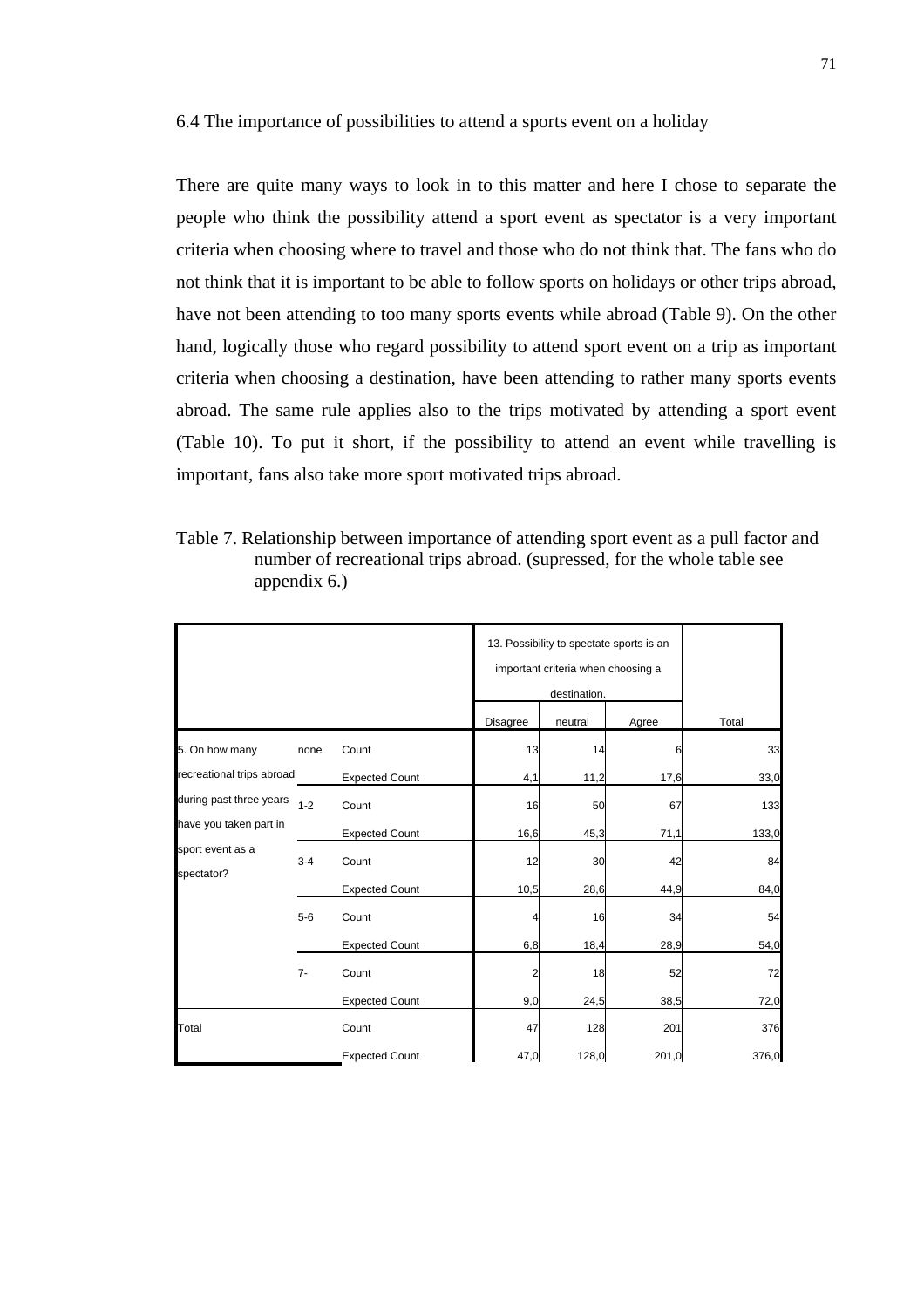|                                    |         |                       | 13. Possibility to spectate sports is an<br>important criteria when choosing a destination. |         |       |       |
|------------------------------------|---------|-----------------------|---------------------------------------------------------------------------------------------|---------|-------|-------|
|                                    |         |                       | Disagree                                                                                    | neutral | Agree | Total |
| 7. On how many                     | none    | Count                 | 21                                                                                          | 34      | 29    | 84    |
| recreational trips                 |         | <b>Expected Count</b> | 10,5                                                                                        | 28,6    | 44,9  | 84,0  |
| abroad during past                 | $1 - 2$ | Count                 | 15                                                                                          | 57      | 77    | 149   |
| three years have                   |         | <b>Expected Count</b> | 18,6                                                                                        | 50,7    | 79,7  | 149,0 |
| taking part in sport               | $3 - 4$ | Count                 |                                                                                             | 22      | 39    | 68    |
| event as a spectator               |         | <b>Expected Count</b> | 8,5                                                                                         | 23,1    | 36,4  | 68,0  |
| been the main reason<br>to travel? | $5-6$   | Count                 |                                                                                             |         | 27    | 38    |
|                                    |         | <b>Expected Count</b> | 4,8                                                                                         | 12,9    | 20,3  | 38,0  |
|                                    | $7-$    | Count                 |                                                                                             |         | 29    | 37    |
|                                    |         | <b>Expected Count</b> | 4,6                                                                                         | 12,6    | 19,8  | 37,0  |
| Total                              |         | Count                 | 47                                                                                          | 128     | 201   | 376   |
|                                    |         | <b>Expected Count</b> | 47,0                                                                                        | 128,0   | 201,0 | 376,0 |

Table 8. Relationship between importance of attending sport event as a pull factor and number of recreational trips motivated by attending a sport event abroad. (supressed, for the whole table see appendix 7.)

The fans for whom the possibility to follow sports was something to find out while planning a trip abroad, had been very often to the foreign club football matches (table 11). It was quite remarkable that those travelling to the games of the national team or international games of Finnish football clubs are not statistically thinking too much about the possibility to attend sports events while travelling abroad. Foreign club football seems to be somewhat different from other football. It is clearly possible to draw a conclusion that fans travelling to see football abroad foreign club football is what counts. I have earlier concluded that according to the literature travelling to a mega events and individual sport events is very different from each other. Here It is possible to add that foreign club football is followed by sports fans who often make trips that are motivated by sports. Whereas, the people travelling to the games of Finnish national team and domestic clubs are more a fans of that certain team. During their trips abroad they do not necessarily want to see sports at all. Unless their favourite team that is playing.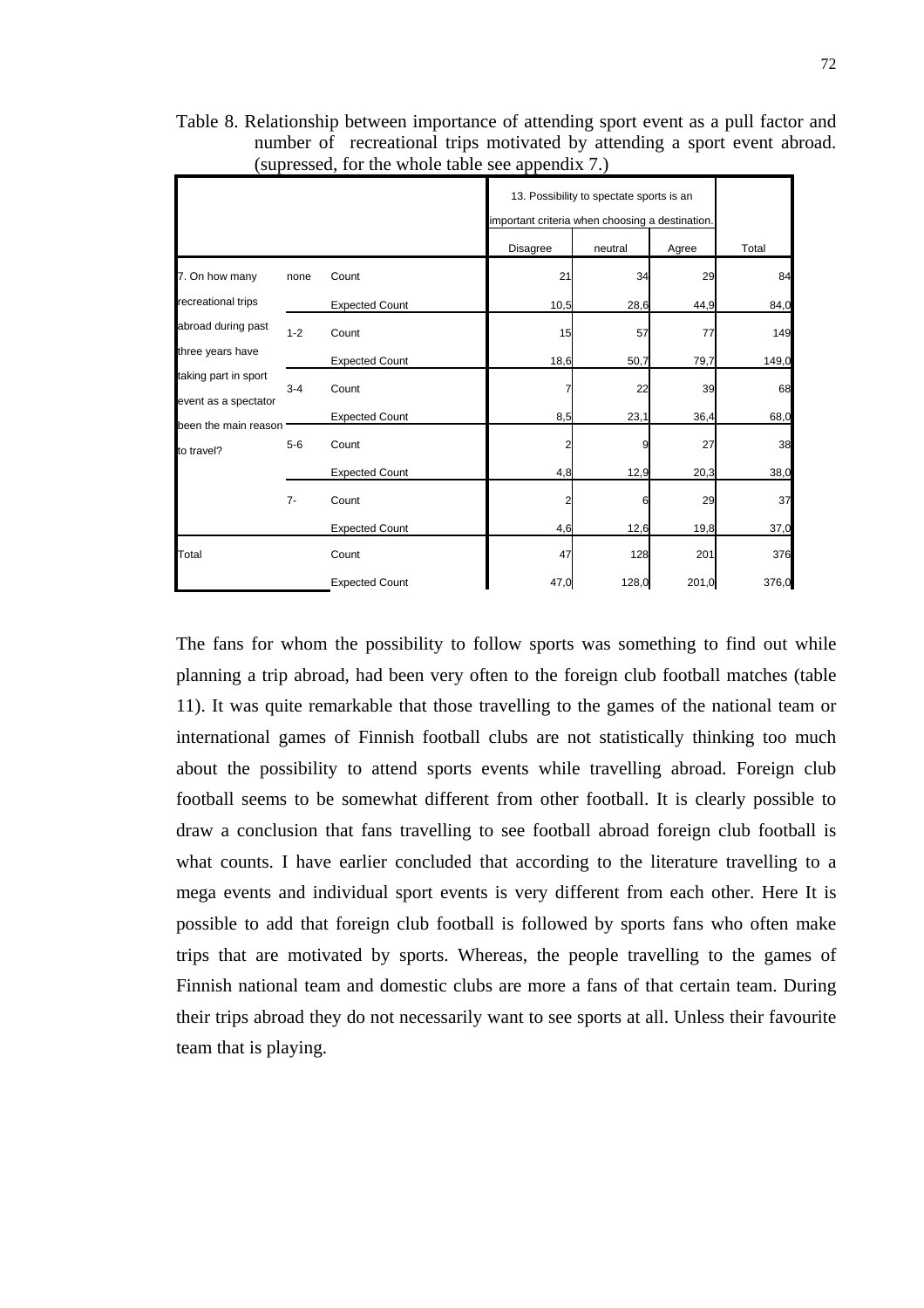Table 9. Likelihood to find out about possibilities to watch sports at a holiday destination of those who have and those who have not attend a foreign club football match.

|                                            |         |                       | Crosstab |                       |       |        |
|--------------------------------------------|---------|-----------------------|----------|-----------------------|-------|--------|
|                                            |         |                       |          | Foreign club football |       |        |
|                                            |         |                       |          | yes                   | no    | Total  |
| 11. When planning Disagree                 |         | Count                 |          | 14                    | 10    | 24     |
| a trip abroad, I find                      |         | <b>Expected Count</b> |          | 20,2                  | 3,8   | 24,0   |
| out what kind of                           |         |                       |          | 58,3%                 | 41,7% | 100,0% |
| possibilities to                           | neutral | Count                 |          | 32                    | 19    | 51     |
| spectate sports the<br>destination offers. |         | <b>Expected Count</b> |          | 42,9                  | 8,1   | 51,0   |
|                                            |         |                       |          | 62,7%                 | 37,3% | 100,0% |
|                                            | Agree   | Count                 |          | 260                   | 29    | 289    |
|                                            |         | <b>Expected Count</b> |          | 243,0                 | 46,0  | 289,0  |
|                                            |         |                       |          | 90,0%                 | 10,0% | 100,0% |
| Total                                      |         | Count                 |          | 306                   | 58    | 364    |
|                                            |         | <b>Expected Count</b> |          | 306,0                 | 58,0  | 364,0  |
|                                            |         |                       |          | 84,1%                 | 15,9% | 100,0% |

| <b>Chi-Square Tests</b>      |              |    |                       |  |  |  |  |
|------------------------------|--------------|----|-----------------------|--|--|--|--|
|                              | Value        | df | Asymp. Sig. (2-sided) |  |  |  |  |
| Pearson Chi-Square           | $36,680^{a}$ |    | ,000                  |  |  |  |  |
| Likelihood Ratio             | 30,994       |    | ,000                  |  |  |  |  |
| Linear-by-Linear Association | 35,142       |    | ,000                  |  |  |  |  |
| N of Valid Cases             | 364          |    |                       |  |  |  |  |

a. 1 cells (16,7%) have expected count less than 5. The minimum expected count is 3,82.

## 6.5 Tourist and fan typologies

When talking about such big group of people as football fans it is certain that they are not similar and their traveller and fan identities vary. Even though this research was conducted with a rather homogenous group of people: football fans who are active on internet, it was rather easy to find different types of travellers and fans (table 12, the result in detail: appendix 8). From the data we can see that there is seven different types of tourists among the respondents. The seven main types was created by doing the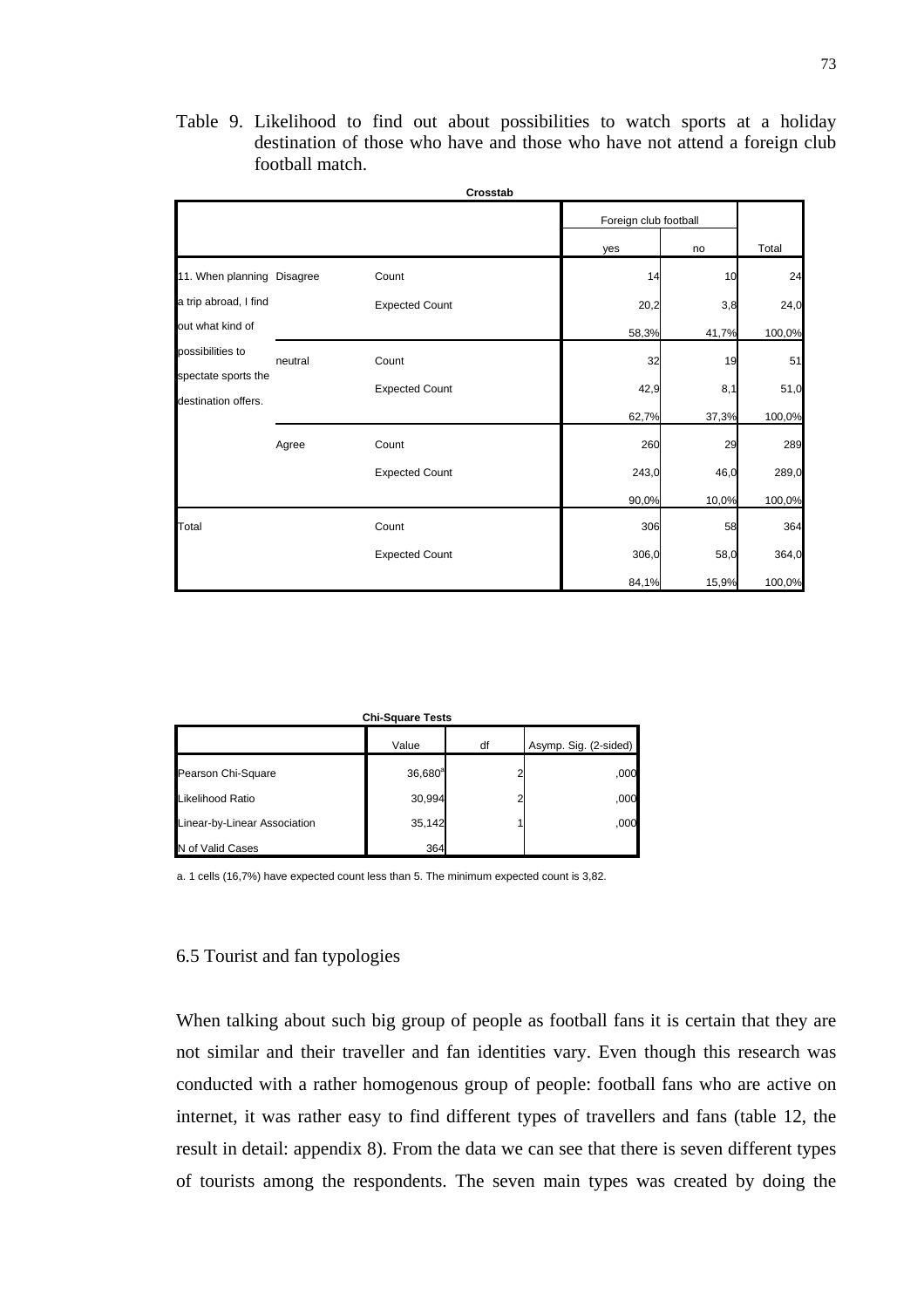principal component analysis (PCA) for the questions 10-32 on the questionnaire. These questions measured which factors were important for travelling. The types are: sport fans, social travellers, relaxation seekers, tourists, athletes, family travellers and experience seekers.

|                       |           | <b>Traveller types</b>                   |           |                                          |           |                                                   |           |                        |                                |
|-----------------------|-----------|------------------------------------------|-----------|------------------------------------------|-----------|---------------------------------------------------|-----------|------------------------|--------------------------------|
|                       |           | Sport fans                               |           | Social travellers                        |           | Relaxation                                        |           |                        | <b>Tourists</b>                |
|                       |           |                                          |           |                                          |           | seekers                                           |           |                        |                                |
| Main                  | $\bullet$ | <b>Possibility to</b><br>follow sports   | $\bullet$ | <b>Spending time</b><br>with friends     | $\bullet$ | <b>Relaxing and</b><br>escaping every day<br>life |           | $\bullet$<br>$\bullet$ | <b>Attractions</b><br>Cultural |
| reasons tol<br>travel | $\bullet$ | Learning about<br>new sports<br>cultures | $\bullet$ | <b>Bonding with</b><br>friends           |           | <b>New experiences</b>                            |           | ٠                      | experiences<br><b>History</b>  |
|                       | ٠         | Favourite sport club<br>/ athlete        |           | Dislikes Travelling  .<br>alone          |           | Learning about new<br>cultures                    |           | $\bullet$              | Learning about<br>new cultures |
|                       |           |                                          |           | <b>Traveller types</b>                   |           |                                                   |           |                        |                                |
|                       |           | <b>Athletes</b>                          |           | <b>Family travellers</b>                 |           |                                                   |           |                        | <b>Experience seekers</b>      |
|                       |           | Possibility to do sports                 |           | Spending time with family .<br>$\bullet$ |           |                                                   |           |                        | <b>Meeting new people</b>      |
| Main<br>reasons to    |           | Climate                                  |           |                                          |           |                                                   | $\bullet$ |                        | <b>New experiences</b>         |
| travel                |           |                                          |           |                                          |           |                                                   | cultures  |                        | Learning about new             |
|                       |           |                                          |           |                                          |           |                                                   |           |                        |                                |

Table 10. Traveller types.

Among *sport fans* travelling was very much motivated by sports and especially attending to sports events as spectators. Traditional attractions are not very interesting for them and a possibility to follow a sports event is much better reason to travel than other attractions of the destination. This kind of traveller probably visits much more diverse destinations than so called normal tourists. The reason is mainly that interesting sports events quite often take place in destinations that are not necessarily very attractive by nature. During the trips it is very important to be able to attend a sport event and while planning a trip sport enthusiasts find out about the possibilities to attend an event. For a sport fan following the favourite is a very important reason to travel. Especially following the favourite club or athlete can take sports enthusiasts to very exotic places. Whereas normal tourists travel in order to learn about new cultures, sport enthusiasts travel in order to learn about new sports cultures and to gain status among other supporters.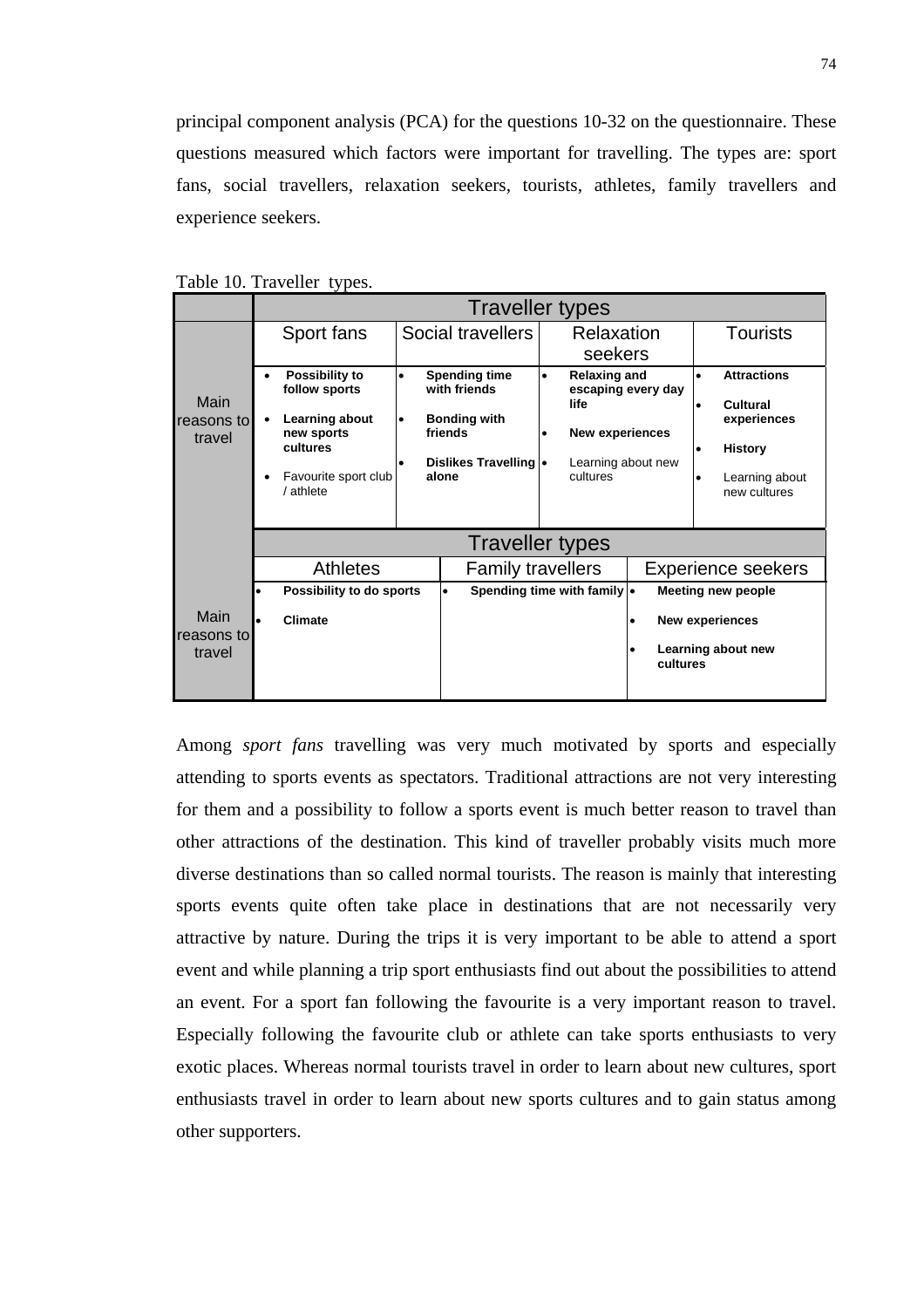*Relaxation seekers* primarily travelled in order to escape everyday life and relax. On a journey it is important to do something new, something totally different from the normal life. Getting new experiences and relaxing are the ways to make a journey very different from the stress and routines that fills the days normally. The destination and company are not very meaningful as long as they enable relaxing and new experiences, which are main pull factors for the relaxation seekers. Besides relaxing some of the relaxation seekers also want to learn about the new cultures.

For the *social travellers* the destination and the journey itself were in many ways secondary. The main reason to travel is to strengthen the bond with the friends, the destination does not matter too much as long as they can spend time with friends. Social travellers also dislike travelling alone.

The next group is *tourists*. They value the things that are often valued by so called traditional tourists. They keep attractions of the destiny in high value and, for example, history of the destiny is very important when choosing a resort. They are also often seeking possibilities to learn and get new experiences. However, learning and experiences are often related to famous attractions and the history of the destination.

The *athletes* are athletes also when travelling. They appreciate the possibility to do sports while travelling and the climate that suits to doing sports of their choice. In general this group of people is athletic and they could be described as either top athletes or sportsmen by habit. Anyway, for them it is very important to be able to train also on road. Climate, naturally, has a lot to do with training. For example, for skier sunny beach resort would not be a best possible resort or for a runner Lapland during the winter is not very attractive. The criteria for choosing a destination indicate firmly that this group consists mainly of active sports tourists.

*Family travellers* were in many ways similar to the social travellers, instead of friends they enjoy travelling with family. The possibility to spend time with family seems to be a decisive factor when choosing a destination. The destination and for example sports offered at the destination do not play a major role in planning process. The holidays are centred around the family.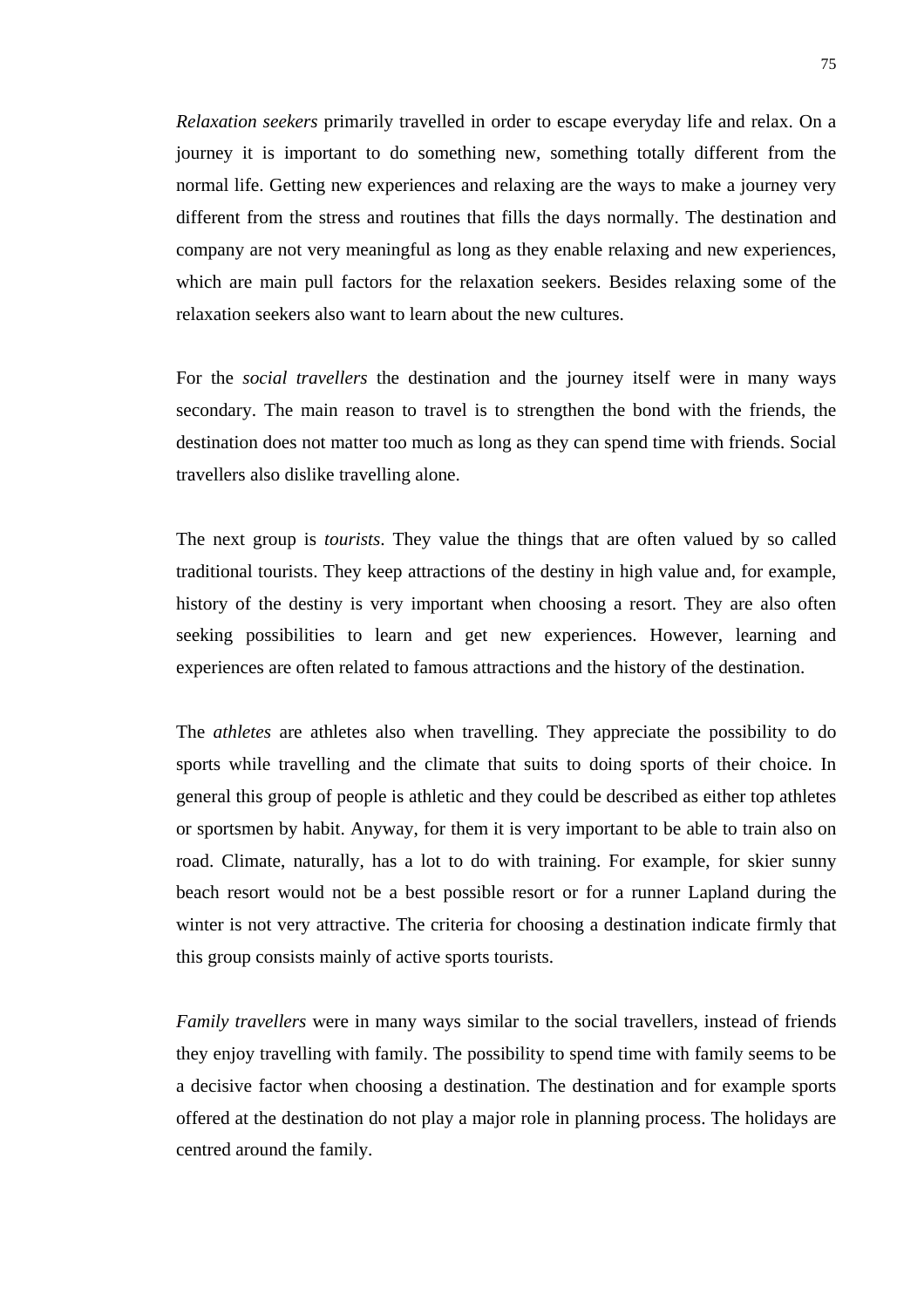The *experience seekers* were very much alike with the relaxation seekers. Both groups are travelling in order to get new experiences. However, the experience seekers are less in to relaxation. They tend to seek for new experiences and possibilities to meet people on their travels. They try to learn about new cultures through meeting people and experiencing. It could be said that as long as they find something new and get to be among people their journey is a success.

Similarly to traveller types, there is also many different kinds of sport fans. Previously I have presented typologies by Giulianotti (2002) and Heinonen (2007) also Shanks (1999) motives to follow sports is quite well supported in the results (table 13, the result in detail app. 9). Comparing to the traveller types the fan typologies are similar, but there are also some differences. In this research the fan types are somewhat more versatile than the types of travellers, they also have clear links to each others. The six main types of sport fans was created by doing the principal component analysis (PCA) for the questions 33-57 on the questionnaire. These questions measured which factors were important for attending sport event.

*Supporters* are more or less the public image of a sports fan and there is clear similarities to, for example, the Giulianotti's (2002) supporters. Supporter's values are values of a stereotypical football fan. Supporters clearly find three things more important than anything else when attending a sport event is concerned. First of all, they are willing to do whatever it takes to take part in the event and support their team to success. They also value the company of friends and sense of belonging to a group very highly. When they participate they feel like they are a part of a club and as they feel like a part of the club they also live with the competitions side by side with their favourites. However they are not the ones to abandon ship during worse times. They follow the club no matter the level of competition or the opponent. The excitement of sports adds flavour to following sports, but mainly attending to games is a way to bond with fans and support the favourite team. Being a fan gives content to the supporters life and sports would be meaningless without an emotion.

*Entertainment consumers* are quite similar to Giulianottis (2002) typology of sports consumer. For them sport is first and foremost entertainment. They pay to get to see as high class sports as possible and they expect to be entertained. The main function of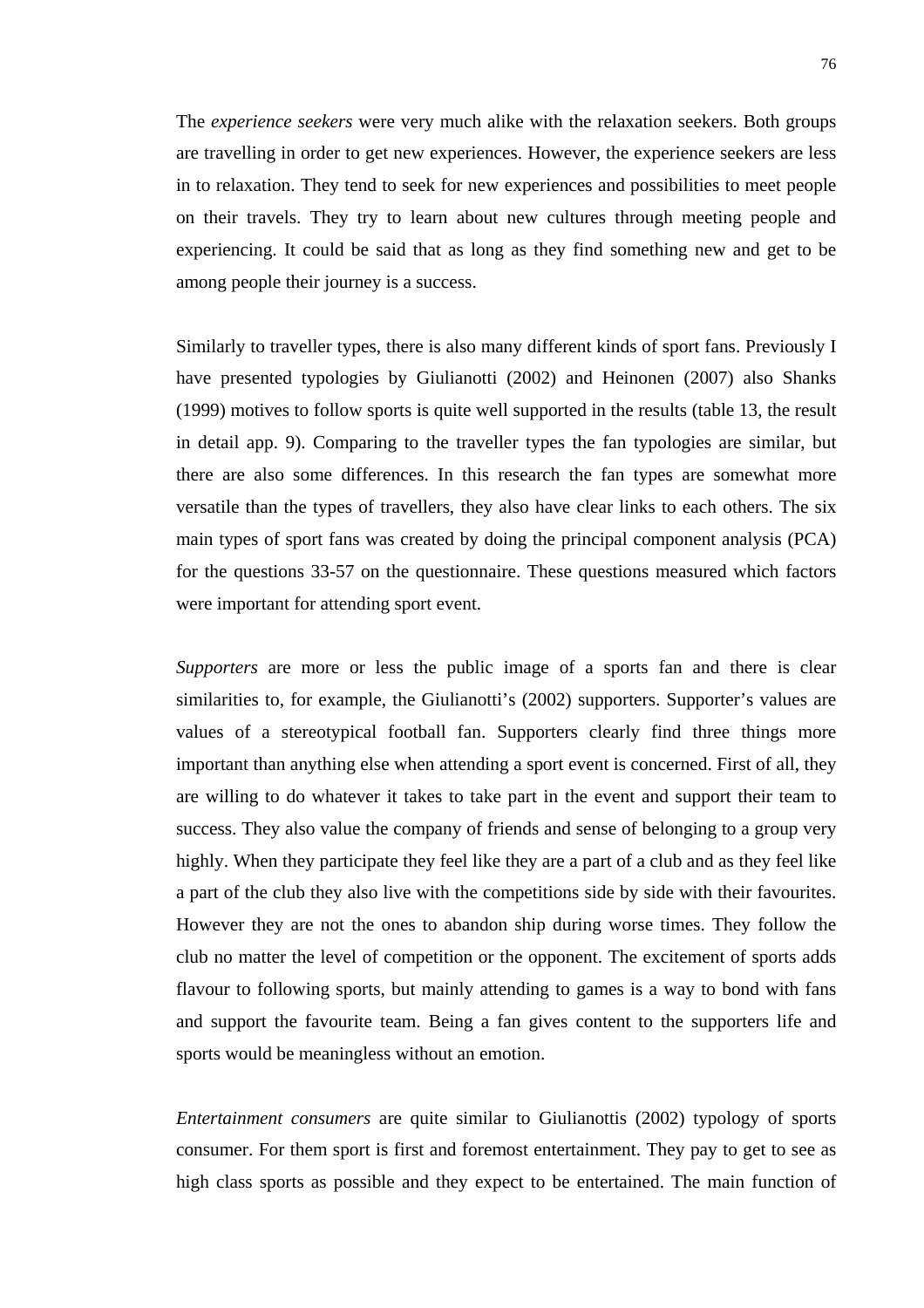sports is to entertain public. As exciting and difficult, if not impossible, to predict the outcome sports is the most exciting sort of entertainment. On the other hand, the stadium is a good place to relax and spend time with friends.

|                              |                                                                                       |                                     | Types of fans                                                       |           |                                                                              |
|------------------------------|---------------------------------------------------------------------------------------|-------------------------------------|---------------------------------------------------------------------|-----------|------------------------------------------------------------------------------|
|                              | <b>Supporters</b>                                                                     |                                     | Entertainment<br>consumers                                          |           | Family supporters                                                            |
| Main<br>reasons to<br>follow | Belonging to club by active<br>participation in the event<br>Success of the favourite | $\bullet$<br>$\bullet$              | <b>Excitement and</b><br>experiences<br><b>Relaxation</b>           | $\bullet$ | Spending time with<br>family<br>More interested in good<br>performances than |
| sports                       | Sense of belonging with<br>other fans<br>post match<br>Excitement and experiences     | $\bullet$<br>$\bullet$<br>$\bullet$ | Spending time with<br>friends<br>Post match<br>Famous stadiums etc. |           | results                                                                      |
|                              |                                                                                       |                                     | Types of fans                                                       |           |                                                                              |
|                              |                                                                                       |                                     |                                                                     |           |                                                                              |
|                              | Social fans                                                                           |                                     | <b>Glory hunters</b>                                                |           | Gamblers                                                                     |
|                              | <b>Meeting people</b>                                                                 | $\bullet$                           | <b>Big stars</b>                                                    | $\bullet$ | <b>Betting</b>                                                               |
|                              | Sense of belonging with other<br>fans                                                 | $\bullet$                           | Famous stadiums etc.                                                |           | Dominance of favourites                                                      |
| Main                         | Spending time with friends<br>Post match                                              | $\bullet$<br>$\bullet$              | Dominance by favourites<br>History and tradition                    |           |                                                                              |

Table 12. Types of fans.

*Family supporters* are very much alike with the family travellers. The event itself is less meaningful than the possibility to spend time with family. Supporting a team is not a reason for the family supporter to attend sport event, they are much more into good performances than results.

A *social fan* uses sports as a mediator to meet people. The social aspect of attending sport event is highlighted very clearly. In fact, the profile is quite similar to the profile of the supporter with one major difference. The Social fan is not too interested in the success of the favourite club, if they at all have favourites. Spending time with friends, speculating after the game and belonging to a group are the things making sports worth following. The social fans are less interested in results than good performances is underlining the fact that, at the end of the day, they are very different from the supporters.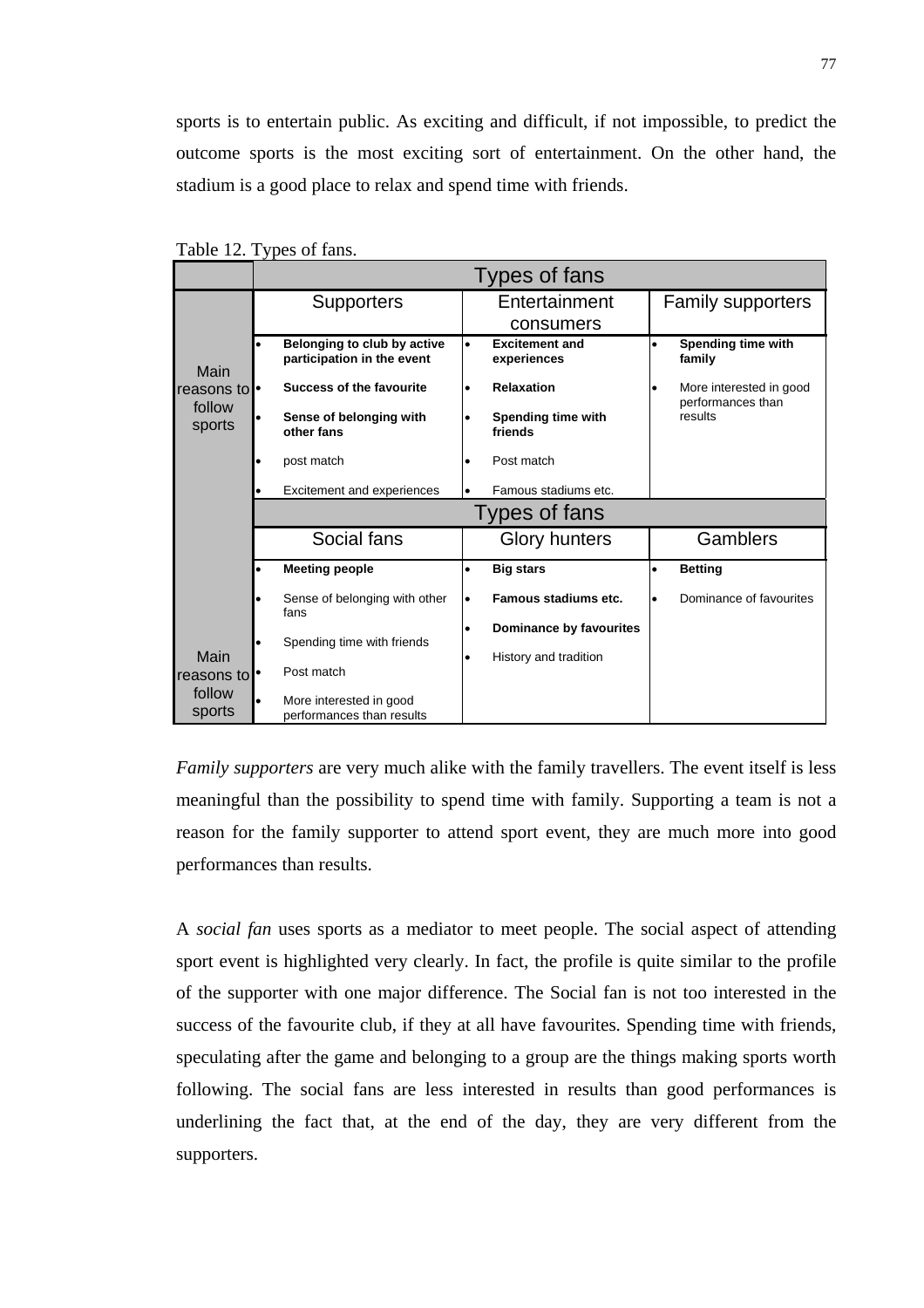*Glory hunters* are well aware of the best teams and the best athletes of the current time. They are similar to entertainment consumers in a way that they are seeking for good entertainment. However, where the entertainment consumers just want to enjoy the competition and relax, the glory hunters want to be associated with success. They do not settle for just going to games, they also take part in the event and support. For the glory hunter an interesting sport event contains big stars and dominant victory by the favourites. Excitement of the game is not high on the list for the glory hunters. On the other hand, glory hunters are not always looking for a success, they are also attracted to history, tradition and famous stadiums. This would indicate that success can have a different meanings, one way to be associated with success is winning currently. Others can associate themselves with success when they feel like they belong to group that has a glorious history.

For the *gamblers* sports is simply a way to bet on games. The most important part if the appeal is the fact that they can bet on sports. On the other hand, even gamblers seem to sometimes associate themselves with club as the other appealing aspect of sport is the dominance of ones own favourite.

## 6.6 Traveller identity and supporter identity of different age groups

When looking into the details of the different traveller types, it seems that there were no major differences on who belongs to the different traveller typologies. Basically any people at any age can prefer any type of travelling and traveller type is not heavily dependant on experience.

Comparing ages and traveller typologies of the respondents (Appendix 10), it can be seen that when travellers get older their reasons to travel change. For the few under eighteen-year-old respondents, it seems that possibilities to do sports was a huge motivation to travel. The dominant traveller type of the under aged respondents was an athlete. Social aspect of travelling and experiences on the road motivated young adults to travel. These social travellers were between the ages of 18 and 29, this age is ideal for experiencing and socialising with the other people around the as they have their own money but children and steady relationships are still ahead. Starting from the age of 30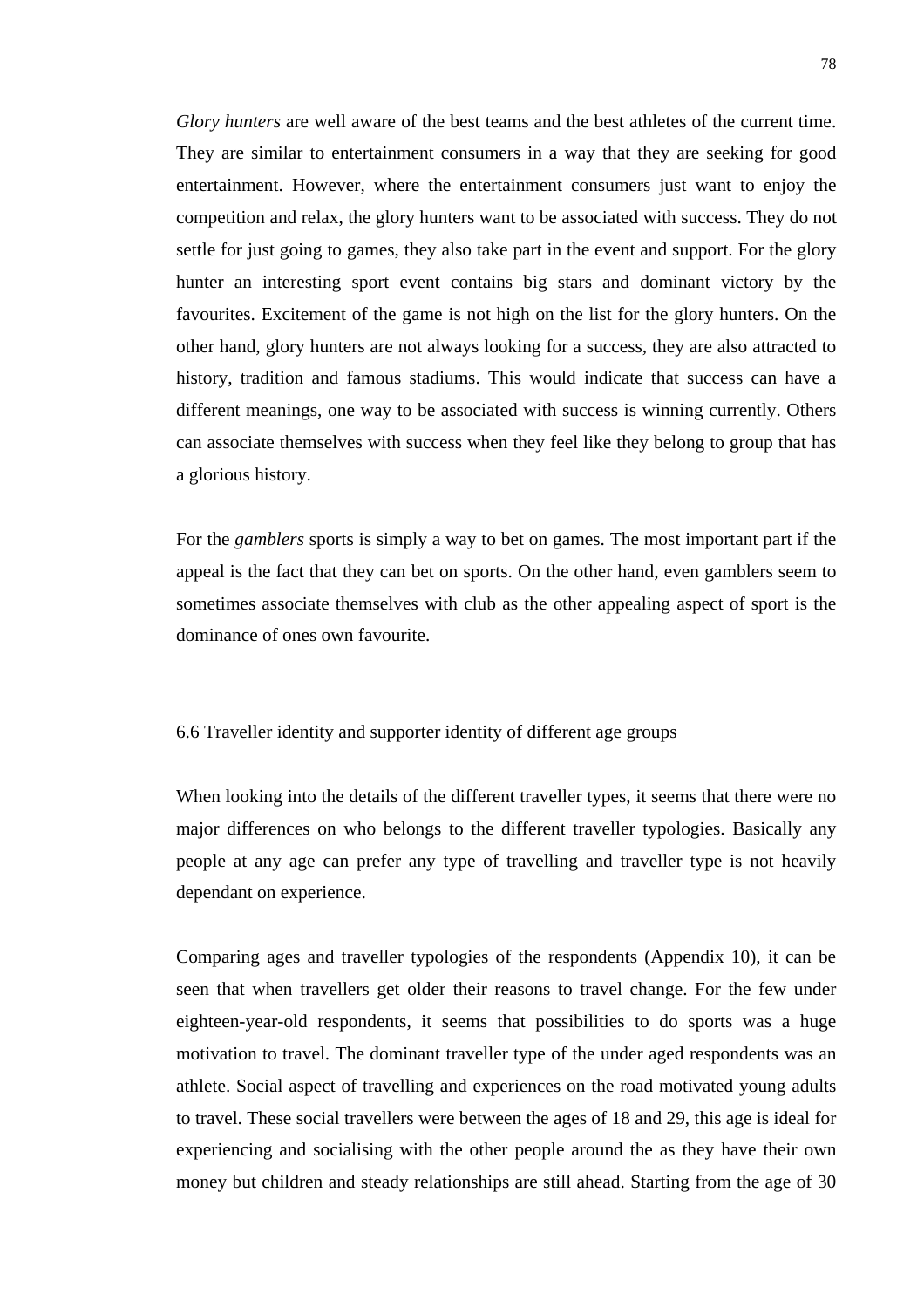family traveller became the most important traveller type. It is clear and logical that the family takes a lot of time and also on trips it is important to get to relax with the family. However, when the respondents reach the grandparent age the emphasis turned to sports as the sports enthusiasts became the dominant traveller type.

When looking at the preferred supporter identities and their relation to different age groups it seems clear that they are much more diverse than the travellers (Appendix 11). The most striking similarity is that young adults are emphasising social aspect also in sports and their highest scoring supporter identity is a social fan. Also over 60-year-olds are rather coherent, their traveller identity was sport enthusiast and as fans they are glory hunters. In a way both of these emphasise the fact in older age football fans travel to see as good sports entertainment as possible.

## 6.7 Travel patterns and traveller types of the Finnish football fans

Looking at the travel patterns and comparing it to the different traveller identities of the supporters, revels that the more the respondents travel, the more likely they are to be profiled as experience seekers. It seems that those who enjoy experiencing a lot while travelling actively look for the possibilities to get new experiences by travelling a lot. Those who travel a lot have attended sport events during many trips. The experience seekers together with the sport enthusiasts are a dominant group also among those who attend sport events on many trips. Sport events does not seem to be good enough experience for the experience seekers, because they are not dominant group anymore when looking at those who travel a lot and attending a sport event is a main motivation to travel. For this group the dominant identity is a sport enthusiast with social travellers also playing a minor part. Athletes dominate the chart when looking at those who have not taken any trips abroad or not attended any sport event abroad during last three years.

Dominant supporter identity for those who travel a lot can not clearly be seen. Family traveller, entertainment consumer, social fan and glory hunter each get one hit as dominant supporter identity when looking at the fans travelling abroad at least twice a year. This makes it very difficult to determine and see if there is any clear type of fan who travels more than the others. On the other hand, when looking at the fans who have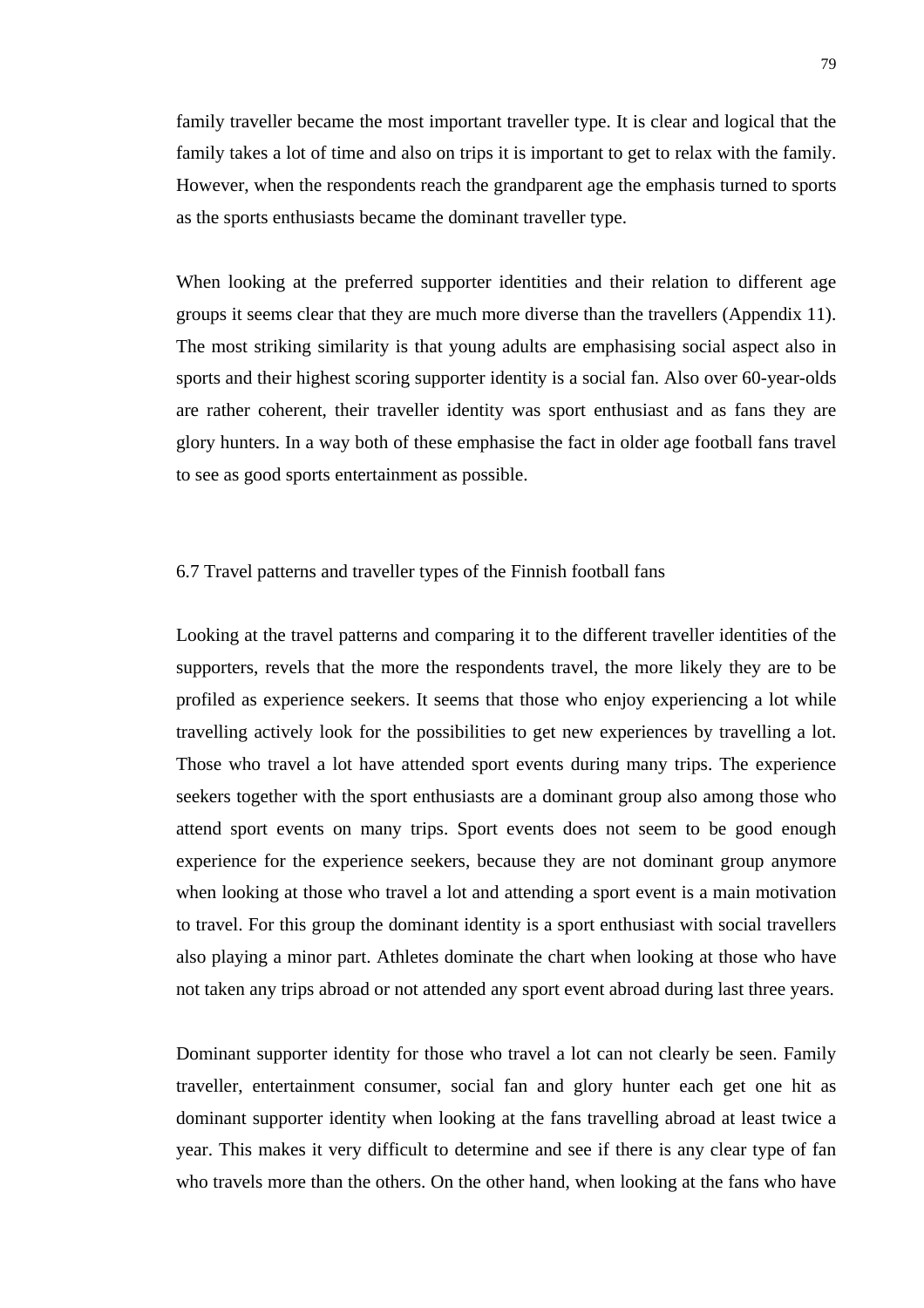attended many sport events abroad or travelled many times attending a sport event being a main motivation to travel, clear pattern can be seen. First of all, it is clear that the travellers with the identity of athlete are not travelling a lot. It seems as clear that the fans with the identity of a gambler are not very into travelling or attending the sport events while travelling. Somewhat surprisingly family fans often attend sport events on their journeys, they often also travel motivated by attending a sport event. However it is clear and very unsurprising that the fans with identity of a supporter often attend games abroad and they also travel in order to attend a game. Their life long search for sense of belonging and getting the experience of being a real fan among others of the same kind makes them travel abroad.

## 6.8 The traveller identity of the Finnish football fans

The traveller identity of the supporter groups is surprisingly similar. There were no major differences that could be expected when looking at the social activity of the travellers and the ratio between seeking for relaxation and experiences (figure 8). Figure 8 was made by comparing the means different types of fans gave to the chosen questions of the travel patterns. The chosen questions concerned the level of social activity when travelling, how much the respondents were seeking the experiences and the level of seeking for relaxation. If the average result on social travelling is high then the group situated high on the figure. If the fans were looking for relaxation their group is situated on the left hand side and if they looked for experiences they were situated on the right hand side. However, if they had somewhat similar ambition to relax and gain experiences their situation is horizontally in the middle.

All of the different supporter types are much more seeking for experiences than relaxation when these are compared to each others. On the other hand, when interpreting it must be taken into consideration that this figure lies a bit. It does not necessarily tell to the reader if the certain supporter group is heavily looking for both relaxation and entertainment. For example, supporters and entertainment consumers seem to be very neutral when it comes to experiences and relaxation, but in reality a closer look into the results (appendix 8) reveals that, in fact, they are very heavily looking for both. In this kind of presentation it looks though, that they would be rather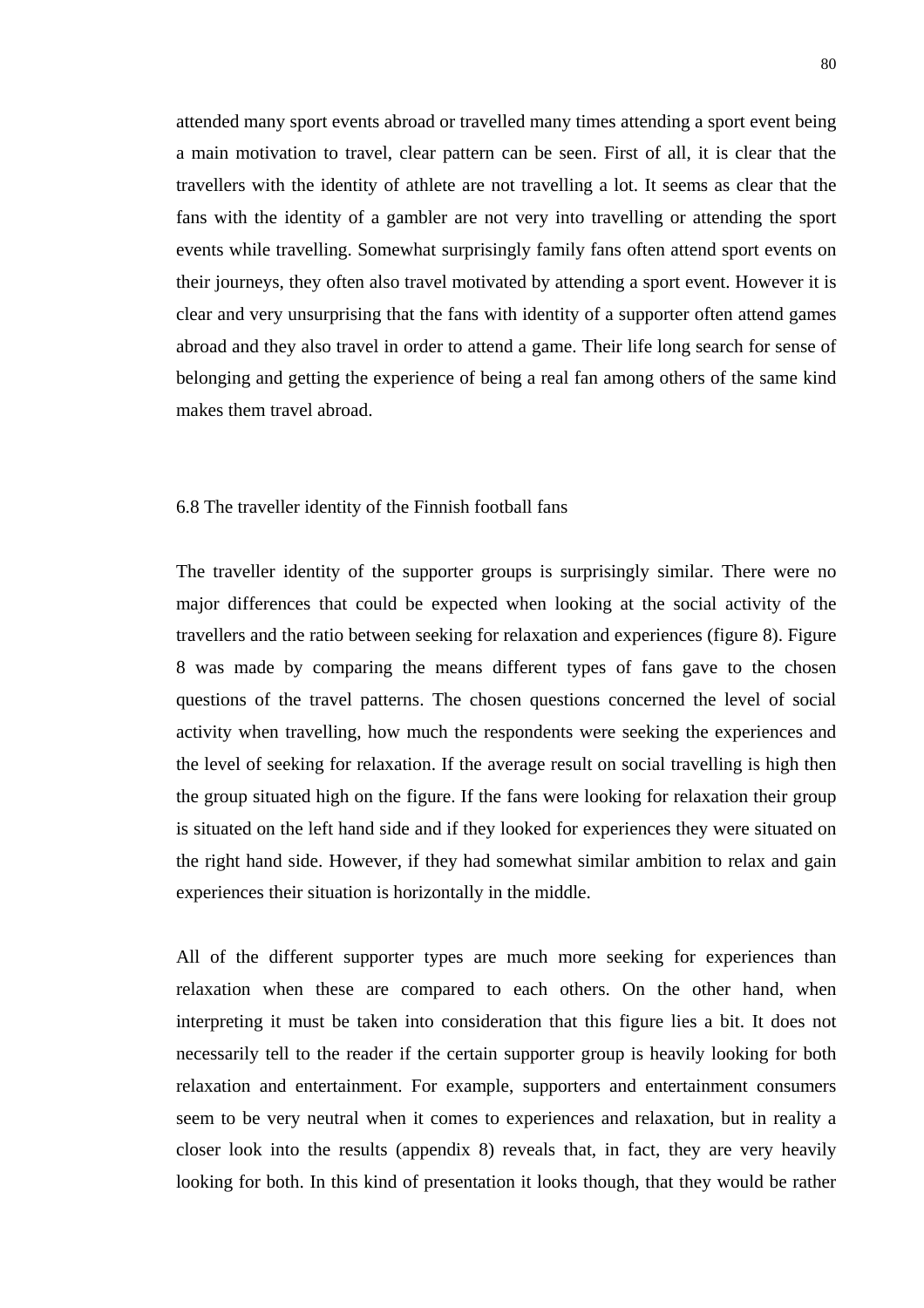neutral. The rest of the supporters types seemed to prefer experiences to simple relaxation. While travelling, the supporters are looking for the experiences they can not have at home. In a way it is just like a sports event, they can not have the experience at home so they have to go the stadium or the bar to enjoy sports. Those travelling abroad to see the game of a foreign club football, would probably stay at home or go to the local game if they would be able to get the same experience from there. At the end of the day, already small population of country makes it very difficult to find a match with the attendance of over 20 000 in Finland. The sports fans have to go abroad to look for the experience. In other countries and sports cultures the spectators, fans, also behave in a very different way than in Finland. At least behaving like a stereotypical supporter is



Figure 7. The traveller identity of supporters

much more common than in Finland. In many cases the game itself is on a higher level however the atmosphere is much more important. The behaviour of the audience and the atmosphere are what makes the game an experience. For the supporter it is very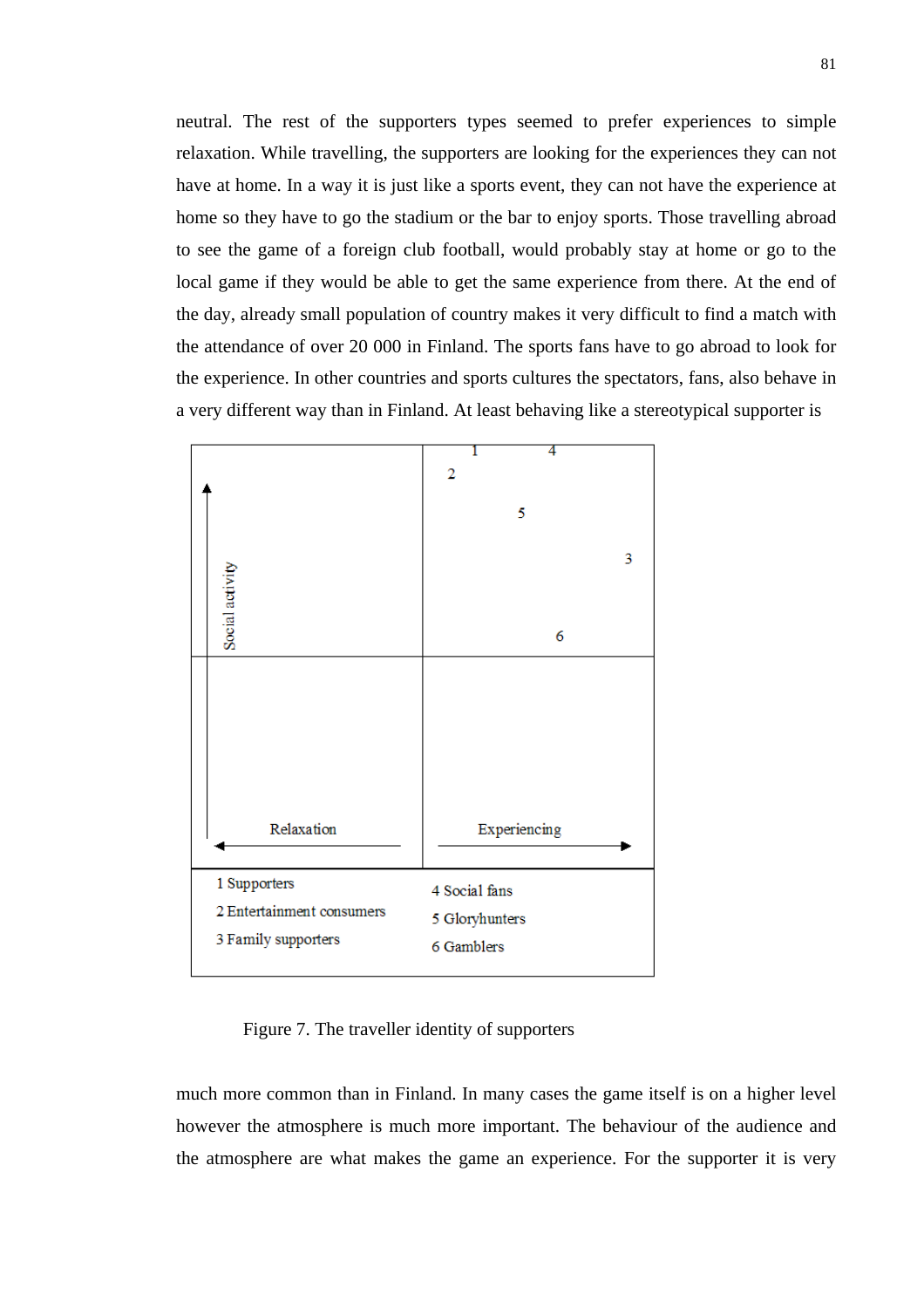important to feel like being in an original surroundings among real and dedicated fans, for these real experiences television is not enough, mediated sport can not be as powerful experience as the real event experienced live at the stadium. For many, the atmosphere is the experience they are looking for when travelling. This is probably most clear for the supporters and glory hunters, they need be among their own. Especially glory hunters need to see big matches, big stars and associate themselves with success. They are looking for the unique and authentic experiences and for them they have to see the event live at the stadium. Uniqueness and authenticity are something that televised sport can never sufficiently mediate.

Surprisingly the family supporters and gamblers seem to be the groups that were most likely to look for the experiences. In a way, this strengthens the idea that the figure lies. Looking deeper into the results reveals again the truth. They are, in fact, not looking for experiences more, however, they are rarely looking for relaxation which makes the figure the way it is. This is of course a weakness of the method as relaxation and seeking for experiences are not thought as opposites, which they are on the figure. As a whole it is quite surprising that the fans who are profiled as entertainment consumers are not clearly after entertainment. Instead they seem to be looking for relaxation almost as much as entertainment. However, the results indicate that they are looking for both. In other words, entertainment is not necessarily only experiences and extreme sports, it can also be chilling at a game or a beach with a pint.

Supporters and social travellers were profiled as very social also on the road. This is not a very big surprise, because if they are social and feel that sense of belonging is important at a sport event, it is reasonable to think they regard company highly also on travel. It seems that the social type is social in any situation.

Social activity was not quite as clear for glory hunters and entertainment consumers, it still is quite an important aspect for them too. Especially social aspect is clear when going back to important aspects of following sport. Travelling alone is in fact rare, even rarer is to travel alone without the idea of getting to know people. For example, glory hunters are not quite as much relied on the company than the social fans, but it seems that for the glory hunters, too, it is important to feel some kind of sense of belonging on the road. This could be, for example, towards the authentic local fans.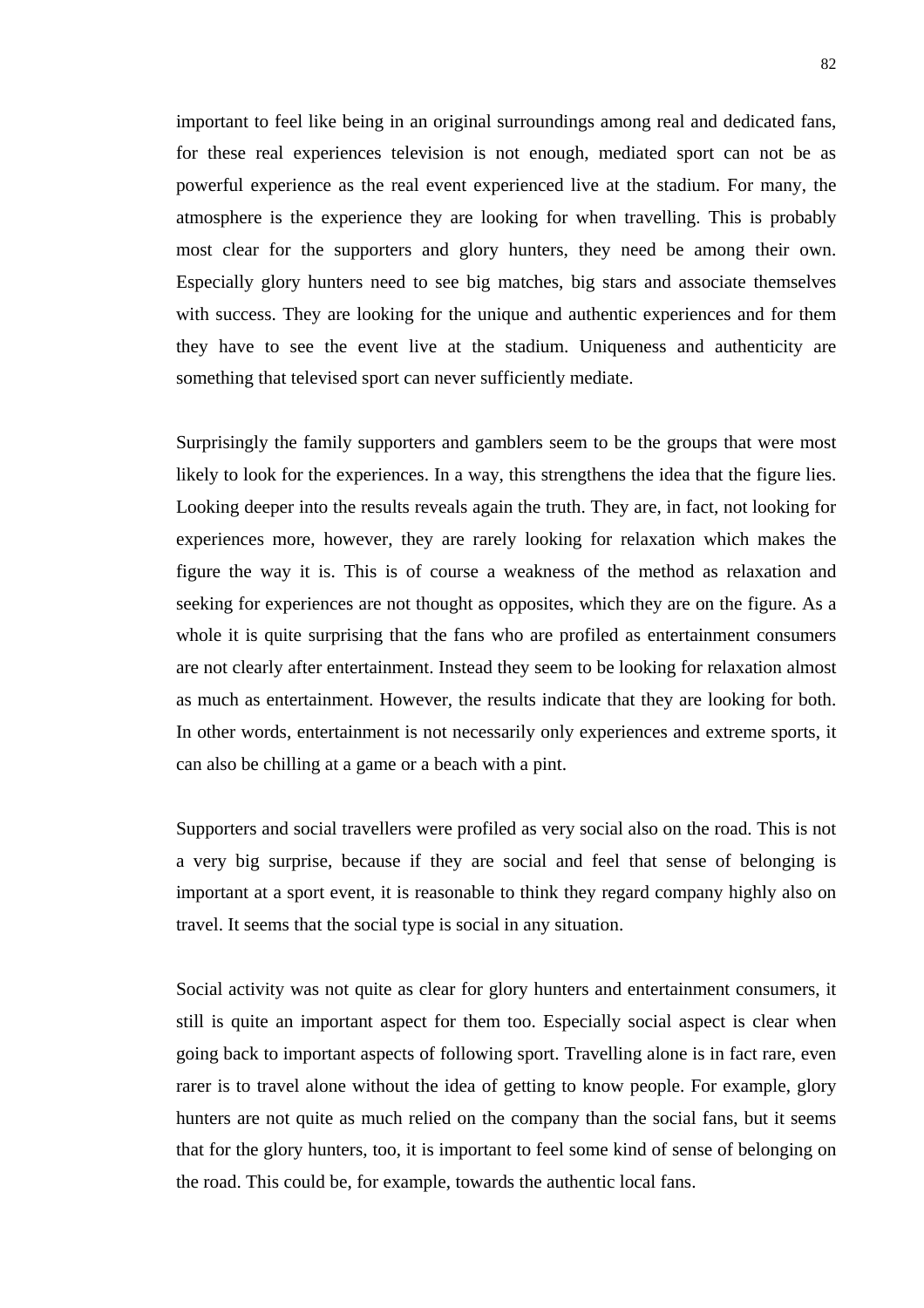The fact that spending time with family was not scored as social activity when creating the figure clearly affects the 'social activity score' of the family travellers. The family has a company from each others and do not necessarily posses a need to be among other people on the trip, so if spending time with the family would be thought as social activity they would probably score higher on it.

The gamblers however, seemed the breed of their own. They did not seem to care too much about the company on the road. They can stand it, but friends and other people are definitely not a reason to travel. Experiences seems to more important than the other people.

As a whole it is fair to say that the typologies are quite homogenous when it comes to looking for social activities and relaxation or experiences on the road. Even if fans can be divided into different types of fans and travellers, the differences are not too big. The fact that the research was done among fans, brings out the social nature also on the trips. Fans in general value relationships and sense of belonging and that is clearly evident also here. However, it is another question whether the fans are really social or very introverted. They do appreciate the sense of belonging and the social aspect of travelling and sport events, however, they are not very keen on getting to know new people. Also today's experience society is quite well depicted in the result. All of the types are very much seeking for the experiences and they choose their entertainment from all the different choices they possess.

6.9 The supporter identity of the travellers typologies

The supporter identity of the travellers seems to vary much more than the traveller identity of the supporters. Moreover, there are significant differences in social activity at the stands and on the road (Figure 9). This figure is created by comparing the opinions different traveller types on 1) social activity and 2) emotional involvement versus seeing sport as entertainment. Figure 9 was made by comparing the means different types of travellers gave to the chosen questions of the fan motivation. The chosen questions concerned the level of social activity when travelling, how much the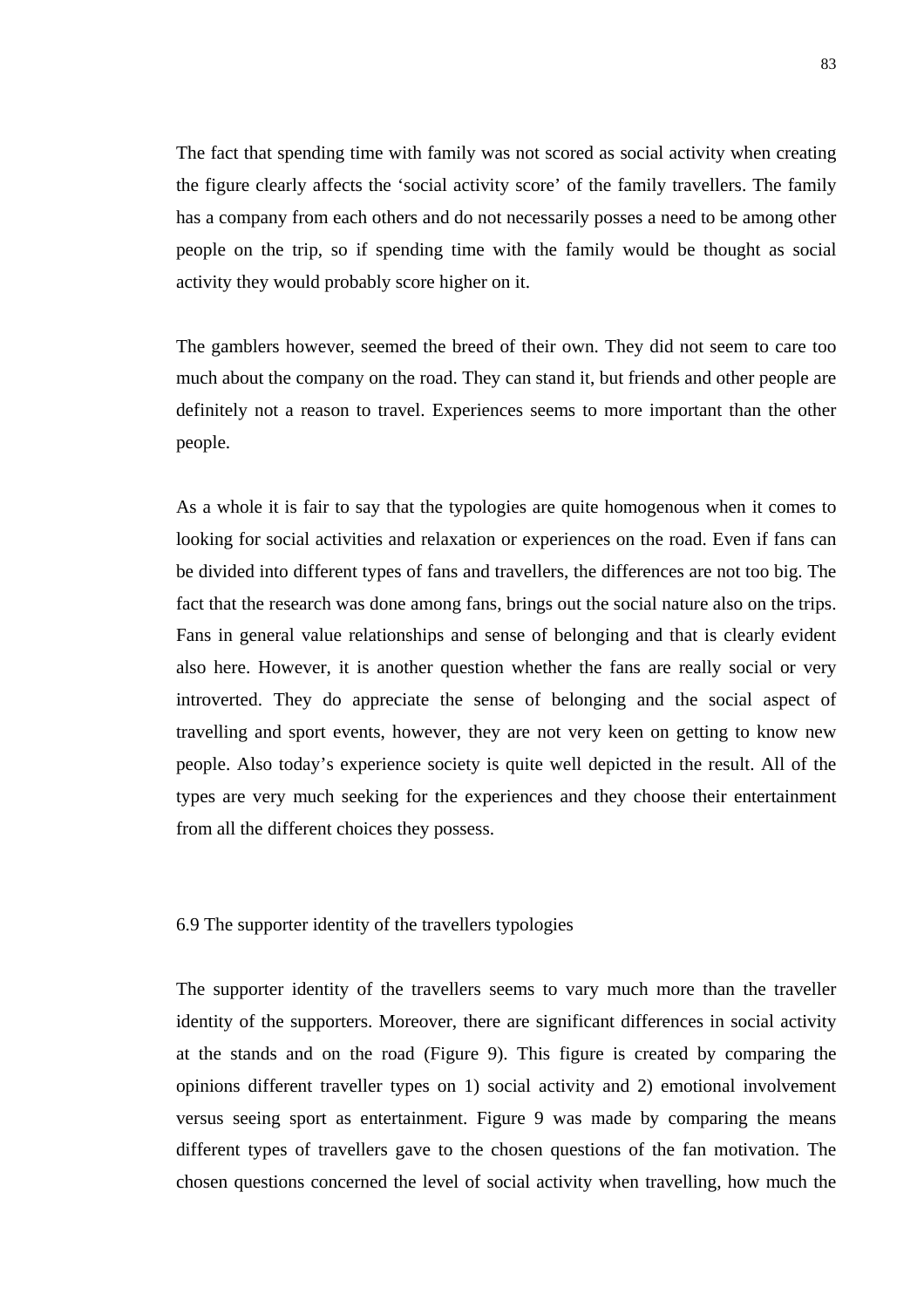respondents were looking for entertainment from the sports and the level of emotional involvement in sports. If the average result on social travelling is high then the group is situated high on the figure. If the fans were looking for entertainment their group is situated on the left hand side and if they very much involved emotionally they were situated on the right hand side. However, if they had somewhat similar ambition to entertainment value of sports and emotional involvement their situation is horizontally in the middle.



Figure 8. The supporter identity of the traveler typologies

First and a fairly striking notice is the fact that athletes are very unsociable when attending a sport event. It seems that they want to concentrate on the performance, without any disruption. They are seemingly uninterested in supporting actively or belonging to any group at the stands. It does not necessarily mean indifference towards the event itself. They are more likely concentrated on the event in hand. It is usual for the athletes to concentrate on the training also on the road, so the behaviour at the stands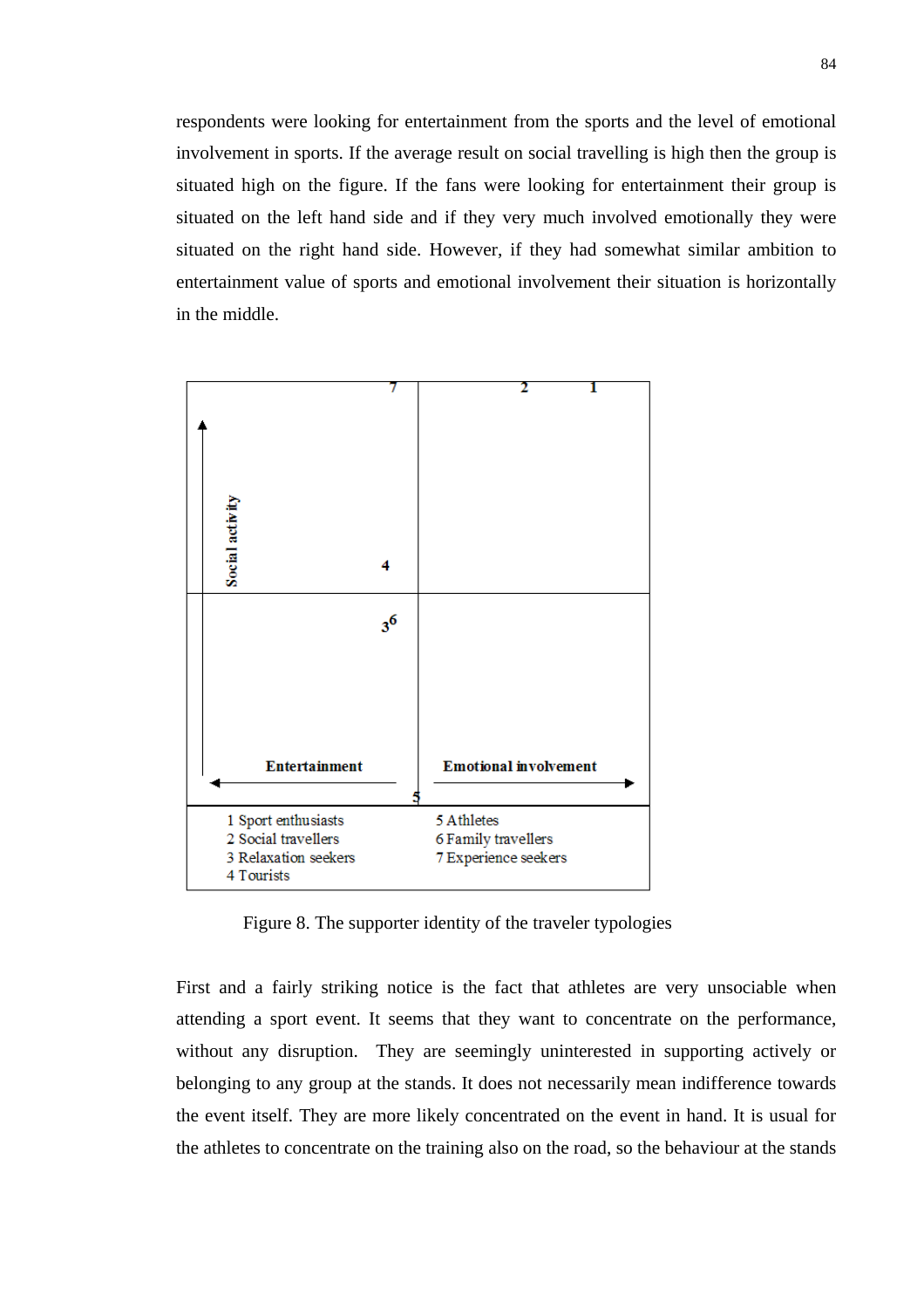is not very much different from that. On the other hand, they seem to have an neutral stand towards sport and they are not very involved emotionally.

Sport enthusiasts, experience seekers and social travellers are extremely social when attending sport events. For the social travellers it is perfectly logical and expected to be social also in the other areas of life. As far as the supporters, it is easy to look back to the social nature of being a fan. It is quite clear that one of the major influences of becoming a fan and being a fan is to be able to spend time with friends and feel like they belong to a group. Sport enthusiasts are very emotionally involved in sports and they are also very socially active. Emotions are very much preferred instead of the entertainment value of sports. Interesting fact is that, even though, social fans are not very much involved emotionally, social travellers, however, at the sports arenas prefer emotional involvement to entertainment value. For the experience seekers both, emotional part and entertainment are rather important. They also tend to be social by nature at the sports arena. As a hypothesis I could claim that they need to feel sense of belonging to group of local fans and get their experience that way. The group of supporters and the atmosphere in the middle of shouting fans is what makes a game an experience. For all of these three types of travellers it is quite characteristic that old and new friends and acquaintances are what makes sport event worth attending. Without someone to share the event there is something fundamental missing from the appeal of the event. Differences between the traveller types can be found in the amount of emotional involvement, which is higher on sport enthusiasts than on the others. This, more or less, means that social traveller and experience seekers might not go the event without companion as for them social aspect of following sports is much more important than the emotions. However, sport enthusiasts are experiencing the event also emotionally which would make the decision not to go rather difficult.

Relaxation seekers, tourists and family travellers were quite neutral when it comes to comparing the balance of entertainment value and emotional involvement in the game. Neither value is very important. In general the attitude towards sports is rather neutral, sport is entertainment but someone is always more sympathetic than the others. The favourite, however, never gets to dominate the life. Also the attitude towards social aspect of fandom is rather neutral. It seems that it is not a really big issue whether they attend the event with someone or alone, both can be enjoyable. Then again a good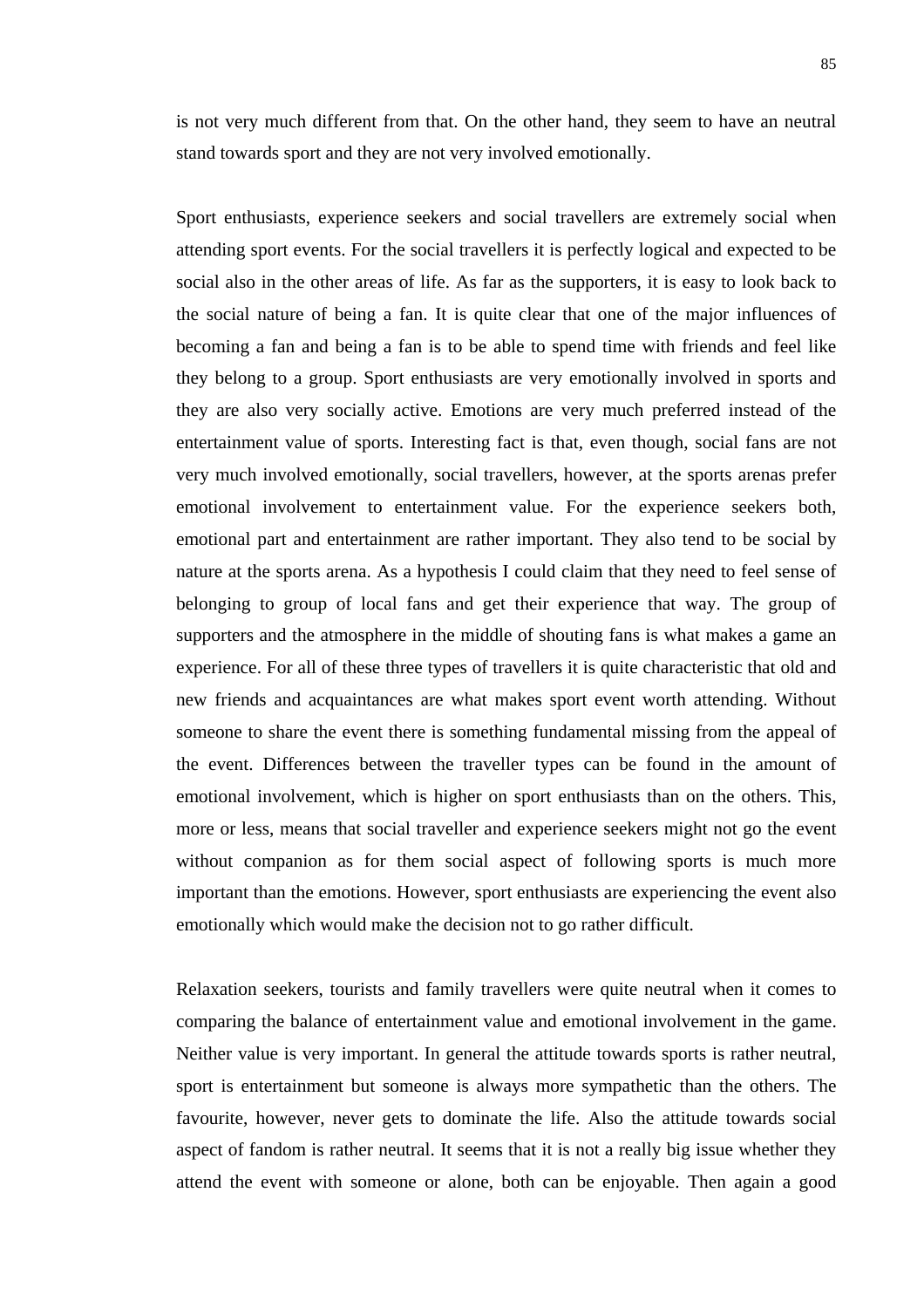company is a good company with, or without the game. The game is not attended in order to bond or to feel the sense of belonging. Here too, it is good to remember that family travellers suffer from the fact that in this analysis spending time with family was not counted as social activity.

As a whole, the social aspect and doing things together is not as highlighted for the supporter identity of the travellers, as it was for the traveller identity of supporter typologies. At the same time the range was clearly divided into three levels, both extremes and neutral. Slightly social or slightly not social groups were not found. The balance between entertainment and emotional involvement were rather neutral for all types of travellers, sport enthusiasts being a single exception. In general they are divided into three groups which are naturally rather similar to the traveller identities of the supporters.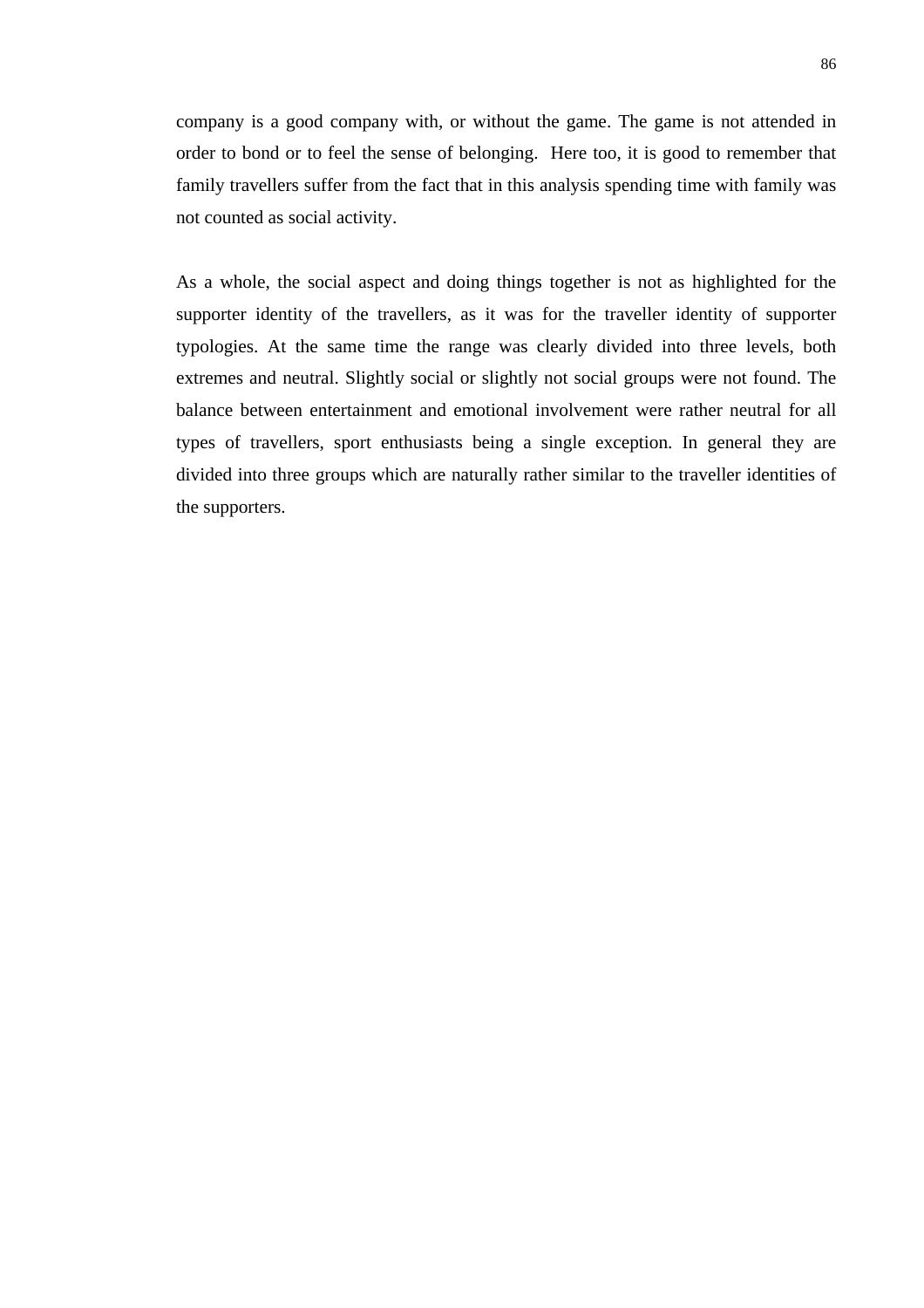## 7 CONCLUSIONS AND EVALUATION

There are many kinds of fans and there are various typologies done previously. In the end of the day, most of them claim that fans need to get to see the live action and take part in the events by supporting and taking part in the choreography at the stands. Another big issue seems to be the search for the sense of belonging with the other fans. Based on my study I claim that it is rather difficult to put modern fans into a specific mould. The modern fan has plenty of faces and is anything but the same as the fan sitting on the next seat. They might look the same and they might look like they act the same, but that is quite far from the truth. In various studies fans can be and have been divided into different groups and typologies based on their behaviour and preferences. Most fans regard the game as the most important aspect of sports, but what else is valued depends completely on personal preferences. The main differences between different types of fans have to do with the emotional involvement in the game and how they consume football.

Being a fan is often like having a career. There is clear direction where the fandom is evolving. For many, being a fan begins as a fun hobby but evolves into being the central point of life. As the time goes by the hobby starts to be taken more and more seriously and more and more time and effort is put in it. What started as a hobby becomes more like a job. Leisure becomes serious and there might be responsibilities involved. However, sometimes the career takes completely other directions as some fans enjoy the sport entertainment or the company of their friends rather than involving themselves emotionally to the game and becoming an apparatus at the sports.

Similarly to the fans there are plenty of different types of sport tourists. Sport tourists have also been a subject of a serious typification. Sport tourism as a phenomenon has been lately a subject of vigorous conceptualising. There are many concepts and definitions but the main thing is to understand that sport tourists are not a single homogenous group. The motives to travel vary from one sport tourist to another. A tourist travelling to Alps to ski and a tourist travelling to South Africa to follow football World Cup are both called sport tourists. Yet the trips are completely different and the reasons to travel are at least as different. This research concentrated on the event sport tourists. The travel motivation of an event sport tourist is emphasising mostly the same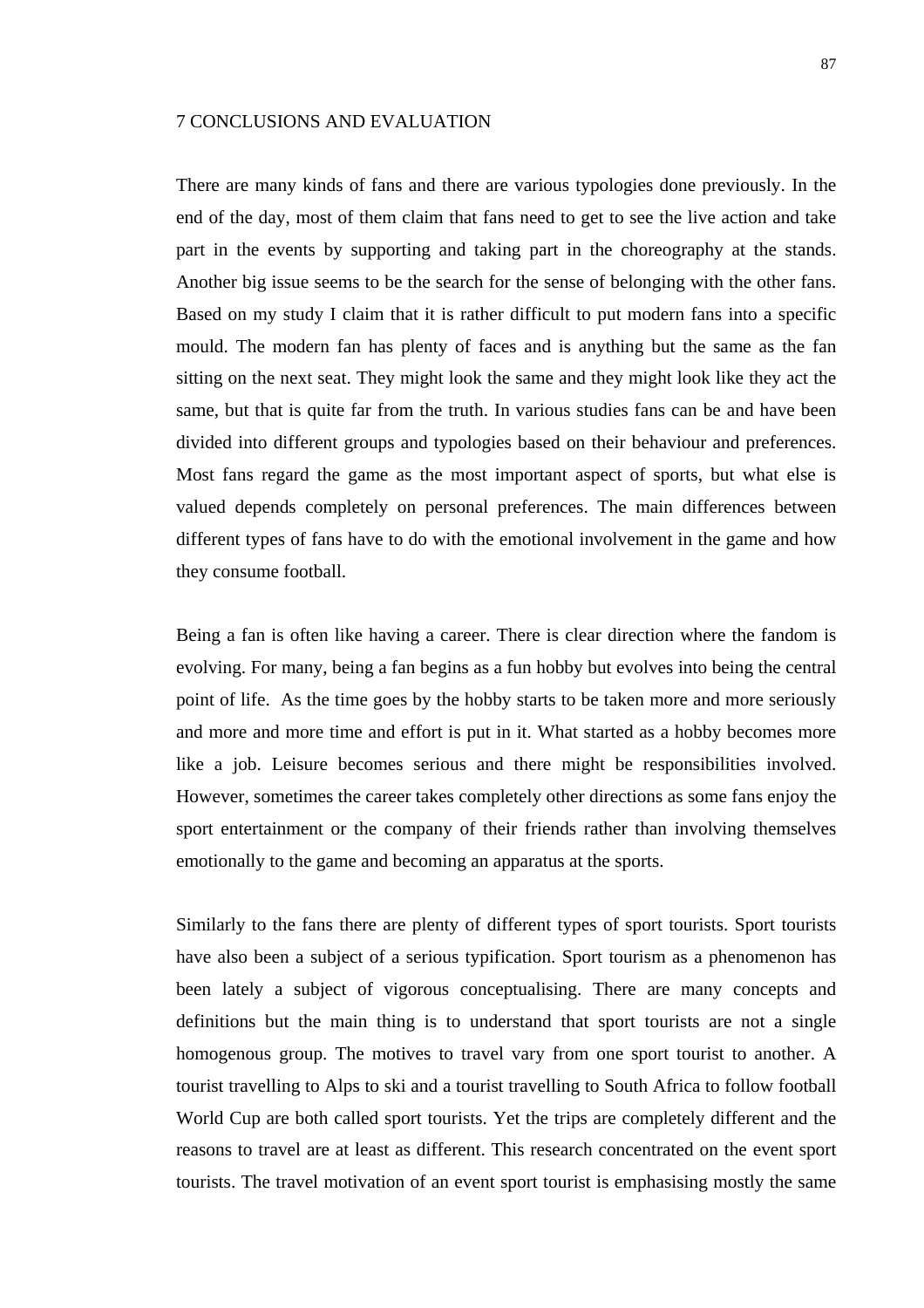aspects as is the sport fan according to previous studies and definitions. Entertainment, new experiences, sense of belonging and escape from everyday life are subjects that seem to stand out from all of the literature.

The results indicate that football definitely creates community and collective spirit among Finnish football fans. Matches are social events that are much more meaningful and interesting when they are experienced together with friends. The new community spirit is created during the whole match day not just during the game. Speculations before and after the games are important factors of the appeal of football. The Finnish football fans are living in the experience society where entertainment is more and more filling people's lives. People are looking for experiences as they possess time and money to look for them. Travelling abroad for attending a sport event fulfils the needs of experiences and entertainment for many. Travelling abroad to the authentic locations make experiences real and unique. Watching the game on television is often good entertainment, but to feel the sense of belonging with the other fans supports the need to travel to the stadiums every once in a while. These trips are very social by nature as the fans bond with the travel companion and the local fans. These unique and authentic experiences are difficult to mediate by the television or any other media. The social nature is emphasised as the sense of belonging together with the excitement and supporting the favourite tops all the tables of what is important for the fans. The exciting matches and glorious victories can be enjoyed to the full only in the company of good friends.

Using the model of Giulianotti (2005), the flaneurs were almost non-existing in this research. Hence, Finnish football fans have the characteristics of supporters, followers and fans. Due to the targeting of the research the main part of the respondents acquire the characteristics of the supporters and followers. The level of emotional involvement in the game varies a lot, but the respondents are characterised by having a very deep knowledge of the game. They know the code of behaviour and they are interested in the history and the culture of football. Although the tradition and history is important factors for the fans they also possess some levels of consumer attitude towards the game.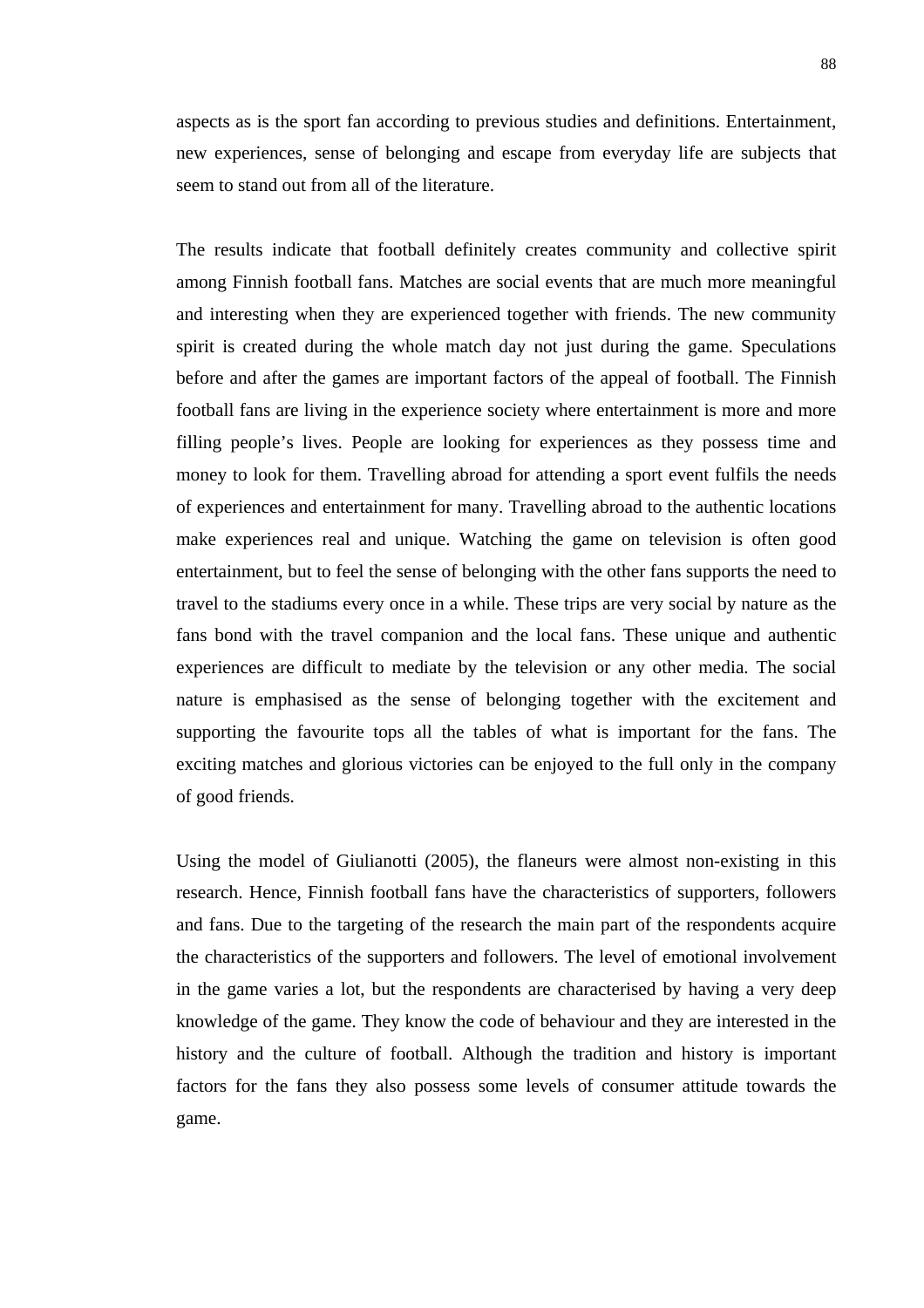According to this study the Finnish football fans travel quite a lot. For the most fans, travelling is relatively highly motivated by attending a sport event as a spectator. However, it should be pointed out that most of the trips abroad do not include attending a sport event. Clearly the most popular events abroad are the foreign club football (namely English Premier league) and the games of the Finnish national football team. The results indicate that there is a tradition of showing English football on the Finnish television on one hand, and the rising popularity of the national team on the other. The tradition of showing English football on television has made some Finnish football fans so called anglophiles who are much more interested in the English football than in the domestic football. Many of the fans can also be called experiential fans who are interested in big events and extraordinary matches. Experiential fans can be found as well at the games of Finnish national team and travelling abroad to see foreign club football.

The motive to travel is very similar to the motive to attend sport events. The social nature of travelling, learning and experiences is highlighted in the reasons to travel. Travelling is also seen as a way to bond with friends or family. Getting new experiences is also very important. In a way travelling serves the same needs as does attending a sport event. Travelling is an experience and it is something that is thought as authentic and unique, a traveller has to see the effort in order to gain the valued experiences. The reasons to travel and reasons to attend sport events are also definitely linked together. Both, travelling and following sports, are very much motivated in a same way. The social nature of travelling and following sports, as well as seeking for the entertainment and experiences are emphasised. The experience society and the status quo of choosing are well depicted in the results. The fan is looking for fulfilment of the desires and needs by doing things that pleases him/her. Experiencing and being entertained among friends are the main components in the experience society and the neo-community spirit.

The Finnish football fans can be divided in to seven traveller types: sport fans, social fans, relaxation seekers, tourists, athletes, family travellers and experience seekers. The sport fans are the ones who travel a lot in order to attend the sport events. They are emotionally very involved in sports. Social nature of travelling is also important for the sport fans. The social fans are not too bothered about the destination or the activities.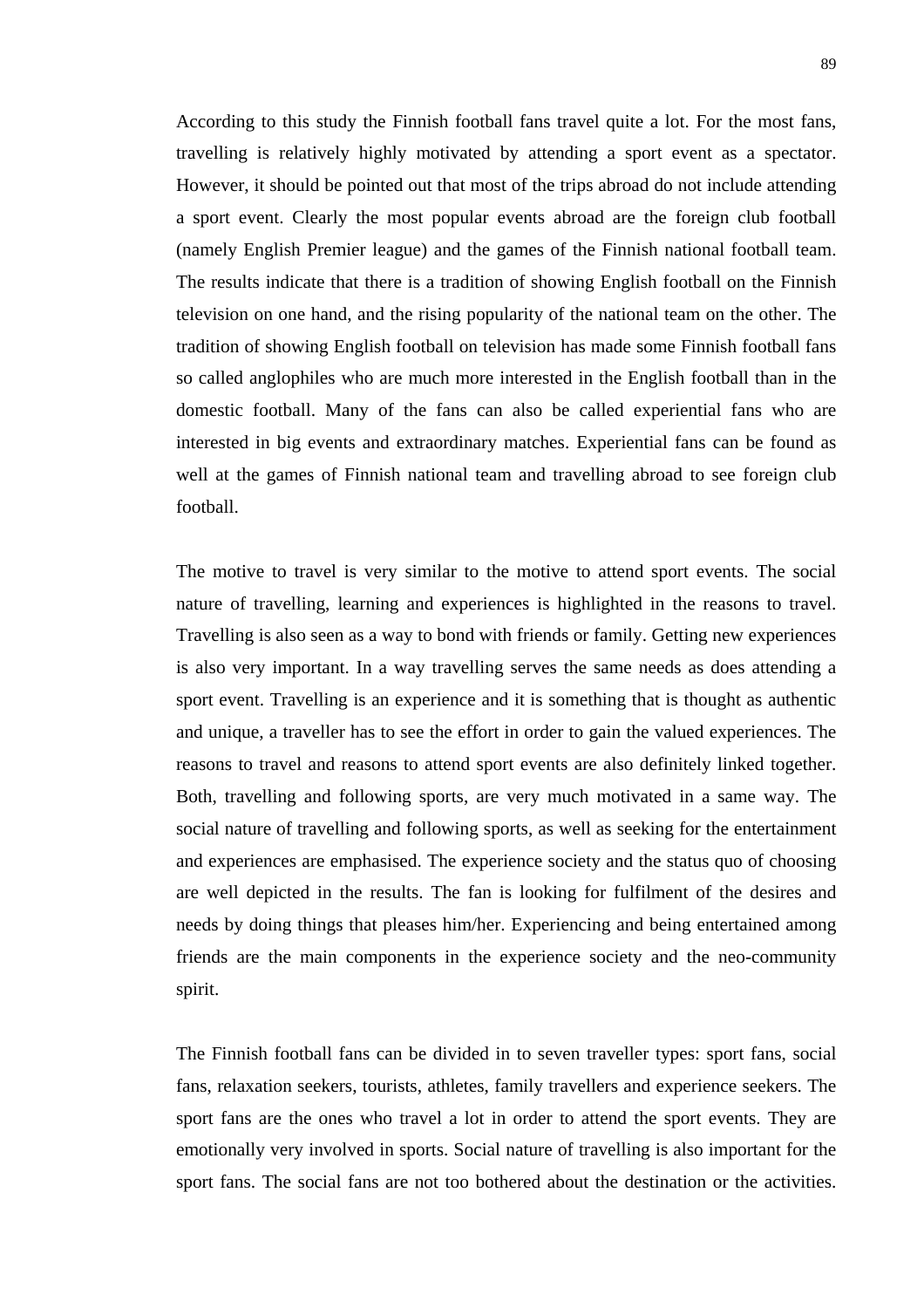For them it is most important to spend time with the friends. Relaxation seekers travel in order to relax and escape routines. Tourists are interested in history and sights of the destination. Athletes are usually physically active also on holidays. For them the possibility to do sports at the destination is important. For the family travellers it is most important to be able to spend time with family. In this sense they are a lot like the social travellers. The destination is important only as far as it offers possibilities to spend time with the family. The experience seekers are mainly looking for new experiences or relaxation.

Finnish football fans can also be divided into seven different fan typologies: supporters, entertainment seekers, family supporters, social fans, glory hunters and gamblers. Supporters represent the traditional football fanatics. They are deeply and emotionally involved with the game and they highly value the social nature of being a fan. Entertainment seekers are looking for entertainment and their approach to the game is very market oriented. The emotional involvement is not very deep. Instead of following one particular team they look for the best possible entertainment. Family supporters are similar to the family travellers as their main interest is to spend time with the family. Social fans appreciate social activities surrounding the event and in many ways they are like the supporters, but unlike supporters they are not emotionally involved. Glory hunters like to be associated with successful clubs and keep looking for the next success story. Gamblers are mainly into the sport for the gambling.

Being a football fan definitely has an effect on the travel decision of the fan. Being a fan makes it very likely that sometimes holiday trips are motivated mainly by attending a sport event. When planning a holiday trip they tend to find out about the possibilities to attend sport events. This is the case even on those trips that are not mainly motivated by attending a sport event.

#### 7.1 Validity and reliability

Validity of the research refers to the capability of the chosen research method to measure the objectives of the research. The factors affecting the validity are first and foremost: how well the questions are designed to solve the research problem. Another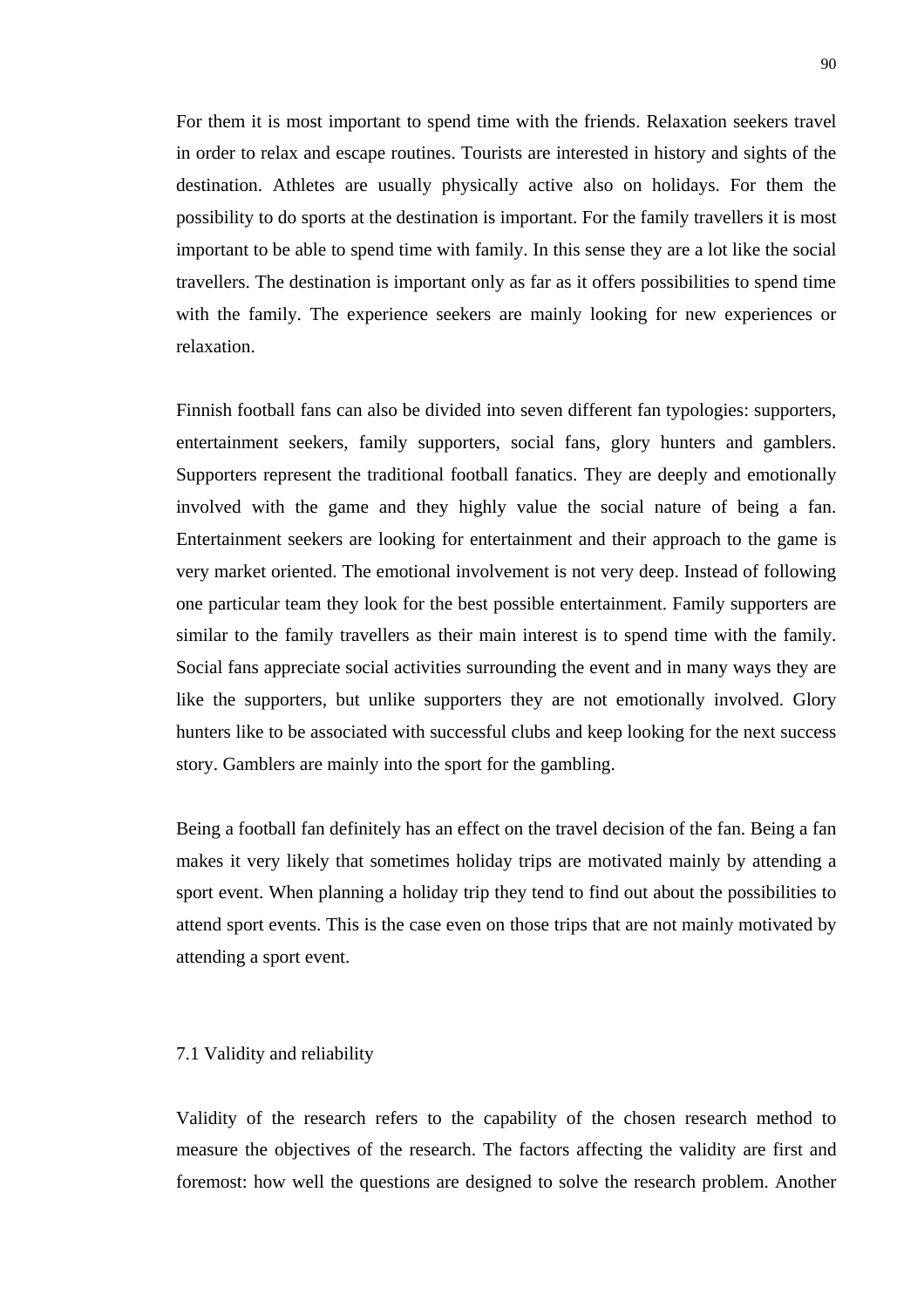important factor of the validity is to find the right people to answer the questions. Validity could suffer for example from unclear questions. If the respondents understand the questions differently the validity of the research will be compromised. Also failing in reaching the right people or timing the research badly have an effect on validity. (Heikkilä 1998, 178; Hirsjärvi et. al. 2001. 213-214) In this study validity should be on fairly high level as most of the respondents identified themselves as enthusiastic football fans, which was the target group. In this study I also managed to reach rather sizeable group of Finnish football fans which makes the validity better. However, a minor problem for the validity would be the fact that for some questions there was almost too much consensus. In general the in the questions measuring travel and fan motivation most respondents only used the high end (4-6) of the scale, which made the statistical analysis a it inaccurate and the differences between groups very small.

A study is reliable when it can be renewed without major changes in results. The reliability means that a research should give results that are not random. If the results change a lot when the study is done again it means that the study is not reliable. Reliability could be measured by analysing results statistically. Reliability is affected by wrong or too small sample. (Hirsjärvi et. al. 2001, 213.) This study reached a rather big sample of the population which, judging by the answers, was correct. This means that the result should be quite accurate and a new research should give similar results.

## 7.2 The evaluation of the research

According to the first research plan the aim was to distribute questionnaires at the selected games of Finnish national football team. However, the pilot study pointed out some problems. As a result of the pilot study the questionnaire was changed into an internet-based questionnaire. This change definitely had some effect also on the results.

This research was comprehensive in a way that there were almost 400 respondents in the sample in the end. I believe that I managed to reach young football enthusiasts very well. The older ones were not reached because my study was mainly targeted to the young football fans who tended to spend time at discussion forums on the web. However, the questionnaire was also e-mailed to the national team supporters and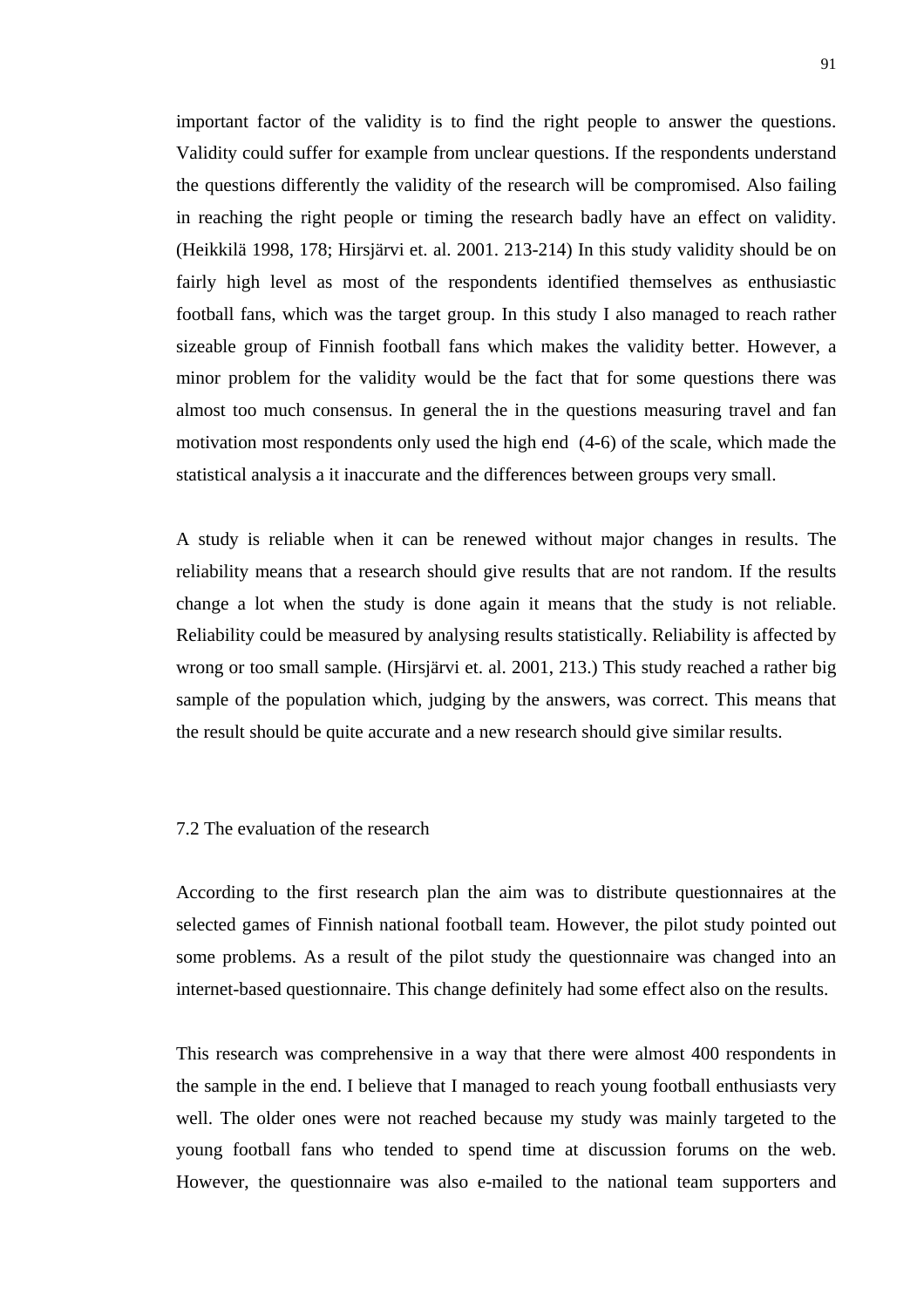English premier league supporters, which made the target audience a bit wider. The results indicated that the respondents were not athletes but instead they were clearly fans. The results also depict passionate relationship with sports indicating that the fans were really reached.

What comes to the results, it is easy to say that many of the aims were fulfilled. One of the main aims of the study was to typify fans. This goal was achieved. The hypotheses about the reasons to travel and reasons to attend sport events having clear similarities, was also supported. The results are in line with the previous studies, which increases reliability. However, some of the questions could and should have been modified so that they would have given clearer information. Forcing the respondents to use both ends of the scale would have made the results more interesting. Now the scale was not used very widely, only the high end was used and the differences between choices were minimal. This also led to the fact that in many cases, for example, statistically the results of cross tabulation were significant. Nevertheless, there were not many cross tabulations that gave an answer of which a sensible analysis could be possible.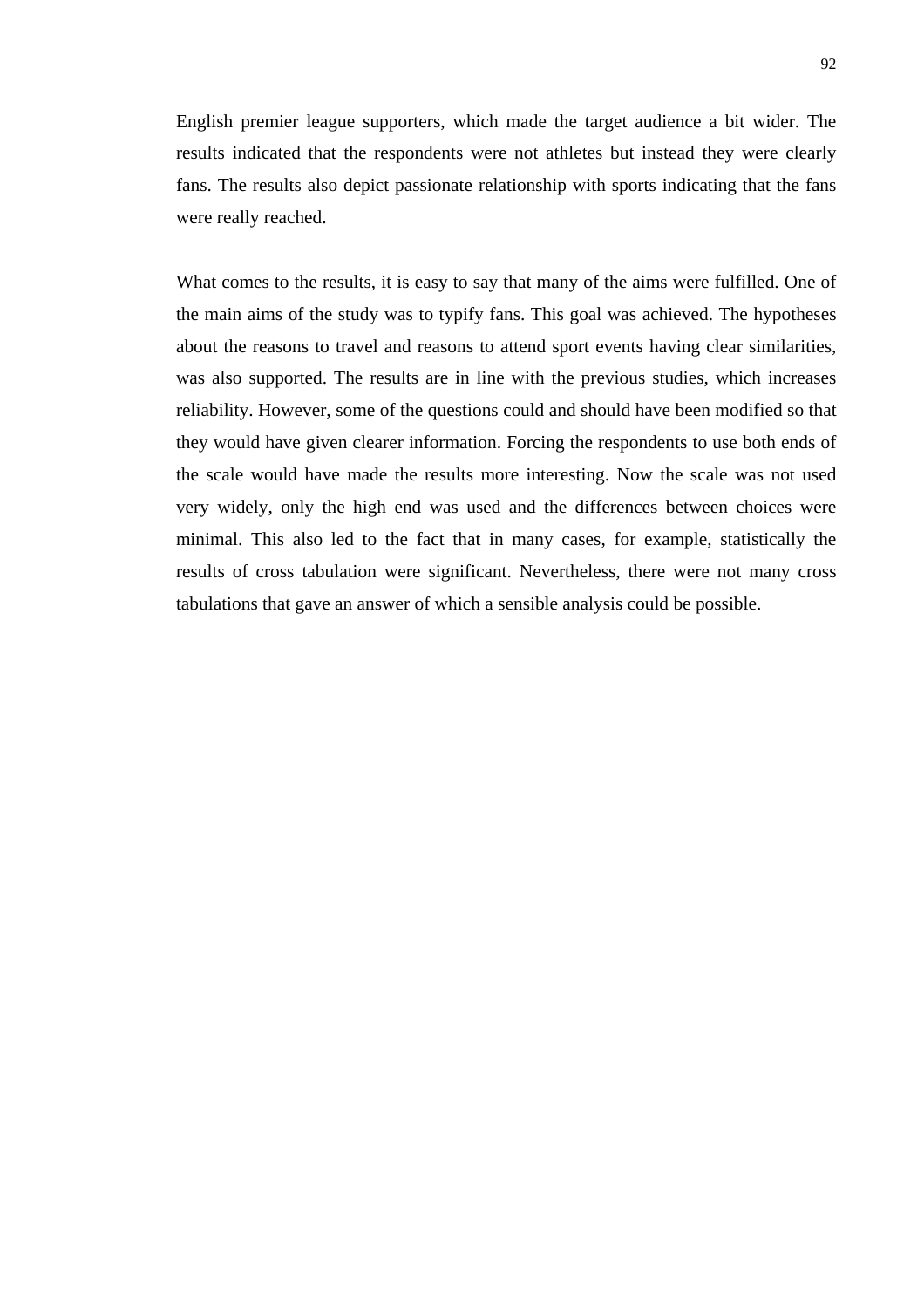### **REFERENCES**

Al-Thibiti, Yousof (2004). *A Scale Development for Sport Fan Motivation*. Retrieved December 3, 2007: [http://etd.lib.fsu.edu/theses/available/etd-11092004-151601/.](http://etd.lib.fsu.edu/theses/available/etd-11092004-151601/)

Bale, John (2000). The changing face of football: stadiums and communities. In *Soccer & Society, Vol 1, Issue 1.* 90 - 101

Bogdanov, Dusko (2005). *Measuring Nationalism as a Sport Fan Motive*. Retrieved December 3, 2007:<http://etd.lib.fsu.edu/theses/available/etd-11042005-171313/>.

Brimson, Dougie & Brimson, Eddie (1996). *Everywhere we go – Behind the matchday madness.* London: Headline Book Publishing.

Crawford, Garry (2004). *Consuming sport, Fans, sport and culture*. New York: Routledge.

Delpy Neirotti, Lisa (2005). Sport tourism Markets. In James Higham (Ed.). *Sport tourism destinations: Issues, opportunities and analysis*. Oxford: Elsevier ltd, 39 – 56.

Dobson, Stephen & Goddard John (2001). *The Economics of Football.* New York: Cambridge University Press.

Duke, Vic (2002). Local Tradition Versus Globalisation: Resistance to the McDonaldisation and Disneyisation of Professional Football in England. In *Football studies, Vol. 5 Issue 1.* 5 – 23.

Fainstein, Susan & Judd, Dennis (1999). Global forces, local strategies and urban tourism. In Susan Fainstein & Dennis Judd (Eds.). *The tourist city*. New Haven: Yale University Press, 1-20.

Fainstein, Susan S. & Gladstone, David. (1999). Evaluating urban tourism. *In The tourist city*. Edit. Fainstein, Susan S. & Judd, Dennis. New Haven: Yale University Press, 21-34.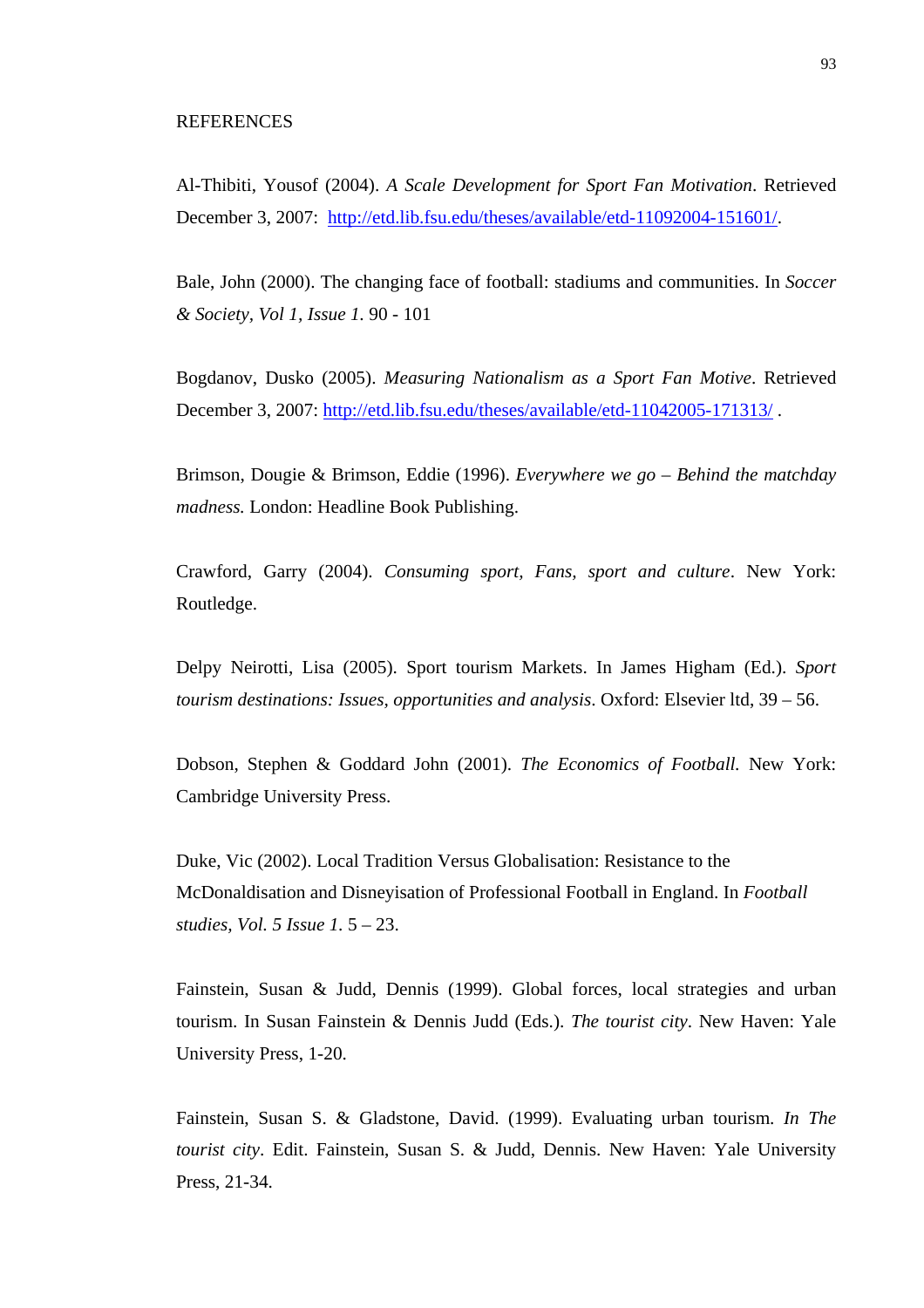FIFA (2010a) *The History of FIFA – Foundation.* Retrieved 4 April 2010 from: <http://www.fifa.com/classicfootball/history/fifa/historyfifa1.html>

FIFA (2010b) *The History of FIFA – FIFA takes Shape.* Retrieved 4 April 2010 from: <http://www.fifa.com/classicfootball/history/fifa/historyfifa2.html>

FIFA (2010c) *The History of FIFA – More associations follow.* Retrieved 4 April 2010 from:<http://www.fifa.com/classicfootball/history/fifa/historyfifa3.html>

FIFA (2010d) *The History of FIFA – The First FIFA World Cup*. Retrieved 4 April 2010 from:<http://www.fifa.com/classicfootball/history/fifa/historyfifa4.html>

FIFA (2010e) The History of FIFA – *Glabalisation*. Retrieved 4 April 2010 from: <http://www.fifa.com/classicfootball/history/fifa/historyfifa8.html>

Getz, Daniel (2003). Sport event tourism: planning, development, and marketing. In Simon Hudson (Ed.) *Sport and Adventure tourism*. The Haworth hospitality Press, 49- 88

Gibson, Heather J. (2005). Understanding sport tourism experiences. In James Higham (Ed.). *Sport tourism destinations: Issues, opportunities and analysis.* Oxford: Elsevier ltd, 57 – 72.

Gibson, Heather J., Willming, Cynthia & Holdnak, Andrew (2003). Small-scale event sport tourism: fans as tourists. *Tourism Management 23.* 181 – 190.

Giulianotti Richard (2005). The Sociability of Sport: Scotland Football Supporters as Interpreted through the Sociology of Georg Simmel. In *International Review for the Sociology of Sport, 40.* London: SAGE Publications, 289-306.

Giulianotti, Richard (2002). Supporters, Followers, Fans and Flaneurs: A Taxonomy of spectator Identities in Football. In *Journal of Sport & Social Issues, Vol. 26, No. 1*, 25– 46.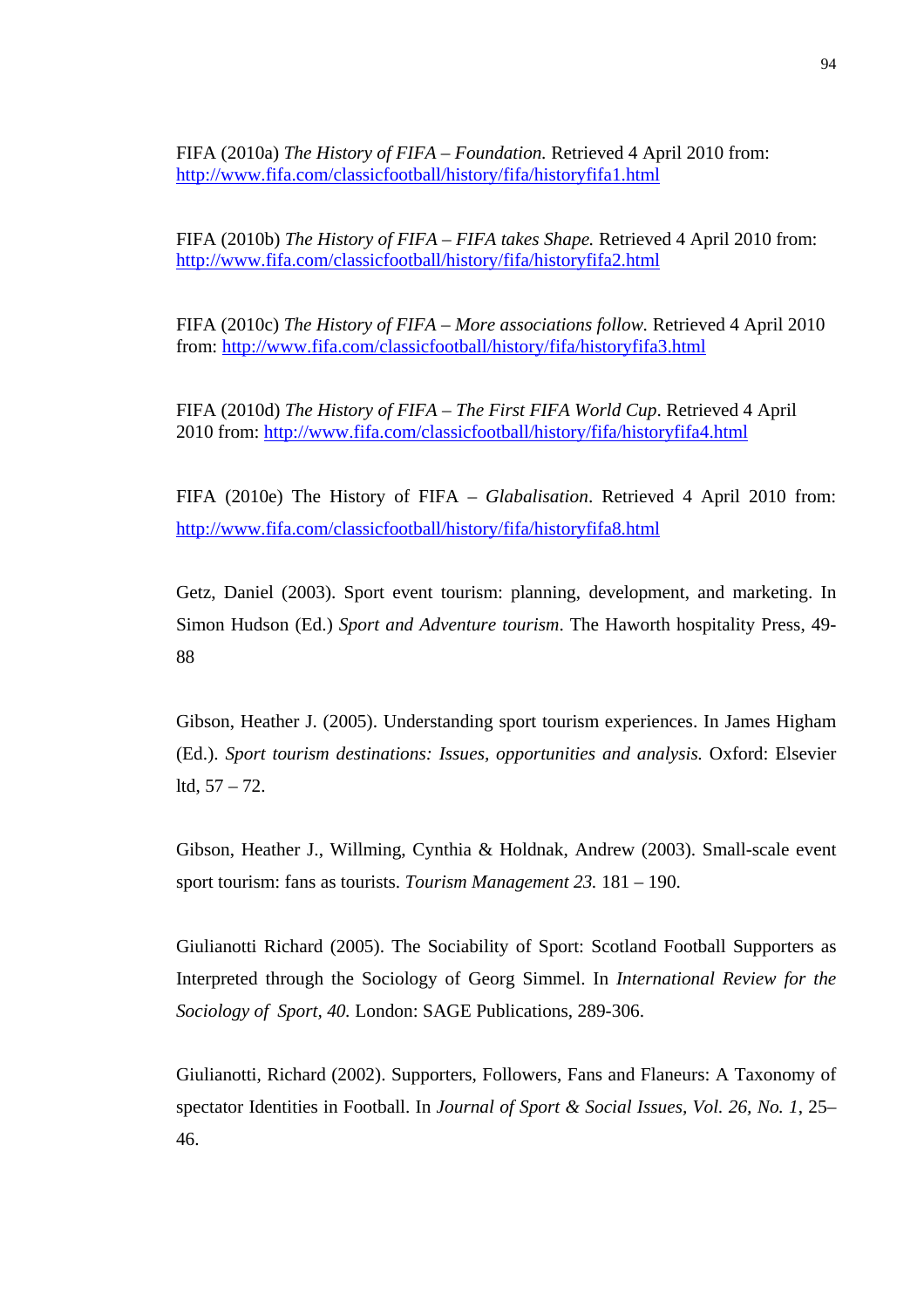Giulianotti, Richard (1999). *Football: a sociology of the global game*. Maiden, MA: Blackwell Publishers ltd.

Heikkilä, Tarja (1998). *Tilastollinen tutkimus*. Helsinki: Edita.

Heinilä, Kalevi (2000). Mikä on urheilun viihteellinen merkitys. In Liikunnan ja kansanterveyden julkaisuja (Ed.): *Haasteena huomisen hyvinvointi – Miten liikunta lisää mahdollisuuksia? Liikunnan yhteiskuntatieteellinen perustelu II, Tutkimuskatsaus*. Jyväskylä: PainoPorras Oy, 287–307.

Heinonen, Harri (2007). Jalkapalloa katsomassa – karnevalismia, vastarintaa ja performatiivisuutta. In Hannu Itkonen & Arto Nevala (Eds.) *Kuningaspelin kentät: Jalkapalloilu paikallisena ja globaalina ilmiönä.* Helsinki: Gaudeamus, 131–146.

Heinonen, Harri (2005). Jalkapallon Lumo. Tutkimus suomalaisesta Everton faniudesta. Jyväskylä: Gummerus Kirjapaino Oy.

Heinonen, Harri (2004). Hulluna Urheilusta – penkkiurheilu ja fanius tutkimuskohteena. In Kalervo Ilmanen (Ed.) *Pelit ja kentät : Kirjoituksia liikunnasta ja urheilusta*. Jyväskylän yliopisto, 231–250.

Heinonen, Harri & Godenhjelm, Petri (2001a). Hakkapeliitat Anfieldillä : tapaustutkimus suomalaisista jalkapallo-faneista MM-karsintaottelussa Englanti-Suomi Anfieldillä Liverpoolissa 24.3.2001. *Liikunnan kehittämiskeskus 2/2001*. Jyväskylän yliopisto.

Heinonen, Harri & Godenhjelm, Petri (2001b*). Ohranjyvä silmässä – suomalaiset urheiluyleisöt ja alkoholi*. Jyväskylä. Jyväskylän yliopisto.

Hinch, Thomas & Higham, James (2004). *Sport tourism development*. Clevedon: Channel View publications.

Hirsjärvi, Sirkka; Remes, Pirkko & Sajavaara, Paula (2001). *Tutki ja kirjoita*. Helsinki: Tammi.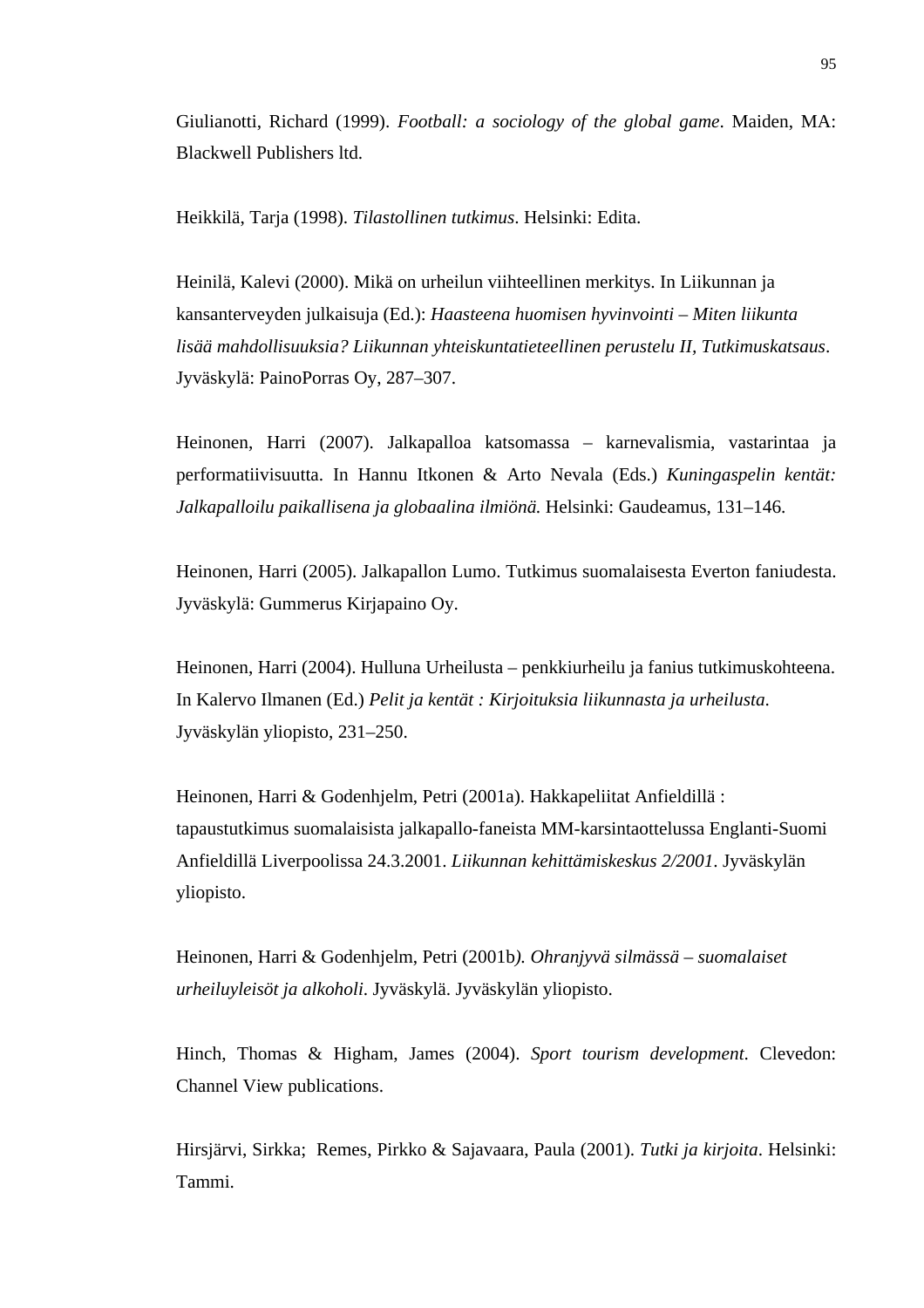Hollendsen, Sven (2007). *Global Marketing*. Edinburgh: Pearson education limited.

Kim, Nam-Sum & Chalip, Laurence (2004). Why travel to the FIFA World Cup? Effects of motives, background, interest and constraints. *Tourism Management 25.* 965  $-707.$ 

Kontturi, Jani-Tapani (2004). *Sportsmarketing in Finnish football a benchmarking case.* Helia Porvoo (bachelors thesis).

Koski, Pasi & Jalonen, Henri (1999). Jalkapallo yleisölajina. Jyväskylän yliopisto *liikunnan kehittämiskeskus 2/1999*.

Kvantimotv (2004a). *Faktorianalyysi*. Retrieved December 3, 2009: <http://www.fsd.uta.fi/menetelmaopetus/faktori/faktori.html>

KvantiMOTV (2004b). Ristiintaulukointi. Retrieved December 3, 2009: <http://www.fsd.uta.fi/menetelmaopetus/faktori/faktori.html>

Lahtinen, Esko S. (1994). Rugbyn koulusta Turun Satamaan. In Jukka Pakkanen (Ed.) *Futis.* WSOY: Porvoo 17 – 23.

Maffesoli, Michel (1995). *Maailman mieli: yhteisöllisen tyylin muodoista.* Helsinki: Gaudeamus.

Mellin, Ilkka (2004). Pääkomponenttianalyysi. Retrieved May 14, 2010: <http://www.sal.tkk.fi/Opinnot/Mat-2.112/pdf/PCOMP10.pdf>

Neale, Larry & Funk Daniel (2005). Fan Motivation and Loyalty: Extending The Sport Interest Inventory (SII) To The Australian Football League. Retrieved 25 January 2010: <http://hdl.handle.net/10072/2833>

Noro, Arto (1996). Schulzen elämysyhteiskunta. In Keijo Rahkonen (Ed.) *Sosiologian uusimmat virtaukset*. Helsinki: Gaudeamus, 96–119.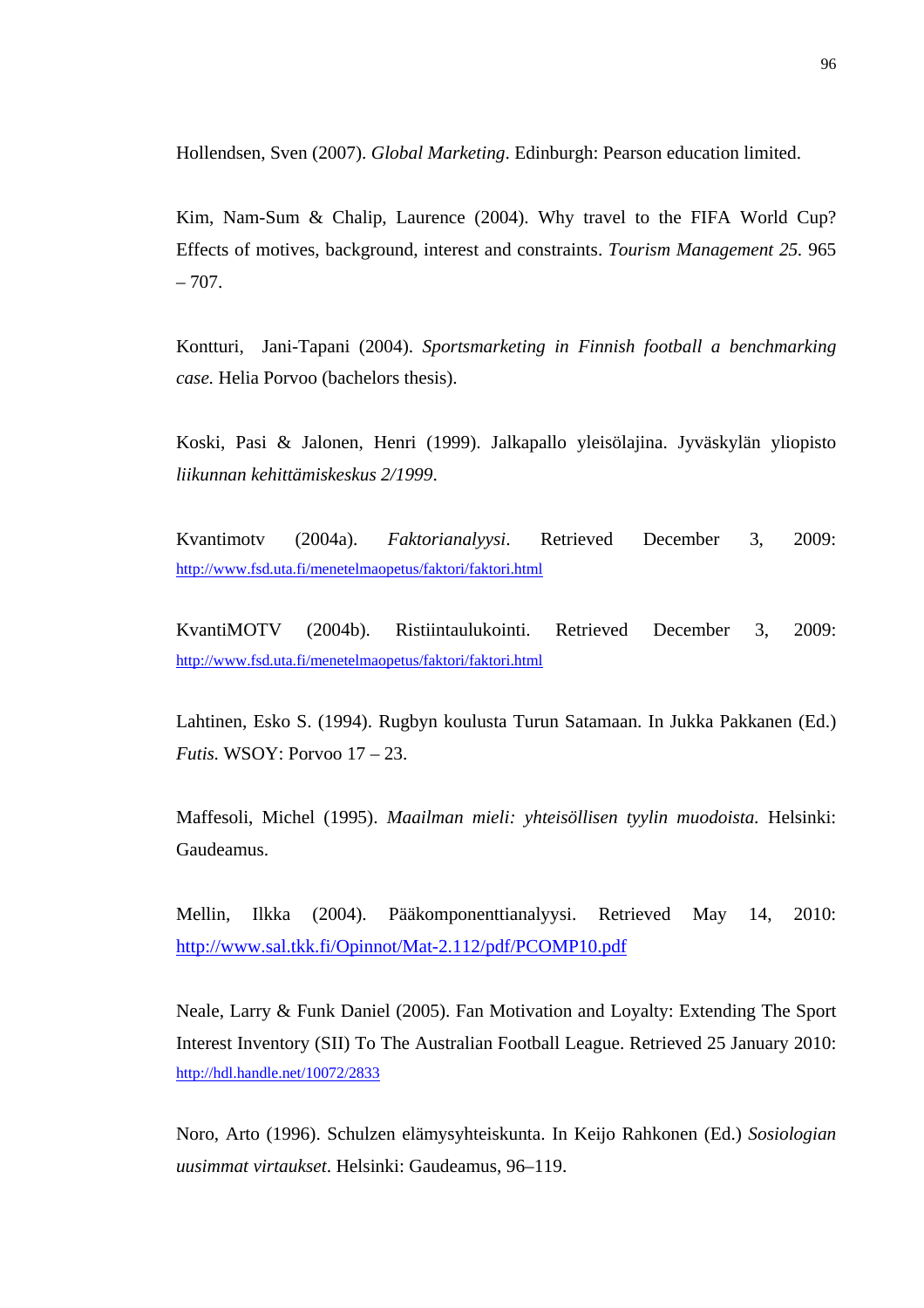Ritchie, Brent & Adair, Darryl (2004). Sport Tourism: An Introduction and Overview. In Brent Ritchie & Darryl Adair (Eds.) *Sport tourism: Interrelationships, Impacts and Issues*. Clecedon: Channel View Publications, 1 – 29.

Ritchie, Brent (2004). Exploring Small-Scale Sport Event Tourism: The Case of Rugby Union and the Super 12 Competition. In Brent Ritchie & Darryl Adair (Eds.) *Sport tourism: Interrelationships, Impacts and Issues*. Clevedon: Channel View Publications,  $135 - 154$ .

Russell, Dave (2007). Englannin yhteiskunnan jalkapalloistuminen. In Hannu Itkonen & Arto Nevala (Eds.) *Kuningaspelin kentät: Jalkapalloilu paikallisena ja globaalina ilmiönä.* Helsinki: Gaudeamus, 27–34.

Shank, Matthew (1999). *Sports marketing: a strategic perspective*, Upper Saddle River (NJ): Prentice Hall Inc.

RMC Sportwise ltd. (2008). *Premier league national fan survey 2007/08*. Retrieved February 16, 2009 from:<http://www.premierleague.com/staticFiles/67/f8/0,,12306~129127,00.pdf>

Standeven, Joy & De Knop, Paul (1999). *Sport tourism.* Champaigne (IL): Human Kinetics.

Stebbins, Robert (2007). *Serious Leisure*. New Bruswick (NJ): Transaction Publishers. Sulkunen. 1996.

Tikander, Juha (2006). Vierasmatkailu Veikkausliigassa. Helsinki: Edita.

Tucker, Ledyard & McCallum, Robert (1997). Exploratory Factor Analysis. Retrieved May 14, 2010 from:<http://www.unc.edu/~rcm/book/factor.pdf>

UNWTO (2009). *Tourism and the world economy.* Retrieved February 20, 2010 from: <http://www.unwto.org/facts/menu.html>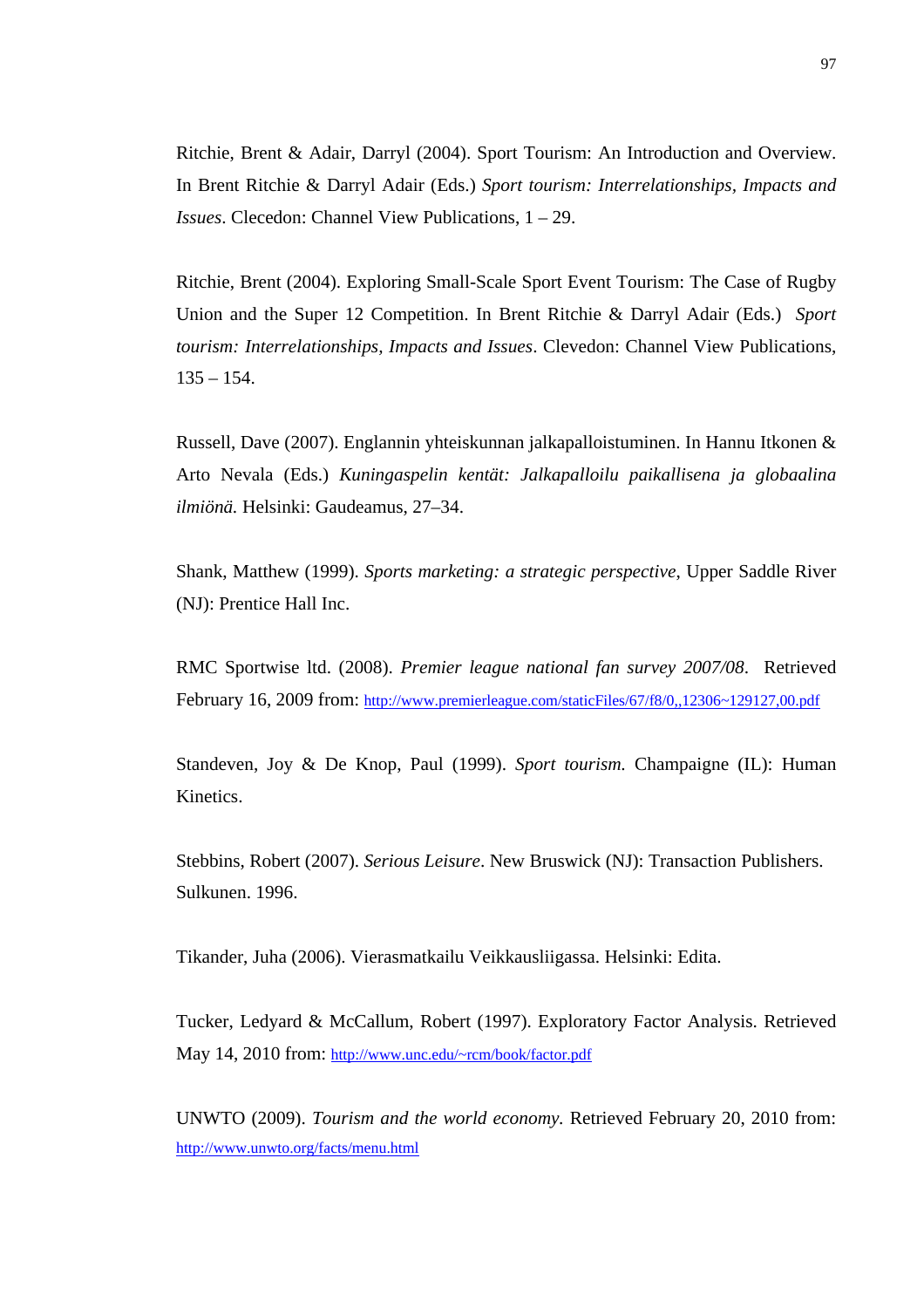Vehmas, Hanna (2010). Liikuntamatkalla Suomessa. Vapaa-ajan valintoja jälkimodernissa yhteiskunnassa. Jyväskylä: Jyväskylä University Printing House.

Wann, Daniel, Schrader, Michael & Wilson, Anthony (1999). *Sport fan motivation: questionnaire validation*, March 1999.

Weed, Mike & Bull, Chris (2004). *Sports tourism: participants, policy and providers*. Kent: Elsevier.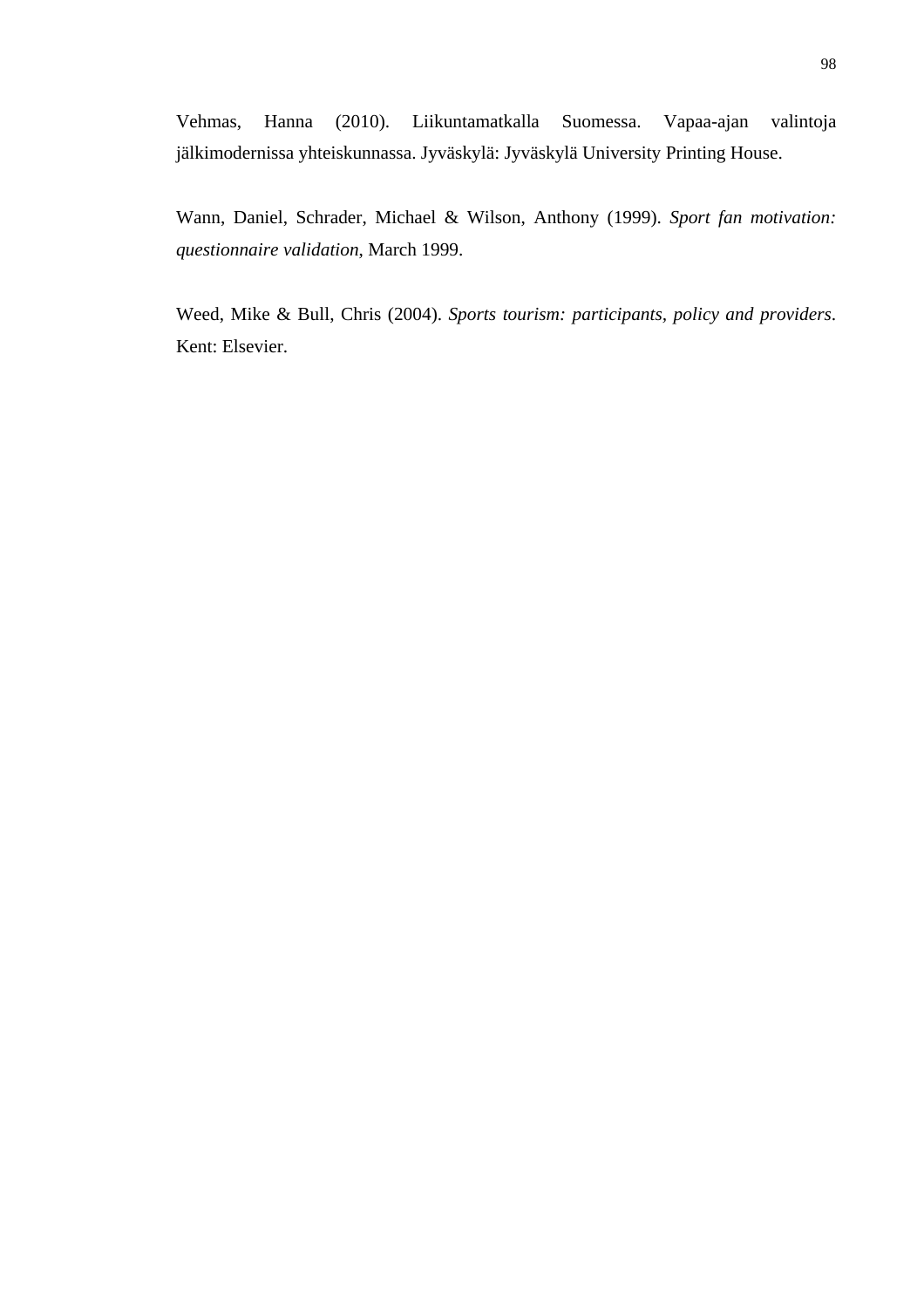## APPENDIX 1 – Questionnaire in Finnish

| Taustatiedot                                                                                                                                                                                                          |                           |                                               |                                                                                |                  |
|-----------------------------------------------------------------------------------------------------------------------------------------------------------------------------------------------------------------------|---------------------------|-----------------------------------------------|--------------------------------------------------------------------------------|------------------|
| $1.$ Ikä?                                                                                                                                                                                                             | 19 tai alle<br>60 tai yli | $20-29$                                       | 30-39<br>40-49                                                                 | 50-59            |
| 2. Sukupuoli?                                                                                                                                                                                                         | Mies                      | Nainen                                        |                                                                                |                  |
| 3. Olen                                                                                                                                                                                                               |                           | Koululainen $\Box$ Opiskelija                 | Työntekijä                                                                     |                  |
| Toimihenkilö                                                                                                                                                                                                          | Asiantuntijatehtävässä    |                                               | Johtavassa asemassa                                                            |                  |
| Seuraavat kysymykset käsittelevät matkustustottumuksiasi. Vastaa kysymyksiin ajatellen<br>viimeksi kuluneita kolmea vuotta                                                                                            |                           |                                               |                                                                                |                  |
| 4. Kuinka monta vapaa-ajan matkaa olet tehnyt ulkomaille?<br>$1-2$<br>$\theta$                                                                                                                                        | $3 - 4$                   | $5 - 6$                                       | 7 tai useamman                                                                 |                  |
| 5. Kuinka monella ulkomaille suuntautuneella vapaa-ajan matkallasi olet osallistunut<br>urheilutapahtumaan katsojana?<br>En yhdelläkään matkalla $\Box$ 1-2 matkalla $\Box$ 3-4 matkalla<br>7 tai useammalla matkalla |                           |                                               | 5-6 matkalla                                                                   |                  |
| 6. Kuinka monella ulkomaille suuntautuneella vapaa-ajan matkallasi olet osallistunut<br>urheilutapahtumaan urheilijana, valmentajana, huoltajana tms.?<br>en yhdelläkään matkalla<br>7 tai useammalla matkalla        |                           | $1-2$ matkalla   $3-4$ matkalla               | 5-6 matkalla                                                                   |                  |
| 7. Kuinka usein ulkomaille matkustaessanne urheilutapahtuman seuraaminen on ollut matkan<br>pääasiallinen tarkoitus?<br>$ 1-2 $ kertaa<br>ei kertaakaan<br>useammin                                                   |                           | $\vert$ 3-4 kertaa                            | 5-6 kertaa                                                                     | 7 kertaa tai     |
| 8. Kuinka monella ulkomaan matkalla olet seurannut urheilutapahtumaa, mutta<br>urheilutapahtuma ei kuitenkaan ollut matkan pääasiallinen tarkoitus?<br>en yhdelläkään matkalla<br>7 tai useammalla matkalla           | $\Box$ 1-2 matkalla       | $ $ 3-4 matkalla                              | 5-6 matkalla                                                                   |                  |
| 9. Mitä urheilutapahtumia olet seurannut ulkomailla?<br>Jalkapallomaajoukkueen ottelut<br>Ulkomaista seurajalkapalloilua<br>Ulkomaista seurajääkiekkoa<br>Massajuoksu/massaurheilutapahtuma<br>Muu tapahtuma          |                           | Yleisurheilua<br>Hiihto/Mäkihyppy/alppihiihto | Kotimaisten jalkapallojoukkueiden kv. ottelut<br>Jääkiekkomaajoukkueen ottelut | Moottoriurheilua |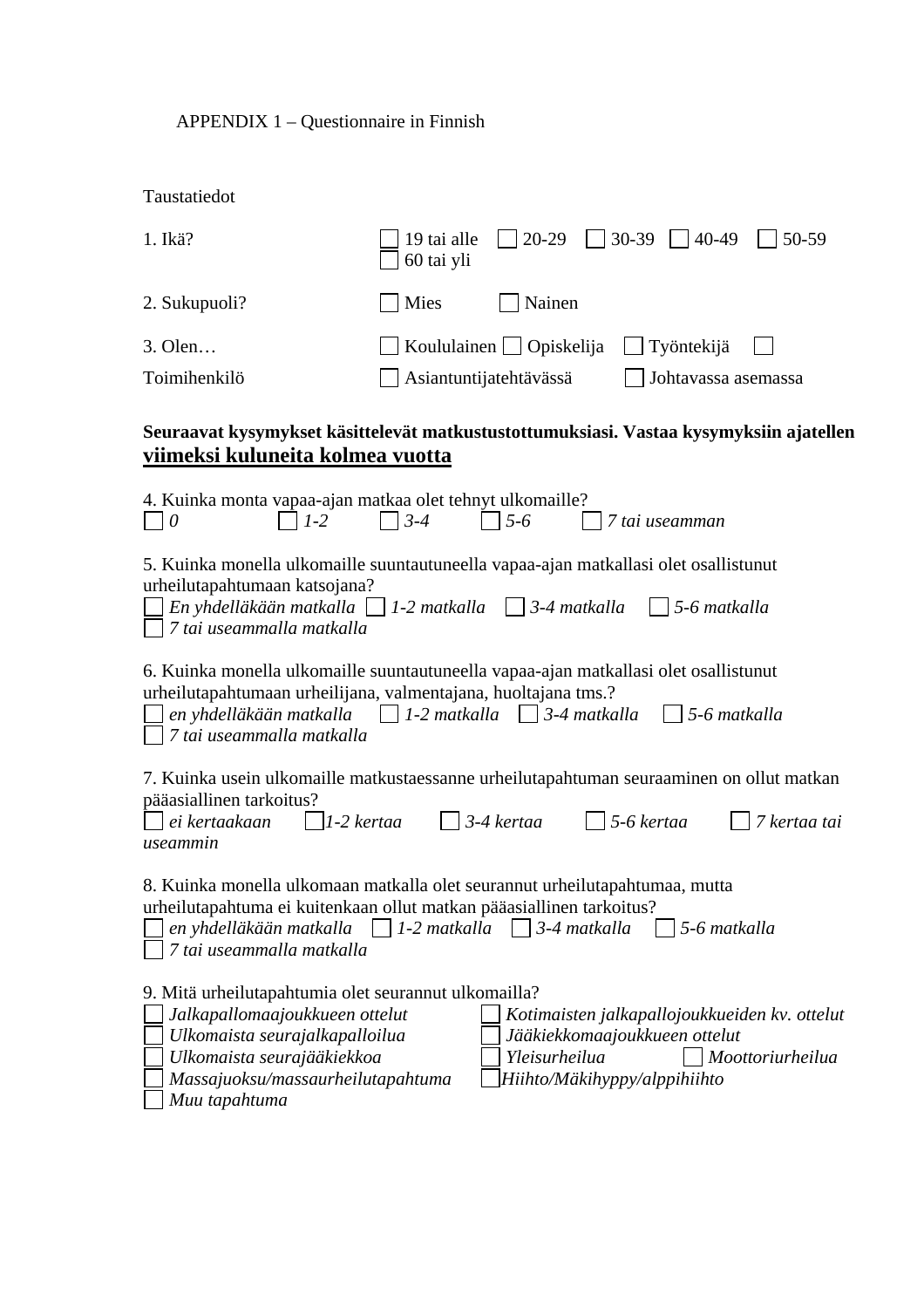**Seuraavassa osassa esitetään matkustamiseen ja matkustusmotiiveihin liittyviä väittämiä. Arvioi väittämiä asteikolla 1-6 (1= täysin eri mieltä,** 2= jonkin verran eri mieltä, 3= hieman eri mieltä, 4= hieman samaa mieltä, 5= jonkin verran samaa mieltä, **6= täysin samaa mieltä).** 

|                                                                                           | 2 | 3 | 4 | 5 | 6 |
|-------------------------------------------------------------------------------------------|---|---|---|---|---|
| 10. Ulkomaan matkaa suunniteltaessa otan selvää kohteen tarjoamista mahdollisuuksista     |   |   |   |   |   |
| harrastaa urheilua<br>11. Ulkomaan matkaa suunniteltaessa otan selvää kohteen tarjoamista |   |   |   |   |   |
| mahdollisuuksista seurata urheilua                                                        |   |   |   |   |   |
| 12 .Mahdollisuus urheilla on tärkeä kriteeri                                              |   |   |   |   |   |
| matkakohdetta valittaessa                                                                 |   |   |   |   |   |
| 13. Mahdollisuus seurata urheilua on tärkeä kriteeri                                      |   |   |   |   |   |
| kohdetta valittaessa                                                                      |   |   |   |   |   |
| 14. Ulkomaille matkustaminen on tapa paeta arjen rutiinej                                 |   |   |   |   |   |
| 15. Ulkomaille matkustaminen on tapa rentoutua                                            |   |   |   |   |   |
| 16. Matkustan ulkomaille oppiakseni toisista kulttuureista                                |   |   |   |   |   |
| 17. Matkustan ulkomaille, koska haluan nähdä muiden maiden                                |   |   |   |   |   |
| urheilukulttuuria                                                                         |   |   |   |   |   |
| 18. Suosikkiurheilijani/joukkueeni seuraaminen on tärkeä                                  |   |   |   |   |   |
| syy matkustaa ulkomaille                                                                  |   |   |   |   |   |
| 19. Matkustan ulkomaille, koska haluan kokea                                              |   |   |   |   |   |
| uusia asioita                                                                             |   |   |   |   |   |
| 20. Ulkomaille matkustaessani kohteen ilmasto                                             |   |   |   |   |   |
| on tärkeä tekijä                                                                          |   |   |   |   |   |
| 21. Matkustan mielelläni yksin                                                            |   |   |   |   |   |
| 22. Matkustan mielelläni perheen kanssa                                                   |   |   |   |   |   |
| 23. Matkustan mielelläni ystävien kanssa                                                  |   |   |   |   |   |
| 24. Matkakohteen nähtävyydet ovat tärkeä tekijä matkasuunnitelmaa                         |   |   |   |   |   |
| tehdessä                                                                                  |   |   |   |   |   |
| 25. Pyrin hoitamaan matkajärjestelyt omatoimisesti                                        |   |   |   |   |   |
| 26. Kulttuurielämykset (muu kuin urheilukulttuuri)                                        |   |   |   |   |   |
| ovat tärkeitä ulkomaan matkalla<br>27. Ystävien seura on tärkeä osa ulkomaan matkaa       |   |   |   |   |   |
| 28. Ulkomaan matka on hyvä tapa viettää aikaa                                             |   |   |   |   |   |
| perheen kanssa                                                                            |   |   |   |   |   |
|                                                                                           |   |   |   |   |   |

**29**. Matkan luoma yhteenkuuluvuuden tunne on suuri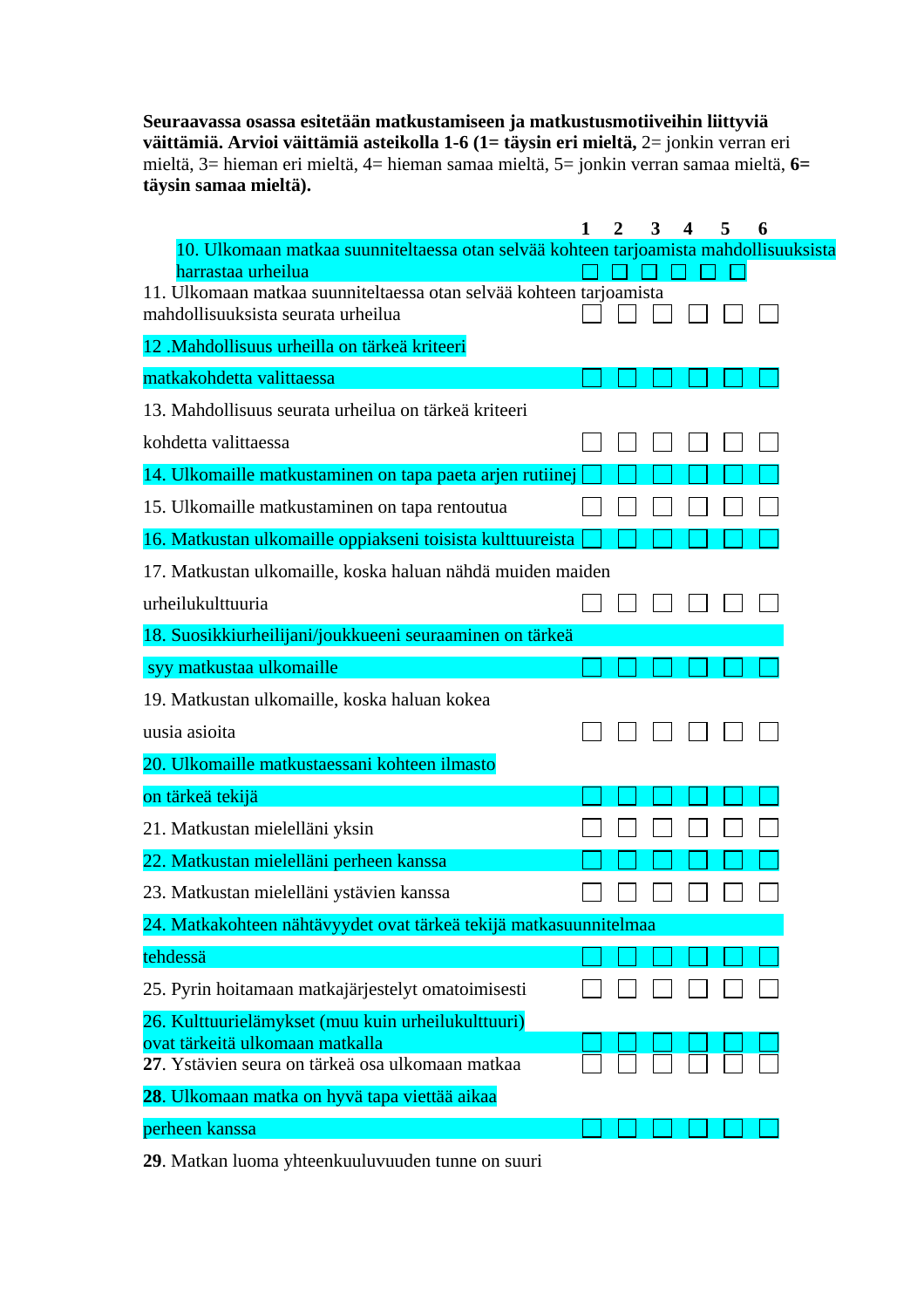| osa matkan viehätystä                              |  |
|----------------------------------------------------|--|
| 30. Matkakohteessa on oltava mahdollisuus          |  |
| saada uusia elämyksiä                              |  |
| 31. Kohteen historia on tärkeää kohdetta valitessa |  |
| 32. Matkustan tavatakseni uusia ihmisiä            |  |

Seuraavassa osassa esitetään urheilun seuraamiseen liittyviä väittämiä. Arvioi väittämiä asteikolla 1-6 (1= täysin eri mieltä, **2= jonkin verran eri mieltä, 3= hieman eri mieltä, 4= hieman samaa mieltä, 5= jonkin verran samaa mieltä** 6= täysin samaa mieltä).

|                                                                                                                                                                                                    | 1 | $\overline{2}$ | 3 | $\overline{\mathbf{4}}$ | 5 | 6 |
|----------------------------------------------------------------------------------------------------------------------------------------------------------------------------------------------------|---|----------------|---|-------------------------|---|---|
| 33. Seuraan urheilutapahtumia mielelläni perheen kanssa                                                                                                                                            |   |                |   |                         |   |   |
| 34. Seuraan urheilutapahtumia mielelläni ystävien kanssa                                                                                                                                           |   |                |   |                         |   |   |
| 35. Seuraan urheilutapahtumia mielelläni yksin                                                                                                                                                     |   |                |   |                         |   |   |
| 36. Nautin tiukoista taisteluista ja kilpailuista/otteluista,<br>joiden tulosta on vaikeaa ennustaa etukäteen<br>37. Nautin eniten suosikkini ylivoimasta                                          |   |                |   |                         |   |   |
| 38. Urheilu on viihdettä                                                                                                                                                                           |   |                |   |                         |   |   |
| 39. Urheilu seuraaminen on tapa rentoutua ja                                                                                                                                                       |   |                |   |                         |   |   |
| paeta arjen stressiä                                                                                                                                                                               |   |                |   |                         |   |   |
| 40. Nautin urheilun jännityksestä                                                                                                                                                                  |   |                |   |                         |   |   |
| 41. En ole juurikaan kiinnostunut tuloksista,<br>hyvät suoritukset ovat kiinnostavampia<br>42. Vedonlyönti on tärkeä osa urheilun seuraamista<br>43. Urheilutapahtumassa minulle on tärkeää tavata |   |                |   |                         |   |   |
| muita ihmisiä                                                                                                                                                                                      |   |                |   |                         |   |   |
| 44. Joukkueurheilussa seura/joukkue on minulle<br>tärkeämpi, kuin joukkueen yksittäiset pelaajat.<br>45. Oman suosikkini tappiot harmittavat minua                                                 |   |                |   |                         |   |   |
| 47. Kannattamalla innokkaasti ja seuraamalla suosikkini<br>suorituksia koen olevani osa joukkuetta                                                                                                 |   |                |   |                         |   |   |
| 48. Seuraan omaa suosikkiani huolimatta vastustajasta ja                                                                                                                                           |   |                |   |                         |   |   |
| kilpailun tasosta                                                                                                                                                                                  |   |                |   |                         |   |   |
| 49. Kannattamisessa on tärkeää yhteen kuuluvuuden tunne muiden<br>kannattajien kanssa                                                                                                              |   |                |   |                         |   |   |
| 50. Jälkipelit ja muu spekulointi ystävien kanssa ovat tärkeä                                                                                                                                      |   |                |   |                         |   |   |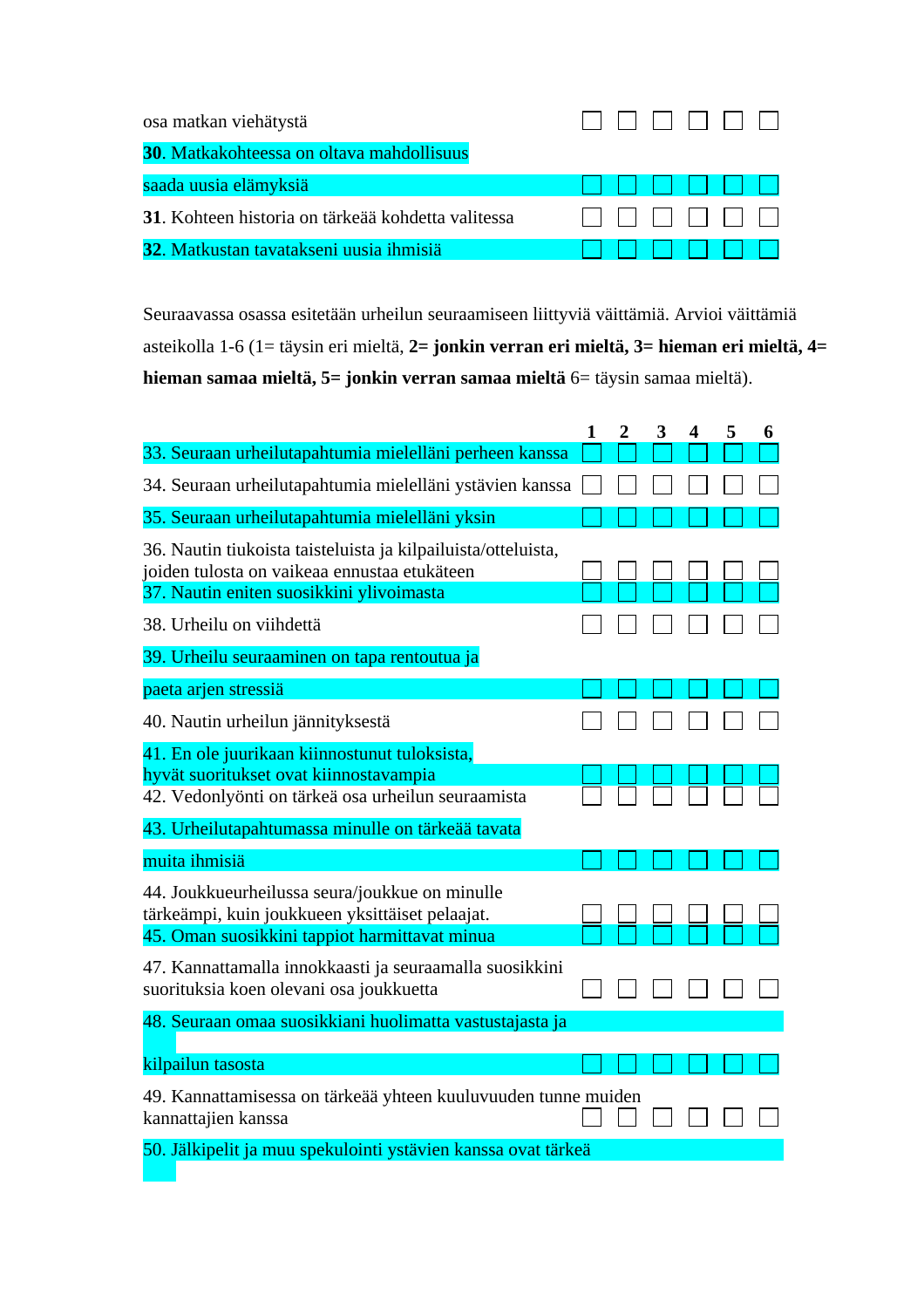| osa urheilun seuraamista                                             |  |  |  |
|----------------------------------------------------------------------|--|--|--|
| 51. Oman suosikkini menestys tekee minut onnelliseksi                |  |  |  |
| 52. Suuret tähdet tekevät urheilutapahtumasta kiinnostavan           |  |  |  |
| 53. Historia ja perinteet tekevät seurasta mielenkiintoisen          |  |  |  |
| 54. Olen kiinnostunut kuuluisista                                    |  |  |  |
| urheiluareenoista (San Bernabeu yms.)                                |  |  |  |
| 55. Urheilutapahtuman seuraaminen on hyvä tapa viettää aikaa perheen |  |  |  |
| kanssa                                                               |  |  |  |
| <b>56.</b> Urheilutapahtuma on elämys                                |  |  |  |
| 57. Minulle on tärkeää osallistua tapahtumaan                        |  |  |  |
| kannattamalla aktiivisesti                                           |  |  |  |

KIITOS VASTAUKSISTA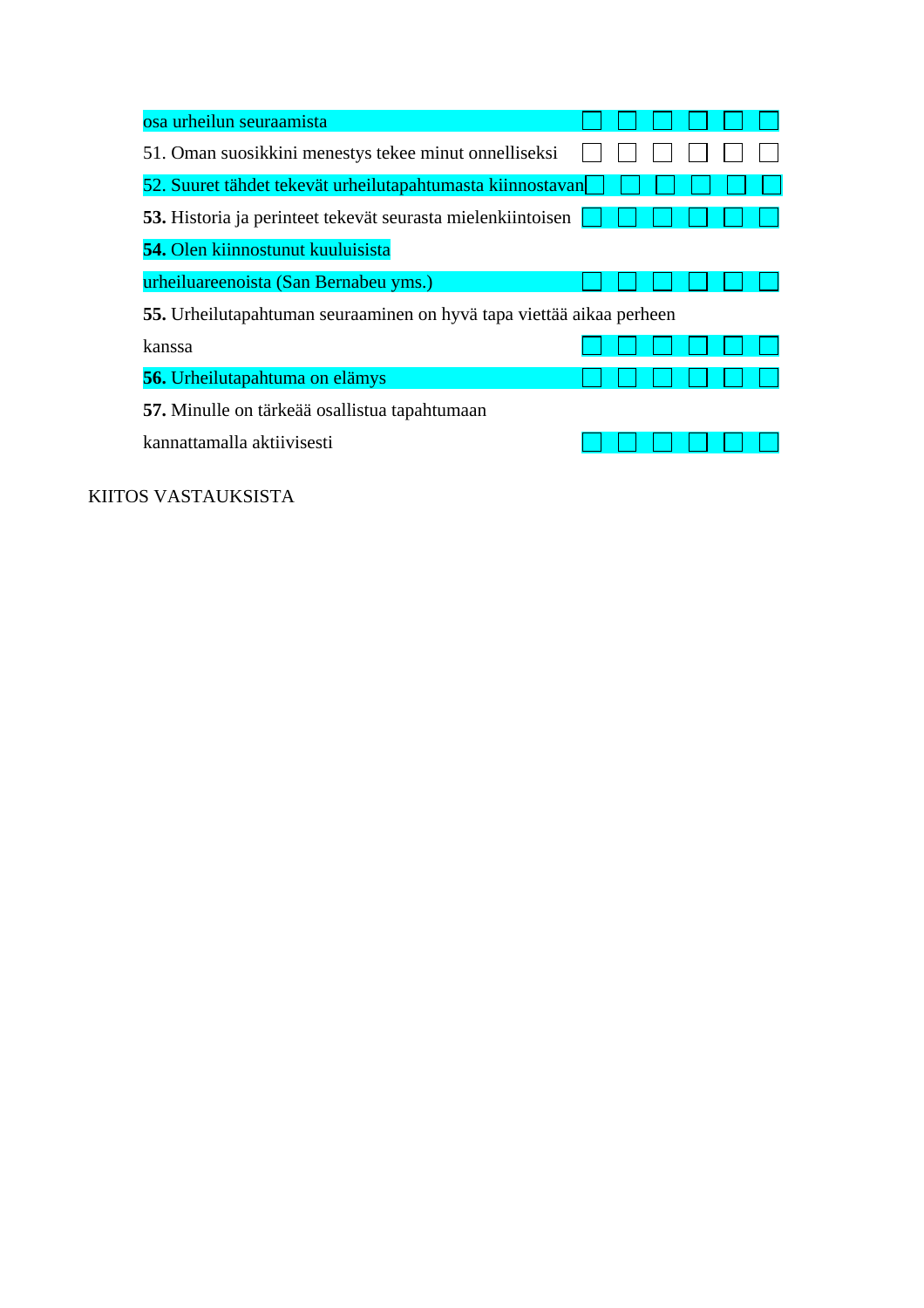## APPENDIX 2 – Questionnaire in English

# Background information

| $1. \text{Age?}$<br>$\Box$ 60 or over                                                                                                                                                                                                                                  |            | 19 or less $\vert$ 20-29                 | $ $ 30-39 $ $ 40-49                    |              | 50-59                                           |
|------------------------------------------------------------------------------------------------------------------------------------------------------------------------------------------------------------------------------------------------------------------------|------------|------------------------------------------|----------------------------------------|--------------|-------------------------------------------------|
| 2. Sex?                                                                                                                                                                                                                                                                | Male       | $\vert$ Female                           |                                        |              |                                                 |
| 3. I am                                                                                                                                                                                                                                                                | specialist | at school $\Box$ student $\Box$ employee | $\Box$ in a management position        | official     |                                                 |
| Next questions are about your travel patterns. When answering the questions think about<br>last three years.                                                                                                                                                           |            |                                          |                                        |              |                                                 |
| 4. How many leisure based trips abroad have you made?<br>$\vert$   1-2<br>$\Box$ 0                                                                                                                                                                                     | $3-4$      | $\vert$ 5-6                              | 7 or more                              |              |                                                 |
| 5. On how many of these trips have you attended a sports event as a spectator?<br>None $\Box$ On 1-2 trips $\Box$ On 3-4 trips $\Box$ on 5-6 trips<br>$\Box$ on 7-8 trips $\Box$ on 9-10 trips $\Box$ on 11 trips or more                                              |            |                                          |                                        |              |                                                 |
| 6. On how many of these trips have you attended a sports event as an athlete, coach, kit-man<br>etc.?<br>◯ None ◯ On 1-2 trips ◯ On 3-4 trips ◯ on 5-6 trips<br>$\Box$ on 7-8 trips $\Box$ on 9-10 trips $\Box$ on 11 trips or more                                    |            |                                          |                                        |              |                                                 |
| 7. On how many of these trips have attending a sport event as a spectator been the main<br>motivation to travel?<br>$\Box$ None $\Box$ On 1-2 trips $\Box$ On 3-4 trips $\Box$ on 5-6 trips<br>$\Box$ on 7-8 trips $\Box$ on 9-10 trips $\Box$ on 11 trips or more     |            |                                          |                                        |              |                                                 |
| 8. On how many of these trips have you attended a sport event but it have not been the main<br>motivation to travel?<br>$\Box$ None $\Box$ On 1-2 trips $\Box$ On 3-4 trips $\Box$ on 5-6 trips<br>$\Box$ on 7-8 trips $\Box$ on 9-10 trips $\Box$ on 11 trips or more |            |                                          |                                        |              |                                                 |
| 9. Which sport events have attended abroad?<br>Finnish national team football match<br>Foreign club football                                                                                                                                                           |            |                                          | Finnish national team ice hockey match |              | International match of a domestic football club |
| Foreign club ice hockey<br>Mass sports event                                                                                                                                                                                                                           |            | <i>Athletics</i><br>Winter sports        |                                        | <i>Other</i> | Motor sports                                    |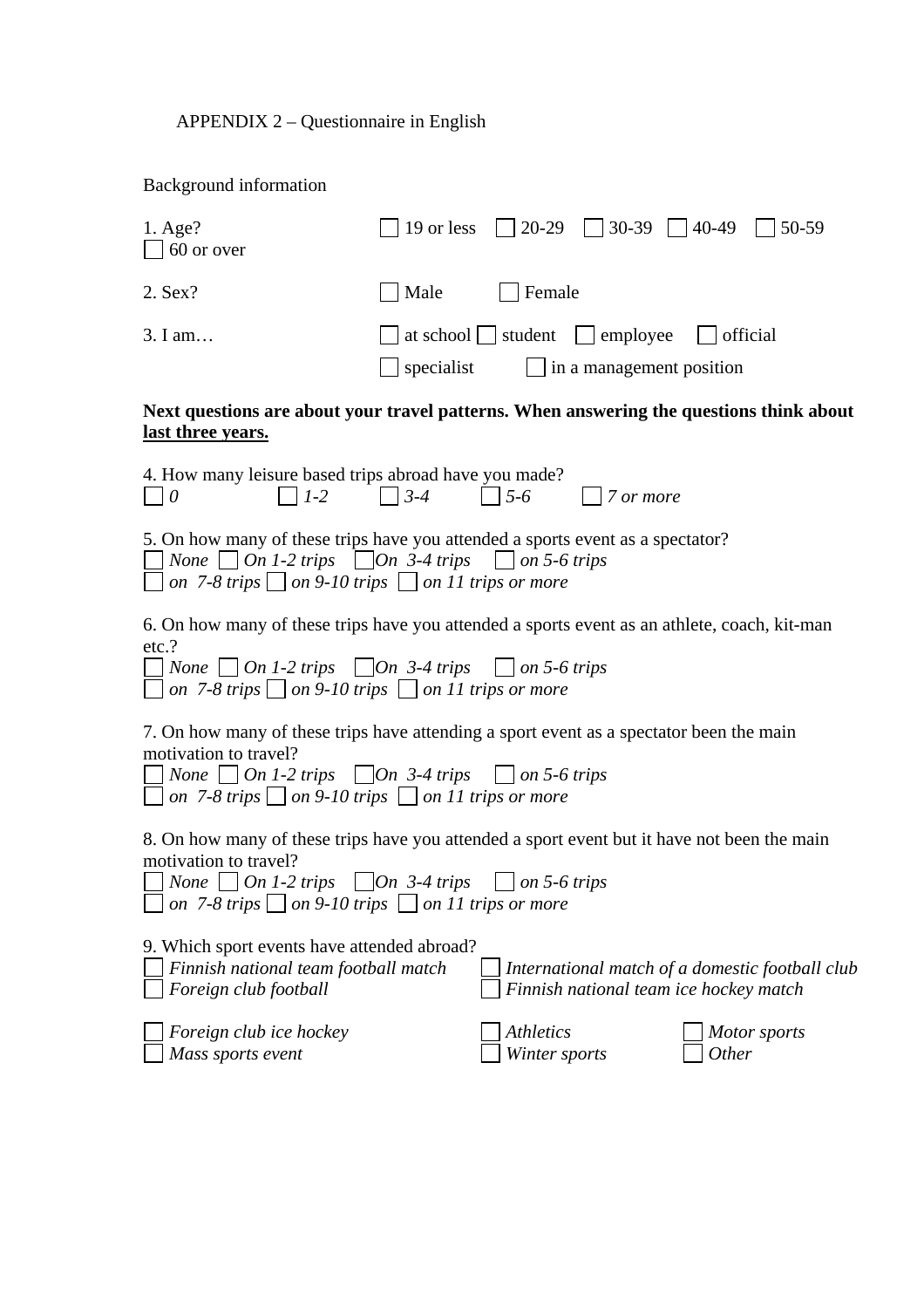**In the next part I will make argumentatives about travelling and motives to travel. Evaluate argumentatives on scale from 1 to 6. (1= completely disagree, 6= Completely agree).** 

|                                                                                                                | 1 | $\mathcal{D}_{\cdot}$ | 3 | 4 | 5 | 6 |
|----------------------------------------------------------------------------------------------------------------|---|-----------------------|---|---|---|---|
| 10. When planning a trip abroad, I find out what kind<br>of possibilities to do sports the destination offers. |   |                       |   |   |   |   |
| 11. When planning a trip abroad, I find out what kind                                                          |   |                       |   |   |   |   |
| of possibilities to spectate sports the destination offers.                                                    |   |                       |   |   |   |   |
| 12. Possibility to do sports is an important criteria                                                          |   |                       |   |   |   |   |
| when choosing a destination.                                                                                   |   |                       |   |   |   |   |
| 13. Possibility to spectate sports is an important                                                             |   |                       |   |   |   |   |
| criteria when choosing a destination.                                                                          |   |                       |   |   |   |   |
| 14. Travelling abroad is a way to escape everyday routines                                                     |   |                       |   |   |   |   |
| 15. Travelling abroad is way to relax.                                                                         |   |                       |   |   |   |   |
| 16. I travel abroad to learn about other cultures.                                                             |   |                       |   |   |   |   |
| 17. I travel abroad to see sports culture of other countries                                                   |   |                       |   |   |   |   |
| 18. My favourite athlete/club is an important reason to                                                        |   |                       |   |   |   |   |
| travel abroad.                                                                                                 |   |                       |   |   |   |   |
| 19. I travel abroad to get new experiences.                                                                    |   |                       |   |   |   |   |
| 20. When travelling abroad the climate of the                                                                  |   |                       |   |   |   |   |
| destination is important.                                                                                      |   |                       |   |   |   |   |
| 21. I enjoy travelling alone.                                                                                  |   |                       |   |   |   |   |
| 22. I enjoy travelling with family.                                                                            |   |                       |   |   |   |   |
| 23. I enjoy travelling with friends.                                                                           |   |                       |   |   |   |   |
| 24. The sights at the destination are an important                                                             |   |                       |   |   |   |   |
| reason to travel.                                                                                              |   |                       |   |   |   |   |
| 25. I try to do the trip arrangements independently.                                                           |   |                       |   |   |   |   |
| 26. Cultural experiences (other than sports culture)                                                           |   |                       |   |   |   |   |
| are important on a trip abroad.<br>27. Being among friends is an important part of a                           |   |                       |   |   |   |   |
| trip abroad.                                                                                                   |   |                       |   |   |   |   |
| 28. A trip abroad is a good way to spend time with family.                                                     |   |                       |   |   |   |   |
| 29. A sense of belonging with the co-travellers is an important part                                           |   |                       |   |   |   |   |
| of the fascination of travelling.                                                                              |   |                       |   |   |   |   |
| 30. There has to be a possibility the get new                                                                  |   |                       |   |   |   |   |
| experiences in the destination.                                                                                |   |                       |   |   |   |   |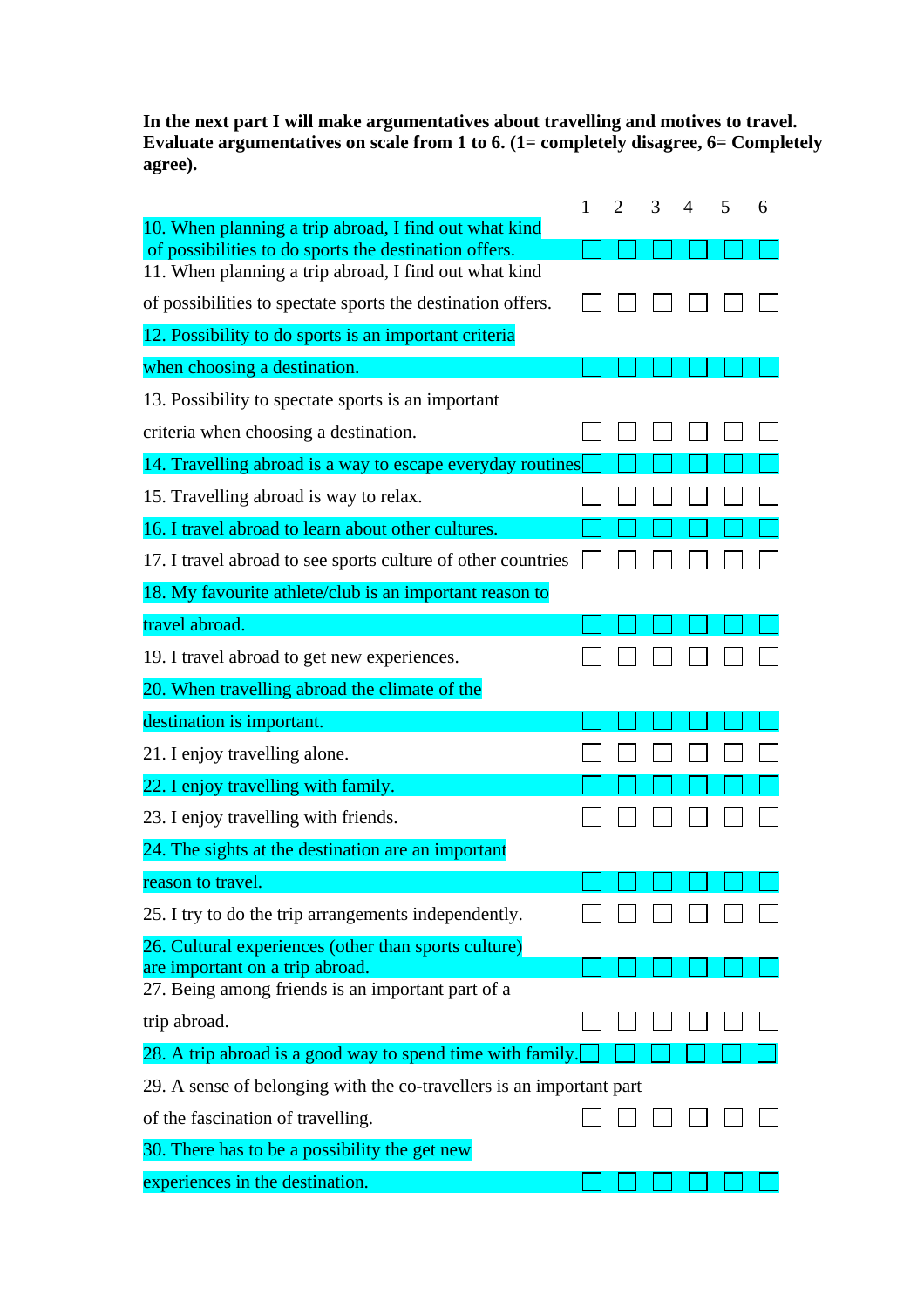31. The history of the destination is important when

| choosing the destination.        |        |  |  |  |
|----------------------------------|--------|--|--|--|
| 32. I travel to meet new people. | 000000 |  |  |  |

**In the next part I will make argumentatives about following sports. Evaluate argumentatives on scale from 1 to 6. (1= completely disagree, 6= Completely agree).** 

|                                                              | 1 | $\overline{2}$ | 3 | 4 | 5 | 6 |
|--------------------------------------------------------------|---|----------------|---|---|---|---|
| 33. I enjoy following sports with the family.                |   |                |   |   |   |   |
| 34. I enjoy following sports with the friends.               |   |                |   |   |   |   |
| 35. I enjoy following sports alone.                          |   |                |   |   |   |   |
| 36. I enjoy close competitions/matches, which                |   |                |   |   |   |   |
| are difficult to predict.                                    |   |                |   |   |   |   |
| 37. I enjoy the superiority of my favourites most            |   |                |   |   |   |   |
| 38. Sport is entertainment.                                  |   |                |   |   |   |   |
| 39. Following sport is a good way to relax and               |   |                |   |   |   |   |
| escape everydayroutines.                                     |   |                |   |   |   |   |
| 40. I enjoy the excitement of sports.                        |   |                |   |   |   |   |
| 41. I am not really interested in results, good              |   |                |   |   |   |   |
| preformances are more interesting.                           |   |                |   |   |   |   |
| 42. Sports betting is an important part of following sports. |   |                |   |   |   |   |
| 43. It is important to meet other people in the sport event. |   |                |   |   |   |   |
| 44. In team sports club/team is more important than          |   |                |   |   |   |   |
| single players.                                              |   |                |   |   |   |   |
| 45. I am disappointed when my favourite loses.               |   |                |   |   |   |   |
| 47. By supporting and closely following the performances     |   |                |   |   |   |   |
| of my favourite I feel like I belong to the team.            |   |                |   |   |   |   |
| 48. I follow my favourites, nevermind the level              |   |                |   |   |   |   |
| of the opponent or the competition.                          |   |                |   |   |   |   |
| 49. Sense of belonging with the other fans is                |   |                |   |   |   |   |
| important in being a fan                                     |   |                |   |   |   |   |
| 50. speculation after the matches is an important            |   |                |   |   |   |   |
| part of following sports                                     |   |                |   |   |   |   |
| 51. I am happy about the success of my favourites.           |   |                |   |   |   |   |
| 52. Big stars make the sport event interesting.              |   |                |   |   |   |   |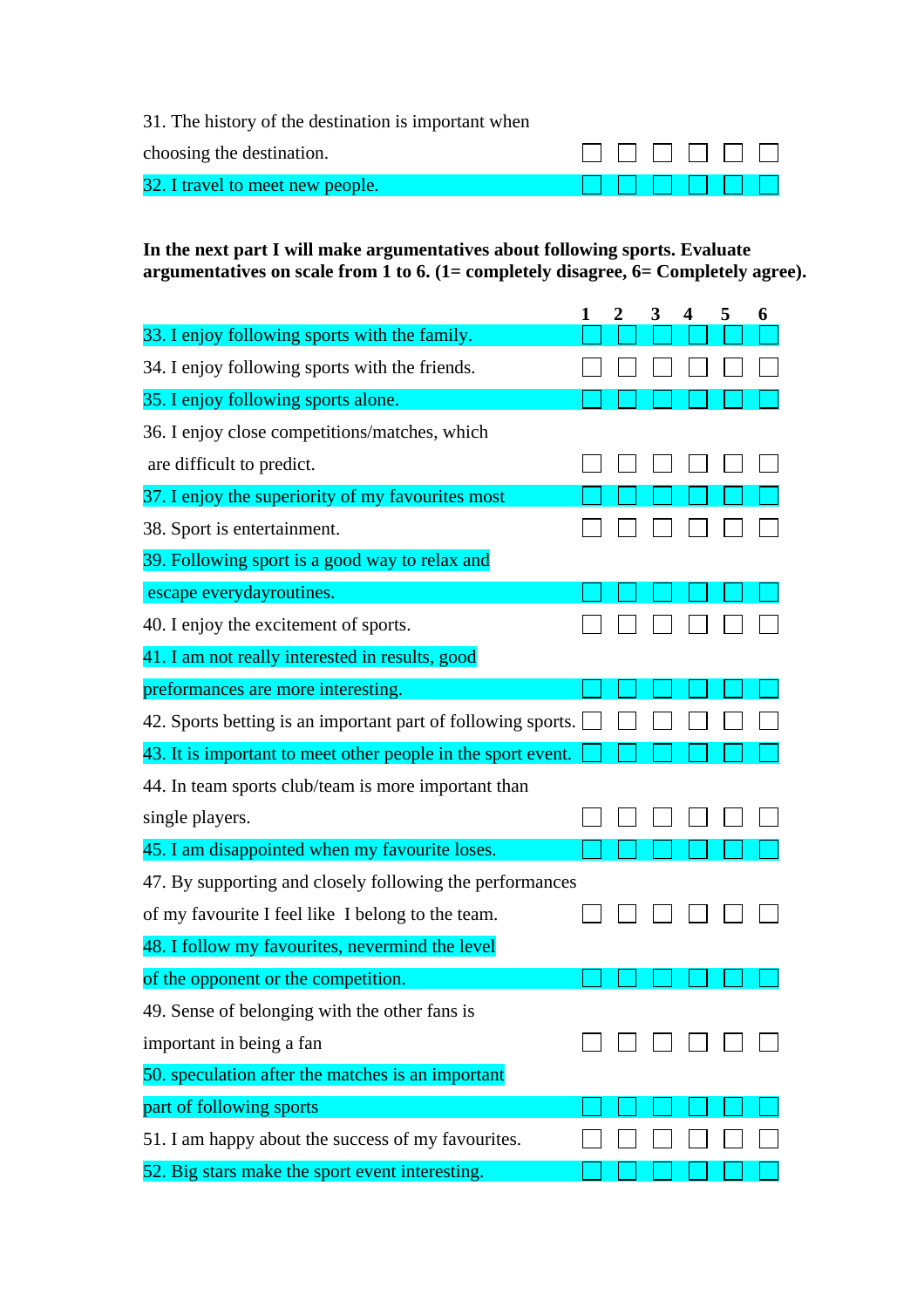| 53. History and traditions makes a club interesting. |  |
|------------------------------------------------------|--|
| 54. I am interested in famous                        |  |
| sports arenas (San Bernabeu etc.).                   |  |
| 55 Following a sport event is a good way to          |  |
| spend time with family.                              |  |
| 56. Sport event is an experience.                    |  |
| 57. It is important for me to take part in the event |  |
| by supporting actively                               |  |

**Thank you for your answers!**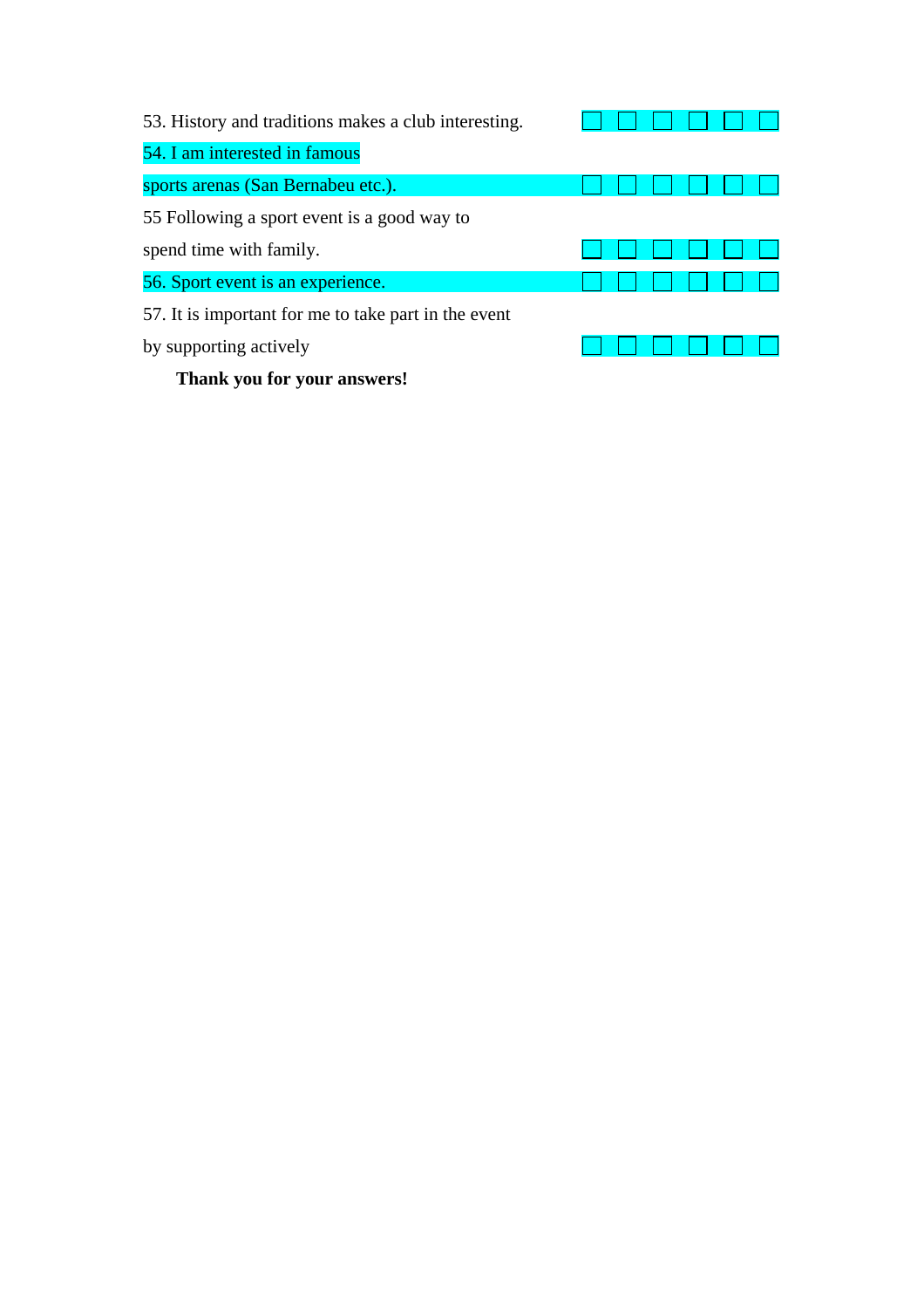### **1.Age \* 5. On how many recreational trips abroad during past three years have you taken part in sport event as a spectator?**

|       |        |                       |      | Crosstab                                                                                                               |         |       |      |       |  |
|-------|--------|-----------------------|------|------------------------------------------------------------------------------------------------------------------------|---------|-------|------|-------|--|
|       |        |                       |      | 5. On how many recreational trips abroad during past three years<br>have you taken part in sport event as a spectator? |         |       |      |       |  |
|       |        |                       | none | $1 - 2$                                                                                                                | $3 - 4$ | $5-6$ | $7-$ | Total |  |
| 1.Age | $-29$  | Count                 | 23   | 97                                                                                                                     | 56      | 27    | 36   | 239   |  |
|       |        | <b>Expected Count</b> | 21,9 | 82,6                                                                                                                   | 54,4    | 34,4  | 45,7 | 239,0 |  |
|       |        | 30-39 Count           |      | 19                                                                                                                     | 22      | 19    | 22   | 89    |  |
|       |        | <b>Expected Count</b> | 8,2  | 30,8                                                                                                                   | 20,3    | 12,8  | 17,0 | 89,0  |  |
|       | $40 -$ | Count                 | 5    | 16                                                                                                                     | 9       |       | 15   | 54    |  |
|       |        | <b>Expected Count</b> | 4,9  | 18,7                                                                                                                   | 12,3    | 7,8   | 10,3 | 54,0  |  |
| Total |        | Count                 | 35   | 132                                                                                                                    | 87      | 55    | 73   | 382   |  |
|       |        | <b>Expected Count</b> | 35,0 | 132,0                                                                                                                  | 87,0    | 55,0  | 73,0 | 382,0 |  |

|                              | <b>Chi-Square Tests</b> |    |                       |
|------------------------------|-------------------------|----|-----------------------|
|                              | Value                   | df | Asymp. Sig. (2-sided) |
| Pearson Chi-Square           | $19,096^{\circ}$        | 8  | ,014                  |
| Likelihood Ratio             | 19,294                  | 8  | ,013                  |
| Linear-by-Linear Association | 9,665                   |    | ,002                  |
| N of Valid Cases             | 382                     |    |                       |

a. 1 cells (6,7%) have expected count less than 5. The minimum expected count is 4,95.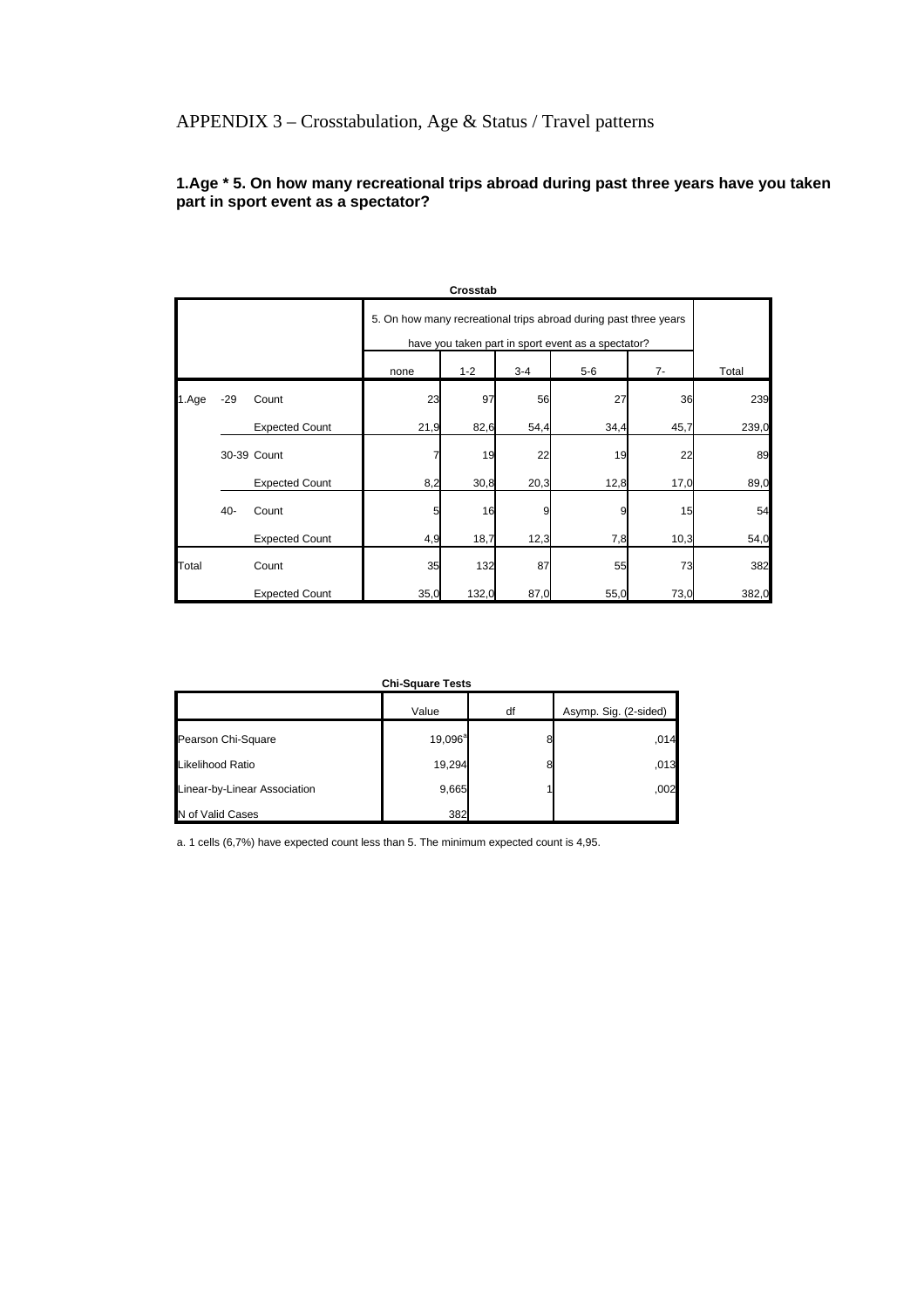# **1.Age \* 4.How many recreational trips abroad have you made during last three years?**

|       |       |                   |         | Crosstab                 |                                                     |       |
|-------|-------|-------------------|---------|--------------------------|-----------------------------------------------------|-------|
|       |       |                   |         | during last three years? | 4. How many recreational trips abroad have you made |       |
|       |       |                   | $1 - 4$ | $5-8$                    | 9-                                                  | Total |
| 1.Age | $-29$ | Count             | 89      | 83                       | 63                                                  | 235   |
|       |       | Expected<br>Count | 78,3    | 77,1                     | 79,6                                                | 235,0 |
|       | 30-39 | Count             | 22      | 29                       | 38                                                  | 89    |
|       |       | Expected<br>Count | 29,7    | 29,2                     | 30,1                                                | 89,0  |
|       | $40-$ | Count             | 14      | 11                       | 26                                                  | 51    |
|       |       | Expected<br>Count | 17,0    | 16,7                     | 17,3                                                | 51,0  |
| Total |       | Count             | 125     | 123                      | 127                                                 | 375   |
|       |       | Expected<br>Count | 125,0   | 123,0                    | 127,0                                               | 375,0 |

**Chi-Square Tests**

|                              | <b>Chi-Square Tests</b> |    |                       |
|------------------------------|-------------------------|----|-----------------------|
|                              | Value                   | df | Asymp. Sig. (2-sided) |
| Pearson Chi-Square           | $16,297^a$              |    | ,003                  |
| Likelihood Ratio             | 16,240                  |    | ,003                  |
| Linear-by-Linear Association | 11,523                  |    | ,001                  |
| N of Valid Cases             | 375                     |    |                       |

a. 0 cells (,0%) have expected count less than 5. The minimum expected count is 16,73.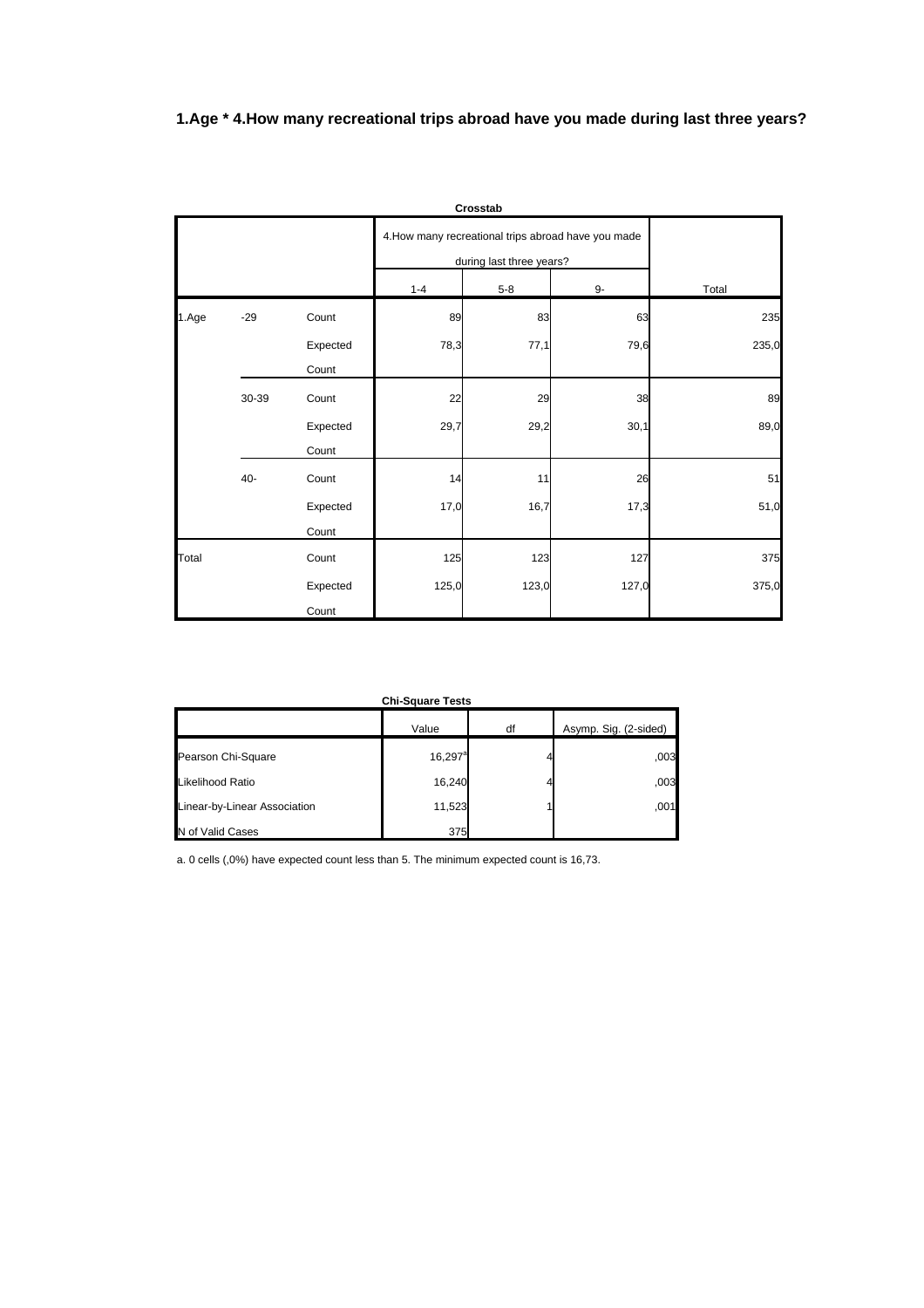#### **3.Status \* 5. On how many recreational trips abroad during past three years have you taken part in sport event as a spectator?**

|          |                             |                       | Crosstab |                                                                                                                                |         |       |      |       |  |
|----------|-----------------------------|-----------------------|----------|--------------------------------------------------------------------------------------------------------------------------------|---------|-------|------|-------|--|
|          |                             |                       | none     | 5. On how many recreational trips abroad during past three years<br>have you taken part in sport event as a spectator?<br>$7-$ |         |       |      |       |  |
|          |                             |                       |          | $1 - 2$                                                                                                                        | $3 - 4$ | $5-6$ |      | Total |  |
| 3.Status | student/unemployed          | Count                 | 11       | 66                                                                                                                             | 37      | 13    | 14   | 141   |  |
|          |                             | <b>Expected Count</b> | 12,9     | 48,7                                                                                                                           | 32,1    | 20,3  | 26,9 | 141,0 |  |
|          | employee/official           | Count                 | 16       | 45                                                                                                                             | 30      | 25    | 36   | 152   |  |
|          |                             | <b>Expected Count</b> | 13,9     | 52,5                                                                                                                           | 34,6    | 21,9  | 29,0 | 152,0 |  |
|          | specialist/management Count |                       |          | 21                                                                                                                             | 20      | 17    | 23   | 89    |  |
|          |                             | <b>Expected Count</b> | 8,2      | 30,8                                                                                                                           | 20,3    | 12,8  | 17,0 | 89,0  |  |
| Total    |                             | Count                 | 35       | 132                                                                                                                            | 87      | 55    | 73   | 382   |  |
|          |                             | <b>Expected Count</b> | 35,0     | 132,0                                                                                                                          | 87,0    | 55,0  | 73,0 | 382,0 |  |

| <b>Chi-Square Tests</b>      |            |    |                       |  |  |  |  |
|------------------------------|------------|----|-----------------------|--|--|--|--|
|                              | Value      | df | Asymp. Sig. (2-sided) |  |  |  |  |
| Pearson Chi-Square           | $26,689^a$ | 8  | ,001                  |  |  |  |  |
| Likelihood Ratio             | 27,760     | 8  | ,001                  |  |  |  |  |
| Linear-by-Linear Association | 14,659     |    | ,000                  |  |  |  |  |
| N of Valid Cases             | 382        |    |                       |  |  |  |  |

a. 0 cells (,0%) have expected count less than 5. The minimum expected count is 8,15.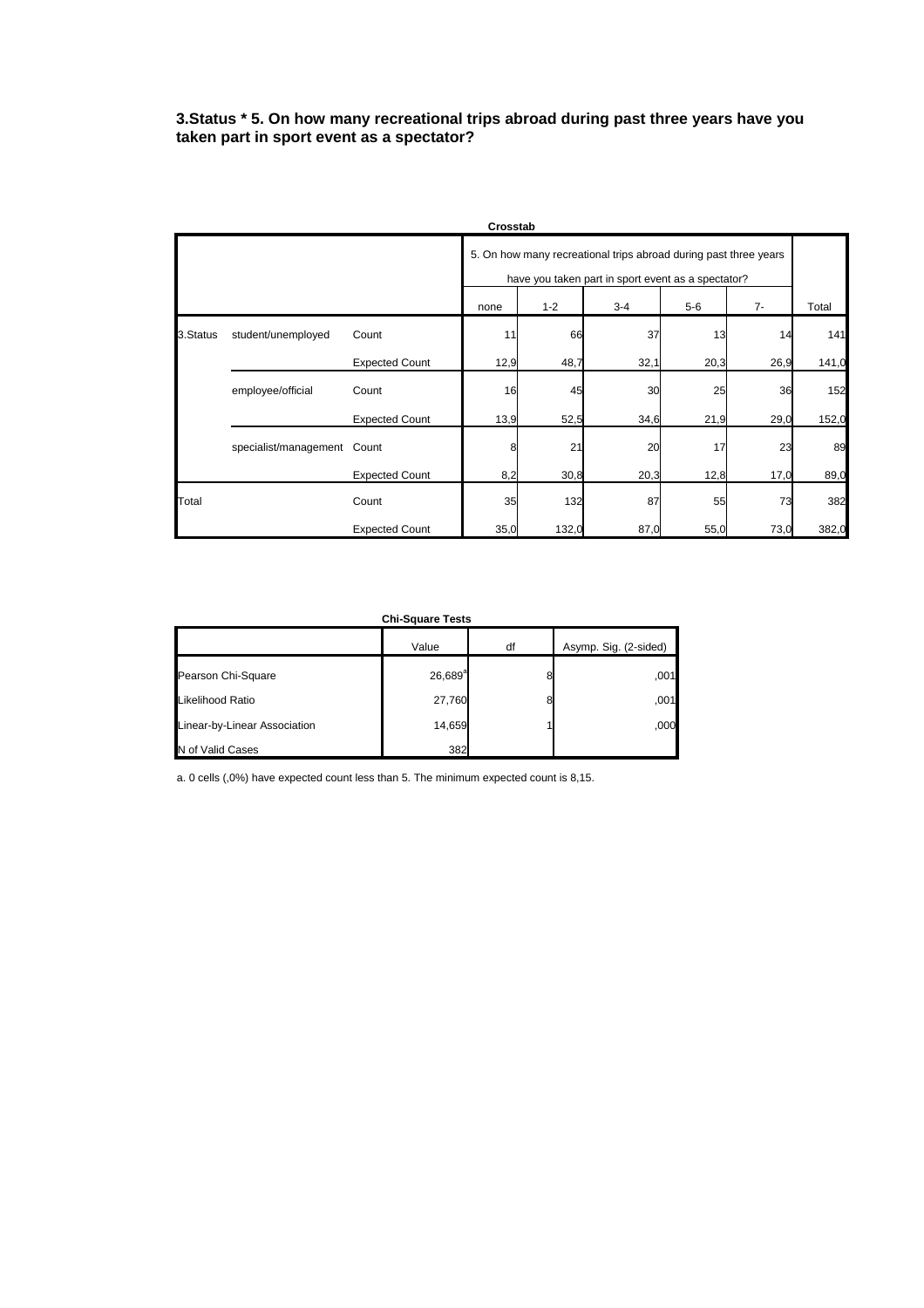**3.Status \* 4.How many recreational trips abroad have you made during last three years?** 

|           |                             |                       | Crosstab |                                                                                 |       |       |  |
|-----------|-----------------------------|-----------------------|----------|---------------------------------------------------------------------------------|-------|-------|--|
|           |                             |                       |          | 4. How many recreational trips abroad have you made<br>during last three years? |       |       |  |
|           |                             |                       | $1 - 4$  | $5-8$                                                                           | 9-    | Total |  |
| 3. Status | student/unemployed          | Count                 | 55       | 50                                                                              | 34    | 139   |  |
|           |                             | <b>Expected Count</b> | 46,3     | 45,6                                                                            | 47,1  | 139,0 |  |
|           | employee/official           | Count                 | 51       | 46                                                                              | 51    | 148   |  |
|           |                             | <b>Expected Count</b> | 49,3     | 48,5                                                                            | 50,1  | 148,0 |  |
|           | specialist/management Count |                       | 19       | 27                                                                              | 42    | 88    |  |
|           |                             | <b>Expected Count</b> | 29,3     | 28,9                                                                            | 29,8  | 88,0  |  |
| Total     |                             | Count                 | 125      | 123                                                                             | 127   | 375   |  |
|           |                             | <b>Expected Count</b> | 125,0    | 123,0                                                                           | 127,0 | 375,0 |  |

| <b>Chi-Square Tests</b>      |            |    |                       |  |  |  |  |
|------------------------------|------------|----|-----------------------|--|--|--|--|
|                              | Value      | df | Asymp. Sig. (2-sided) |  |  |  |  |
| Pearson Chi-Square           | $14,636^a$ |    | ,006                  |  |  |  |  |
| Likelihood Ratio             | 14,882     |    | ,005                  |  |  |  |  |
| Linear-by-Linear Association | 13,219     |    | ,000                  |  |  |  |  |
| N of Valid Cases             | 375        |    |                       |  |  |  |  |

a. 0 cells (,0%) have expected count less than 5. The minimum expected count is 28,86.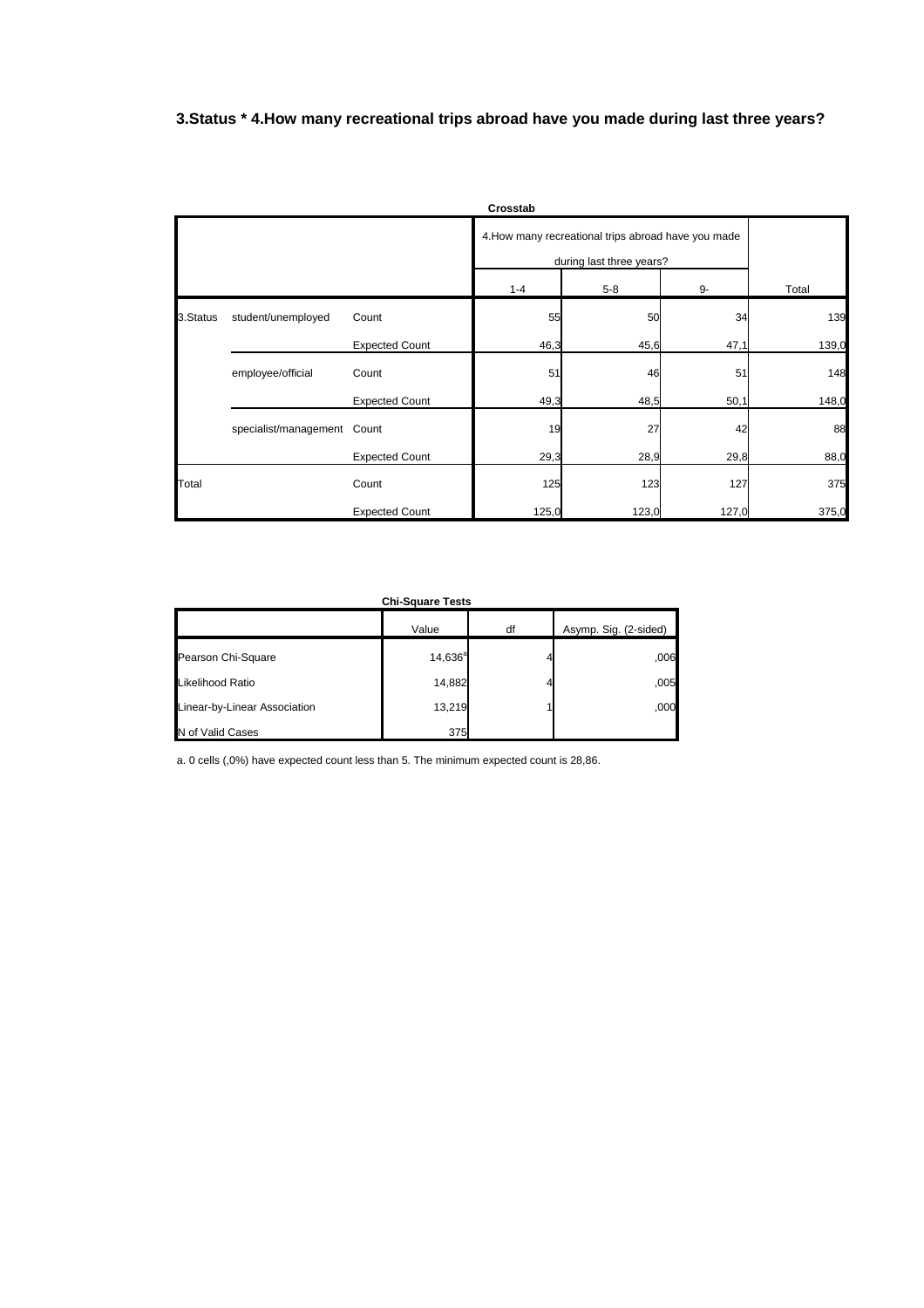# APPENDIX 4 – Motivation to travel

|                                          |     | <b>Descriptive Statistics</b> |         |      |                |
|------------------------------------------|-----|-------------------------------|---------|------|----------------|
|                                          | N   | Minimum                       | Maximum | Mean | Std. Deviation |
| 15. Travelling abroad is way to relax.   | 363 | 1                             | 6       | 5,43 | 1,289          |
| 19. I travel abroad to get new           | 364 |                               | 6       | 5,37 | 1,401          |
| experiences.                             |     |                               |         |      |                |
| 23. I enjoy travelling with friends      | 362 |                               | 6       | 5,32 | 1,434          |
| 11. When planning a trip abroad, I find  | 364 |                               | 6       | 5,25 | 1,534          |
| out what kind of possibilities to        |     |                               |         |      |                |
| spectate sports the destination offers.  |     |                               |         |      |                |
| 14. Travelling abroad is a way to        | 366 |                               | 6       | 5,10 | 1,554          |
| escape everyday routines.                |     |                               |         |      |                |
| 25. I try to do the trip arrangments     | 365 |                               | 6       | 5,05 | 1,589          |
| independently.                           |     |                               |         |      |                |
| 30. There has to be a possibility the    | 370 |                               |         | 4,92 | 1,576          |
| get new experiences in the               |     |                               |         |      |                |
| destination.                             |     |                               |         |      |                |
| 27. Being among friends is an            | 371 |                               | 6       | 4,78 | 1,698          |
| important part of a trip abroad.         |     |                               |         |      |                |
| 16. I travel abroad to learn about other | 371 |                               | 6       | 4,74 | 1,773          |
| cultures.                                |     |                               |         |      |                |
| 17. I travel abroad to see sports        | 375 |                               | 6       | 4,63 | 1,751          |
| culuture of other countries.             |     |                               |         |      |                |
| 29. A sense of belonging with the co-    | 367 |                               | 6       | 4,49 | 1,815          |
| travellers is an important part of the   |     |                               |         |      |                |
| fascination of travelling.               |     |                               |         |      |                |
| 13. Possibility to spectate sports is an | 377 |                               | 6       | 4,36 | 1,867          |
| important criteria when choosing a       |     |                               |         |      |                |
| destination.                             |     |                               |         |      |                |
| 28. A trip abroad is a good way to       | 357 |                               | 6       | 4,09 | 1,921          |
| spend time with family.                  |     |                               |         |      |                |
| 18. My favourite athlete/club is an      | 372 |                               | 6       | 3,98 | 2,067          |
| important reason to travel abroad.       |     |                               |         |      |                |
| 24. The sights at the destination are    | 376 |                               | 6       | 3,74 | 1,833          |
| an important reason to travel.           |     |                               |         |      |                |
| 22. I enjoy travelling with family.      | 362 |                               | 6       | 3,71 | 2,016          |
| 26. Cultural experiences (other than     | 374 |                               | 6       | 3,56 | 1,904          |
| sports culture) are important on a trip  |     |                               |         |      |                |
| abroad.                                  |     |                               |         |      |                |
| 20. When travelling abroad the climate   | 381 |                               | 6       | 3,40 | 1,972          |
| of the destination is important.         |     |                               |         |      |                |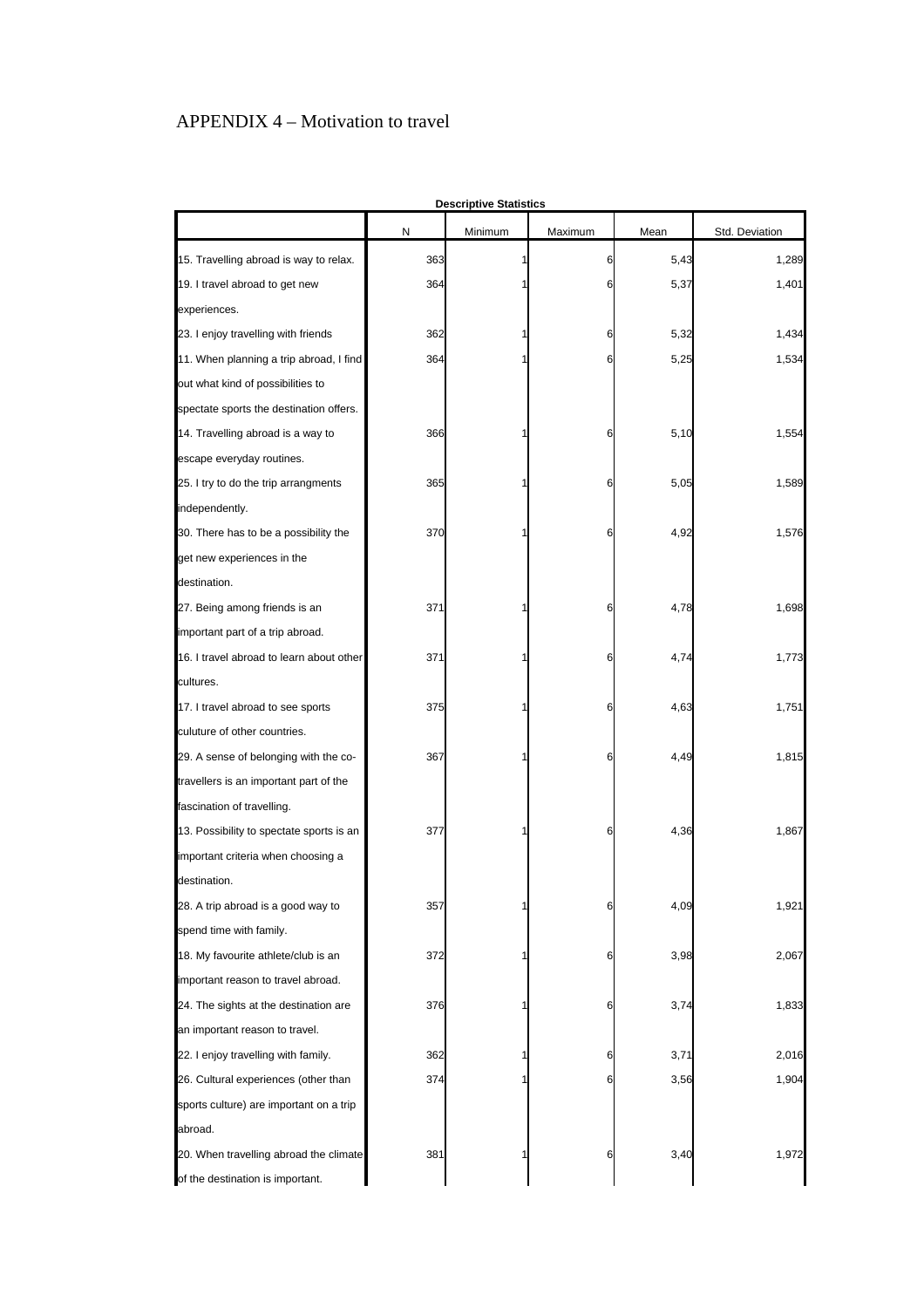| 31. The history of the destination is   | 376 | 6 | 3,38 | 1,819 |
|-----------------------------------------|-----|---|------|-------|
| important when choosing the             |     |   |      |       |
| destination.                            |     |   |      |       |
| 32. I travel to meet new people.        | 377 | 6 | 3,27 | 1,888 |
| 10. When planning a trip abroad, I find | 376 |   | 2,59 | 1,902 |
| out what kind of possibilities to do    |     |   |      |       |
| sports the destination offers.          |     |   |      |       |
| 21. I enjoy travelling alone.           | 377 |   | 2,13 | 1,594 |
| 12. Possibility to do sports is an      | 378 |   | 2,08 | 1,596 |
| important criteria when choosing a      |     |   |      |       |
| destination.                            |     |   |      |       |
| Valid N (listwise)                      | 289 |   |      |       |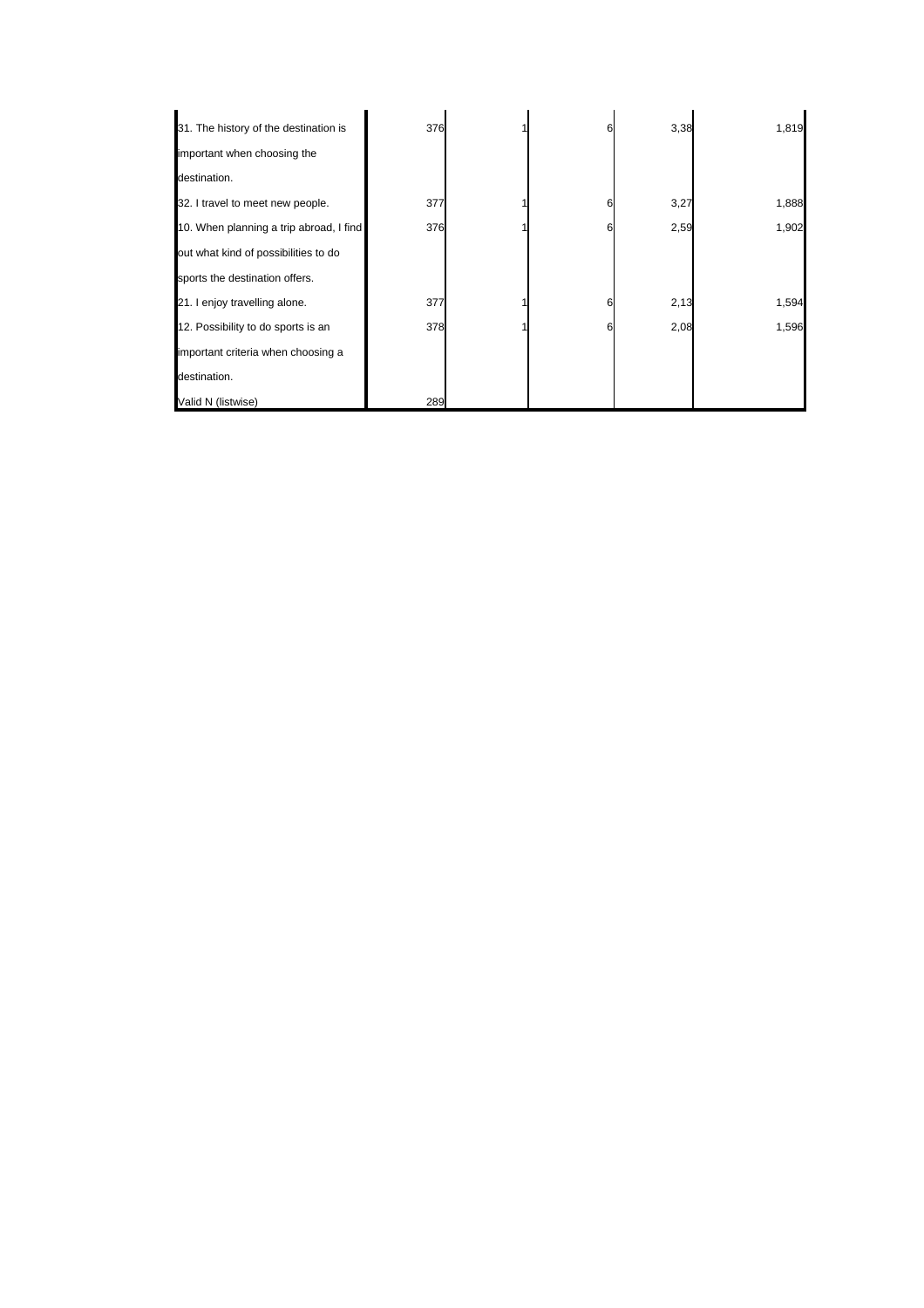# APPENDIX 5 – Motivation to attend sport events

|                                            |     | <b>Descriptive Statistics</b> |         |      |                |
|--------------------------------------------|-----|-------------------------------|---------|------|----------------|
|                                            | N   | Minimum                       | Maximum | Mean | Std. Deviation |
| 40. I enjoy the excitement of sports.      | 361 |                               | 6       | 5,60 | 1,189          |
| 34. I enjoy following sports with the      | 366 |                               | 6       | 5,55 | 1,259          |
| friends.                                   |     |                               |         |      |                |
| 56. Sport event is an experience.          | 365 |                               | 6       | 5,54 | 1,234          |
| 36. I enjoy close competitions/matces,     | 365 |                               | 6       | 5,53 | 1,232          |
| which are difficult to predict.            |     |                               |         |      |                |
| 48. I follow my favourites, nevermind      | 364 |                               | 6       | 5,51 | 1,280          |
| the level of the opponent or the           |     |                               |         |      |                |
| competition.                               |     |                               |         |      |                |
| 51. I am happy about the success of        | 365 |                               | 6       | 5,47 | 1,325          |
| my favourites.                             |     |                               |         |      |                |
| 45. I am disappointed when my              | 358 |                               | 6       | 5,47 | 1,361          |
| favourite loses.                           |     |                               |         |      |                |
| 50. speculation after the matches is an    | 366 |                               | 6       | 5,34 | 1,410          |
| important part of following sports         |     |                               |         |      |                |
| 44. In teamsports club/team is more        | 365 |                               | 6       | 5,30 | 1,464          |
| important than single players.             |     |                               |         |      |                |
| 39. Following sport is a good way to       | 365 |                               | 6       | 5,24 | 1,466          |
| raélax and escape everyday routines.       |     |                               |         |      |                |
| 53. History and traditions makes a         | 369 |                               | 6       | 5,08 | 1,636          |
| club interesting.                          |     |                               |         |      |                |
| 49. Sense of belonging with the other      | 373 |                               | 6       | 5,01 | 1,649          |
| fans is important in fandom.               |     |                               |         |      |                |
| 38. Sport is entertainment.                | 364 |                               | 6       | 4,93 | 1,719          |
| 54. I am interested in famous sports       | 373 |                               | 6       | 4,73 | 1,735          |
| arenas (San Bernabeu etc.).                |     |                               |         |      |                |
| 57. It is important for me to take part in | 375 |                               | 6       | 4,58 | 1,747          |
| the event by supporting actively.          |     |                               |         |      |                |
| 47. By supporting and closely              | 366 |                               | 6       | 4,51 | 1,890          |
| following the performances of my           |     |                               |         |      |                |
| favourite I feel like I belong to the      |     |                               |         |      |                |
| team.                                      |     |                               |         |      |                |
| 35. I enjpy following sports alone.        | 378 |                               | 6       | 4,31 | 1,972          |
| 37. I enjoy the superiority ofmy           | 378 |                               | 6       | 3,92 | 1,903          |
| favourites most.                           |     |                               |         |      |                |
| 52. Big stars make the sport event         | 376 |                               | 6       | 3,71 | 1,897          |
| interesting.                               |     |                               |         |      |                |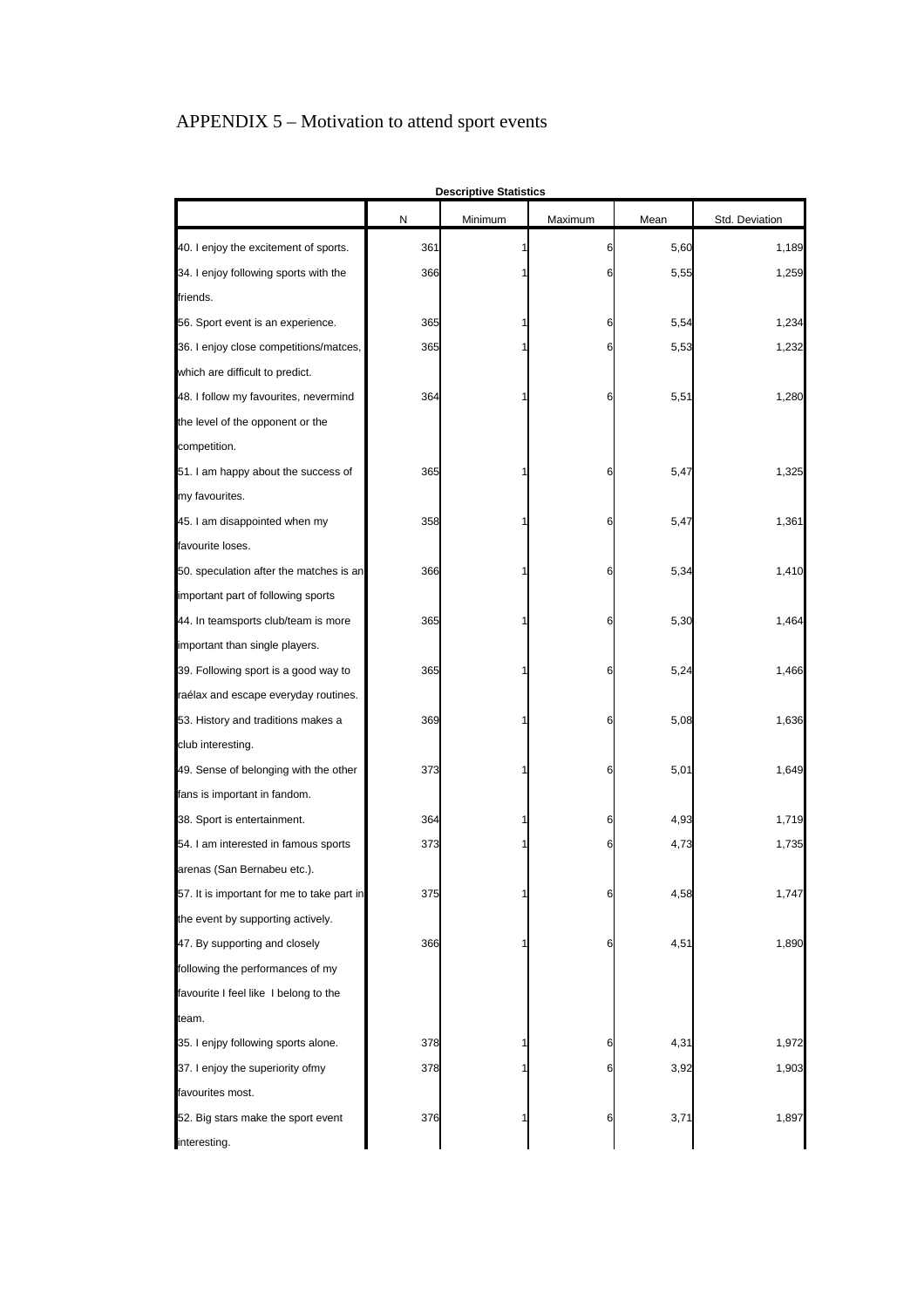| 55. Following a sport event is a good      | 362 |  | 3,64 | 1,925 |
|--------------------------------------------|-----|--|------|-------|
| way to spend time with family.             |     |  |      |       |
| 43. It is important to meet other people   | 381 |  | 3,40 | 1,899 |
| in the sport event.                        |     |  |      |       |
| 33. I enjoy following sports with the      | 367 |  | 3,30 | 1,881 |
| family.                                    |     |  |      |       |
| 42. Sports betting is an importantn        | 380 |  | 2,72 | 1,847 |
| part of following sports.                  |     |  |      |       |
| 41. I am not really interested in results, | 373 |  | 2,62 | 1,741 |
| good preformances are more                 |     |  |      |       |
| interesting.                               |     |  |      |       |
| Valid N (listwise)                         | 302 |  |      |       |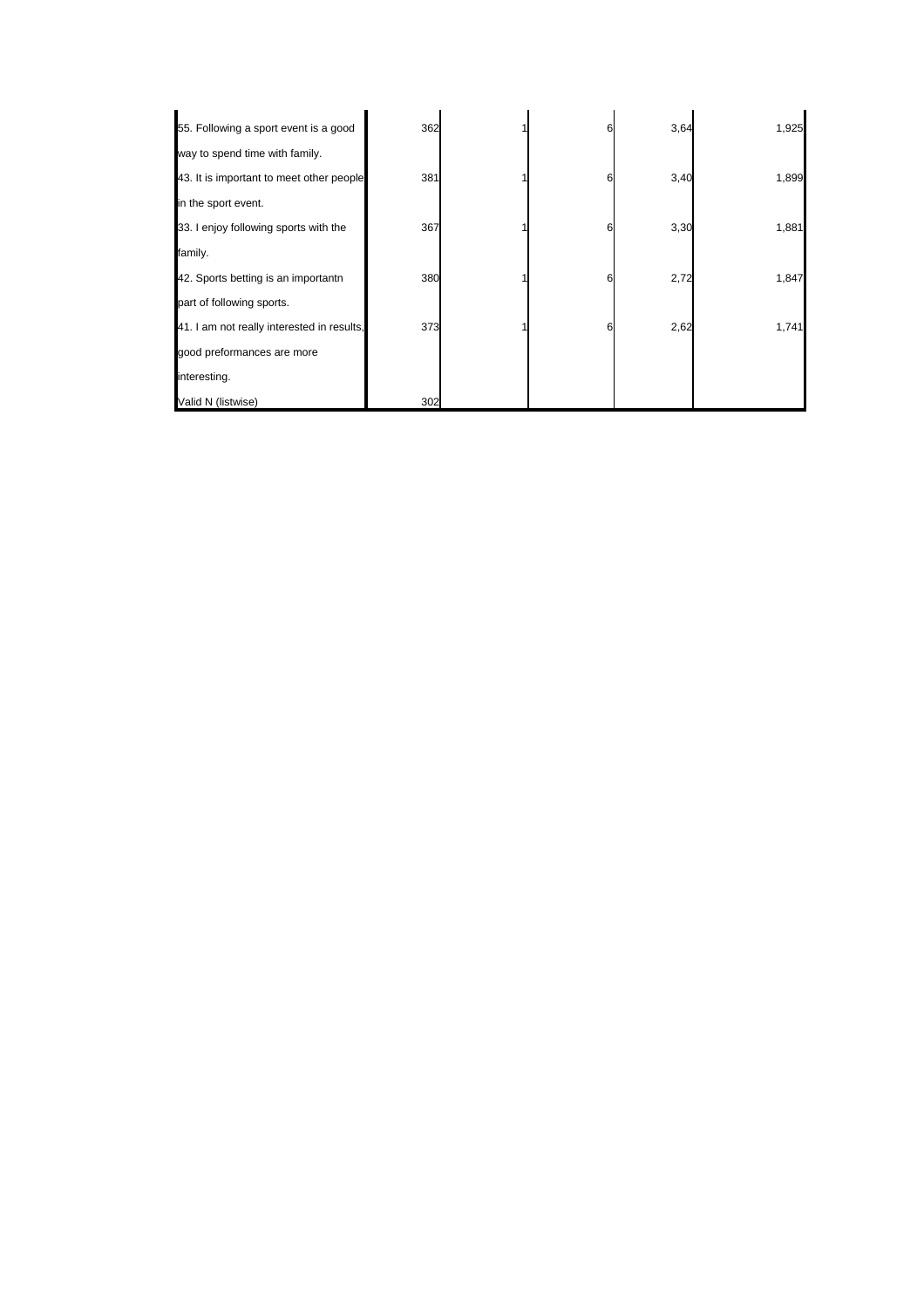APPENDIX 6 – Crosstabulation, possibility to attend a sport event is an important criteria when choosing a destination / On how many recreational trips abroad during past three years have you taken part in sport event as a spectator?

|                           |         |                           | Crosstab                                                                       |         |       |        |
|---------------------------|---------|---------------------------|--------------------------------------------------------------------------------|---------|-------|--------|
|                           |         |                           | 13. Possibility to spectate sports is an<br>important criteria when choosing a |         |       |        |
|                           |         |                           | <b>Disagree</b>                                                                | neutral | Agree | Total  |
| 5. On how many            | none    | Count                     | 13                                                                             | 14      | 6     | 33     |
| recreational trips abroad |         | <b>Expected Count</b>     | 4,1                                                                            | 11,2    | 17,6  | 33,0   |
| during past three years   |         | % Within 5. On how many   | 39,4%                                                                          | 42,4%   | 18,2% | 100,0% |
| have you taken part in    |         | recreational trips abroad |                                                                                |         |       |        |
| sport event as a          |         | during past three years   |                                                                                |         |       |        |
| spectator?                |         | have you taken part in    |                                                                                |         |       |        |
|                           |         | sport event as a          |                                                                                |         |       |        |
|                           |         | spectator?                |                                                                                |         |       |        |
|                           | $1 - 2$ | Count                     | 16                                                                             | 50      | 67    | 133    |
|                           |         | <b>Expected Count</b>     | 16,6                                                                           | 45,3    | 71,1  | 133,0  |
|                           |         |                           | 12,0%                                                                          | 37,6%   | 50,4% | 100,0% |
|                           | $3 - 4$ | Count                     | 12                                                                             | 30      | 42    | 84     |
|                           |         | <b>Expected Count</b>     | 10,5                                                                           | 28,6    | 44,9  | 84,0   |
|                           |         |                           | 14,3%                                                                          | 35,7%   | 50,0% | 100,0% |
|                           | $5-6$   | Count                     | 4                                                                              | 16      | 34    | 54     |
|                           |         | <b>Expected Count</b>     | 6,8                                                                            | 18,4    | 28,9  | 54,0   |
|                           |         |                           | 7,4%                                                                           | 29,6%   | 63,0% | 100,0% |
|                           | $7-$    | Count                     | $\overline{c}$                                                                 | 18      | 52    | 72     |
|                           |         | <b>Expected Count</b>     | 9,0                                                                            | 24,5    | 38,5  | 72,0   |
|                           |         |                           | 2,8%                                                                           | 25,0%   | 72,2% | 100,0% |
| Total                     |         | Count                     | 47                                                                             | 128     | 201   | 376    |
|                           |         | <b>Expected Count</b>     | 47,0                                                                           | 128,0   | 201,0 | 376,0  |
|                           |         |                           | 12,5%                                                                          | 34,0%   | 53,5% | 100,0% |

#### **Chi-Square Tests**

|                              | Value      | df | Asymp. Sig. (2-sided) |
|------------------------------|------------|----|-----------------------|
| Pearson Chi-Square           | $42,939^a$ | 8  | ,000                  |
| Likelihood Ratio             | 40,931     | 8  | ,000                  |
| Linear-by-Linear Association | 28,666     |    | ,000                  |
| N of Valid Cases             | 376        |    |                       |

a. 1 cells (6,7%) have expected count less than 5. The minimum expected count is 4,13.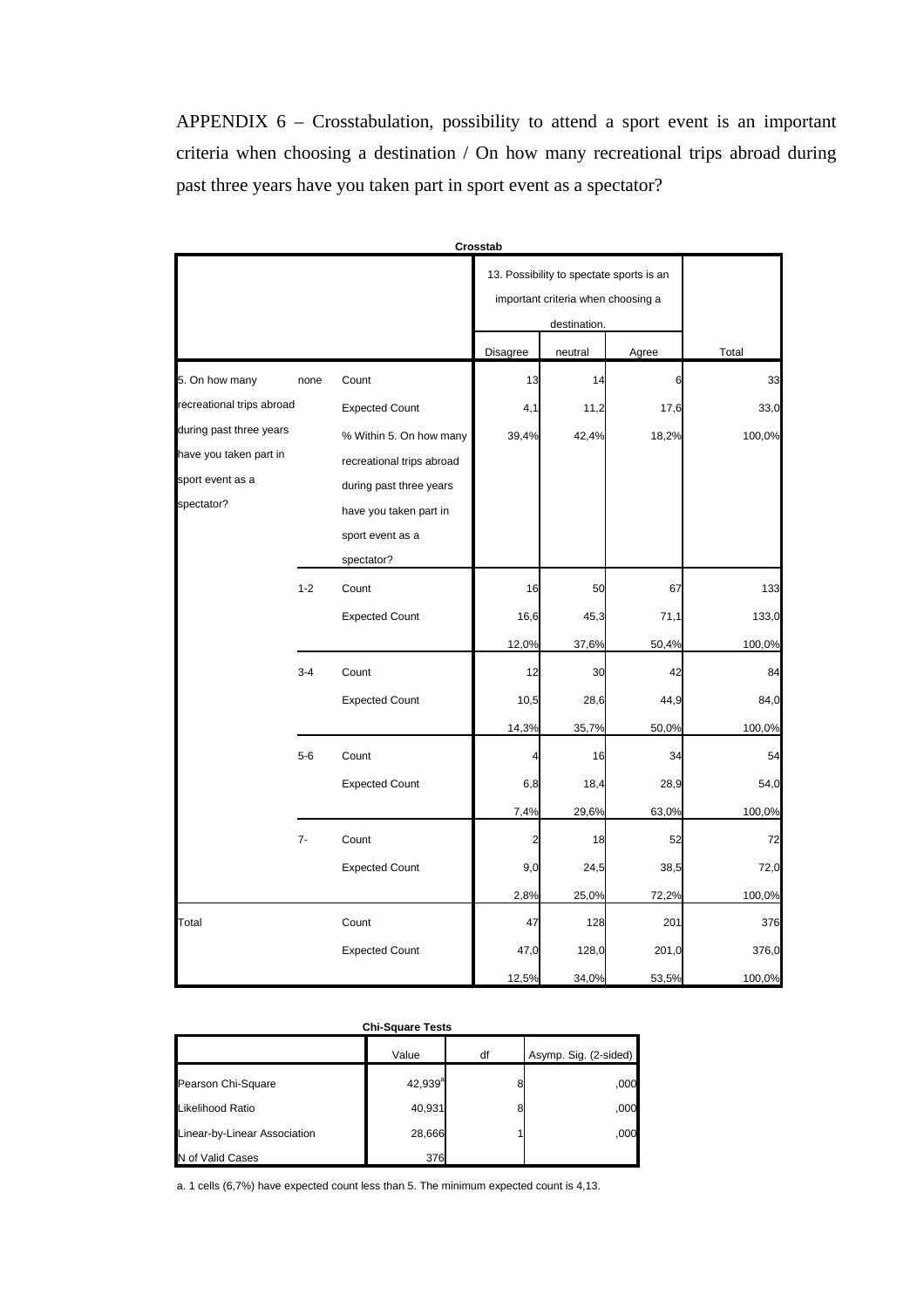APPENDIX 7 – Crosstabulation, Possibility to spectate sports is an important criteria when choosing a destination / On how many recreational trips abroad during past three years have taking part in sport event as a spectator been the main reason to travel?

|                      |         | Crosstab                         |                                                                                             |         |       |        |
|----------------------|---------|----------------------------------|---------------------------------------------------------------------------------------------|---------|-------|--------|
|                      |         |                                  | 13. Possibility to spectate sports is an<br>important criteria when choosing a destination. |         |       |        |
|                      |         |                                  | <b>Disagree</b>                                                                             | neutral | Agree | Total  |
| 7. On how many       | none    | Count                            | 21                                                                                          | 34      | 29    | 84     |
| recreational trips   |         | <b>Expected Count</b>            | 10,5                                                                                        | 28,6    | 44,9  | 84,0   |
| abroad during past   |         | % within 7. On how many          | 25,0%                                                                                       | 40,5%   | 34,5% | 100,0% |
| three years have     |         | recreational trips abroad during |                                                                                             |         |       |        |
| taking part in sport |         | past three years have taking     |                                                                                             |         |       |        |
| event as a spectator |         | part in sport event as a         |                                                                                             |         |       |        |
| been the main reason |         | spectator been the main reason   |                                                                                             |         |       |        |
| to travel?           |         | to travel?                       |                                                                                             |         |       |        |
|                      | $1 - 2$ | Count                            | 15                                                                                          | 57      | 77    | 149    |
|                      |         | <b>Expected Count</b>            | 18,6                                                                                        | 50,7    | 79,7  | 149,0  |
|                      |         |                                  | 10,1%                                                                                       | 38,3%   | 51,7% | 100,0% |
|                      | $3 - 4$ | Count                            | 7                                                                                           | 22      | 39    | 68     |
|                      |         | <b>Expected Count</b>            | 8,5                                                                                         | 23,1    | 36,4  | 68,0   |
|                      |         |                                  | 10,3%                                                                                       | 32,4%   | 57,4% | 100,0% |
|                      | $5-6$   | Count                            | 2                                                                                           | q       | 27    | 38     |
|                      |         | <b>Expected Count</b>            | 4,8                                                                                         | 12,9    | 20,3  | 38,0   |
|                      |         |                                  | 5,3%                                                                                        | 23,7%   | 71,1% | 100,0% |
|                      | $7-$    | Count                            | 2                                                                                           | F       | 29    | 37     |
|                      |         | <b>Expected Count</b>            | 4,6                                                                                         | 12,6    | 19,8  | 37,0   |
|                      |         |                                  | 5,4%                                                                                        | 16,2%   | 78,4% | 100,0% |
| Total                |         | Count                            | 47                                                                                          | 128     | 201   | 376    |
|                      |         | <b>Expected Count</b>            | 47,0                                                                                        | 128,0   | 201,0 | 376,0  |
|                      |         |                                  | 12,5%                                                                                       | 34,0%   | 53,5% | 100,0% |

| <b>Chi-Square Tests</b>      |            |    |                       |  |  |  |
|------------------------------|------------|----|-----------------------|--|--|--|
|                              | Value      | df | Asymp. Sig. (2-sided) |  |  |  |
| Pearson Chi-Square           | $33,472^a$ | 8  | ,000                  |  |  |  |
| Likelihood Ratio             | 32,960     | 8  | ,000                  |  |  |  |
| Linear-by-Linear Association | 27,006     |    | ,000                  |  |  |  |
| N of Valid Cases             | 376        |    |                       |  |  |  |

a. 2 cells (13,3%) have expected count less than 5. The minimum expected count is 4,63.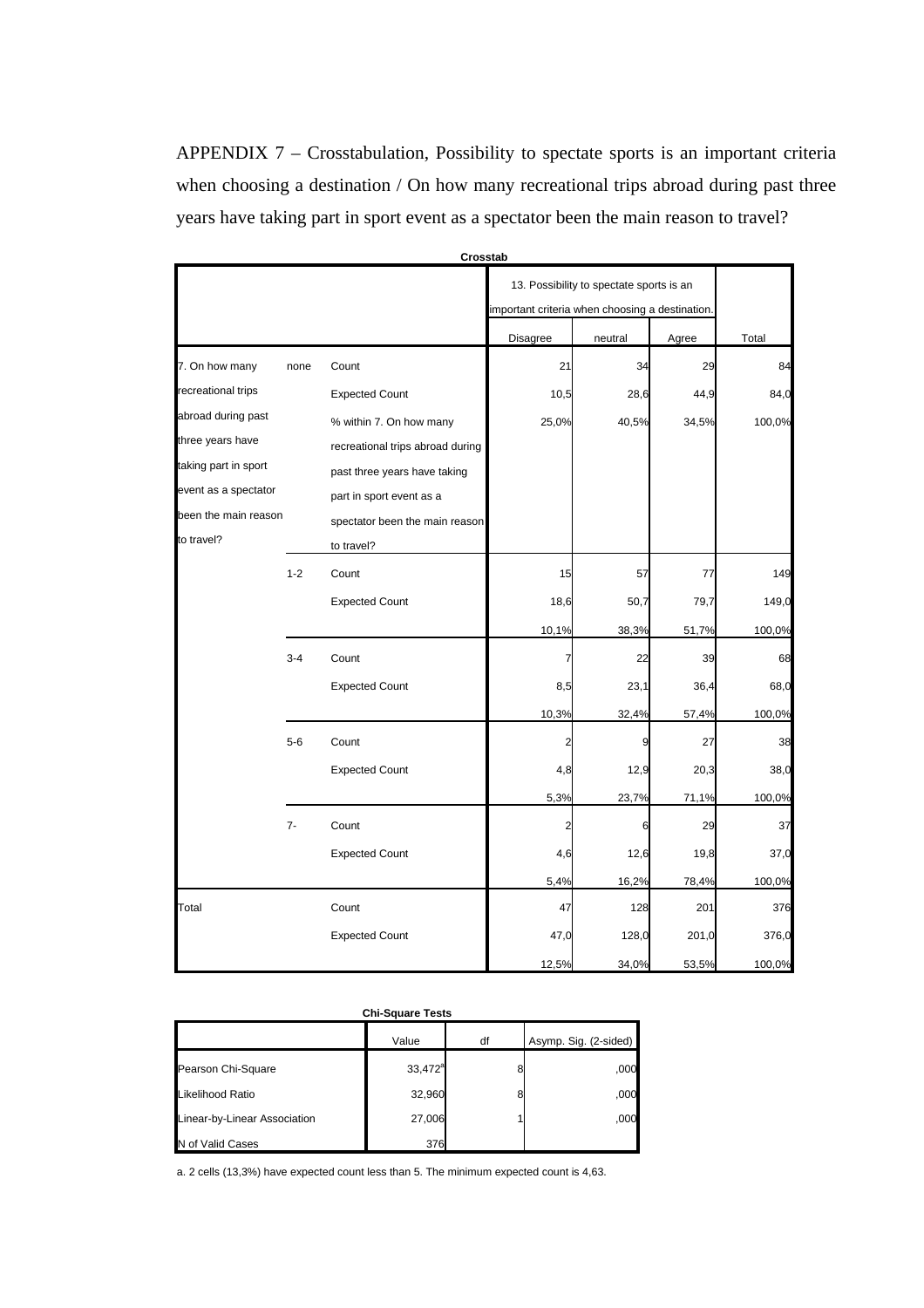# APPENDIX 8 – Principal Component Analysis, 10 –32, travelling.

## **Rotated Component Matrix(a)**

|                                                                                                                                                        |      |      |      | Component |          |   |      |
|--------------------------------------------------------------------------------------------------------------------------------------------------------|------|------|------|-----------|----------|---|------|
|                                                                                                                                                        | 1    | 2    | 3    | 4         | 5        | 6 | 7    |
| 13. Possibility to follow<br>sports is an important<br>criteria when choosing a<br>destination.<br>11. When planning a trip<br>abroad I find out about | ,871 |      |      |           |          |   |      |
| possibilities to follow<br>sports.                                                                                                                     | ,825 |      |      |           |          |   |      |
| 17. I travel abroad,<br>because I want to see the<br>sports culture of other<br>countries.                                                             | ,783 |      |      |           |          |   |      |
| 18. My favourite athlete/<br>team is an important<br>reason to travel abroad.                                                                          | ,693 |      |      |           |          |   |      |
| 27. Friends are an<br>important part of trip<br>abroad.                                                                                                |      | ,805 |      |           |          |   |      |
| 23. I enjoy travelling with<br>friends.                                                                                                                |      | ,767 |      |           |          |   |      |
| 21. I don't enjoy travelling<br>alone (reversed)                                                                                                       |      | ,736 |      |           |          |   |      |
| 29. Sense of belonging<br>with the travel companion<br>is a big part of the appeal<br>of travelling.                                                   |      | ,668 |      |           |          |   |      |
| 14. Travelling abroad is a<br>good way to escape<br>everyday routines.<br>15. Travelling abroad is a                                                   |      |      | ,831 |           |          |   |      |
| good way to relax.                                                                                                                                     |      |      | ,807 |           |          |   |      |
| 19. I travel abroad in<br>order to get new<br>experiences.                                                                                             |      |      | ,678 |           |          |   | ,378 |
| 25. I try arrange the travel<br>arrangements on my own.                                                                                                |      |      | ,377 |           | $-0.361$ |   |      |
| 24. The attractions at<br>destination are important<br>reason to travel.                                                                               |      |      |      | ,826      |          |   |      |
| 26. Cultural experiences<br>(not sports culture) are an<br>important reason to travel.                                                                 |      |      |      | ,795      |          |   |      |
| 31. The history of the<br>destination is important<br>when choosing the<br>destination.                                                                |      |      |      | ,743      |          |   |      |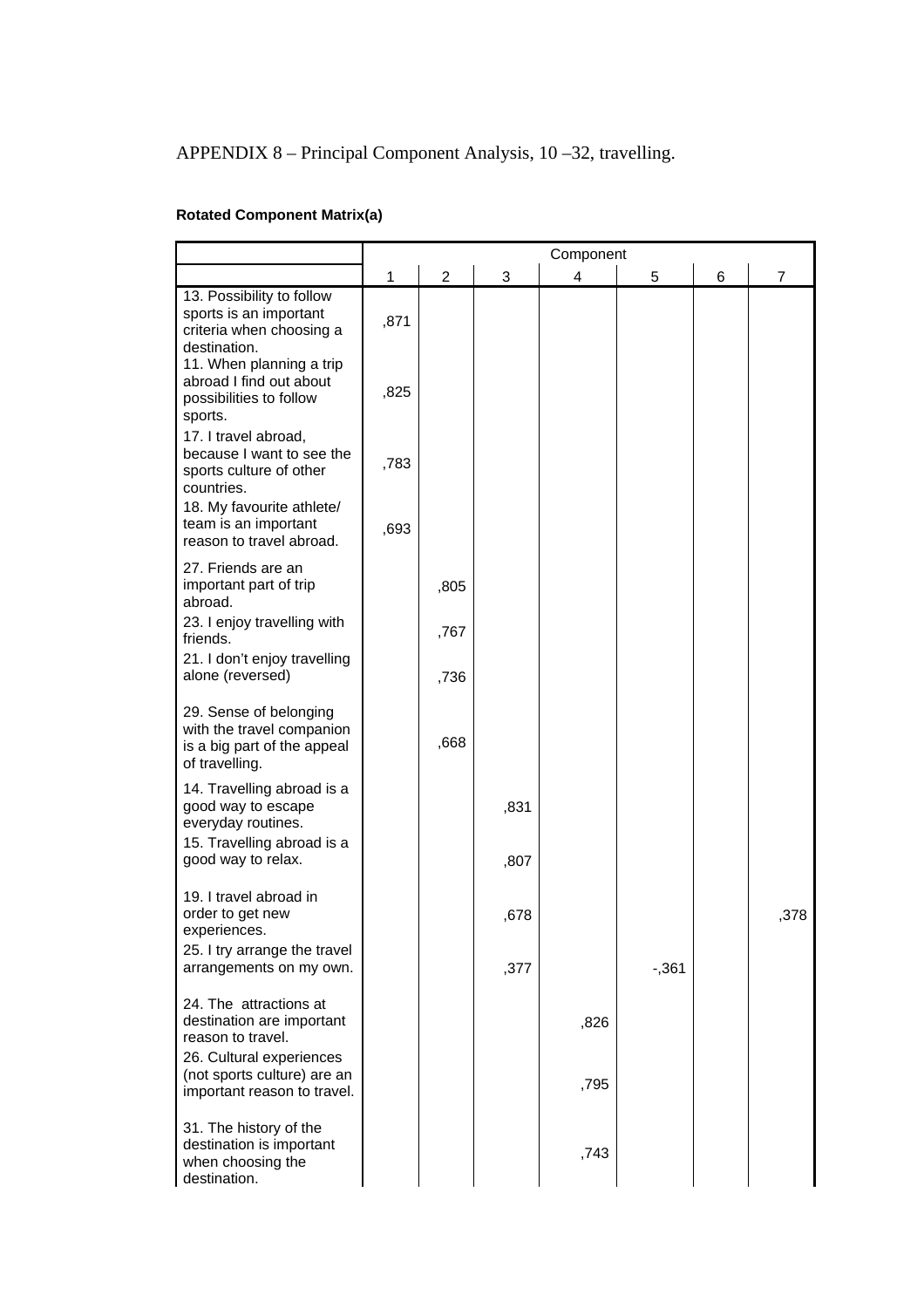| 12. Possibility to do sports<br>ia an important criteria<br>when choosing the<br>destination.<br>10. When planning a trip<br>abroad it I found about<br>the possibilities to do<br>sports. |         |      |      |      | ,880<br>,839 |      |      |
|--------------------------------------------------------------------------------------------------------------------------------------------------------------------------------------------|---------|------|------|------|--------------|------|------|
| 20. When travelling<br>abroad climate is an<br>important factor.                                                                                                                           | $-.340$ |      |      |      | ,615         |      |      |
| 28. Travelling abroad is a<br>good way to spend time<br>with family.                                                                                                                       |         |      |      |      |              | ,889 |      |
| 22. I enjoy travelling with<br>family.                                                                                                                                                     |         |      |      |      |              | ,866 |      |
| 32. I travel to meet new<br>people.                                                                                                                                                        |         |      |      |      |              |      | ,802 |
| 30. There has to be a<br>possibility to get new<br>experiences at the<br>destination.                                                                                                      |         | ,305 | ,359 |      |              |      | ,573 |
| 16. I travel in order to<br>learn about new cultures.                                                                                                                                      |         |      | ,354 | ,454 |              |      | ,501 |

Rotation Method: Varimax with Kaiser Normalization.

a Rotation converged in 7 iterations.

## **KMO and Bartlett's Test**

| Kaiser-Meyer-Olkin Measure of Sampling<br>Adequacy. | ,752                             |                         |
|-----------------------------------------------------|----------------------------------|-------------------------|
| <b>Bartlett's Test of</b><br>Sphericity             | Approx. Chi-Square<br>df<br>Sig. | 2914,131<br>253<br>.000 |

#### **Communalities**

|     | Initial | Extraction |
|-----|---------|------------|
| 10. | 1,000   | ,751       |
| 11. | 1,000   | ,753       |
| 12. | 1,000   | ,836       |
| 13. | 1,000   | ,800       |
| 14. | 1,000   | ,717       |
| 15. | 1,000   | ,748       |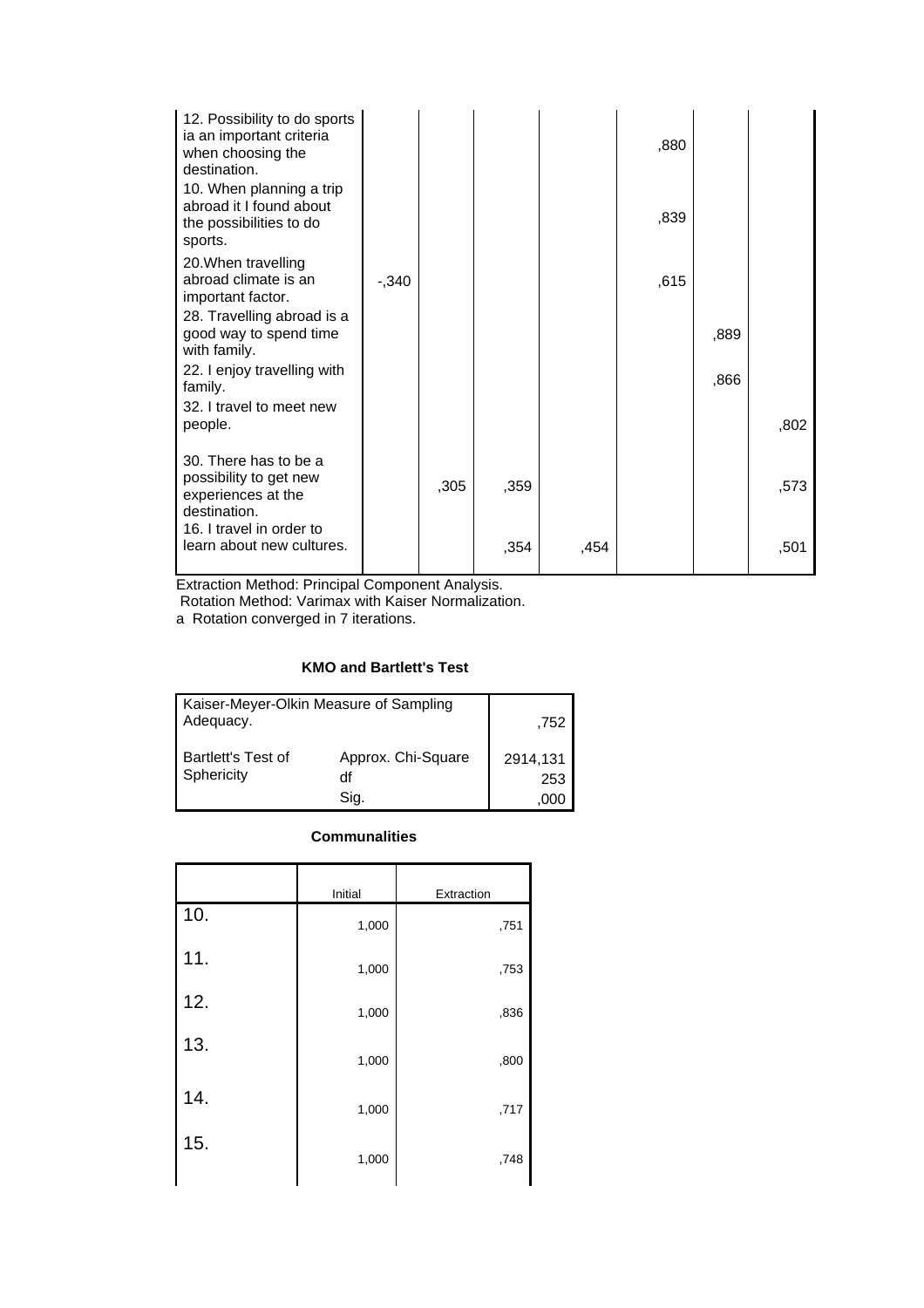| 16.        | 1,000 | ,634 |
|------------|-------|------|
| 17.        |       |      |
|            | 1,000 | ,706 |
| 18.        | 1,000 | ,536 |
| 19.        | 1,000 | ,694 |
| 20.        | 1,000 | ,608 |
| 22.        | 1,000 | ,808 |
| 23.        | 1,000 | ,727 |
| 24.        | 1,000 | ,742 |
| 25.        | 1,000 | ,497 |
| 26.        |       |      |
|            | 1,000 | ,655 |
| 27.        | 1,000 | ,737 |
| 28.        | 1,000 | ,863 |
| 29.        |       |      |
|            | 1,000 | ,641 |
| 30.        | 1,000 | ,659 |
| 31.        | 1,000 | ,661 |
| 32.        |       |      |
| 21.        | 1,000 | ,734 |
| (reversed) | 1,000 | ,662 |

**Total Variance Explained**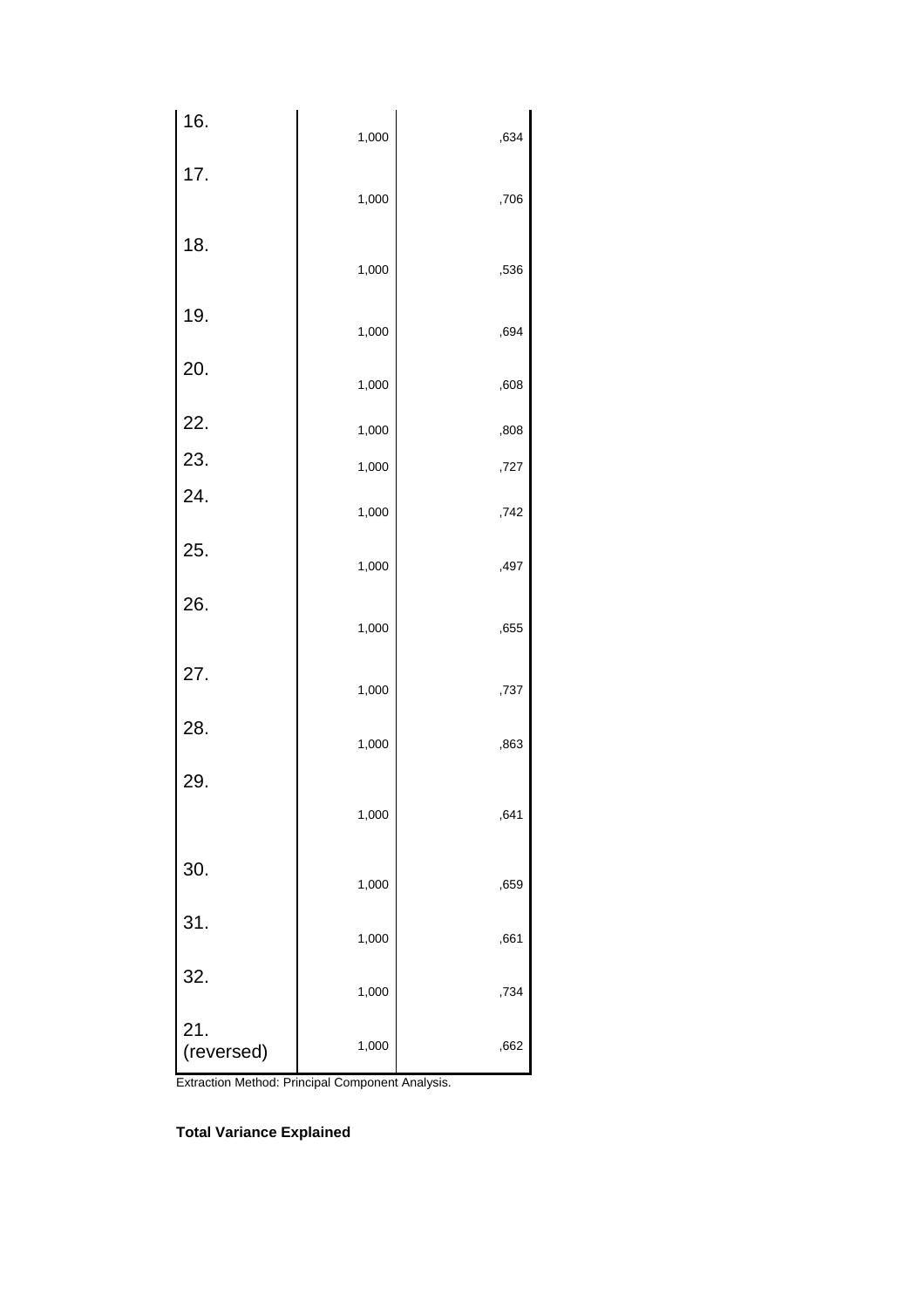| Componen                  |       |                     |                 |                                     |                    |                                   |       |                  |              |
|---------------------------|-------|---------------------|-----------------|-------------------------------------|--------------------|-----------------------------------|-------|------------------|--------------|
| t                         |       | Initial Eigenvalues |                 | Extraction Sums of Squared Loadings |                    | Rotation Sums of Squared Loadings |       |                  |              |
|                           | Total | % of<br>Variance    | Cumulative<br>% | Total                               | $%$ of<br>Variance | Cumulative<br>%                   | Total | % of<br>Variance | Cumulative % |
| $\mathbf{1}$              | 5,190 | 22,563              | 22,563          | 5,190                               | 22,563             | 22,563                            | 2,937 | 12,768           | 12,768       |
| $\sqrt{2}$                | 2,862 | 12,442              | 35,005          | 2,862                               | 12,442             | 35,005                            | 2,509 | 10,907           | 23,675       |
| $\ensuremath{\mathsf{3}}$ | 2,242 | 9,746               | 44,751          | 2,242                               | 9,746              | 44,751                            | 2,459 | 10,693           | 34,367       |
| 4                         | 1,876 | 8,158               | 52,909          | 1,876                               | 8,158              | 52,909                            | 2,377 | 10,335           | 44,702       |
| 5                         | 1,724 | 7,494               | 60,403          | 1,724                               | 7,494              | 60,403                            | 2,105 | 9,154            | 53,857       |
| 6                         | 1,213 | 5,276               | 65,679          | 1,213                               | 5,276              | 65,679                            | 1,891 | 8,220            | 62,076       |
| 7                         | 1,060 | 4,611               | 70,289          | 1,060                               | 4,611              | 70,289                            | 1,889 | 8,213            | 70,289       |
| 8                         | ,836  | 3,636               | 73,925          |                                     |                    |                                   |       |                  |              |
| 9                         | ,690  | 3,000               | 76,925          |                                     |                    |                                   |       |                  |              |
| 10                        | ,679  | 2,951               | 79,876          |                                     |                    |                                   |       |                  |              |
| 11                        | ,589  | 2,560               | 82,436          |                                     |                    |                                   |       |                  |              |
| 12                        | ,552  | 2,399               | 84,836          |                                     |                    |                                   |       |                  |              |
| 13                        | ,473  | 2,056               | 86,891          |                                     |                    |                                   |       |                  |              |
| 14                        | ,458  | 1,991               | 88,882          |                                     |                    |                                   |       |                  |              |
| 15                        | ,421  | 1,831               | 90,713          |                                     |                    |                                   |       |                  |              |
| 16                        | ,372  | 1,616               | 92,329          |                                     |                    |                                   |       |                  |              |
| 17                        | ,355  | 1,545               | 93,874          |                                     |                    |                                   |       |                  |              |
| 18                        | ,319  | 1,388               | 95,262          |                                     |                    |                                   |       |                  |              |
| 19                        | ,282  | 1,228               | 96,490          |                                     |                    |                                   |       |                  |              |
| 20                        | ,248  | 1,080               | 97,569          |                                     |                    |                                   |       |                  |              |
| 21                        | ,222  | ,964                | 98,534          |                                     |                    |                                   |       |                  |              |
| 22                        | ,186  | ,809                | 99,343          |                                     |                    |                                   |       |                  |              |
| 23                        | ,151  | ,657                | 100,000         |                                     |                    |                                   |       |                  |              |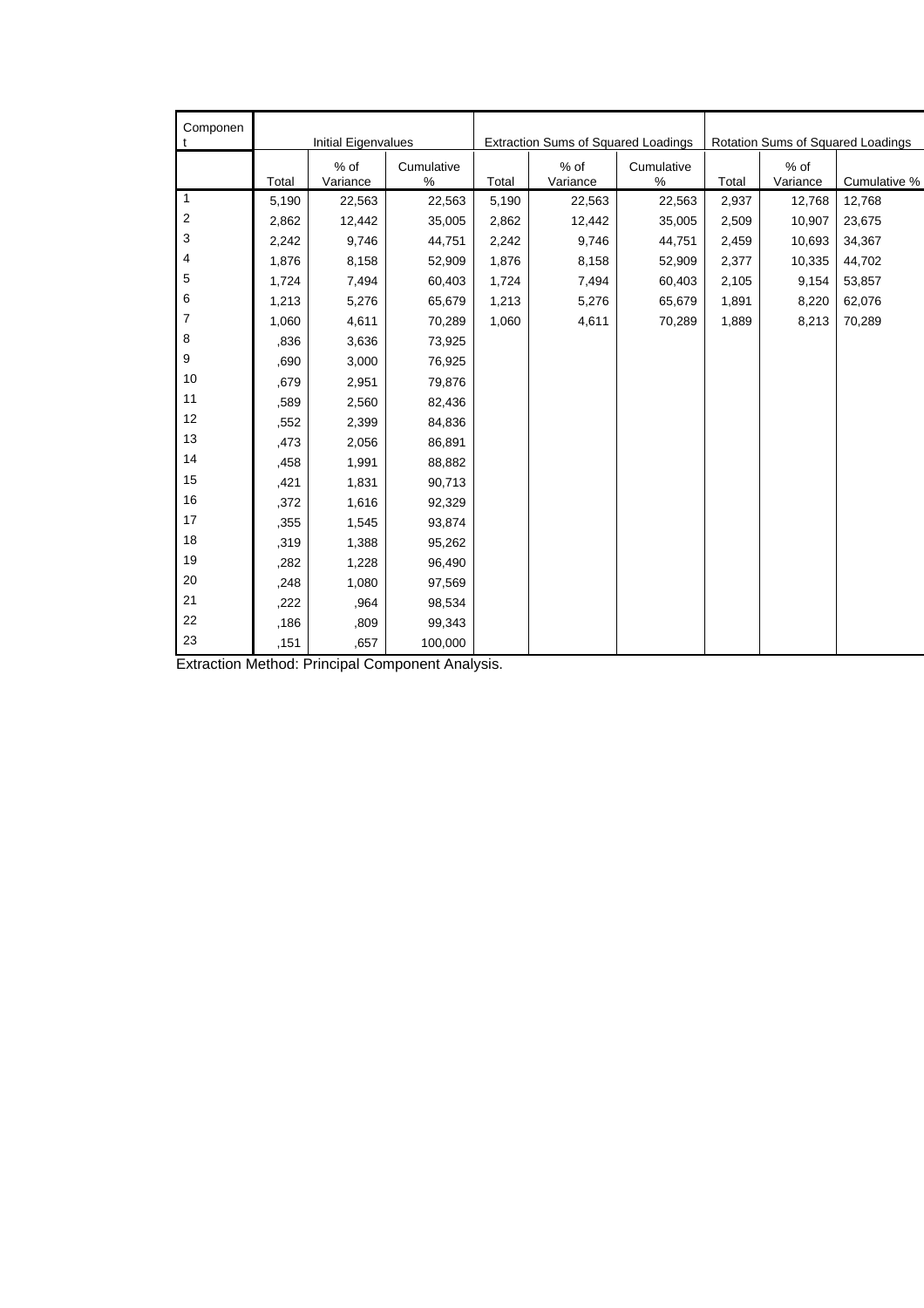## **Rotated Component Matrix(a)**

|                                                                                                     | Component    |                |      |      |      |   |
|-----------------------------------------------------------------------------------------------------|--------------|----------------|------|------|------|---|
|                                                                                                     | $\mathbf{1}$ | $\overline{c}$ | 3    | 4    | 5    | 6 |
| 47. By supporting actively,<br>I feel like I am a part of a<br>team.                                | ,771         |                |      |      |      |   |
| 51. It makes me happy<br>when my own club is<br>successfull                                         | ,751         | ,324           |      |      |      |   |
| 45. Defeats of my avourite<br>club makes me sad.<br>48. I follow my own club,                       | ,746         |                |      |      |      |   |
| no matter what the level<br>of competition or<br>opponent.                                          | ,734         | ,312           |      |      |      |   |
| 44. In teamsports club is<br>more important to me<br>than individual players                        | ,697         |                |      |      |      |   |
| 49. Sense of belonging<br>with the other supporters<br>is important for me.                         | ,650         |                |      | ,450 |      |   |
| 57. It is important for me<br>to take actively part in the<br>event by supporting.                  | ,617         |                |      | ,394 |      |   |
| 50. After game pint and<br>speculation with friends is<br>an important part of<br>following sports. | ,487         | ,421           |      | ,423 |      |   |
| 53. The history and<br>tradition makes a club<br>interesting.<br>36. I enjoy tight                  | ,381         | ,364           |      |      | ,355 |   |
| competition which are<br>difficult to predict.                                                      |              | ,741           |      |      |      |   |
| 40. I enjoy the excitement<br>of sports.<br>39. Following sports is a                               | .440         | ,734           |      |      |      |   |
| way relax and escape<br>everyday routines.<br>38. Sport is                                          |              | ,713           |      |      |      |   |
| entertainment.<br>56. Sports event is an<br>experience.                                             | ,462         | ,662<br>,646   |      |      |      |   |
| 34. I enjoy following<br>sports with friends.                                                       | ,375         | ,589           |      | ,303 |      |   |
| 55. A sports event is a<br>good way to spend time<br>with family.                                   |              |                | ,907 |      |      |   |
| 33. I enjoy following<br>sports events with family.                                                 |              |                | ,893 |      |      |   |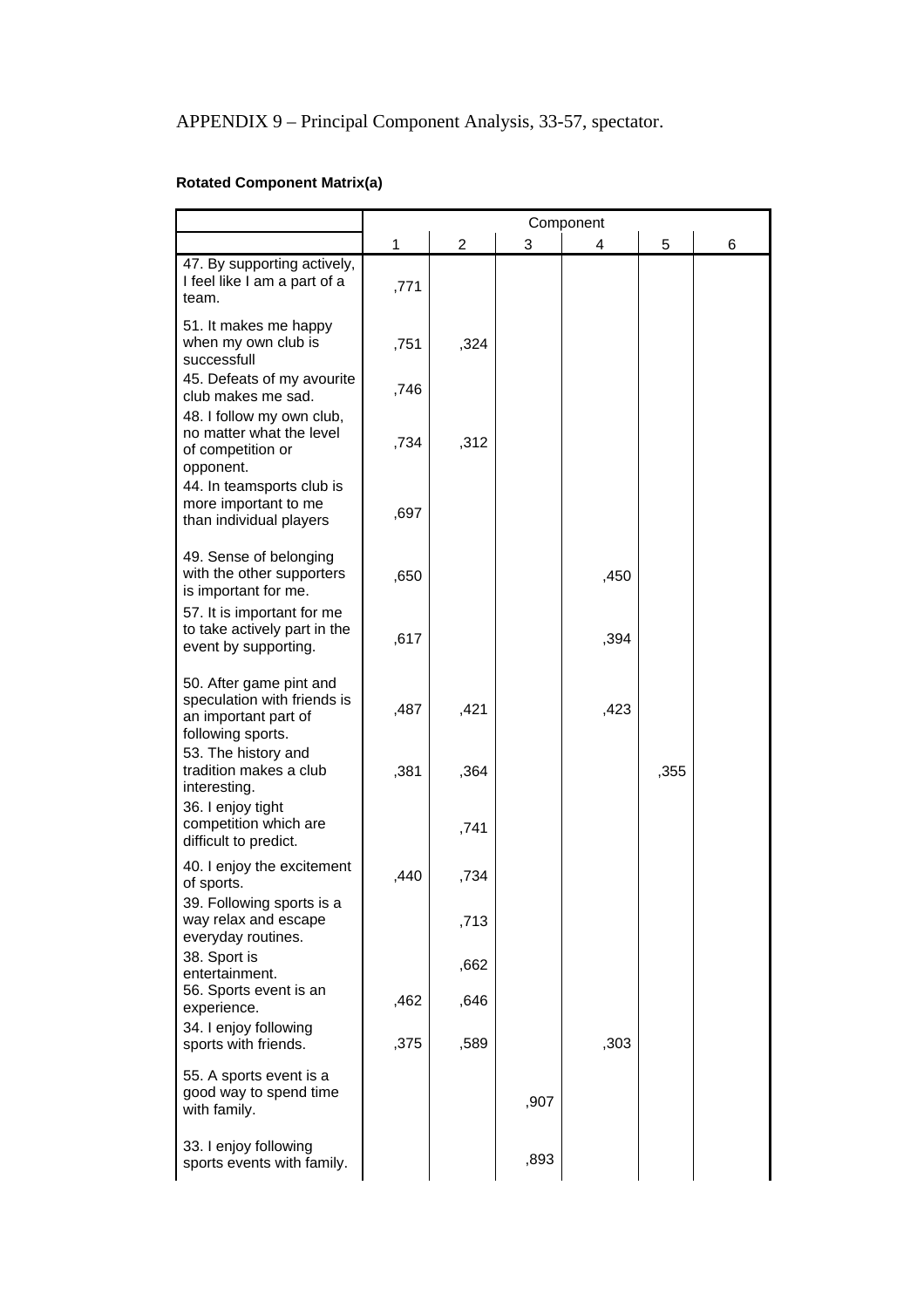| 43. It is important for me<br>to meet people in a sports<br>event.<br>35. I enjoy following<br>sports alone.                                    |          |      | ,321 | .730<br>-.507 |      |      |
|-------------------------------------------------------------------------------------------------------------------------------------------------|----------|------|------|---------------|------|------|
| 41. I am not very<br>interested in results, good<br>performances are more<br>interested.<br>52. Big stars makes the<br>sport event interesting. | $-0.335$ |      | ,347 | .375          | ,805 |      |
| 54. I am interested in<br>famous sports arenas<br>(San Bernabeu etc)                                                                            |          | .405 |      |               | ,583 |      |
| 37. I enjoy my favourites<br>dominance most.                                                                                                    | .426     |      |      |               | ,531 | ,316 |
| 42. Betting is an important<br>part of following sports.                                                                                        |          |      |      |               |      | ,896 |

Rotation Method: Varimax with Kaiser Normalization.

a Rotation converged in 9 iterations.

## **KMO and Bartlett's Test**

| Kaiser-Meyer-Olkin Measure of Sampling<br>Adequacy. | .884                             |                 |
|-----------------------------------------------------|----------------------------------|-----------------|
| <b>Bartlett's Test of</b><br>Sphericity             | Approx. Chi-Square<br>df<br>Sig. | 3257,270<br>276 |

### **Communalities**

|            | Initial | Extraction |
|------------|---------|------------|
| 33.        | 1,000   | ,818       |
| 34.        | 1,000   | ,600       |
| 35.        | 1,000   | ,436       |
| 36.        | 1,000   | ,597       |
| 37.        | 1,000   | ,625       |
| 38.<br>39. | 1,000   | ,548       |
|            | 1,000   | ,613       |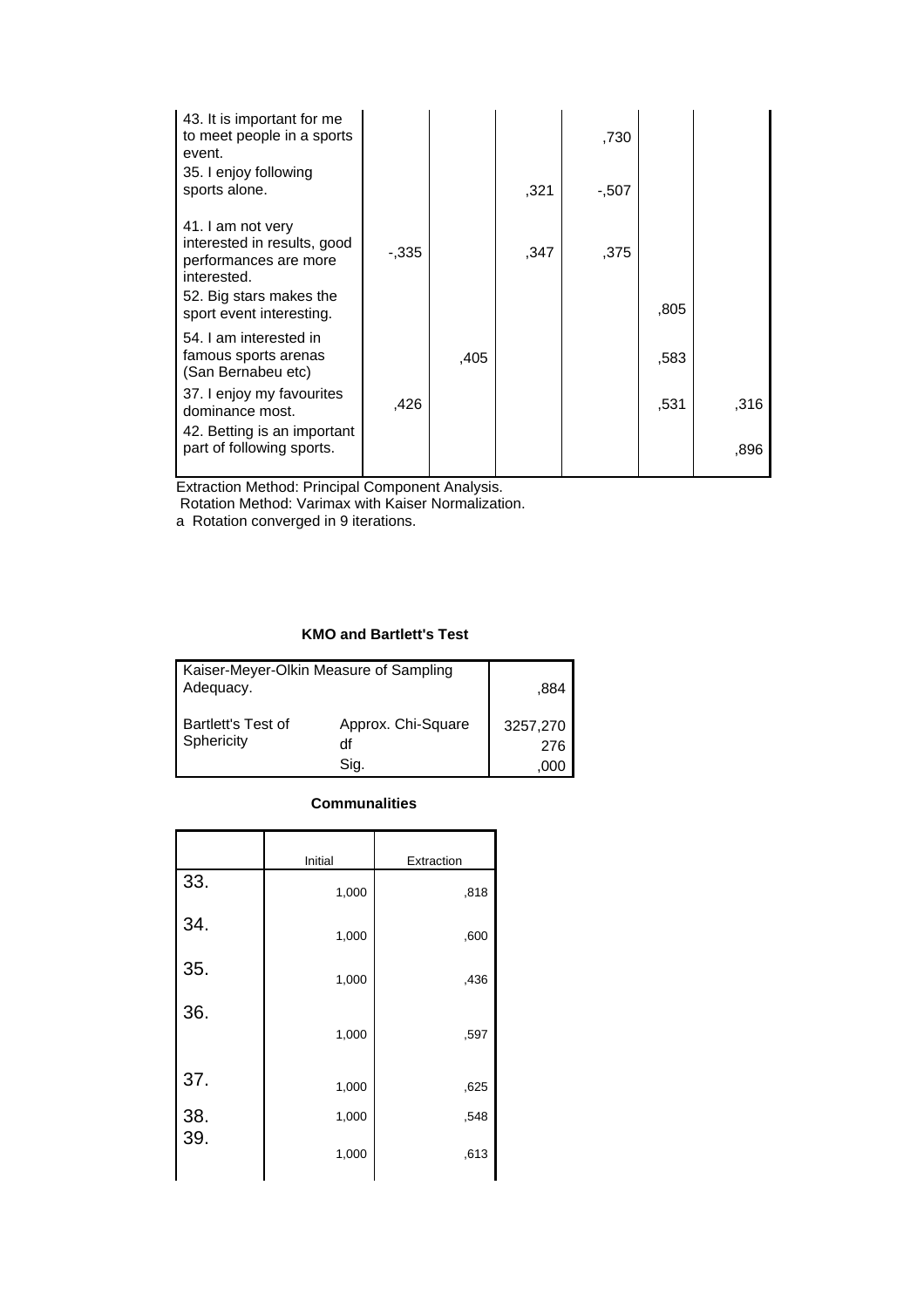| 40.        | 1,000 | ,742 |
|------------|-------|------|
| 41.        | 1,000 | ,384 |
| 42.        | 1,000 | ,830 |
| 43.<br>44. | 1,000 | ,642 |
|            | 1,000 | ,578 |
| 45.        | 1,000 | ,679 |
| 47.        | 1,000 | ,668 |
| 48.        | 1,000 | ,647 |
| 49.        | 1,000 | ,702 |
| 50.'       | 1,000 | ,614 |
| 51.        | 1,000 | ,710 |
| 52.        | 1,000 | ,744 |
| 53.        | 1,000 | ,445 |
| 54.        | 1,000 | ,577 |
| 55.        | 1,000 | ,838 |
| 56.        | 1,000 | ,691 |
| 57.        | 1,000 | ,599 |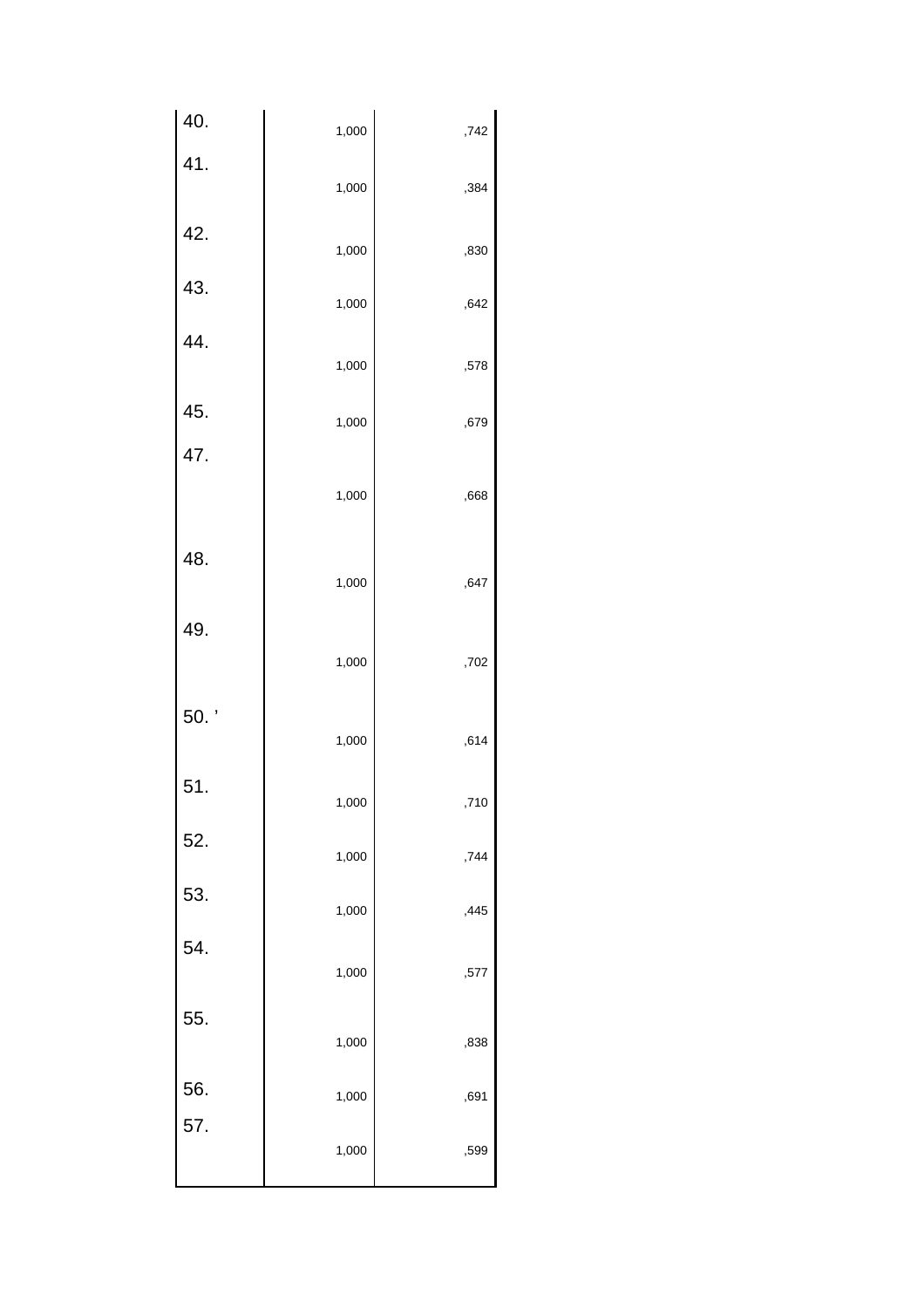| Compon<br>ent    | Initial Eigenvalues |                    |                  | <b>Extraction Sums of Squared</b><br>Loadings |                  |                  | Rotation Sums of Squared<br>Loadings |                  |                    |
|------------------|---------------------|--------------------|------------------|-----------------------------------------------|------------------|------------------|--------------------------------------|------------------|--------------------|
|                  | Total               | $%$ of<br>Variance | Cumula<br>tive % | Total                                         | % of<br>Variance | Cumula<br>tive % | Total                                | % of<br>Variance | Cumulative<br>$\%$ |
| $\overline{1}$   | 7,67<br>8           | 31,992             | 31,992           | 7,678                                         | 31,992           | 31,992           | 4,983                                | 20,763           | 20,763             |
| $\sqrt{2}$       | 2,18<br>0           | 9,082              | 41,075           | 2,180                                         | 9,082            | 41,075           | 3,954                                | 16,475           | 37,238             |
| $\mathbf{3}$     | 1,80<br>4           | 7,518              | 48,592           | 1,804                                         | 7,518            | 48,592           | 1,942                                | 8,093            | 45,331             |
| $\overline{4}$   | 1,42<br>2           | 5,927              | 54,519           | 1,422                                         | 5,927            | 54,519           | 1,696                                | 7,068            | 52,399             |
| 5                | 1,18<br>8           | 4,951              | 59,470           | 1,188                                         | 4,951            | 59,470           | 1,623                                | 6,761            | 59,160             |
| 6                | 1,05<br>7           | 4,405              | 63,875           | 1,057                                         | 4,405            | 63,875           | 1,132                                | 4,715            | 63,875             |
| $\overline{7}$   | ,961                | 4,003              | 67,878           |                                               |                  |                  |                                      |                  |                    |
| 8                | ,852                | 3,549              | 71,427           |                                               |                  |                  |                                      |                  |                    |
| $\boldsymbol{9}$ | ,746                | 3,107              | 74,533           |                                               |                  |                  |                                      |                  |                    |
| 10               | ,664                | 2,769              | 77,302           |                                               |                  |                  |                                      |                  |                    |
| 11               | ,634                | 2,642              | 79,944           |                                               |                  |                  |                                      |                  |                    |
| 12               | ,611                | 2,545              | 82,489           |                                               |                  |                  |                                      |                  |                    |
| 13               | ,546                | 2,275              | 84,764           |                                               |                  |                  |                                      |                  |                    |
| 14               | ,524                | 2,184              | 86,948           |                                               |                  |                  |                                      |                  |                    |
| 15               | ,434                | 1,806              | 88,754           |                                               |                  |                  |                                      |                  |                    |
| 16               | ,411                | 1,714              | 90,468           |                                               |                  |                  |                                      |                  |                    |
| 17               | ,403                | 1,679              | 92,147           |                                               |                  |                  |                                      |                  |                    |
| 18               | ,352                | 1,465              | 93,612           |                                               |                  |                  |                                      |                  |                    |
| 19               | ,339                | 1,411              | 95,023           |                                               |                  |                  |                                      |                  |                    |
| 20               | ,324                | 1,350              | 96,373           |                                               |                  |                  |                                      |                  |                    |
| 21               | ,275                | 1,146              | 97,520           |                                               |                  |                  |                                      |                  |                    |
| 22               | ,212                | ,885               | 98,405           |                                               |                  |                  |                                      |                  |                    |
| 23               | ,193                | ,804               | 99,209           |                                               |                  |                  |                                      |                  |                    |
| 24               | ,190                | ,791               | 100,00<br>0      |                                               |                  |                  |                                      |                  |                    |

| <b>Total Variance Explained</b> |
|---------------------------------|

Extraction Method: Principal Component Analysis.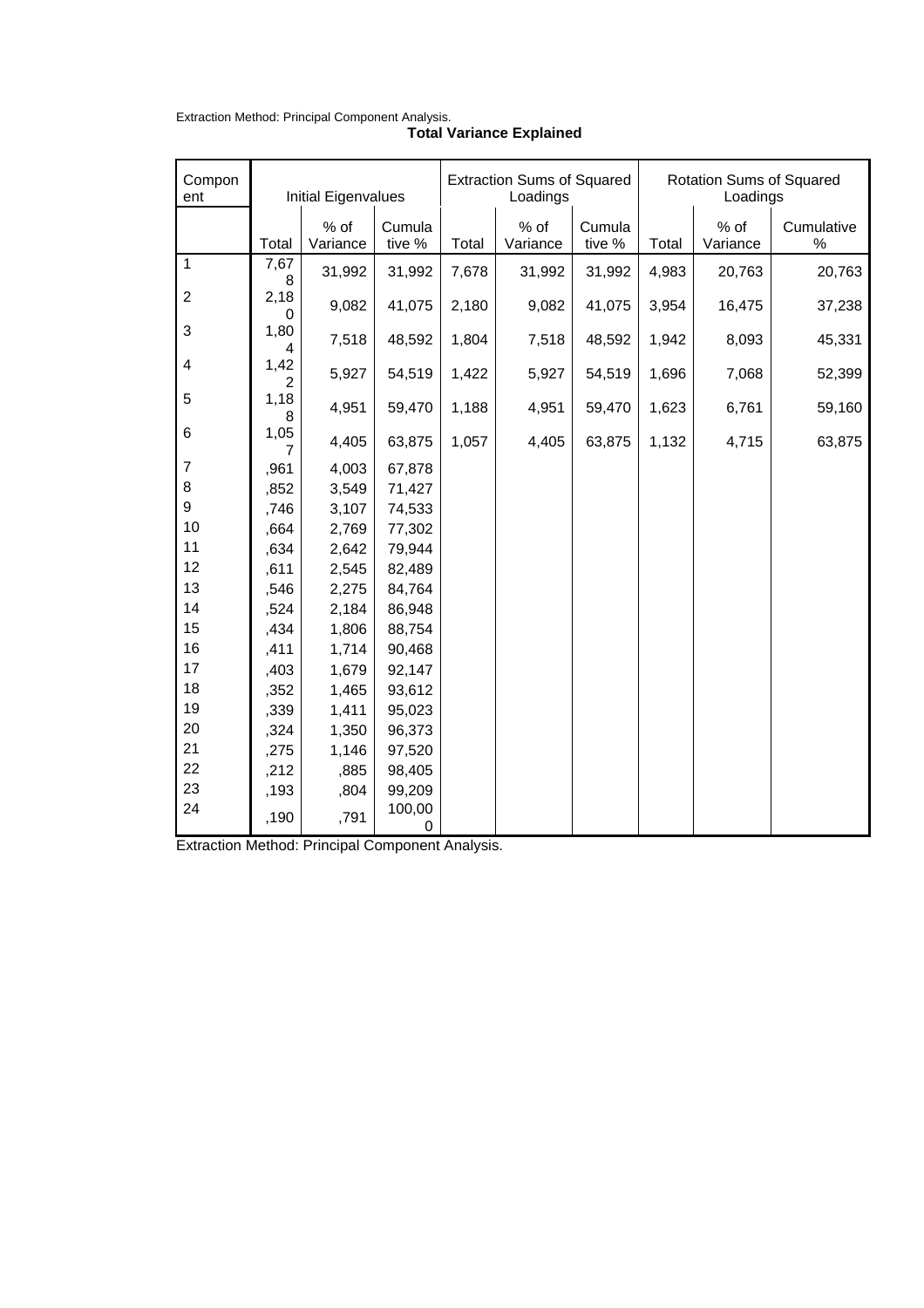| Total<br>Perce |
|----------------|
|                |
|                |
| nt             |
|                |
| 100,0<br>$\%$  |
|                |
|                |
| 100,0          |
| $\%$           |
|                |
| 100,0          |
| $\%$           |
|                |
| 100,0          |
| $\%$           |
|                |
| 100,0          |
| $\%$           |
|                |
| 100,0          |
| $\%$           |
|                |
| 100,0          |
| ℅              |
|                |

# **Case Processing Summary**

## **Report**

|       |                   | <b>REGR</b>    | <b>REGR</b>   | <b>REGR</b>    | <b>REGR</b>    | <b>REGR</b>    | <b>REGR</b>    | <b>REGR</b>    |
|-------|-------------------|----------------|---------------|----------------|----------------|----------------|----------------|----------------|
|       |                   | factor         | factor        | factor         | factor         | factor         | factor         | factor         |
|       |                   | score 1        | score 2       | score 3        | score 4        | score 5        | score 6        | score 7        |
|       |                   | for            | for           | for            | for            | for            | for            | for            |
| 1.Age |                   | analysis 1     | analysis 1    | analysis 1     | analysis 1     | analysis 1     | analysis 1     | analysis 1     |
| < 18  | Mean              | ,1750644       | ,1368560      | ,2723443       | -,1487165      | ,3778960       | $-1868745$     | $-2176028$     |
|       | N                 | 13             | 13            | 13             | 13             | 13             | 13             | 13             |
|       | Std.<br>Deviation | 1,276840<br>20 | ,7572802      | ,7506568<br>9  | 1,152938<br>29 | 1,243611<br>13 | ,6505768       | 1,122612<br>76 |
| 18-29 | Mean              | $-0680025$     | ,1261406      | $-0.0297824$   | $-0598457$     | ,0095381       | -,1977612      | ,0439096       |
|       | N                 | 167            | 167           | 167            | 167            | 167            | 167            | 167            |
|       | Std.<br>Deviation | ,9613486<br>8  | ,8990145<br>5 | 1,010304<br>57 | ,9547354<br>8  | ,9884629<br>4  | ,9623625       | ,9786535       |
| 30-39 | Mean              | ,1420642       | $-0.444667$   | ,0665571       | ,0480921       | $-1034350$     | ,3031824       | $-0.150989$    |
|       | N                 | 71             | 71            | 71             | 71             | 71             | 71             | 71             |
|       | Std.<br>Deviation | ,8782629<br>2  | ,9593360<br>5 | ,9800099       | 1,065310<br>75 | ,9887382<br>5  | 1,013608<br>82 | ,9862378<br>8  |
| 40-49 | Mean              | ,0407110       | $-0.3346139$  | $-1634850$     | ,3307259       | ,2347003       | ,5182525       | $-0.141551$    |
|       | N                 | 25             | 25            | 25             | 25             | 25             | 25             | 25             |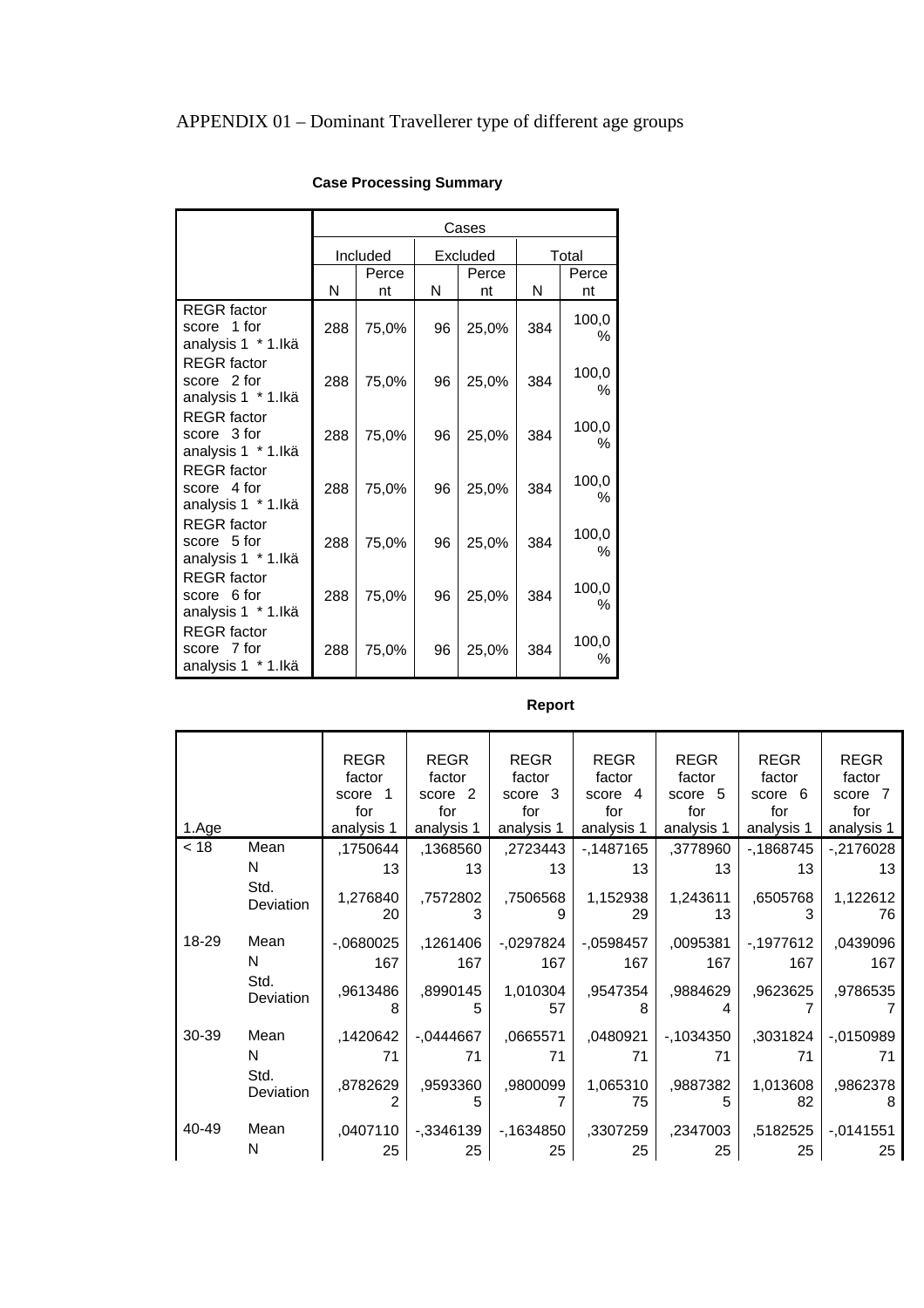|       | Std.<br>Deviation | 1,029268<br>21 | 1,094242<br>38 | 1,133818<br>75 | ,9969508       | 1,034587<br>72 | .9784218       | 1,063893<br>21 |
|-------|-------------------|----------------|----------------|----------------|----------------|----------------|----------------|----------------|
| 50-59 | Mean              | $-.3937794$    | $-0.9828042$   | ,0137456       | $-0622894$     | $-4784715$     | ,1325938       | $-1151639$     |
|       | N                 | 10             | 10             | 10             | 10             | 10             | 10             | 10             |
|       | Std.<br>Deviation | 1,687219<br>51 | 1,638443<br>54 | ,9780271<br>3  | 1,040148<br>42 | ,6490871<br>5  | 1,150926<br>79 | 1,170381<br>80 |
| >60   | Mean              | 1,510122       | 1,224176       | $-0885874$     | ,0713044       | $-0.0319461$   | ,4422105       | 1,348288<br>8  |
|       | N                 | 2              |                | 2              | 2              | $\mathfrak{p}$ |                | 2              |
|       | Std.<br>Deviation | ,0070687<br>9  | 3,197719<br>56 | 1,516294<br>22 | 1,828728<br>14 | 1,733216<br>57 | ,2063044       | ,9942818<br>2  |
| Total | Mean              | .0038410       | $-0.0033135$   | $-0028975$     | $-0025179$     | ,0006268       | ,0042956       | $-0026738$     |
|       | N                 | 288            | 288            | 288            | 288            | 288            | 288            | 288            |
|       | Std.<br>Deviation | .9996027<br>9  | 1,000150<br>16 | 1,000524<br>65 | 1,000822<br>56 | 1,001683<br>77 | ,9990661<br>2  | 1,000705<br>27 |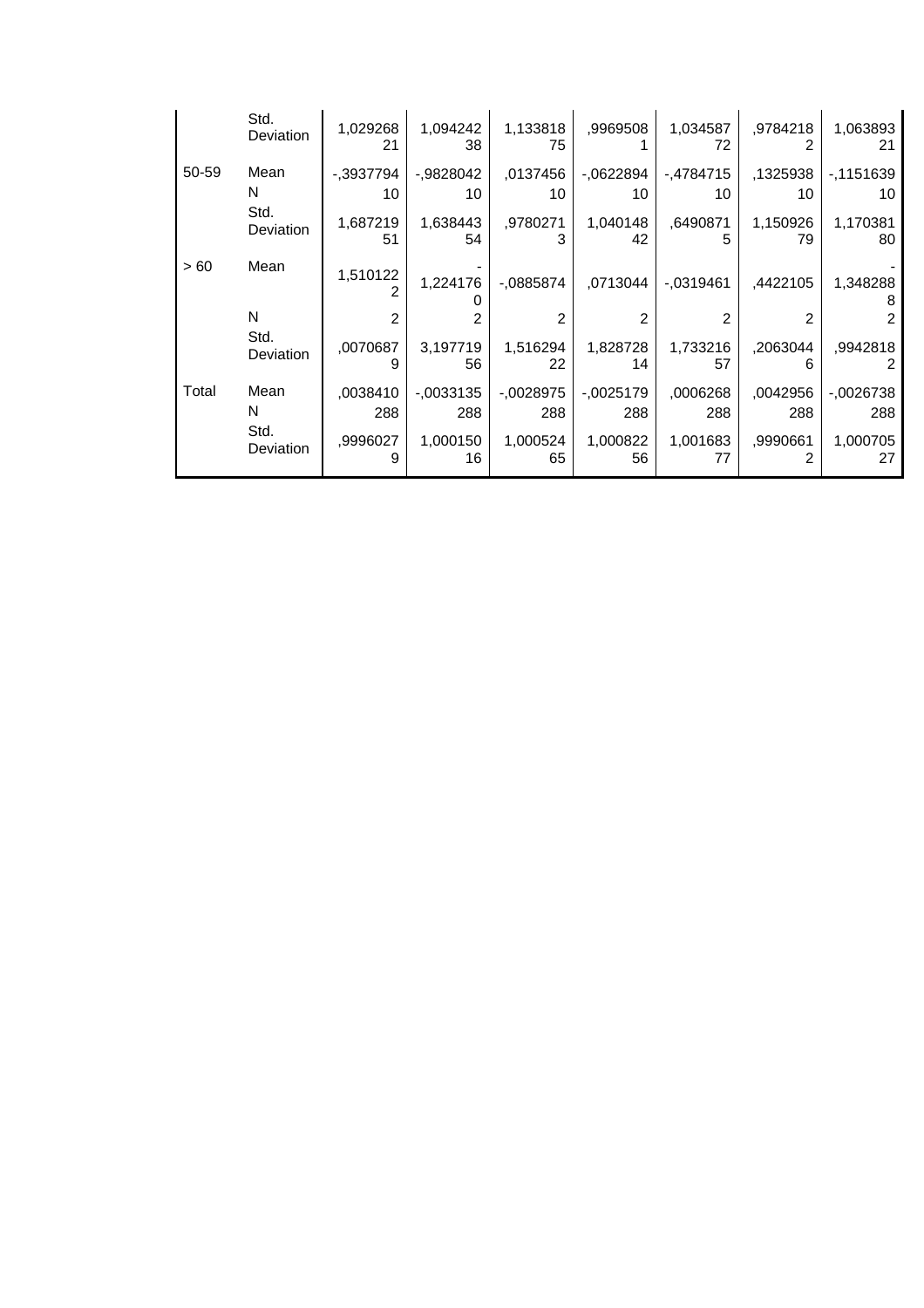|                                                | Cases    |         |    |          |       |         |  |  |  |
|------------------------------------------------|----------|---------|----|----------|-------|---------|--|--|--|
|                                                | Included |         |    | Excluded | Total |         |  |  |  |
|                                                | N        | Percent | N  | Percent  | N     | Percent |  |  |  |
| REGR factor score<br>for analysis 2 * 1.lkä    | 301      | 78,4%   | 83 | 21,6%    | 384   | 100,0%  |  |  |  |
| REGR factor score 2<br>for analysis 2 * 1. Ikä | 301      | 78,4%   | 83 | 21.6%    | 384   | 100,0%  |  |  |  |
| REGR factor score 3<br>for analysis 2 * 1. Ikä | 301      | 78,4%   | 83 | 21,6%    | 384   | 100,0%  |  |  |  |
| REGR factor score 4<br>for analysis 2 * 1. Ikä | 301      | 78,4%   | 83 | 21,6%    | 384   | 100,0%  |  |  |  |
| REGR factor score 5<br>for analysis 2 * 1. Ikä | 301      | 78,4%   | 83 | 21,6%    | 384   | 100,0%  |  |  |  |
| REGR factor score 6<br>for analysis 2 * 1.lkä  | 301      | 78,4%   | 83 | 21,6%    | 384   | 100,0%  |  |  |  |

## **Case Processing Summary**

## **Report**

| 1.Age |                   | <b>REGR</b><br>factor<br>score 1<br>for<br>analysis 2 | REGR<br>factor<br>score 2<br>for<br>analysis 2 | REGR<br>factor<br>score 3<br>for<br>analysis 2 | REGR<br>factor<br>score 4<br>for<br>analysis 2 | REGR<br>factor<br>score 5<br>for<br>analysis 2 | <b>REGR</b><br>factor<br>score 6<br>for<br>analysis 2 |
|-------|-------------------|-------------------------------------------------------|------------------------------------------------|------------------------------------------------|------------------------------------------------|------------------------------------------------|-------------------------------------------------------|
| < 18  | Mean              | .2907292                                              | ,2064427                                       | ,3016084                                       |                                                | ,1512207   ,2510827                            | ,6639170                                              |
|       | N.<br>Std.        | 17                                                    | 17                                             | 17                                             | 17                                             | 17                                             | 17                                                    |
|       | Deviation         | ,56273055                                             | ,67029185                                      | ,7360403<br>6                                  | 1,1096606<br>9                                 | ,9939031<br>8                                  | ,9802600<br>3                                         |
| 18-29 | Mean              | ,0410497                                              | $-0.0296149$                                   | $-.0871870$                                    | ,1039962                                       | $-0.0217799$                                   | $-1595960$                                            |
|       | N                 | 171                                                   | 171                                            | 171                                            | 171                                            | 171                                            | 171                                                   |
|       | Std.<br>Deviation | 1,0214605<br>9                                        | .91747860                                      | ,9731319<br>7                                  | 1,0229569<br>2                                 | 1,020090<br>67                                 | ,9617796<br>5                                         |
| 30-39 | Mean              | -,0905435                                             | ,0967898                                       | ,0551147                                       | $-1212149$                                     | $-0.0596135$                                   | ,0327710                                              |
|       | N.                | 73                                                    | 73                                             | 73                                             | 73                                             | 73                                             | 73                                                    |
|       | Std.<br>Deviation | 1,0239415<br>5                                        | 1,1942208<br>3                                 | 1,039306<br>31                                 | ,92239823                                      | ,9401648<br>$\mathfrak{p}$                     | 1,019084<br>54                                        |
| 40-49 | Mean              | .0444679                                              | $-1144304$                                     | ,2584821                                       | $-2814148$                                     | ,0734553                                       | ,3856222                                              |
|       | N.                | 26                                                    | 26                                             | 26                                             | 26                                             | 26                                             | 26                                                    |
|       | Std.<br>Deviation | ,91993028                                             | 1,0658181<br>3                                 | 1,102932<br>22                                 | ,84819157                                      | 1,066224<br>01                                 | 1,062568<br>44                                        |
| 50-59 | Mean              | $-0.5559816$                                          | -,3249262                                      | $-1088866$                                     | $-0.3076619$                                   | $-0.0856593$                                   | ,2615905                                              |
|       | N                 | 11                                                    | 11                                             | 11                                             | 11                                             | 11                                             | 11                                                    |
|       | Std.<br>Deviation | 1,1582258                                             | 1,2231899<br>8                                 | 1,295102<br>50                                 | 1,2100848<br>5                                 | ,9178735<br>5                                  | ,7736460<br>6                                         |
| > 60  | Mean              | $-1227012$                                            |                                                |                                                | ,5936090   1195915,   0858562.   0920320.      |                                                | ,4036635                                              |